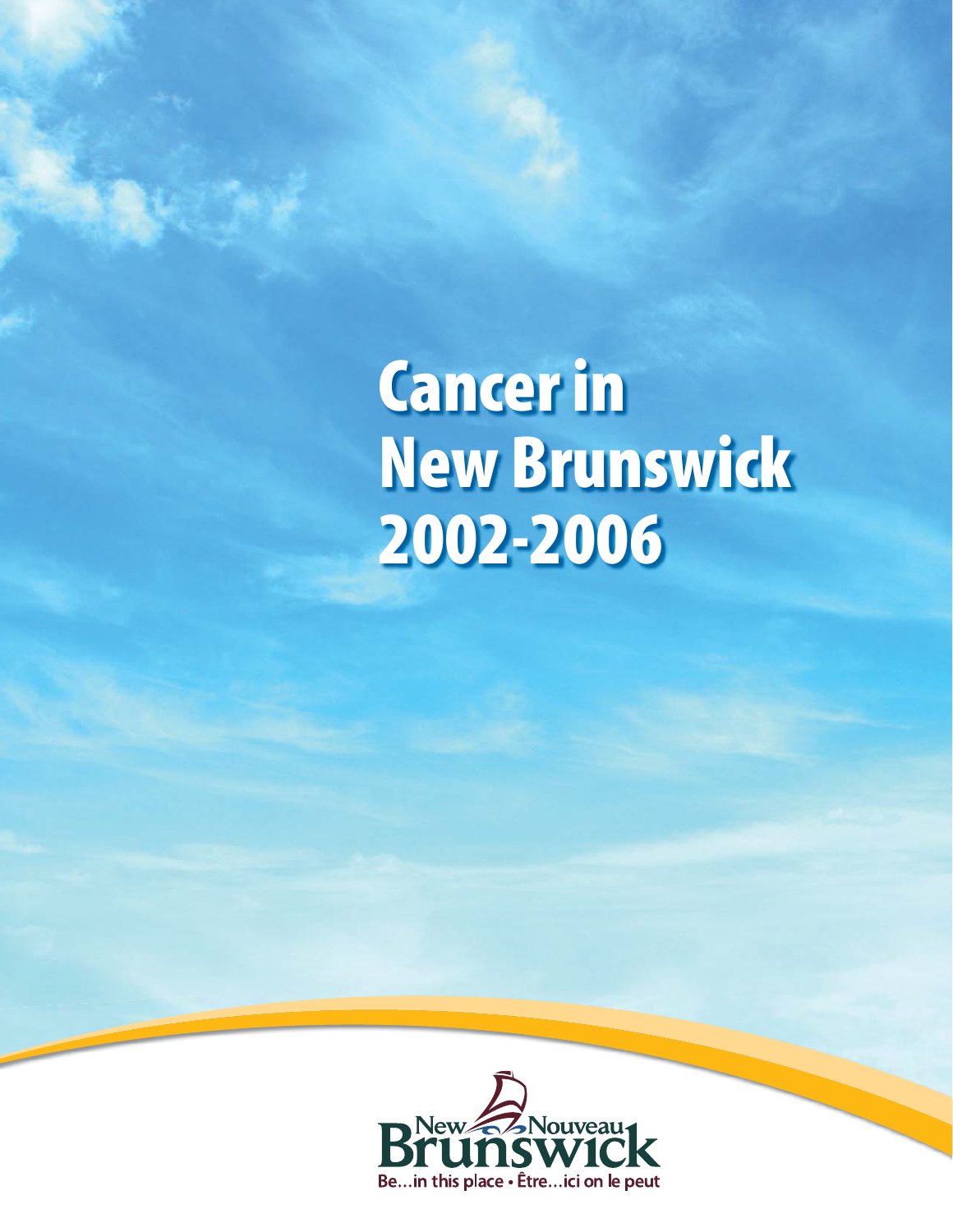## **Message from the New Brunswick Cancer Network (NBCN) Co-CEOs**

The New Brunswick Cancer Network is pleased to provide the Provincial Cancer Report 2002-2006. This is the third New Brunswick cancer report and the very first report produced by the NBCN, which was established in the fall of 2005 as the provincial organization responsible for the development and implementation of provincial cancer strategies for all elements of cancer care. The purpose of this report is to provide updated information on cancer statistics in an effort to further our understanding of the burden of cancer in New Brunswick. This information will be useful for the public, health professionals, educational institutions and governments.

We recognize the importance of population-based cancer surveillance statistics in providing valuable evidence for program evaluation and policy development. This report furthers our understanding of the impact of population-based cancer control and surveillance activities, particularly in the area of breast cancer where a screening program has been well-established in the province since 1995. In this regard, we initiated a special topic focused on Breast Cancer and Breast cancer screening. We are also pleased to present more comprehensive statistics on pediatric cancers, an integral part of the mandate of NBCN.

Historically, data have been collected on all diagnosed cancers in New Brunswick since 1952. Thanks to the efforts of NBCN's Provincial Cancer Registry and Epidemiological Teams, we are able to collect, analyze and report on cancer incidence, mortality, survival, trends over time and future cancer projections to understand the disease and its impact. This information enables us to be in a better position to develop policies and programs across the cancer continuum, from prevention to palliation, which may affect clinical practice, system development and patient outcomes.

This report has shown improvements in cancer mortality in New Brunswick. We hope to see further progress from advances in cancer treatments as well as the development and implementation of cervical and colorectal cancer screening programs to complement our breast cancer screening program. NBCN will utilize information in this report to plan for continuing improvements in the quality of cancer care and ultimately reduce the burden of cancer in New Brunswick.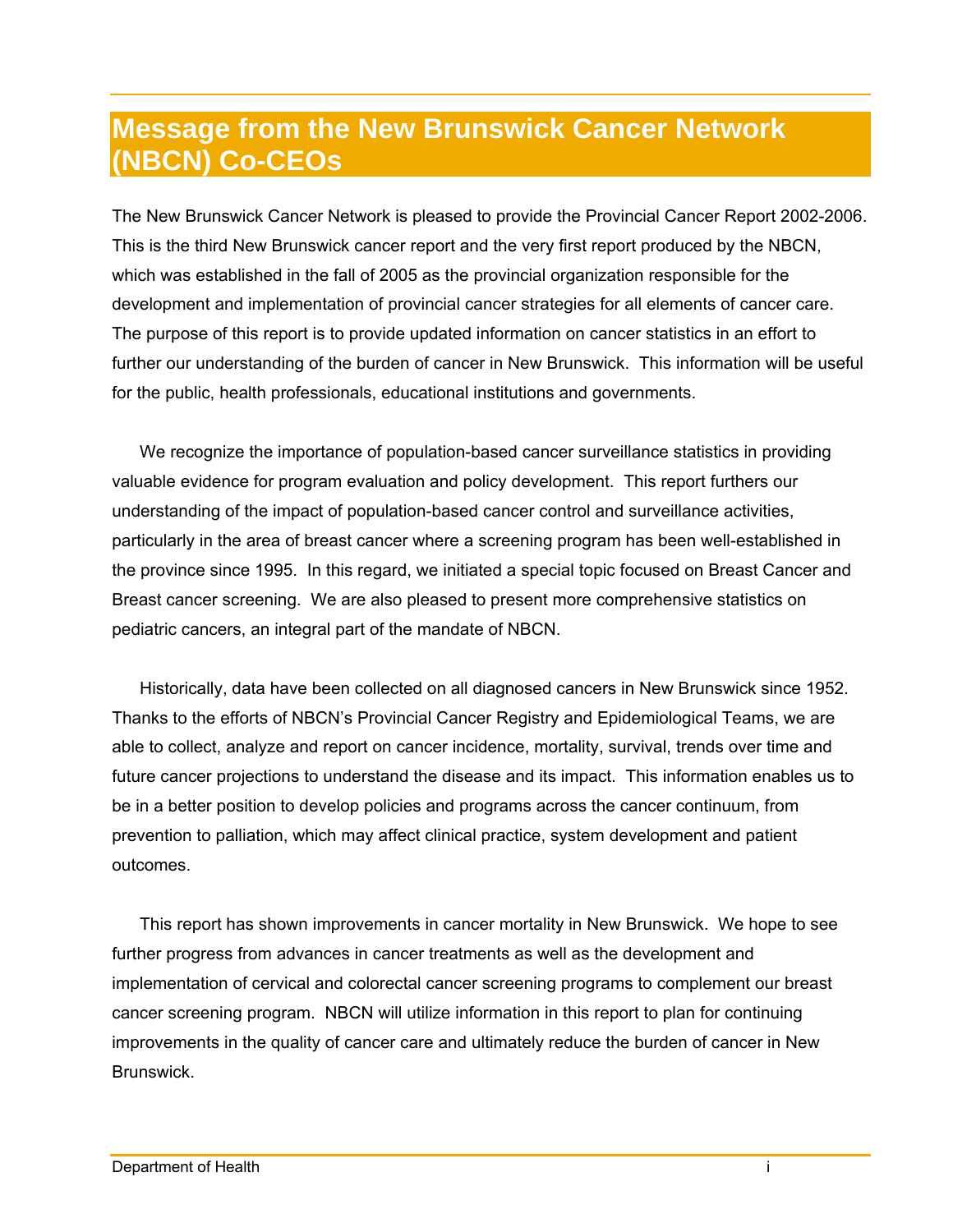## **Message from the New Brunswick Cancer Network (NBCN) Co-CEOs**

We extend our thanks to our epidemiologist, Dr. Bin Zhang, for his leadership in preparing this report. We would welcome any comments or recommendations you may have for improvement of this report. An evaluation form is included for feedback.

 $\_$ 

**Dr. S. Eshwar Kumar Change and Br. Réjean Savoie br. Réjean** *Co-CEO,* **New Brunswick Cancer Network** *Co-CEO,* **New Brunswick Cancer Network**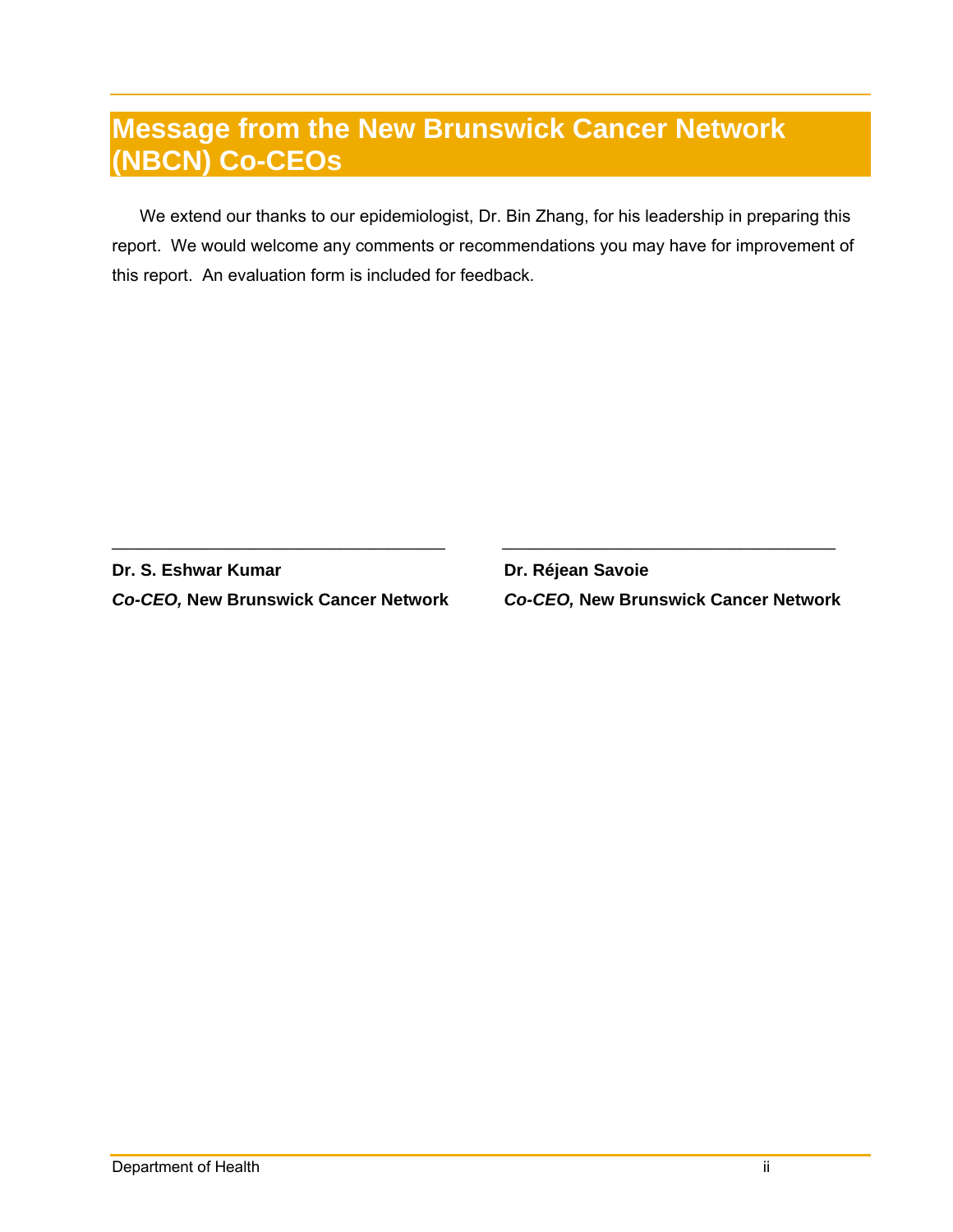# **Acknowledgments**

The New Brunswick Cancer Network (NBCN) wishes to acknowledge the contributions of the following individuals in producing this cancer report.

### *Cancer in New Brunswick 2002-2006* **Steering Committee:**

| Dr. Bin Zhang                          | <b>Wilfred Pilgrim</b>                            |
|----------------------------------------|---------------------------------------------------|
| (Chair Steering Committee)             | Researcher                                        |
| Epidemiologist                         | Office of the Chief Medical Officer of Health     |
| NBCN, Department of Health, NB         | Department of Health, NB                          |
| <b>Mallory Fowler</b>                  | Linda Varner                                      |
| Research Assistant                     | <b>Cancer Screening Consultant</b>                |
| NBCN, Department of Health, NB         | NBCN, Department of Health, NB                    |
| Diane E. Strong, BScPharm              | <b>Suzanne Leonfellner</b>                        |
| <b>Provincial Director of Pharmacy</b> | Coordinator – Cancer Diagnosis, Staging & Surgery |
| NBCN, Department of Health, NB         | NBCN, Department of Health, NB                    |
|                                        |                                                   |

NBCN would like to acknowledge the following individuals for reviewing this report:

| <b>Gilles Beaulieu</b>   | <i>Executive Director, NBCN, Department of Health, NB</i>   |
|--------------------------|-------------------------------------------------------------|
| <b>Dan Coulombe</b>      | Director of Operations, NBCN, Department of Health, NB      |
| <b>Grlica Bolesnikov</b> | Coordinator of Quality Management and Accountability, NBCN, |
|                          | Department of Health, NB                                    |

NBCN would like to thank the following individuals for administrative support:

| <b>Carolyn McGuire</b> | Secretary to NBCN Co-CEO's, NBCN, Department of Health, NB |
|------------------------|------------------------------------------------------------|
| <b>Tammy Ring</b>      | Administrative Support, NBCN, Department of Health, NB     |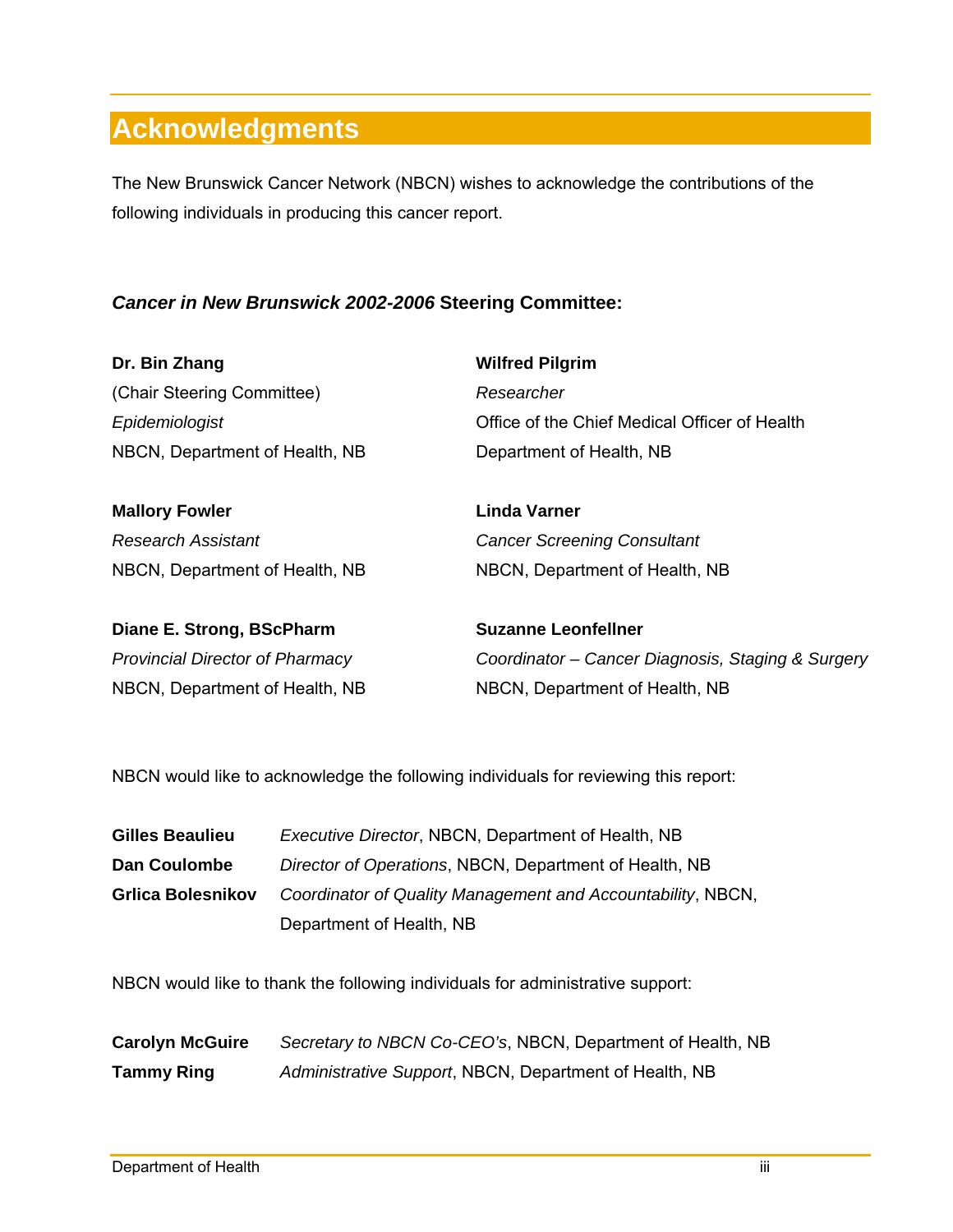# **Acknowledgments**

NBCN would also like to thank the following individuals and organizations for providing information in the preparation of this cancer report.

|                          | <b>Public Health Agency of Canada</b>           |                                         |
|--------------------------|-------------------------------------------------|-----------------------------------------|
|                          | <b>Robert Semenciw</b>                          | Statistician                            |
|                          | Communications Branch, Department of Health, NB |                                         |
|                          | Anne Moore                                      | Administrative Officer                  |
|                          | Randy Comeau                                    | <b>Graphic Designer</b>                 |
|                          | <b>New Brunswick Vital Statistics</b>           |                                         |
|                          | <b>Robert Breau</b>                             | <b>Officer</b>                          |
| <b>Statistics Canada</b> |                                                 |                                         |
|                          | Larry Ellison                                   | <b>Senior Analyst</b>                   |
|                          | <b>New Brunswick Provincial Cancer Registry</b> |                                         |
|                          | Maurice Levesque                                | Supervisor                              |
|                          | Roberta Bourque                                 | <b>Administrative Service Officer 3</b> |
|                          | Joyce Doucette                                  | <b>Administrative Service Officer 5</b> |
|                          | <b>Susan Roberts</b>                            | <b>Administrative Service Officer 2</b> |
| CGI                      |                                                 |                                         |
|                          | <b>Theresa Comeau</b>                           | Consultant                              |
|                          | Eleni Ryan                                      | Consultant                              |
|                          |                                                 |                                         |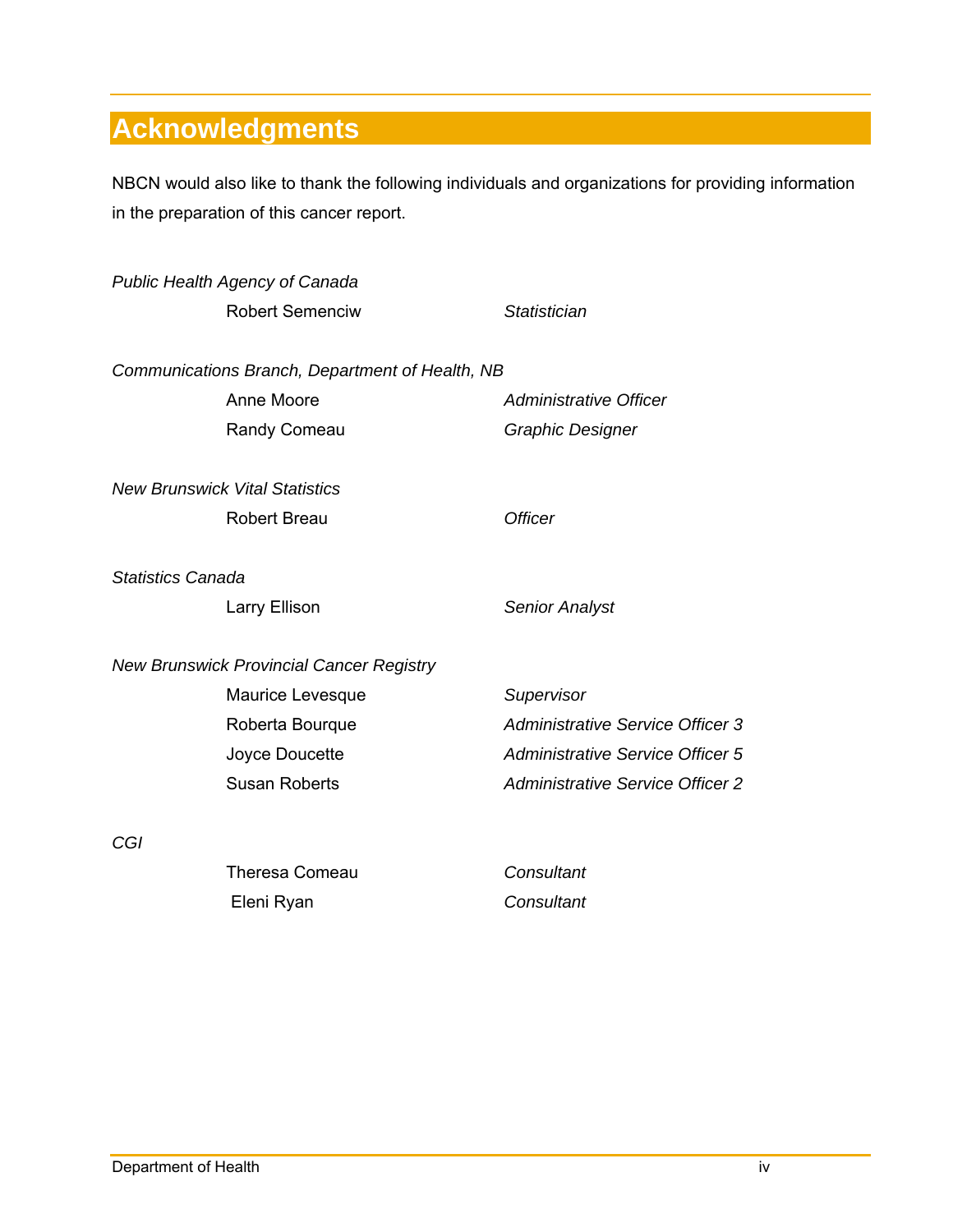### **Contact information:**

Dr. Bin Zhang *Epidemiologist*  New Brunswick Cancer Network, Department of Health P.O. Box 5100, HSBC Place, 2<sup>nd</sup> Floor Fredericton, New Brunswick E3B 5G8 Phone: (506) 453-5521 Fax: (506) 453-5522

This report is available online at: www.gnb.ca/health

ISBN: 978-1-55471-248-9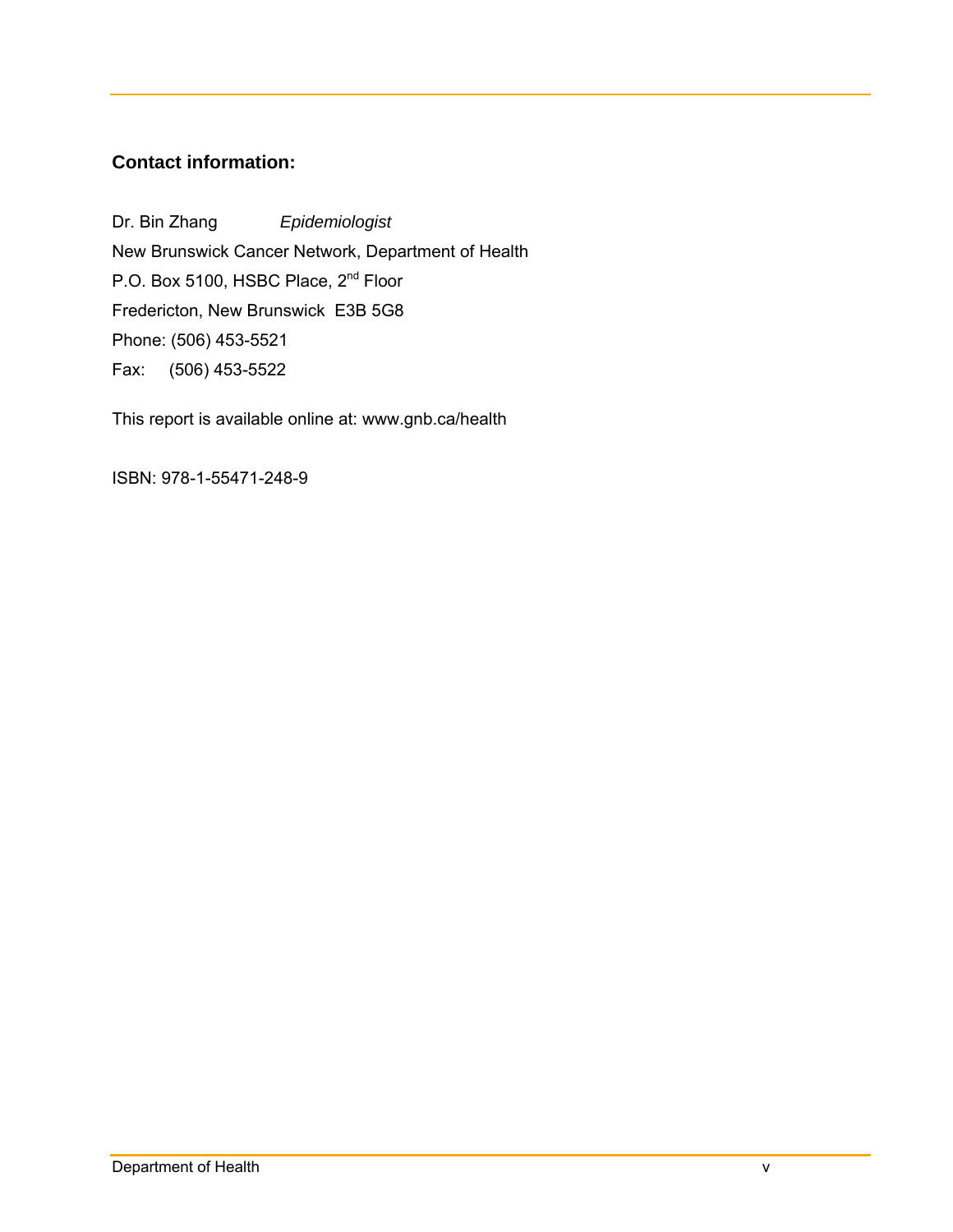# **Table of Contents**

| 3.3.1 Age-Specific Incidence and Mortality Rates for All Cancer Sites Combined 11 |  |
|-----------------------------------------------------------------------------------|--|
|                                                                                   |  |
|                                                                                   |  |
|                                                                                   |  |
|                                                                                   |  |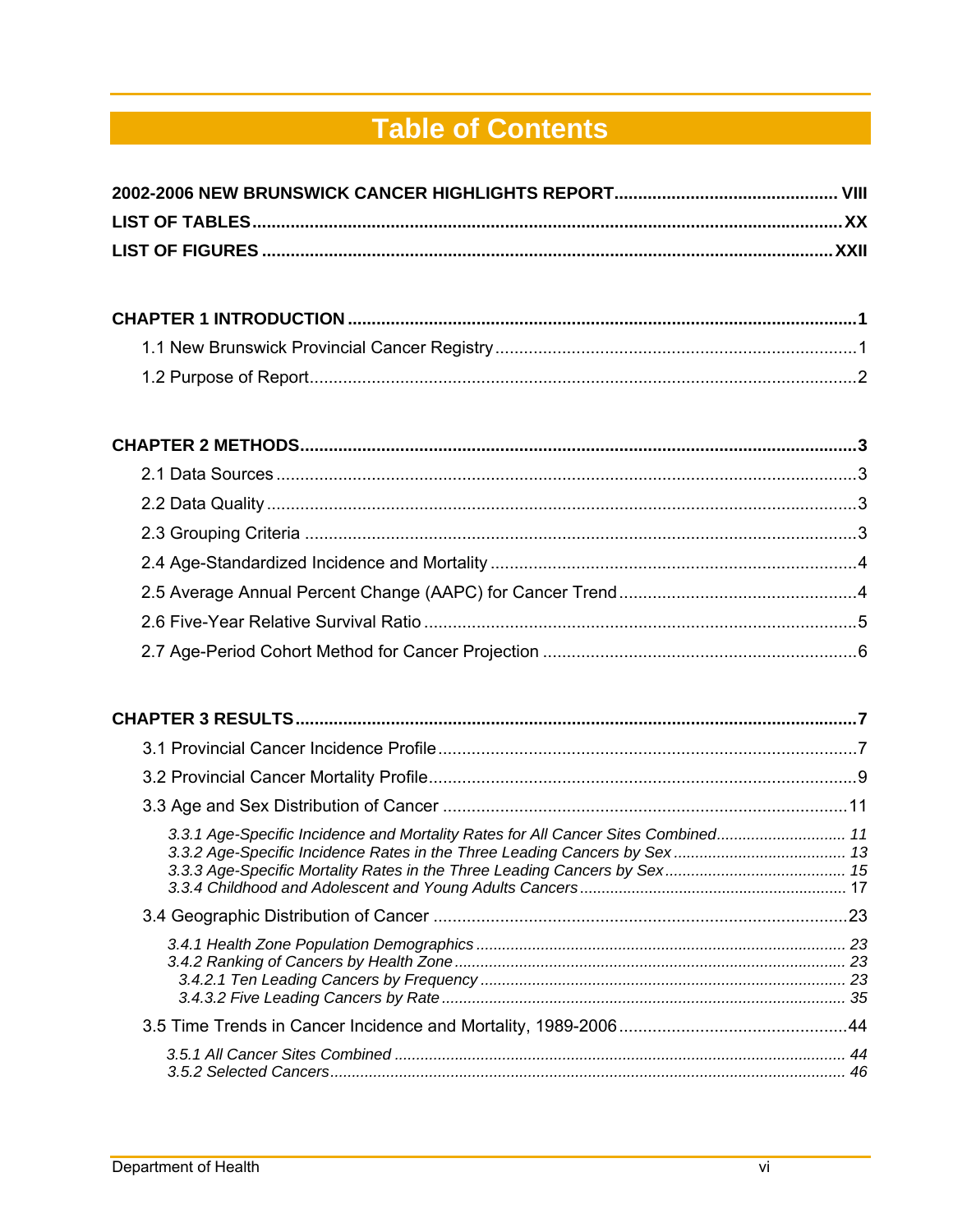# **Table of Contents**

| <b>SPECIAL TOPIC:</b> Comparison of the Characteristics of Breast Tumours for Women Diagnosed with<br>Breast Cancer through the New Brunswick Provincial Breast Cancer Screening<br>Program with Those Who Have Never Been Screened Between 1995 And 2006 |
|-----------------------------------------------------------------------------------------------------------------------------------------------------------------------------------------------------------------------------------------------------------|
|                                                                                                                                                                                                                                                           |
|                                                                                                                                                                                                                                                           |
|                                                                                                                                                                                                                                                           |
|                                                                                                                                                                                                                                                           |
|                                                                                                                                                                                                                                                           |
|                                                                                                                                                                                                                                                           |
|                                                                                                                                                                                                                                                           |

**EVALUATION FORM .....................................................................................................................108**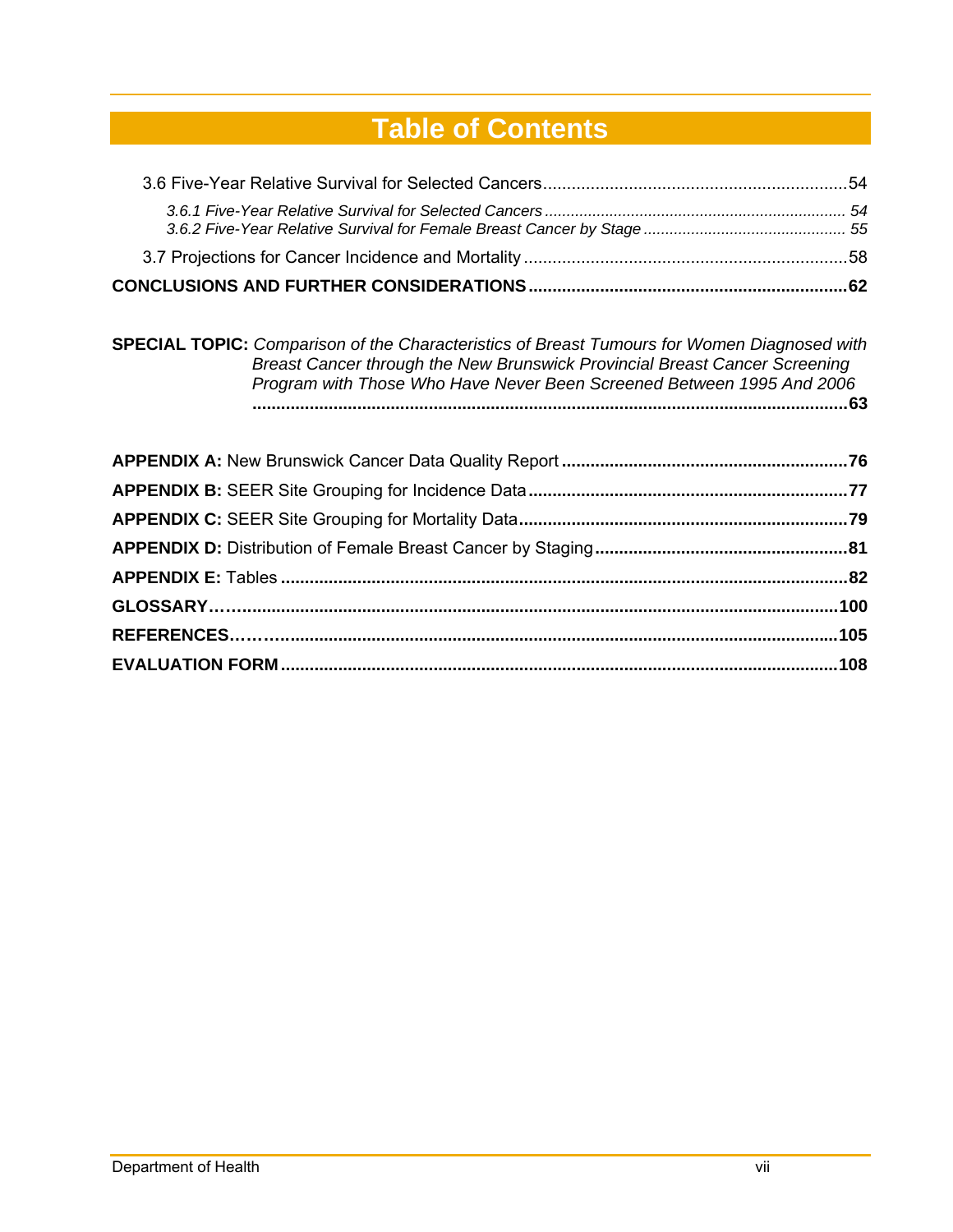## **Cancer Incidence and Mortality Profiles**

### **Cancer Incidence**

- In 2006, approximately 0.6% of New Brunswickers were diagnosed with some form of invasive cancer, with about 3,912 new invasive cases diagnosed yearly between 2002 and 2006.
- $\rightarrow$  The age-standardized incidence rates (ASIR) for all cancers combined were stable during the past decade (males: 501.6 cases in 1997-2001<sup>1</sup> to 499.9 cases per 100,000 population in 2002-2006; females: 353.9 to 357.8 cases per 100,000 population; Tables 1-2). The total number of new cancer cases in males increased from 9,460 in 1997-2001 to 10,495 cases in 2002-2006 and for females from 8,186 to 9,063 cases. For both genders combined 10.7 new cancer cases were diagnosed per day for the period 2002-2006 in New Brunswick compared to 9.7 new cancer cases per day between 1997 and 2001.
- $\mathbb{Q}$  The leading four cancers in New Brunswick were lung, colorectal, prostate and breast cancer. Prostate cancer continued to be the leading site for males and breast cancer for females.
- In males, prostate, lung and colorectal cancers accounted for 58.2% of all cancers diagnosed between 2002 and 2006. For females, a similar proportion (54.9%) was attributed to breast, colorectal and lung cancers in this period.

## **Cancer Mortality**

The age-standardized mortality rates (ASMR) declined for all cancers combined in both males and females. For males, the *ASMR* declined from 247.4 deaths in 1997-2001 to 229.2 deaths per 100,000 population in 2002-2006, and for females from 148.9 to 148.4 deaths per 100,000 population (Tables 3-4). An improvement in mortality rates was observed in cancers such as stomach, colon and rectum, lung, prostate and non-Hodgkin's lymphoma in males; colon and rectum, breast and cervix uteri in females.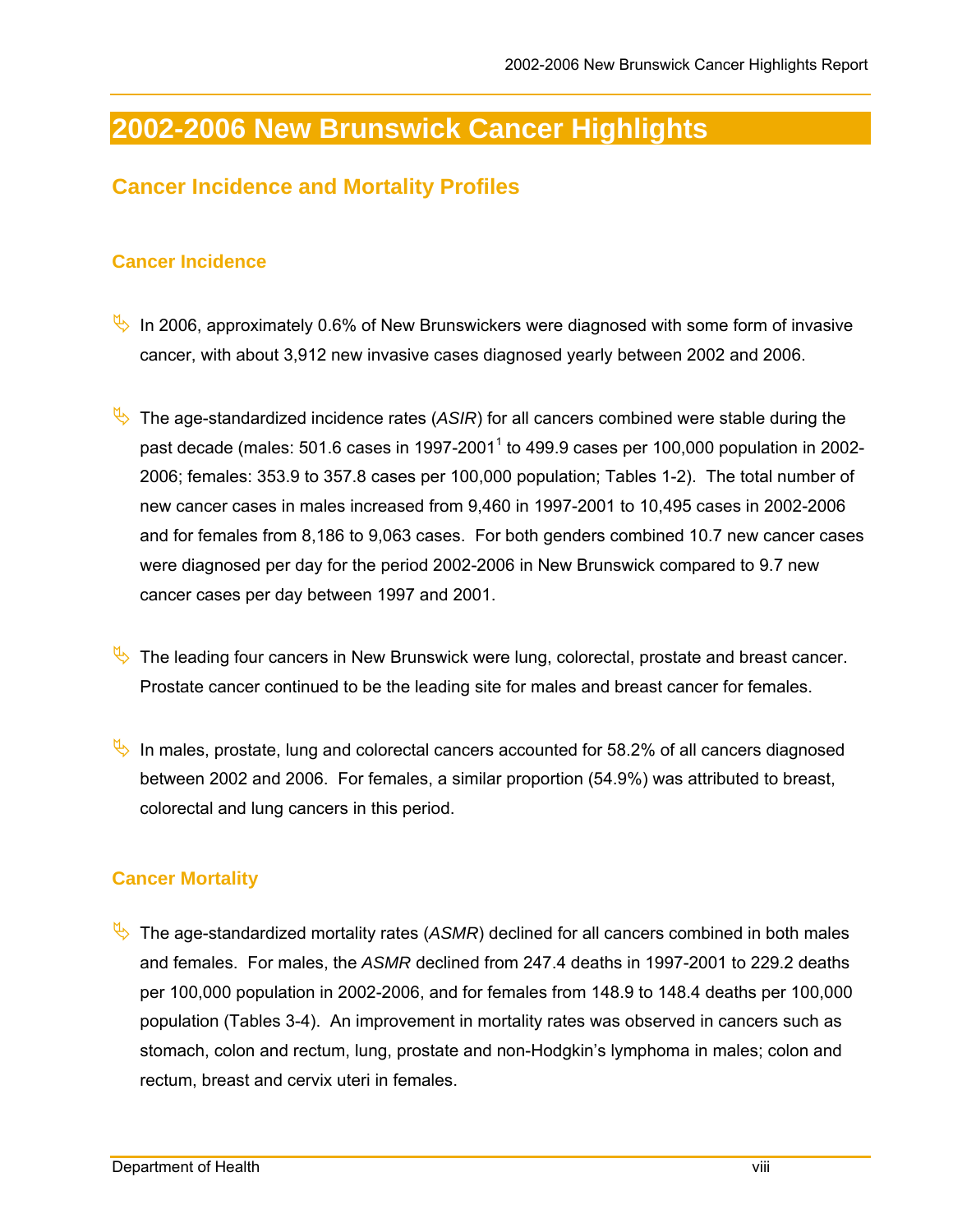Lung cancer was the leading cause of cancer-related deaths (29.6%) in both males and females, accounting for 33.3% and 25.3% of cancer deaths, respectively. Approximately one out of three cancer deaths in males and one out of four in females was due to lung cancer alone.

## **Age and Sex Distribution of Cancer**

- In males, 74.6% (7,831/10,495) of new cases and 84.5% (4,013/4,750) of deaths due to cancer occurred among those who were 60 years or older. In females, 64.3% (5,826/9,063) of new cases and 82.2% (3,357/4,083) of cancer deaths occurred amongst those 60 years and older.
- Leukemia (31.7%), brain (25.6%) and soft tissue (8.5%) cancers were major cancer sites for children less than 14 years of age. These cancer sites accounted for approximately 64.1% (25/39) of all cancers diagnosed in males and 67.4% (29/43) in females.
- $\rightarrow$  Hodgkin's disease (19.3%), thyroid (15.6%), melanoma of the skin (9.6%) and testis (9.2%) were major cancer sites for adolescents and young adults from 15 to 29 years of age. These cancer sites consisted of 53.2% (50/94) of all cancers diagnosed in male and 54.0% (67/124) in female adolescents and young adults.
- Lung (16.5%), prostate (15.1%), breast (13.0%) and colorectal (12.8%) were major cancer sites for adults who were 30 years or older. In total, these cancer sites constituted 59.1% (6,124/10,362) of all cancers diagnosed in males and 55.8% (4,963/8,896) in females, respectively.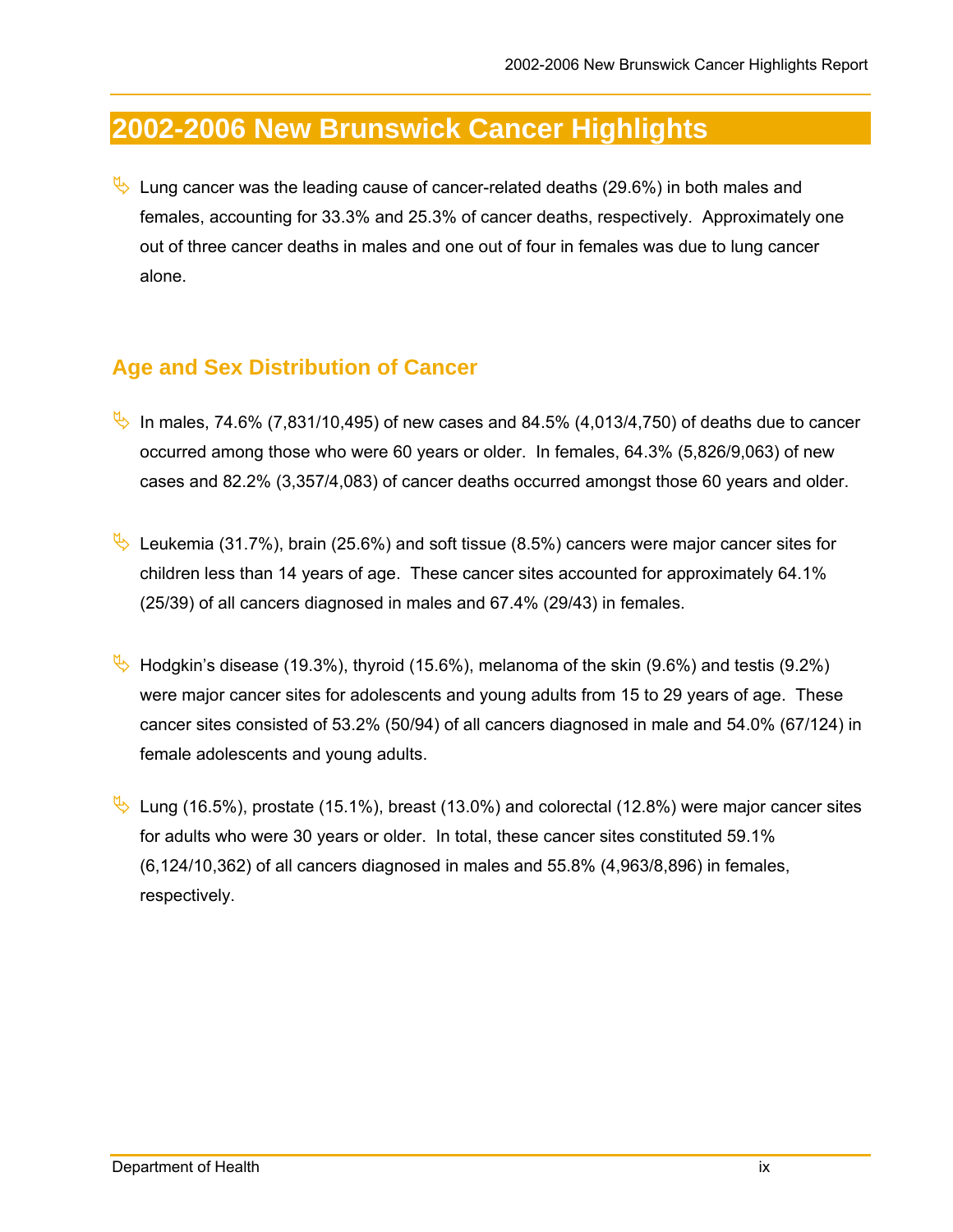## **Geographic Distribution of Cancer**

The geographic boundaries of New Brunswick's seven health zones are illustrated on Page 25.

#### *Leading cancers*

The distribution of leading cancers (prostate, breast, lung and colorectal) by health zone (HZ) is presented in Figures i-iv. In all health zones, the leading cancer diagnosed in males was prostate and in females was breast. Lung cancer was the leading cause of cancer-related deaths in males and females, and was responsible for more deaths than prostate, breast and colorectal cancers combined.

#### *Prostate cancer*

- $\triangleright$  HZ6 had the highest incidence rate for prostate cancer of 178.1 cases per 100,000 population, while the lowest rate occurred in HZ4 (107.6 cases). Incidence rates in HZ2 (158.4 cases) and HZ6 (178.1 cases) were significantly higher than the provincial rate (139.3 cases).
- $\triangleright$  Mortality rates across the seven health zones were similar to the provincial rate (24.7 deaths) per 100,000 population).

#### *Breast cancer*

- $\triangleright$  HZ7 had the highest incidence rate for breast cancer of 103.6 cases, while the lowest rate was found in HZ4 (83.0 cases), compared with the provincial rate of 98.3 cases.
- $\triangleright$  Mortality rates across the seven health zones were comparable to the provincial rate (22.2) deaths).

#### *Lung cancer*

- In males, HZ5 had the highest incidence (105.9 cases) and mortality (90.2 deaths) rates for lung cancer. There were no significant differences in incidence and mortality rates between other health zones and the province (incidence: 89.7 cases; mortality: 76.5 deaths).
- In females, the highest rates for incidence (62.8 cases) and mortality (48.7 deaths) occurred in HZ2. These rates were significantly higher than the provincial rates (incidence: 52.5 cases; mortality: 39.7 deaths).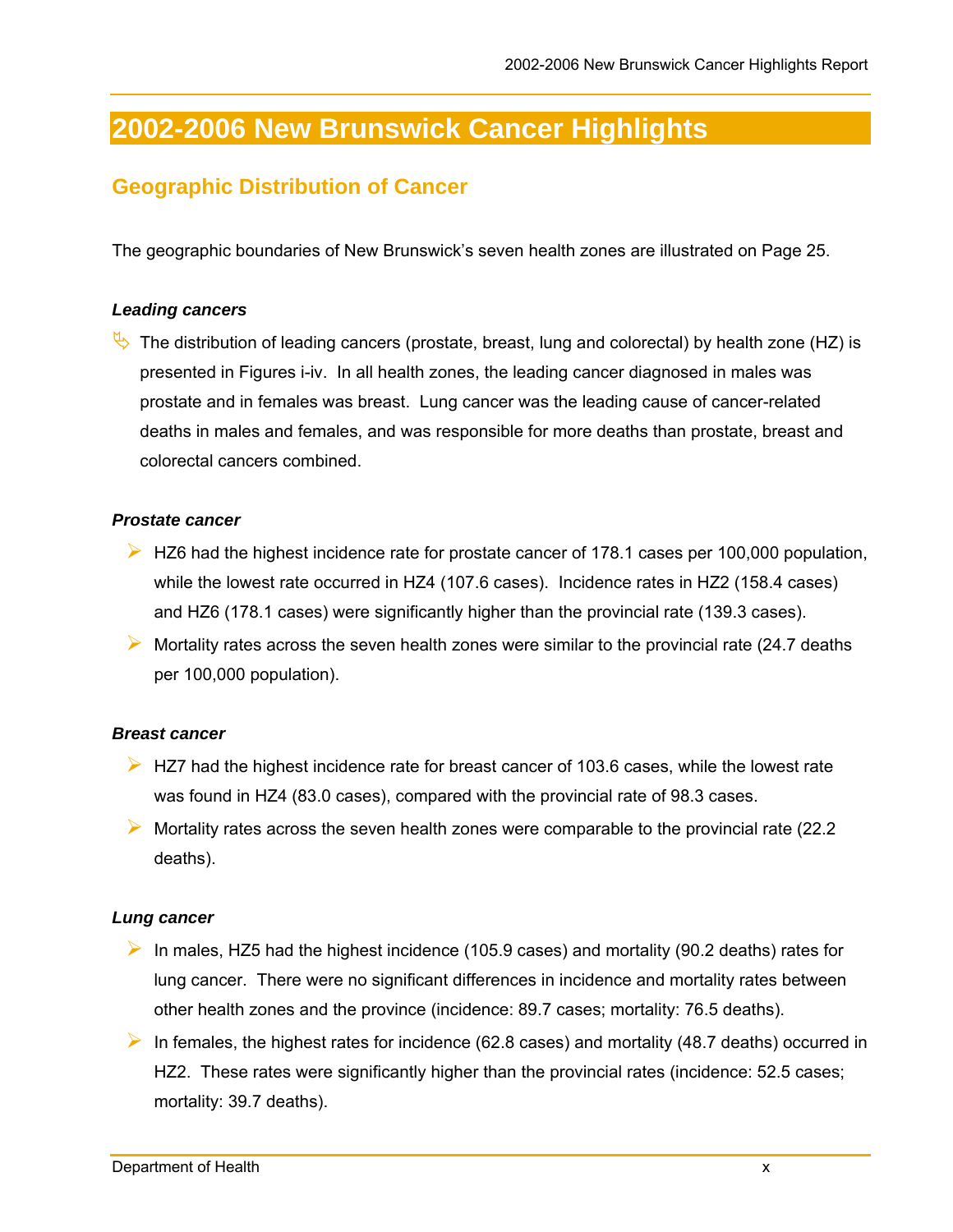#### *Colorectal cancer*

- In males, HZ4 had the highest incidence rate for colorectal cancer of 67.2 cases, while the highest mortality rate occurred in HZ7 (31.0 deaths). There were no significant differences in both rates between other health zones and the province (incidence: 62.5 cases; mortality: 25.5 deaths).
- In females, the highest incidence and mortality rates were found in HZ4 (52.1 cases) and HZ7 (20.3 deaths), respectively. The incidence rate in HZ5 (28.4 cases) was significantly lower than the provincial rate (42.0 cases).

## **Cancer Incidence and Mortality Trends 1989-2006**

- The *ASIRs* for all cancer sites combined in New Brunswick showed a slight increase with an average annual percentage change (AAPC) of +0.1% for males and +0.6% for females. These increases were largely due to the influence of prostate cancer in males as well as lung cancer in females. The *ASMRs* for all cancer sites combined decreased significantly for both genders (AAPC for males: -0.7%; -0.4% for females).
- The *ASIRs* and *ASMRs* for lung cancer in males have significantly decreased since 1989 (AAPC for incidence: -1.1%; -1.1% for mortality). However, an increasing trend was observed for both rates in females (incidence: +2.6%; mortality: +2.5%).
- The *ASIR* for non-Hodgkin's lymphoma (NHL) in males significantly increased by +1.9% per year; an increasing trend was also observed in females by +1.2% per year.
- The *ASIR* of thyroid cancer for males and females increased significantly with an average annual increase of +7.9% and +18.0%, respectively. Thyroid cancer is the most rapidly increasing form of cancer in Canada. This finding was similar to the national trend and this upward increase in the incidence rate may be related to changes in diagnostic practices and imaging techniques, resulting in improved detection of earlier stage, asymptomatic cancers.<sup>2</sup>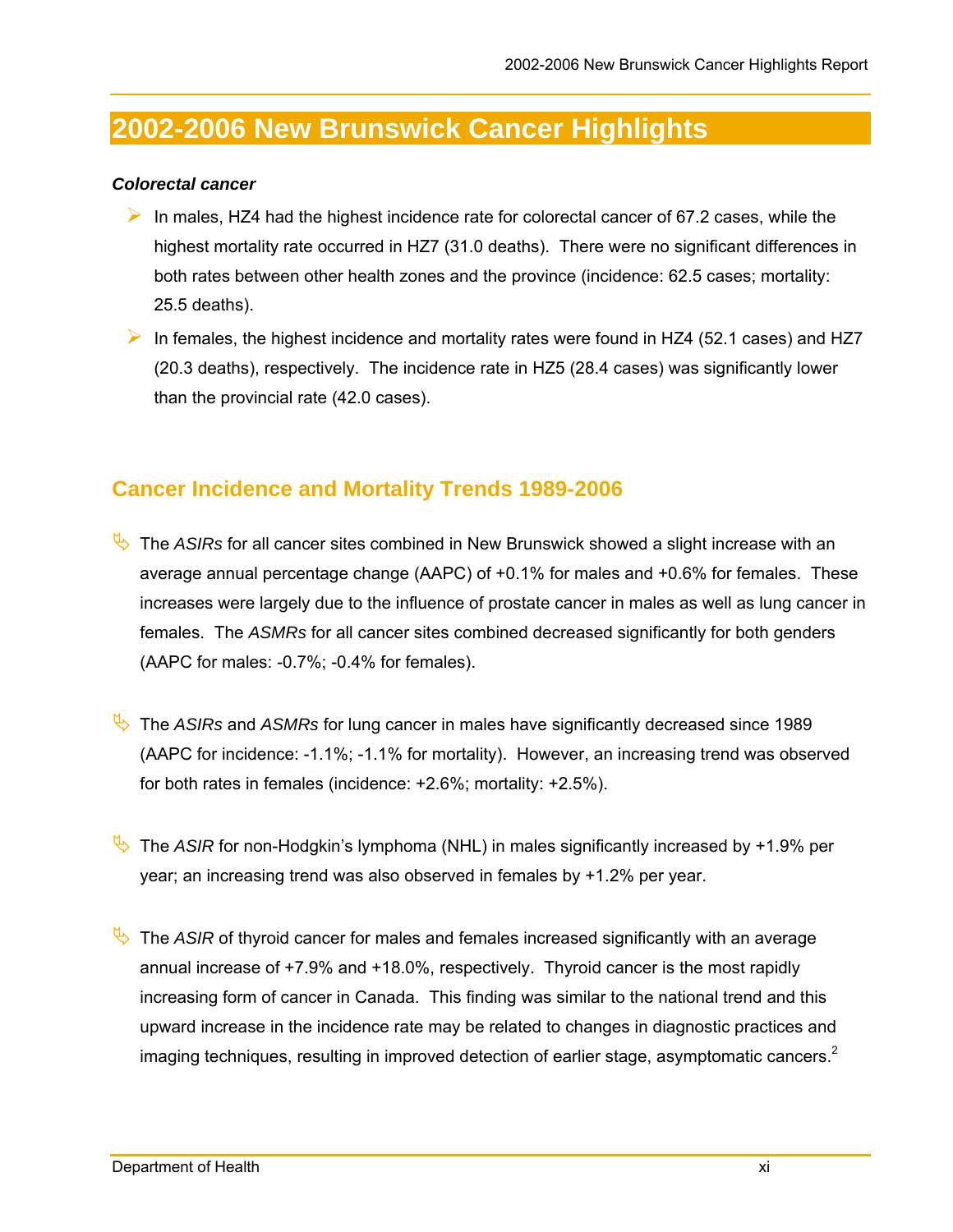$\&$  Overall, decreasing trends were observed for both genders in cancer incidence rates: colorectal (males: -0.2%; females: -0.8%); leukemia (males: -0.3%); stomach (males: -2.1%) and melanoma of the skin (females: -1.7%). Similarly, decreasing trends in mortality rates were also noted: colorectal (males: -1.1%; females: -2.5%); bladder (males: -0.4%); leukemia (males: - 0.4%; females: -1.3%) and stomach (-3.8% for males and -3.7% for females).

## **Relative Cancer Survival Ratio**

- Five-year relative survival ratios were highest for patients diagnosed with prostate cancer (97.3%), followed by breast cancer (86.0%), colorectal cancer (males: 59.7%; females: 63.7%), and lung cancer (males: 16.0%; females: 15.5%). Relative survival ratio for lung cancer was significantly lower than for other major cancers (i.e., prostate, breast and colorectal), and survival decreased with increasing age.
- Five-year relative survival ratios were consistently higher for breast cancer patients diagnosed in the early stages (Stage I: 96.1%; Stage II: 89.0%; Stage III: 67.6% and Stage IV: 57.5%).
- Five-year relative survival ratios for males and females diagnosed with thyroid cancer were 79.7% and 100.0%<sup>\*</sup>. Thyroid cancer for females had the highest estimated five-year relative survival ratio and this finding was consistent with the national observation. $3$
- Five-year survival ratio for testicular cancer was 94.8%.
- Five-year survival ratios for ovarian and cervical cancers were 36.2% and 75.7%, respectively.

 $\overline{a}$ \* The relative survival ratio for females with thyroid cancer was truncated from 100.7 to 100.0%.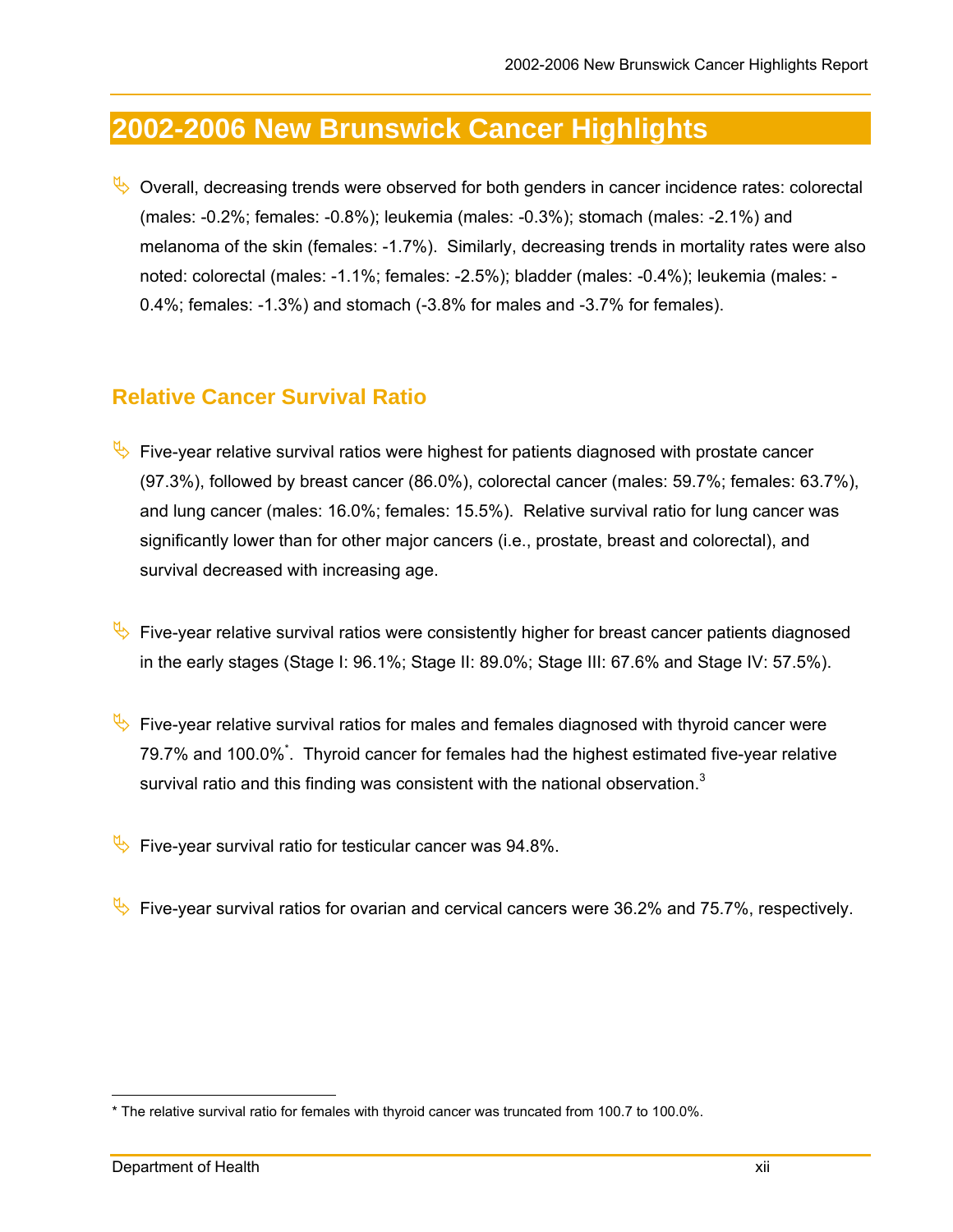## **Projections for Cancer Incidence and Mortality**

- Based on the continuation of past and current trends, males will have an estimated five year total of 12,343 new cases (i.e., 6.8 new cases per day) of cancer and 5,290 deaths (2.9 deaths per day) from cancer for the period 2011 to 2015. This represents a 17.6% increase in incidence and 11.4% increase in mortality compared to the actual counts in 2002-2006. For females, the estimated new cancer cases and deaths are expected to be 10,725 (5.9 new cases per day; 18.3% increase) and 4,453 (2.4 deaths per day; 9.1% increase), respectively.
- Three types of cancer are expected to account for the majority of new cases in each gender between 2011 and 2015: prostate, lung and colorectal in males and breast, lung and colorectal in females. Lung and colorectal cancers will remain the first and second leading cause of cancer death for both genders.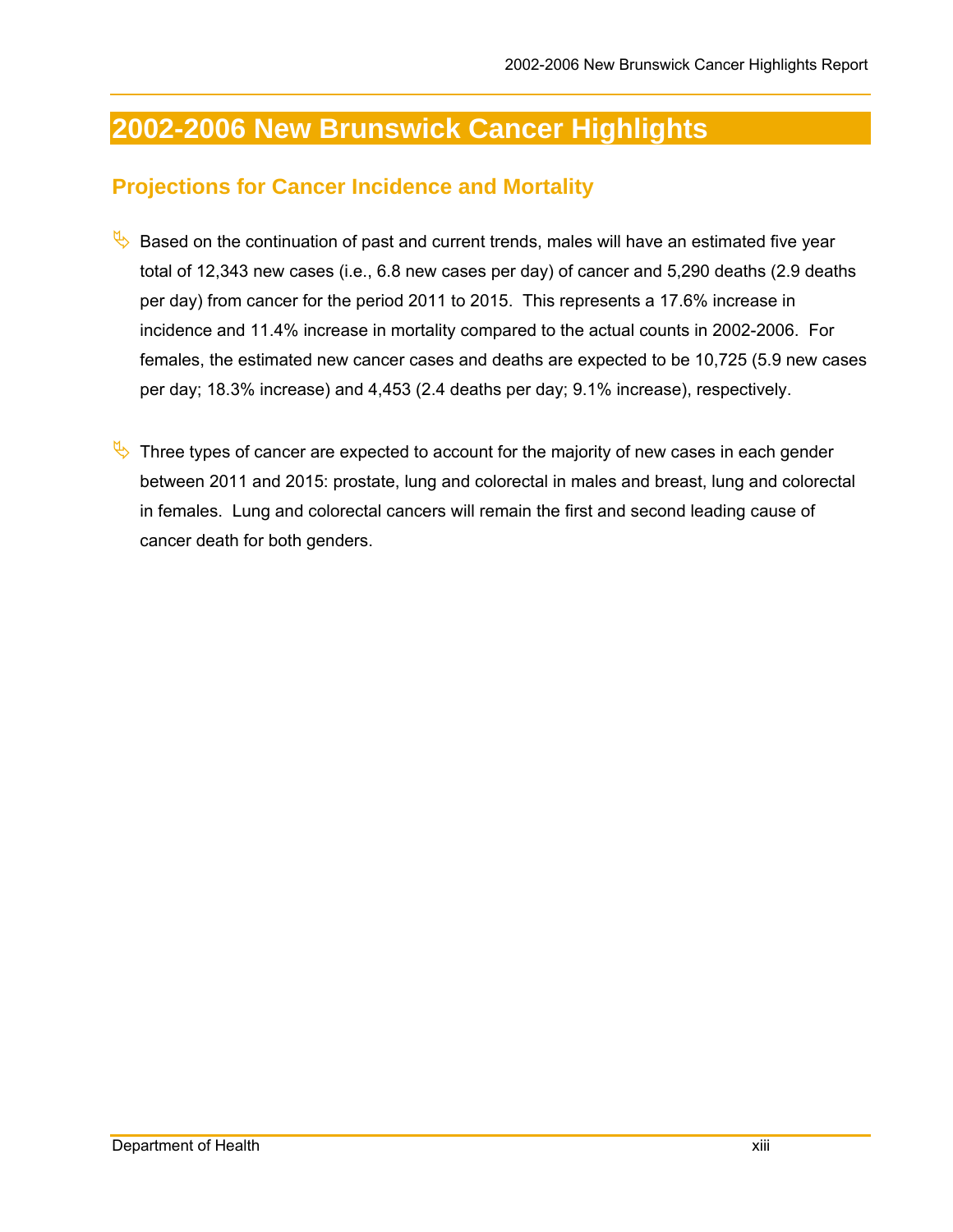|  |  | Table 1: Age-Standardized Cancer Incidence Rates* for Males by Site, New Brunswick, 2002-2006 |
|--|--|-----------------------------------------------------------------------------------------------|
|--|--|-----------------------------------------------------------------------------------------------|

|                                              | <b>Total Incidence</b> |         | Crude Rate (95% CI) |                                 | Age-Standardized Rate (95% CI) |            |                                |            |  |
|----------------------------------------------|------------------------|---------|---------------------|---------------------------------|--------------------------------|------------|--------------------------------|------------|--|
| <b>Cancer Site</b>                           | 2002-2006              | 2006    |                     | 2002-2006<br>2006               |                                |            | 2002-2006<br>2006              |            |  |
| <b>All Sites</b>                             | 10,495                 | 2,272   | 565.3               | $(554.5 - 576.1)$               | 614.9                          | 499.9      | $(490.3 - 509.4)$              | 519.7      |  |
| <b>Buccal Cavity and Pharynx</b>             | 283                    | 56      | 15.2                | $(13.5 - 17.0)$                 | 15.2                           | 13.1       | $(11.6 - 14.7)$                | 12.6       |  |
| Lip                                          | 49                     | 15      | 2.6                 | $(1.9-3.4)$                     | 4.1                            | 2.4        | $(1.8-3.1)$                    | 3.6        |  |
| Tongue                                       | 49                     | 9       | 2.6                 | $(1.9-3.4)$                     | 2.4                            | 2.2        | $(1.6-2.8)$                    | 2.2        |  |
| Major Salivary Gland                         | 33                     | 8       | 1.8                 | $(1.2 - 2.4)$                   | 2.2                            | 1.7        | $(1.1 - 2.2)$                  | 1.8        |  |
| Floor of the Mouth                           | 16                     | <5      | 0.9                 | $(0.4-1.3)$                     | 0.8                            | 0.8        | $(0.4-1.2)$                    | 0.8        |  |
| Gum and Other Mouth                          | 30                     | $5$     | 1.6                 | $(1.0 - 2.2)$                   | 0.8                            | 1.5        | $(0.9 - 2.0)$                  | 0.7        |  |
| Nasopharynx                                  | 23                     | 6       | 1.2                 | $(0.7 - 1.7)$                   | 1.6                            | 1.0        | $(0.6-1.4)$                    | 1.2        |  |
| Oropharynx                                   | 6                      | <5      | 0.3                 | $(0.1 - 0.6)$                   | 0.0                            | 0.3        | $(0.1 - 0.5)$                  | 0.0        |  |
| Hypopharynx                                  | 19                     | $5$     | 1.0                 | $(0.6-1.5)$                     | 0.3                            | 0.9        | $(0.5-1.3)$                    | 0.2        |  |
| Other Buccal Cavity and Pharynx              | 58                     | 11      | 3.1                 | $(2.3 - 3.9)$                   | 3.0                            | 2.5        | $(1.8-3.1)$                    | 2.1        |  |
| <b>Digestive System</b>                      | 2,187                  | 460     | 117.8               | $(112.9 - 122.7)$               | 124.5                          | 103.5      | $(99.2 - 107.9)$               | 104.5      |  |
| Esophagus                                    | 149                    | 27      | 8.0                 | $(6.7-9.3)$                     | 7.3                            | 6.9        | $(5.8 - 8.0)$                  | 6.0        |  |
| Stomach                                      | 261                    | 54      | 14.1                | $(12.4 - 15.8)$                 | 14.6                           | 12.5       | $(11.0 - 14.0)$                | 12.6       |  |
| <b>Small Intestine</b>                       | 33                     | 8       | 1.8                 | $(1.2 - 2.4)$                   | 2.2                            | 1.6        | $(1.0-2.1)$                    | 2.0        |  |
| <b>Colorectal</b>                            | 1,327                  | 288     | 71.5                | $(67.6 - 75.3)$                 | 77.9                           | 62.5       | $(59.1 - 65.8)$                | 64.3       |  |
| Colon Excluding Rectum                       | 754                    | 157     | 40.6                | $(37.7 - 43.5)$                 | 42.5                           | 35.9       | $(33.4 - 38.5)$                | 35.8       |  |
| Rectum and Rectosigmoid                      | 550                    | 126     | 29.6                | $(27.2 - 32.1)$                 | 34.1                           | 25.5       | $(23.3 - 27.6)$                | 27.5       |  |
| Anus                                         | 23                     | 5       | 1.2                 | $(0.7-1.7)$                     | 1.4                            | 1.1        | $(0.6-1.5)$                    | 1.0        |  |
| Liver                                        | 57                     | 19      | 3.1                 | $(2.3 - 3.9)$                   | 5.1                            | 2.7        | $(2.0-3.4)$                    | 4.2        |  |
| <b>Gall Bladder</b>                          | 13                     | $5$     | 0.7                 | $(0.3 - 1.1)$                   | 0.8                            | 0.7        | $(0.3 - 1.0)$                  | 0.8        |  |
| Pancreas                                     | 278                    | 50      | 15.0                | $(13.2 - 16.7)$                 | 13.5                           | 13.5       | $(11.9 - 15.0)$                | 12.0       |  |
| <b>Other Digestive System</b>                | 69                     | 11      | 3.7                 | $(2.8-4.6)$                     | 3.0                            | 3.3        | $(2.5 - 4.1)$                  | 2.6        |  |
| <b>Respiratory System</b>                    | 2,019                  | 395     | 108.8               | $(104.0 - 113.5)$               | 106.9                          | 96.9       | $(92.7 - 101.2)$               | 91.5       |  |
| Larynx                                       | 135                    | 22      | 7.3                 | $(6.0 - 8.5)$                   | 6.0                            | 6.3        | $(5.2 - 7.4)$                  | 5.1        |  |
| Lung                                         | 1,865                  | 368     | 100.5               | $(95.9 - 105.0)$                | 99.6                           | 89.7       | $(85.7 - 93.8)$                | 85.3       |  |
| Other Respiratory System                     | 19                     | 5       | 1.0                 | $(0.6-1.5)$                     | 1.4                            | 0.9        | $(0.5-1.3)$                    | 1.2        |  |
| <b>Bones and Joints</b>                      | 20                     | $5$     | 1.1                 | $(0.6 - 1.5)$                   | 1.1                            | 1.0        | $(0.6 - 1.5)$                  | $1.2$      |  |
| <b>Soft Tissue (Including Heart)</b>         | 77                     | 17      | 4.1                 | $(3.2 - 5.1)$                   | 4.6                            | 3.7        | $(2.8 - 4.5)$                  | 4.0        |  |
| <b>Breast</b>                                | 18                     | $5$     | 1.0                 | $(0.5-1.4)$                     | 0.8                            | 0.9        | $(0.5-1.3)$                    | 0.7        |  |
| <b>Male Genital System</b>                   | 3,023                  | 735     | 162.8               | $(157.0 - 168.6)$               | 198.9                          | 145.0      | $(139.8 - 150.2)$              | 167.6      |  |
| Prostate                                     | 2,919                  | 719     | 157.2               | $(151.5 - 162.9)$               | 194.6                          | 139.3      | $(134.3 - 144.4)$              | 163.3      |  |
| Testis                                       | 69                     | 12      | 3.7                 | $(2.8-4.6)$                     | 3.2                            | 4.0        | $(3.1 - 5.0)$                  | 3.3        |  |
| Penis                                        | 31                     | <5      | 1.7                 | $(1.1 - 2.3)$                   | 1.1                            | 1.5        | $(1.0 - 2.0)$                  | 1.0        |  |
| Other Male Genital System                    | $5$                    | $5$     | 0.2                 | $(0.0 - 0.4)$                   | 0.0                            | 0.2        | $(0.0 - 0.3)$                  | 0.0        |  |
| <b>Urinary System</b>                        | 1,104                  | 226     | 59.5                | $(56.0 - 63.0)$                 | 61.2                           | 51.7       | $(48.6 - 54.7)$                | 51.3       |  |
| Bladder (Excluding In Situ)                  | 689                    | 146     | 37.1                | $(34.3 - 39.9)$                 | 39.5                           | 32.9       | $(30.4 - 35.3)$                | 33.4       |  |
| Kidney and Renal Pelvis                      | 395                    | 78      | 21.3                | $(19.2 - 23.4)$                 | 21.1                           | 17.9       | $(16.1 - 19.7)$                | 17.5       |  |
| Ureter                                       | 18<br>$5$              | $5$     | 1.0<br>0.1          | $(0.5 - 1.4)$                   | 0.5                            | 0.8        | $(0.4-1.2)$                    | 0.5        |  |
| Other Urinary System                         | 10                     | <5<br>5 | 0.5                 | $(0.0 - 0.3)$                   | 0.0<br>1.4                     | 0.1<br>0.5 | $(0.0 - 0.2)$<br>$(0.2 - 0.8)$ | 0.0<br>1.1 |  |
| Eye<br><b>Brain and Other Nervous System</b> | 174                    | 31      | 9.4                 | $(0.2 - 0.9)$<br>$(8.0 - 10.8)$ | 8.4                            | 8.2        | $(7.0 - 9.5)$                  | 7.0        |  |
|                                              | 167                    | 31      | 9.0                 | $(7.6-10.4)$                    | 8.4                            | 7.9        | $(6.7-9.2)$                    | $7.0\,$    |  |
| <b>Brain</b><br><b>Other Nervous System</b>  | $\overline{7}$         | $5$     | 0.4                 | $(0.1 - 0.7)$                   | 0.0                            | 0.3        | $(0.1 - 0.5)$                  | 0.0        |  |
| <b>Endocrine</b>                             | 102                    | 32      | 5.5                 | $(4.4 - 6.6)$                   | 8.7                            | 4.7        | $(3.8 - 5.6)$                  | 7.4        |  |
| Thyroid                                      | 94                     | 31      | 5.1                 | $(4.0 - 6.1)$                   | 8.4                            | 4.3        | $(3.5 - 5.2)$                  | 7.2        |  |
| Other Endocrine                              | 8                      | <5      | 0.4                 | $(0.1 - 0.7)$                   | 0.3                            | 0.4        | $(0.1 - 0.6)$                  | 0.2        |  |
| <b>Skin (Excluding Basal and Squamous)</b>   | 364                    | 75      | 19.6                | $(17.6 - 21.6)$                 | 20.3                           | 17.1       | $(15.3 - 18.9)$                | 17.1       |  |
| Melanomas of the Skin                        | 323                    | 67      | 17.4                | $(15.5 - 19.3)$                 | 18.1                           | 15.0       | $(13.4 - 16.7)$                | 15.1       |  |
| Skin, Non-Epithelial                         | 41                     | 8       | 2.2                 | $(1.5-2.9)$                     | 2.2                            | 2.1        | $(1.4 - 2.7)$                  | 1.9        |  |
| Lymphoma                                     | 516                    | 106     | 27.8                | $(25.4 - 30.2)$                 | 28.7                           | 24.7       | $(22.5 - 26.8)$                | 24.4       |  |
| Hodgkin's Lymphoma                           | 57                     | 10      | 3.1                 | $(2.3 - 3.9)$                   | 2.7                            | 3.1        | $(2.3-3.9)$                    | 2.6        |  |
| Non-Hodgkin's Lymphoma                       | 459                    | 96      | 24.7                | $(22.5 - 27.0)$                 | 26.0                           | 21.6       | $(19.6 - 23.5)$                | 21.8       |  |
| <b>Multiple Myeloma</b>                      | 124                    | 25      | 6.7                 | $(5.5 - 7.9)$                   | 6.8                            | 5.9        | $(4.9 - 6.9)$                  | 5.8        |  |
| Leukemia                                     | 236                    | 46      | 12.7                | $(11.1 - 14.3)$                 | 12.4                           | 11.5       | $(10.0 - 13.0)$                | 10.7       |  |
| Other, III-Defined, and Unknown              | 238                    | 56      | 12.8                | $(11.2 - 14.4)$                 | 15.2                           | 11.3       | $(9.8 - 12.7)$                 | 12.9       |  |

*\* Rates are per 100,000 population and are age-standardized to the 1991 Canadian population estimates. Counts are suppressed when fewer than five cases were reported for the specific cancer. The suppressed cases however, are included in the counts and rates for 'all sites' combined.*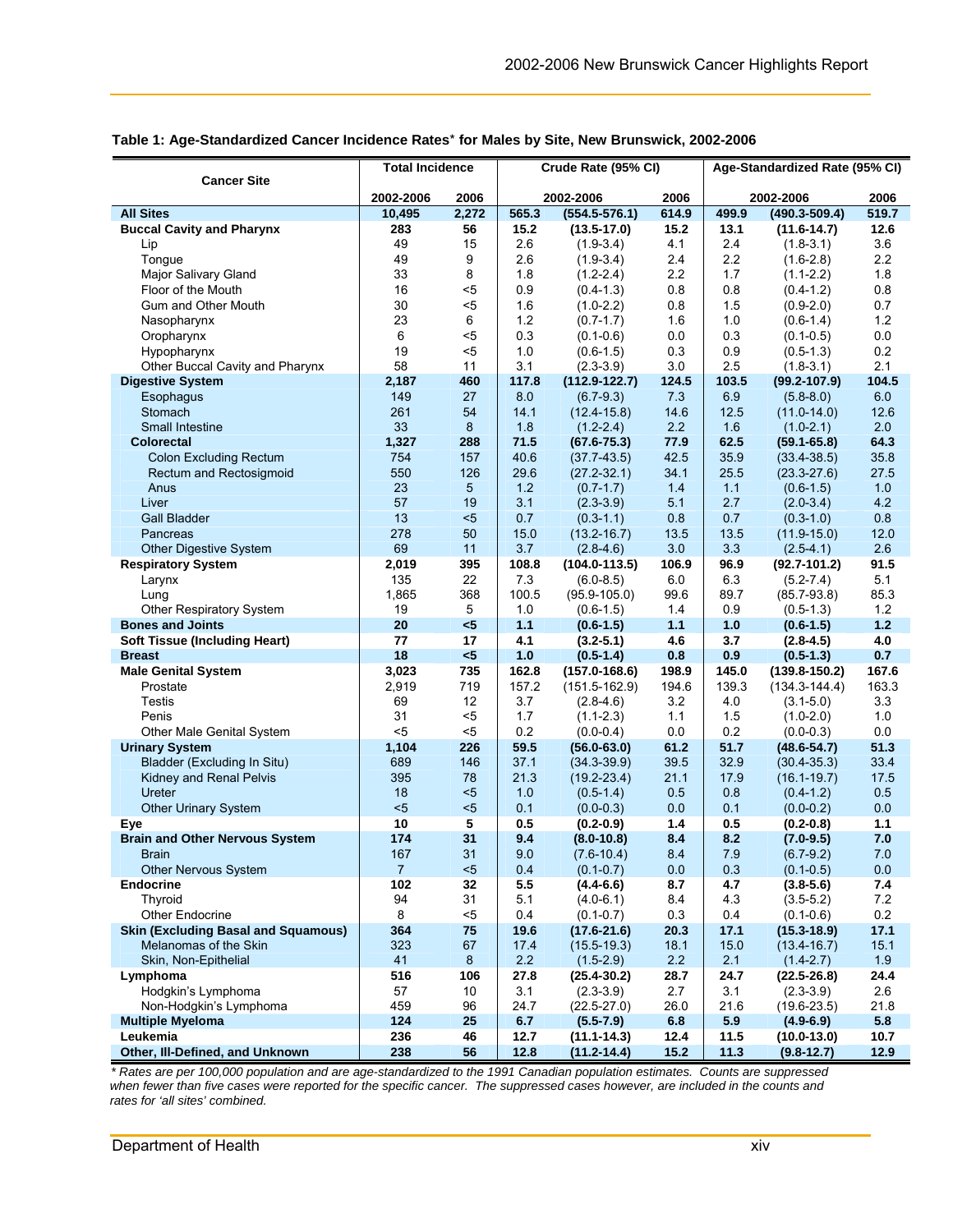|                                                      | <b>Total Incidence</b> |                | Crude Rate (95% CI)                                     |                                  |             | Age-Standardized Rate (95% CI)          |                                  |             |
|------------------------------------------------------|------------------------|----------------|---------------------------------------------------------|----------------------------------|-------------|-----------------------------------------|----------------------------------|-------------|
| <b>Cancer Site</b>                                   | 2002-2006              |                |                                                         |                                  |             | 2006                                    |                                  |             |
| <b>All Sites</b>                                     | 9,063                  | 1,903          | 2006<br>2002-2006<br>2006<br>476.0<br>$(466.2 - 485.8)$ |                                  | 501.2       | 2002-2006<br>357.8<br>$(350.4 - 365.1)$ |                                  | 364.9       |
| <b>Buccal Cavity and Pharynx</b>                     | 104                    | 26             | 5.5                                                     | $(4.4 - 6.5)$                    | 6.8         | 4.2                                     | $(3.4 - 5.0)$                    | 5.0         |
| Lip                                                  | $\overline{7}$         | $5$            | 0.4                                                     | $(0.1 - 0.6)$                    | 0.8         | 0.2                                     | $(0.1 - 0.4)$                    | 0.5         |
| Tongue                                               | 22                     | 5              | 1.2                                                     | $(0.7-1.6)$                      | 1.3         | 0.9                                     | $(0.5-1.3)$                      | 0.9         |
| Major Salivary Gland                                 | 19                     | $5$            | 1.0                                                     | $(0.5-1.4)$                      | 0.8         | 0.7                                     | $(0.4-1.0)$                      | 0.7         |
| Floor of the Mouth                                   | 10                     | $5$            | 0.5                                                     | $(0.2 - 0.9)$                    | 0.5         | 0.4                                     | $(0.2 - 0.7)$                    | 0.4         |
| Gum and Other Mouth                                  | 23                     | 6              | 1.2                                                     | $(0.7 - 1.7)$                    | 1.6         | 0.9                                     | $(0.5-1.3)$                      | $1.2$       |
| Nasopharynx                                          | $\overline{7}$         | $5$            | 0.4                                                     | $(0.1 - 0.6)$                    | 0.0         | 0.3                                     | $(0.1 - 0.5)$                    | 0.0         |
| Oropharynx                                           | $5$                    | $5$            | 0.1                                                     | $(0.0 - 0.2)$                    | 0.0         | 0.1                                     | $(0.0 - 0.1)$                    | 0.0         |
| Hypopharynx                                          | $5$                    | $5$            | 0.0                                                     | $(0.0 - 0.0)$                    | 0.0         | 0.0                                     | $(0.0 - 0.0)$                    | 0.0         |
| Other Buccal Cavity and Pharynx                      | 15                     | $\overline{7}$ | 0.8                                                     | $(0.4-1.2)$                      | 1.8         | 0.6                                     | $(0.3 - 0.9)$                    | 1.3         |
| <b>Digestive System</b>                              | 1,776                  | 337            | 93.3                                                    | $(88.9 - 97.6)$                  | 88.8        | 65.1                                    | $(62.1 - 68.2)$                  | 59.9        |
| <b>Esophagus</b>                                     | 50                     | $6\phantom{1}$ | 2.6                                                     | $(1.9 - 3.4)$                    | 1.6         | 1.8                                     | $(1.3 - 2.3)$                    | 1.0         |
| <b>Stomach</b>                                       | 139                    | 35             | 7.3                                                     | $(6.1 - 8.5)$                    | 9.2         | 5.3                                     | $(4.4-6.1)$                      | 6.7         |
| <b>Small Intestine</b>                               | 27                     | $6^{\circ}$    | 1.4                                                     | $(0.9 - 2.0)$                    | 1.6         | 1.0                                     | $(0.6 - 1.4)$                    | 1.0         |
| <b>Colorectal</b>                                    | 1,143                  | 213            | 60.0                                                    | $(56.6 - 63.5)$                  | 56.1        | 42.0                                    | $(39.6 - 44.5)$                  | 38.1        |
| <b>Colon Excluding Rectum</b>                        | 778                    | 140            | 40.9                                                    | $(38.0 - 43.7)$                  | 36.9        | 28.1                                    | $(26.2 - 30.1)$                  | 24.3        |
| <b>Rectum and Rectosigmoid</b>                       | 336                    | 66             | 17.6                                                    | $(15.8 - 19.5)$                  | 17.4        | 12.7                                    | $(11.4 - 14.1)$                  | 12.6        |
| Anus                                                 | 29                     | $\overline{7}$ | 1.5                                                     | $(1.0 - 2.1)$                    | 1.8         | 1.2                                     | $(0.7-1.6)$                      | 1.1         |
| Liver                                                | 15                     | $5$            | 0.8                                                     | $(0.4-1.2)$                      | 0.5         | 0.6                                     | $(0.3 - 0.9)$                    | 0.4         |
| <b>Gall Bladder</b>                                  | 25                     | 5              | 1.3                                                     | $(0.8 - 1.8)$                    | 1.3         | 0.9                                     | $(0.6-1.3)$                      | 0.9         |
| Pancreas                                             | 272                    | 52             | 14.3                                                    | $(12.6 - 16.0)$                  | 13.7        | 9.7                                     | $(8.6 - 10.9)$                   | 8.7         |
| <b>Other Digestive System</b>                        | 105                    | 18             | 5.5                                                     | $(4.5-6.6)$                      | 4.7         | 3.8                                     | $(3.0 - 4.5)$                    | 3.2         |
| <b>Respiratory System</b>                            | 1,360                  | 304            | 71.4                                                    | $(67.6 - 75.2)$                  | 80.1        | 53.7                                    | $(50.8 - 56.5)$                  | 57.4        |
| Larynx                                               | 22                     | $5$            | 1.2                                                     | $(0.7-1.6)$                      | 0.3         | 0.8                                     | $(0.5-1.2)$                      | 0.2         |
| Lung                                                 | 1,330                  | 301            | 69.9                                                    | $(66.1 - 73.6)$                  | 79.3        | 52.5                                    | $(49.7 - 55.3)$                  | 56.9        |
| Other Respiratory System                             | 8                      | <5             | 0.4                                                     | $(0.1 - 0.7)$                    | 0.5         | 0.3                                     | $(0.1 - 0.6)$                    | 0.4         |
| <b>Bones and Joints</b>                              | 11                     | $5$            | 0.6                                                     | $(0.2 - 0.9)$                    | 0.5         | 0.6                                     | $(0.2 - 0.9)$                    | 0.4         |
| <b>Soft Tissue (Including Heart)</b>                 | 39                     | 8              | 2.0                                                     | $(1.4 - 2.7)$                    | 2.1         | $1.7$                                   | $(1.2 - 2.3)$                    | 1.6         |
| <b>Breast</b>                                        | 2,500                  | 508            | 131.3                                                   | $(126.2 - 136.5)$                | 133.8       | 98.3                                    | $(94.4 - 102.1)$                 | 96.2        |
| <b>Female Genital System</b>                         | 1,007                  | 213            | 52.9                                                    | $(49.6 - 56.2)$                  | 56.1        | 40.7                                    | $(38.2 - 43.2)$                  | 40.5        |
| Cervix Uteri                                         | 177                    | 28             | 9.3                                                     | $(7.9 - 10.7)$                   | 7.4         | 8.1                                     | $(6.9-9.3)$                      | 6.0         |
| Corpus Uteri                                         | 437                    | 116            | 23.0                                                    | $(20.8 - 25.1)$                  | 30.5        | 17.3                                    | $(15.7 - 19.0)$                  | 21.5        |
| Uterus, Not Otherwise Specified                      | $5$                    | <5             | 0.2                                                     | $(0.0 - 0.4)$                    | 0.3         | 0.2                                     | $(0.0 - 0.3)$                    | 0.2         |
| Ovary                                                | 304                    | 55             | 16.0                                                    | $(14.2 - 17.8)$                  | 14.5        | 11.8                                    | $(10.5 - 13.1)$                  | 10.4        |
| Other Female Genital System                          | 85                     | 13             | 4.5                                                     | $(3.5 - 5.4)$                    | 3.4         | 3.3                                     | $(2.6 - 4.0)$                    | 2.5         |
| <b>Urinary System</b>                                | 500                    | 100            | 26.3                                                    | $(24.0 - 28.6)$                  | 26.3        | 19.5                                    | $(17.8 - 21.2)$                  | 19.1        |
| <b>Bladder (Excluding In Situ)</b>                   | 237                    | 46             | 12.4                                                    | $(10.9 - 14.0)$                  | 12.1        | 9.0                                     | $(7.8 - 10.1)$                   | 8.6         |
| <b>Kidney and Renal Pelvis</b>                       | 249                    | 52             | 13.1                                                    | $(11.5 - 14.7)$                  | 13.7        | 10.0                                    | $(8.8 - 11.3)$                   | 10.1        |
| <b>Ureter</b>                                        | 11                     | $5$            | 0.6                                                     | $(0.2 - 0.9)$                    | 0.3         | 0.4                                     | $(0.1 - 0.6)$                    | 0.1         |
| <b>Other Urinary System</b>                          | $5$                    | $5$            | 0.2                                                     | $(0.0 - 0.3)$                    | 0.3         | 0.1                                     | $(0.0 - 0.2)$                    | 0.2         |
| Eye                                                  | $\overline{9}$         | <5             | 0.5                                                     | $(0.2 - 0.8)$                    | 0.3         | 0.3                                     | $(0.1 - 0.6)$                    | 0.2         |
| <b>Brain and Other Nervous System</b>                | 138                    | 36             | 7.3                                                     | $(6.0 - 8.5)$                    | 9.5         | 6.1                                     | $(5.1 - 7.2)$                    | 8.4         |
| <b>Brain</b>                                         | 128                    | 34             | 6.7                                                     | $(5.6 - 7.9)$                    | 9.0         | 5.7                                     | $(4.7 - 6.7)$                    | 8.0         |
| <b>Other Nervous System</b>                          | 10                     | $5$            | 0.5                                                     | $(0.2 - 0.9)$                    | 0.5         | 0.5                                     | $(0.2 - 0.7)$                    | 0.4         |
| <b>Endocrine</b>                                     | 354                    | 88             | 18.6                                                    | $(16.7 - 20.5)$                  | 23.2        | 16.7                                    | $(15.0 - 18.5)$                  | 21.8        |
| Thyroid                                              | 344                    | 87             | 18.1                                                    | $(16.2 - 20.0)$                  | 22.9        | 16.2                                    | $(14.5 - 17.9)$                  | 21.4        |
| Other Endocrine                                      | 10                     | <5             | 0.5                                                     | $(0.2 - 0.9)$<br>$(15.1 - 18.8)$ | 0.3         | 0.5                                     | $(0.2 - 0.8)$                    | 0.4         |
| <b>Skin (Excluding Basal and Squamous)</b>           | 322                    | 81             | 16.9                                                    |                                  | 21.3        | 13.7                                    | $(12.2 - 15.2)$                  | 16.3        |
| <b>Melanomas of the Skin</b><br>Skin, Non-Epithelial | 288<br>34              | 72<br>9        | 15.1<br>1.8                                             | $(13.4 - 16.9)$                  | 19.0<br>2.4 | 12.4<br>$1.2$                           | $(11.0 - 13.9)$                  | 14.6<br>1.7 |
| Lymphoma                                             | 424                    | 93             | 22.3                                                    | $(1.2 - 2.4)$<br>$(20.2 - 24.4)$ | 24.5        | 17.2                                    | $(0.8 - 1.7)$<br>$(15.6 - 18.9)$ | 18.6        |
| Hodgkin's Lymphoma                                   | 52                     | 13             | 2.7                                                     | $(2.0-3.5)$                      | 3.4         | 2.8                                     | $(2.1 - 3.6)$                    | 3.3         |
| Non-Hodgkin's Lymphoma                               | 372                    | 80             | 19.5                                                    | $(17.6 - 21.5)$                  | 21.1        | 14.4                                    | $(12.9 - 15.9)$                  | 15.4        |
| <b>Multiple Myeloma</b>                              | 111                    | 21             | 5.8                                                     | $(4.7 - 6.9)$                    | 5.5         | 4.3                                     | $(3.5 - 5.1)$                    | 3.8         |
| Leukemia                                             | 194                    | 30             | 10.2                                                    | $(8.8 - 11.6)$                   | 7.9         | 8.1                                     | $(7.0-9.3)$                      | 5.9         |
| Other, III-Defined, and Unknown                      | 214                    | 55             | 11.2                                                    | $(9.7 - 12.7)$                   | 14.5        | 7.4                                     | $(6.4 - 8.4)$                    | 9.9         |

#### **Table 2: Age-Standardized Cancer Incidence Rates**\* **for Females by Site, New Brunswick, 2002-2006**

*\* Rates are per 100,000 population and are age-standardized to the 1991 Canadian population estimates. Counts are suppressed when fewer than five cases were reported for the specific cancer. The suppressed cases however, are included in the counts and rates for 'all sites' combined.*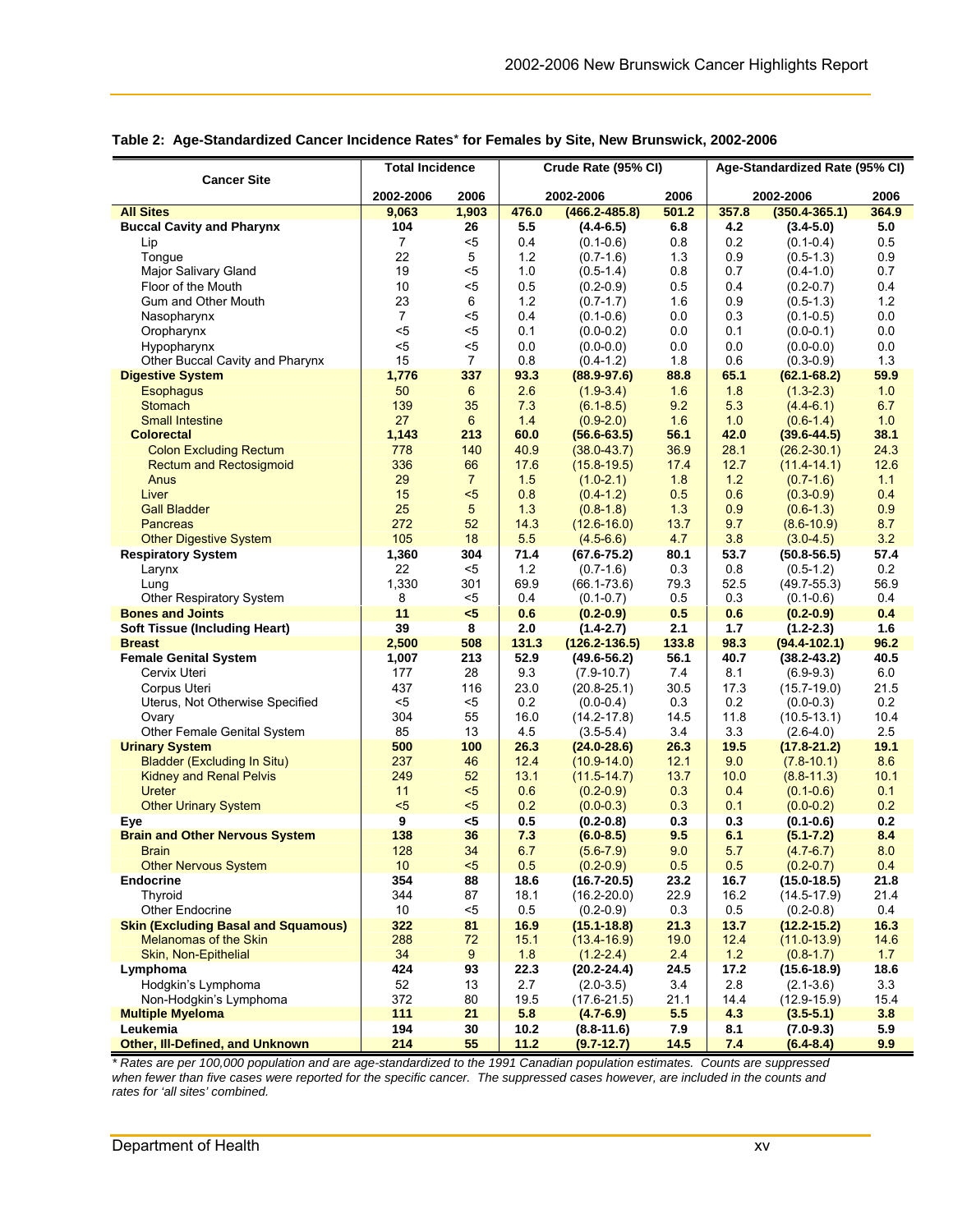#### **Table 3: Age-Standardized Cancer Mortality Rates**\* **for Males by Site, New Brunswick, 2002-2006**

| <b>Cancer Site</b>                    |                 | <b>Total Mortality</b> | Crude Rate (95% CI) |                                |             | Age-Standardized Rate (95% CI) |                                |             |
|---------------------------------------|-----------------|------------------------|---------------------|--------------------------------|-------------|--------------------------------|--------------------------------|-------------|
|                                       | 2002-2006       | 2006                   | 2002-2006           |                                | 2006        | 2002-2006                      |                                | 2006        |
| <b>All Sites</b>                      | 4,750           | 901                    | 255.9               | $(248.6 - 263.1)$              | 243.8       | 229.2                          | $(222.6 - 235.7)$              | 209.1       |
| <b>Buccal Cavity and Pharynx</b>      | 84              | 15                     | 4.5                 | $(3.6 - 5.5)$                  | 4.1         | 3.9                            | $(3.1 - 4.8)$                  | 3.5         |
| <b>Digestive System</b>               | 1,192           | 253                    | 64.2                | $(60.6 - 67.9)$                | 68.5        | 57.2                           | $(54.0 - 60.5)$                | 58.5        |
| Esophagus                             | 150             | 39                     | 8.1                 | $(6.8-9.4)$                    | 10.6        | 6.9                            | $(5.8 - 8.0)$                  | 8.4         |
| Stomach                               | 156             | 28                     | 8.4                 | $(7.1 - 9.7)$                  | 7.6         | 7.5                            | $(6.4 - 8.7)$                  | 6.7         |
| Small Intestine                       | $6\overline{6}$ | $5$                    | 0.3                 | $(0.1 - 0.6)$                  | 0.8         | 0.3                            | $(0.1 - 0.6)$                  | 0.8         |
| <b>Colon and Rectum</b><br>Liver      | 529<br>50       | 110<br>12              | 28.5<br>2.7         | $(26.1 - 30.9)$<br>$(1.9-3.4)$ | 29.8<br>3.2 | 25.5<br>2.4                    | $(23.3 - 27.7)$<br>$(1.7-3.0)$ | 25.2<br>2.8 |
| Pancreas                              | 243             | 44                     | 13.1                | $(11.4-14.7)$                  | 11.9        | 11.7                           | $(10.3 - 13.2)$                | 10.6        |
| Other Digestive System                | 58              | 17                     | 3.1                 | $(2.3 - 3.9)$                  | 4.6         | 2.8                            | $(2.1 - 3.6)$                  | 4.0         |
|                                       |                 |                        |                     |                                |             |                                |                                |             |
| <b>Respiratory System</b>             | 1,645           | 303                    | 88.6                | $(84.3 - 92.9)$                | 82.0        | 79.6                           | $(75.7 - 83.4)$                | 70.0        |
| Larynx                                | 58              | 9                      | 3.1                 | $(2.3-3.9)$                    | 2.4         | 2.8                            | $(2.1 - 3.5)$                  | 2.2         |
| Lung                                  | 1,581           | 293                    | 85.2                | $(81.0 - 89.4)$                | 79.3        | 76.5                           | $(72.7 - 80.3)$                | 67.6        |
| Other Respiratory System              | 6               | <5                     | 0.3                 | $(0.1 - 0.6)$                  | 0.3         | 0.3                            | $(0.1 - 0.5)$                  | 0.3         |
|                                       |                 |                        |                     |                                |             |                                |                                |             |
| <b>Skin</b>                           | 66              | 11                     | 3.6                 | $(2.7 - 4.4)$                  | 3.0         | 3.2                            | $(2.4 - 3.9)$                  | 2.5         |
| Melanoma of the Skin                  | 45              | 5                      | 2.4                 | $(1.7-3.1)$                    | $1.4$       | 2.2                            | $(1.5-2.8)$                    | 1.1         |
| Other Skin                            | 21              | 6                      | 1.1                 | $(0.6 - 1.6)$                  | 1.6         | 1.0                            | $(0.6 - 1.5)$                  | 1.4         |
|                                       |                 |                        |                     |                                |             |                                |                                |             |
| <b>Breast</b>                         | 7               | <5                     | 0.4                 | $(0.1 - 0.7)$                  | 0.8         | 0.3                            | $(0.1 - 0.6)$                  | 0.7         |
| <b>Male Genital System</b>            | 515             | 82                     | 27.7                | $(25.3 - 30.1)$                | 22.2        | 25.3                           | $(23.1 - 27.5)$                | 19.3        |
| Prostate                              | 504             | 79                     | 27.1                | $(24.8 - 29.5)$                | 21.4        | 24.7                           | $(22.6 - 26.9)$                | 18.6        |
| <b>Testis</b>                         | < 5             | $5$                    | 0.2                 | $(0.0 - 0.4)$                  | 0.3         | 0.2                            | $(0.0 - 0.4)$                  | 0.2         |
| <b>Other Male Genital System</b>      | $\overline{7}$  | $5$                    | 0.4                 | $(0.1 - 0.7)$                  | 0.5         | 0.4                            | $(0.1 - 0.6)$                  | 0.5         |
|                                       |                 |                        |                     |                                |             |                                |                                |             |
| <b>Urinary System</b>                 | 300             | 60                     | 16.2                | $(14.3 - 18.0)$                | 16.2        | 14.2                           | $(12.6 - 15.8)$                | 13.6        |
| <b>Bladder</b>                        | 144             | 28                     | 7.8                 | $(6.5-9.0)$                    | 7.6         | 7.0                            | $(5.9 - 8.2)$                  | 6.5         |
| Kidney and Renal Pelvis               | 148             | 29                     | 8.0                 | $(6.7-9.3)$                    | 7.8         | 6.8                            | $(5.7 - 7.9)$                  | 6.4         |
| <b>Other Urinary System</b>           | 8               | <5                     | 0.4                 | $(0.1 - 0.7)$                  | 0.8         | 0.4                            | $(0.1 - 0.6)$                  | 0.7         |
|                                       |                 |                        |                     |                                |             |                                |                                |             |
| <b>Brain and Other Nervous System</b> | 121             | 23                     | 6.5                 | $(5.4 - 7.7)$                  | 6.2         | 5.6                            | $(4.6 - 6.6)$                  | 5.1         |
| <b>Endocrine</b>                      | 14              | 5                      | 0.8                 | $(0.4-1.1)$                    | 1.4         | 0.7                            | $(0.3 - 1.0)$                  | 1.2         |
| Thyroid                               | 8               | $5$                    | 0.4                 | $(0.1 - 0.7)$                  | 0.8         | 0.4                            | $(0.1 - 0.6)$                  | 0.7         |
| Other Endocrine System                | 6               | $5$                    | 0.3                 | $(0.1 - 0.6)$                  | 0.5         | 0.3                            | $(0.1 - 0.5)$                  | 0.5         |
|                                       |                 |                        |                     |                                |             |                                |                                |             |
| Lymphoma                              | 183             | 29                     | 9.9                 | $(8.4 - 11.3)$                 | 7.8         | 8.8                            | $(7.5 - 10.0)$                 | 7.0         |
| Hodgkin's Lymphoma                    | $5$             | $5$                    | 0.2                 | $(0.0 - 0.3)$                  | 0.0         | 0.1                            | $(0.0 - 0.3)$                  | 0.0         |
| Non-Hodgkin's Lymphoma                | 180             | 29                     | 9.7                 | $(8.3 - 11.1)$                 | 7.8         | 8.6                            | $(7.4-9.9)$                    | 7.0         |
|                                       |                 |                        |                     |                                |             |                                |                                |             |
| <b>Multiple Myeloma</b>               | 83              | 13                     | 4.5                 | $(3.5 - 5.4)$                  | 3.5         | 4.0                            | $(3.2 - 4.9)$                  | 3.0         |
| Leukemia                              | 137             | 29                     | 7.4                 | $(6.1 - 8.6)$                  | 7.8         | 6.8                            | $(5.7 - 7.9)$                  | 7.0         |
| Other, III-Defined, and Unknown       | 403             | ${\bf 75}$             | 21.7                | $(19.6 - 23.8)$                | 20.3        | 19.5                           | $(17.6 - 21.4)$                | 17.6        |
|                                       |                 |                        |                     |                                |             |                                |                                |             |

*\* Rates are per 100,000 population and are age-standardized to the 1991 Canadian population estimates. Counts are suppressed when*  fewer than five cases were reported for the specific cancer. The suppressed cases however, are included in the counts and rates for 'all *sites' combined.*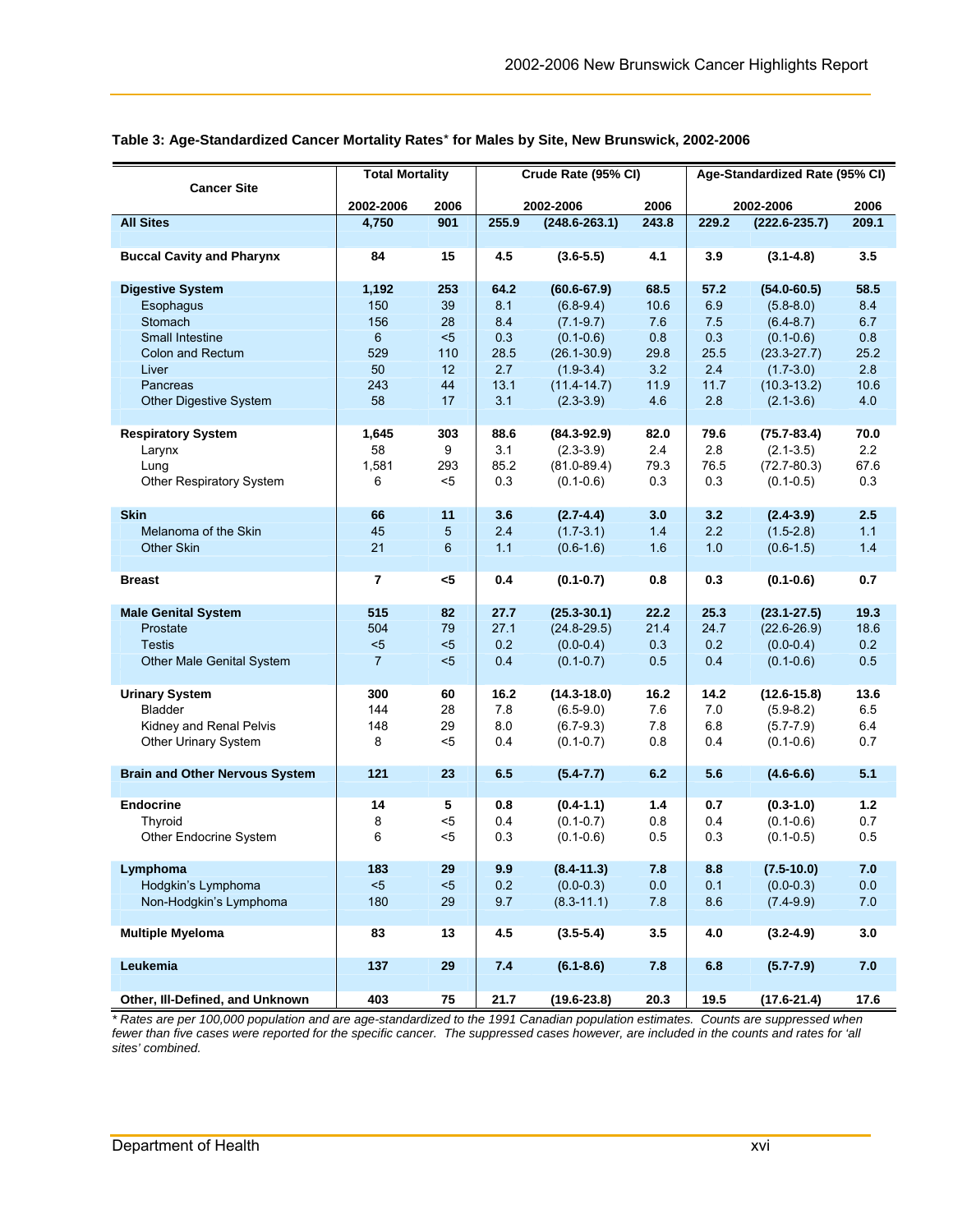#### **Table 4: Age-Standardized Cancer Mortality Rates**\* **for Females by Site, New Brunswick, 2002-2006**

| <b>Cancer Site</b>                                                                                                                                                              | <b>Total Mortality</b>                                      |                                                | Crude Rate (95% CI)                                     |                                                                                                                                            |                                                         | Age-Standardized Rate (95% CI)                         |                                                                                                                                      |                                                        |
|---------------------------------------------------------------------------------------------------------------------------------------------------------------------------------|-------------------------------------------------------------|------------------------------------------------|---------------------------------------------------------|--------------------------------------------------------------------------------------------------------------------------------------------|---------------------------------------------------------|--------------------------------------------------------|--------------------------------------------------------------------------------------------------------------------------------------|--------------------------------------------------------|
|                                                                                                                                                                                 | 2002-2006                                                   | 2006                                           | 2002-2006                                               |                                                                                                                                            | 2006                                                    | 2002-2006                                              |                                                                                                                                      | 2006                                                   |
| <b>All Sites</b>                                                                                                                                                                | 4,083                                                       | 836                                            | 214.5                                                   | $(207.9 - 221.0)$                                                                                                                          | 219.8                                                   | 148.4                                                  | $(143.9 - 153.0)$                                                                                                                    | 154.5                                                  |
| <b>Buccal Cavity and Pharynx</b>                                                                                                                                                | 31                                                          | <5                                             | 1.6                                                     | $(1.1 - 2.2)$                                                                                                                              | 1.1                                                     | 1.1                                                    | $(0.7-1.5)$                                                                                                                          | 0.5                                                    |
| <b>Digestive System</b><br><b>Esophagus</b><br><b>Stomach</b><br><b>Small Intestine</b><br><b>Colon and Rectum</b><br>Liver<br><b>Pancreas</b><br><b>Other Digestive System</b> | 995<br>54<br>94<br>$\overline{7}$<br>460<br>33<br>248<br>89 | 188<br>9<br>21<br>$5$<br>81<br>$5$<br>52<br>23 | 51.7<br>2.8<br>4.9<br>0.4<br>24.2<br>1.7<br>13.0<br>4.7 | $(48.5 - 55.0)$<br>$(2.1 - 3.6)$<br>$(3.9 - 5.9)$<br>$(0.1 - 0.6)$<br>$(22.0 - 26.4)$<br>$(1.1 - 2.3)$<br>$(11.4 - 14.6)$<br>$(3.7 - 5.6)$ | 49.5<br>2.4<br>5.5<br>0.3<br>21.3<br>0.3<br>13.7<br>6.1 | 33.9<br>1.9<br>3.2<br>0.2<br>15.5<br>1.1<br>8.8<br>3.2 | $(31.8 - 36.1)$<br>$(1.4 - 2.4)$<br>$(2.5 - 3.8)$<br>$(0.1 - 0.4)$<br>$(14.1 - 16.9)$<br>$(0.7 - 1.5)$<br>$(7.7-9.9)$<br>$(2.5-3.8)$ | 31.7<br>1.4<br>3.8<br>0.1<br>13.3<br>0.2<br>8.6<br>4.4 |
| <b>Respiratory System</b><br>Larynx<br>Lung<br>Other Respiratory System                                                                                                         | 1,046<br>7<br>1,034<br>5                                    | 248<br>$5$<br>248<br><5                        | 54.9<br>0.4<br>54.3<br>0.3                              | $(51.6 - 58.3)$<br>$(0.1 - 0.6)$<br>$(51.0 - 57.6)$<br>$(0.0 - 0.5)$                                                                       | 65.3<br>0.0<br>65.3<br>0.0                              | 40.2<br>0.3<br>39.7<br>0.2                             | $(37.7 - 42.6)$<br>$(0.1 - 0.5)$<br>$(37.3 - 42.1)$<br>$(0.0 - 0.3)$                                                                 | 45.7<br>0.0<br>45.7<br>0.0                             |
| <b>Skin</b><br>Melanoma of the Skin<br><b>Other Skin</b>                                                                                                                        | 64<br>46<br>18                                              | 12<br>7<br>5                                   | 3.4<br>2.4<br>0.9                                       | $(2.5 - 4.2)$<br>$(1.7-3.1)$<br>$(0.5 - 1.4)$                                                                                              | 3.2<br>1.8<br>1.3                                       | 2.4<br>1.9<br>0.6                                      | $(1.8 - 3.0)$<br>$(1.3 - 2.4)$<br>$(0.3 - 0.8)$                                                                                      | 2.1<br>1.3<br>0.8                                      |
| <b>Breast</b>                                                                                                                                                                   | 617                                                         | 124                                            | 32.4                                                    | $(29.8 - 35.0)$                                                                                                                            | 32.7                                                    | 22.2                                                   | $(20.4 - 23.9)$                                                                                                                      | 21.9                                                   |
| <b>Female Genital System</b><br><b>Cervix Uteri</b><br><b>Corpus and Uterus, NOS</b><br>Ovary<br><b>Other Female Genital Organs</b>                                             | 370<br>49<br>91<br>200<br>30                                | 76<br>8<br>19<br>40<br>9                       | 19.4<br>2.6<br>4.8<br>10.5<br>1.6                       | $(17.5 - 21.4)$<br>$(1.9 - 3.3)$<br>$(3.8-5.8)$<br>$(9.0 - 12.0)$<br>$(1.0-2.1)$                                                           | 20.0<br>2.1<br>5.0<br>10.5<br>2.4                       | 13.9<br>1.9<br>3.2<br>7.7<br>1.1                       | $(12.5 - 15.3)$<br>$(1.4 - 2.5)$<br>$(2.6 - 3.9)$<br>$(6.6 - 8.7)$<br>$(0.7-1.4)$                                                    | 13.5<br>1.5<br>3.1<br>7.3<br>1.6                       |
| <b>Urinary System</b><br>Bladder<br>Kidney and Renal Pelvis<br>Other Urinary System                                                                                             | 162<br>60<br>92<br>10                                       | 29<br>8<br>20<br><5                            | 8.5<br>3.2<br>4.8<br>0.5                                | $(7.2 - 9.8)$<br>$(2.4 - 3.9)$<br>$(3.8-5.8)$<br>$(0.2 - 0.9)$                                                                             | 7.6<br>2.1<br>5.3<br>0.3                                | 5.4<br>1.9<br>3.2<br>0.3                               | $(4.5 - 6.2)$<br>$(1.4 - 2.4)$<br>$(2.5-3.8)$<br>$(0.1 - 0.5)$                                                                       | 4.8<br>1.4<br>3.3<br>0.1                               |
| <b>Brain and Other Nervous System</b>                                                                                                                                           | 75                                                          | 13                                             | 3.9                                                     | $(3.0 - 4.8)$                                                                                                                              | 3.4                                                     | 3.0                                                    | $(2.3 - 3.7)$                                                                                                                        | 2.5                                                    |
| <b>Endocrine</b><br>Thyroid<br>Other Endocrine System                                                                                                                           | 21<br>10<br>11                                              | - 5<br><5<br><5                                | 1.1<br>0.5<br>0.6                                       | $(0.6-1.6)$<br>$(0.2 - 0.9)$<br>$(0.2 - 0.9)$                                                                                              | 1.1<br>0.5<br>0.5                                       | 0.8<br>0.3<br>0.5                                      | $(0.5-1.2)$<br>$(0.1 - 0.5)$<br>$(0.2 - 0.8)$                                                                                        | 0.7<br>0.2<br>0.4                                      |
| Lymphoma<br>Hodgkin's Lymphoma<br>Non-Hodgkin's Lymphoma                                                                                                                        | 154<br>10<br>144                                            | 36<br>$5$<br>33                                | 8.1<br>0.5<br>7.6                                       | $(6.8 - 9.4)$<br>$(0.2 - 0.9)$<br>$(6.3 - 8.8)$                                                                                            | 9.5<br>0.8<br>8.7                                       | 5.5<br>0.4<br>5.1                                      | $(4.6 - 6.3)$<br>$(0.2 - 0.7)$<br>$(4.2 - 5.9)$                                                                                      | 6.3<br>0.6<br>5.7                                      |
| <b>Multiple Myeloma</b>                                                                                                                                                         | 74                                                          | 9                                              | 3.9                                                     | $(3.0-4.8)$                                                                                                                                | 2.4                                                     | 2.6                                                    | $(2.0-3.3)$                                                                                                                          | 1.6                                                    |
| <b>Leukemia</b>                                                                                                                                                                 | 123                                                         | 27                                             | 6.5                                                     | $(5.3 - 7.6)$                                                                                                                              | 7.1                                                     | 4.5                                                    | $(3.7 - 5.3)$                                                                                                                        | 4.9                                                    |
| Other, III-Defined, and Unknown                                                                                                                                                 | 361                                                         | 66                                             | 19.0                                                    | $(17.0 - 20.9)$                                                                                                                            | 17.4                                                    | 13.0                                                   | $(11.7 - 14.4)$                                                                                                                      | 11.0                                                   |

*\* Rates are per 100,000 population and are age-standardized to the 1991 Canadian population estimates. Counts are suppressed when fewer than five cases were reported for the specific cancer. The suppressed cases however, are included in the counts and rates for 'all sites' combined.*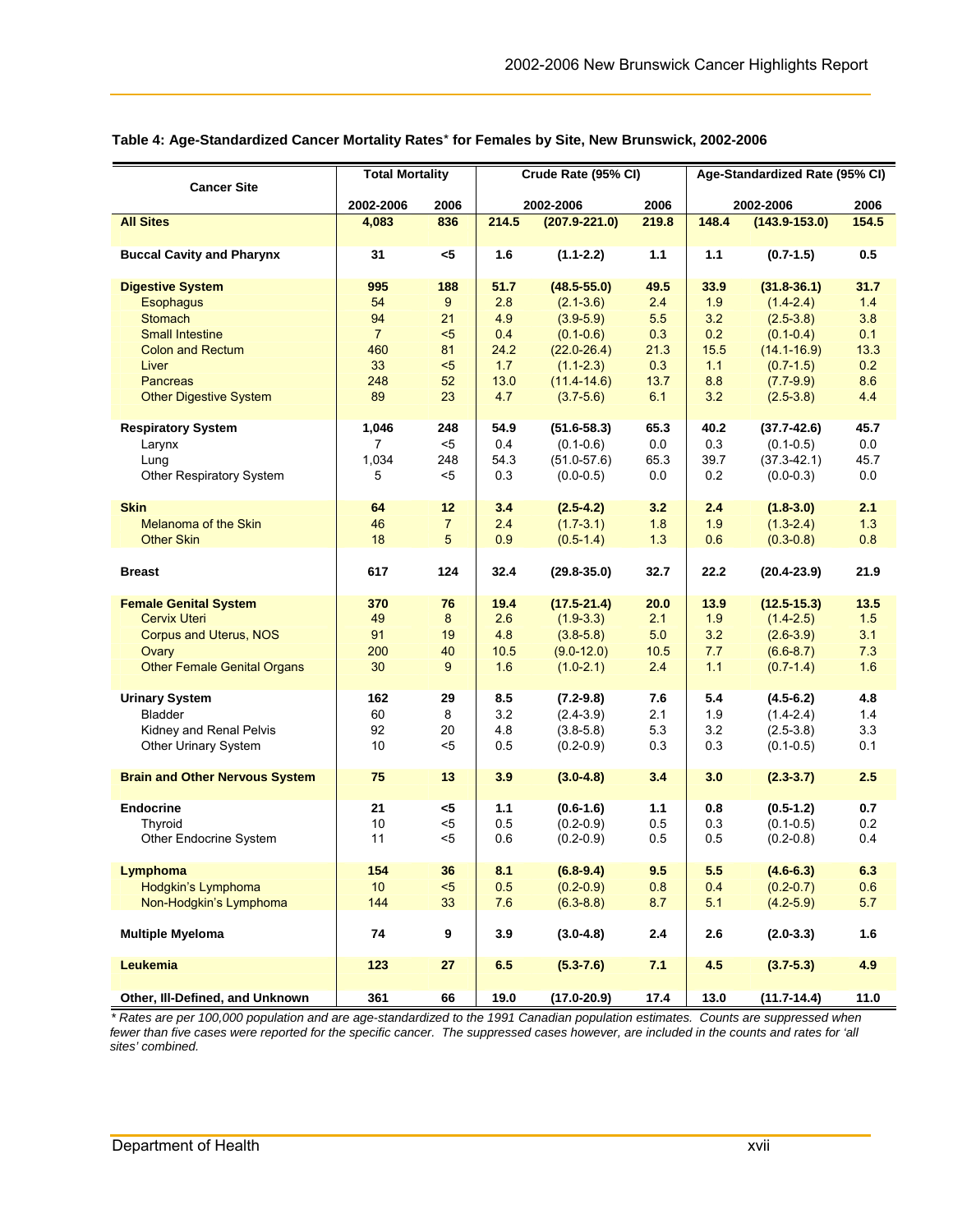#### **Figure i: Age-Standardized Incidence Rates**\* **in Males for Prostate, Lung and Colorectal Cancers by Health Zone (HZ) and New Brunswick (NB), 2002-2006**



#### **Figure ii: Age-Standardized Mortality Rates**\* **in Males for Prostate, Lung and Colorectal Cancers by Health Zone (HZ) and New Brunswick (NB), 2002-2006**



*\* Rates are per 100,000 population and are age-standardized to the 1991 Canadian population estimates.*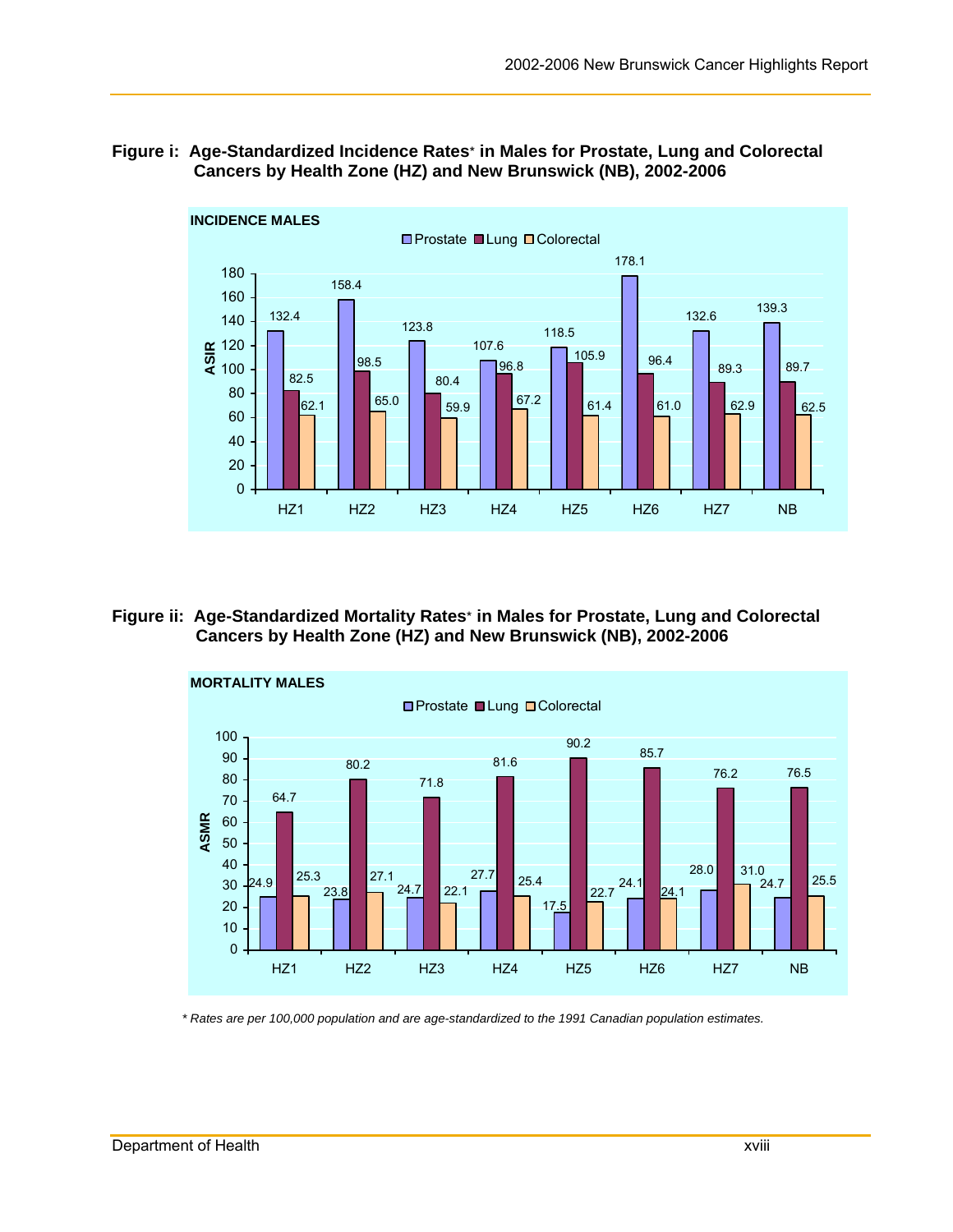#### **Figure iii: Age-Standardized Incidence Rates**\* **in Females for Breast, Lung and Colorectal Cancers by Health Zone (HZ) and New Brunswick (NB), 2002-2006**



#### **Figure iv: Age-Standardized Mortality Rates**\* **in Females for Breast, Lung and Colorectal Cancers by Health Zone (HZ) and New Brunswick (NB), 2002-2006**



*\* Rates are per 100,000 population and are age-standardized to the 1991 Canadian population estimates.*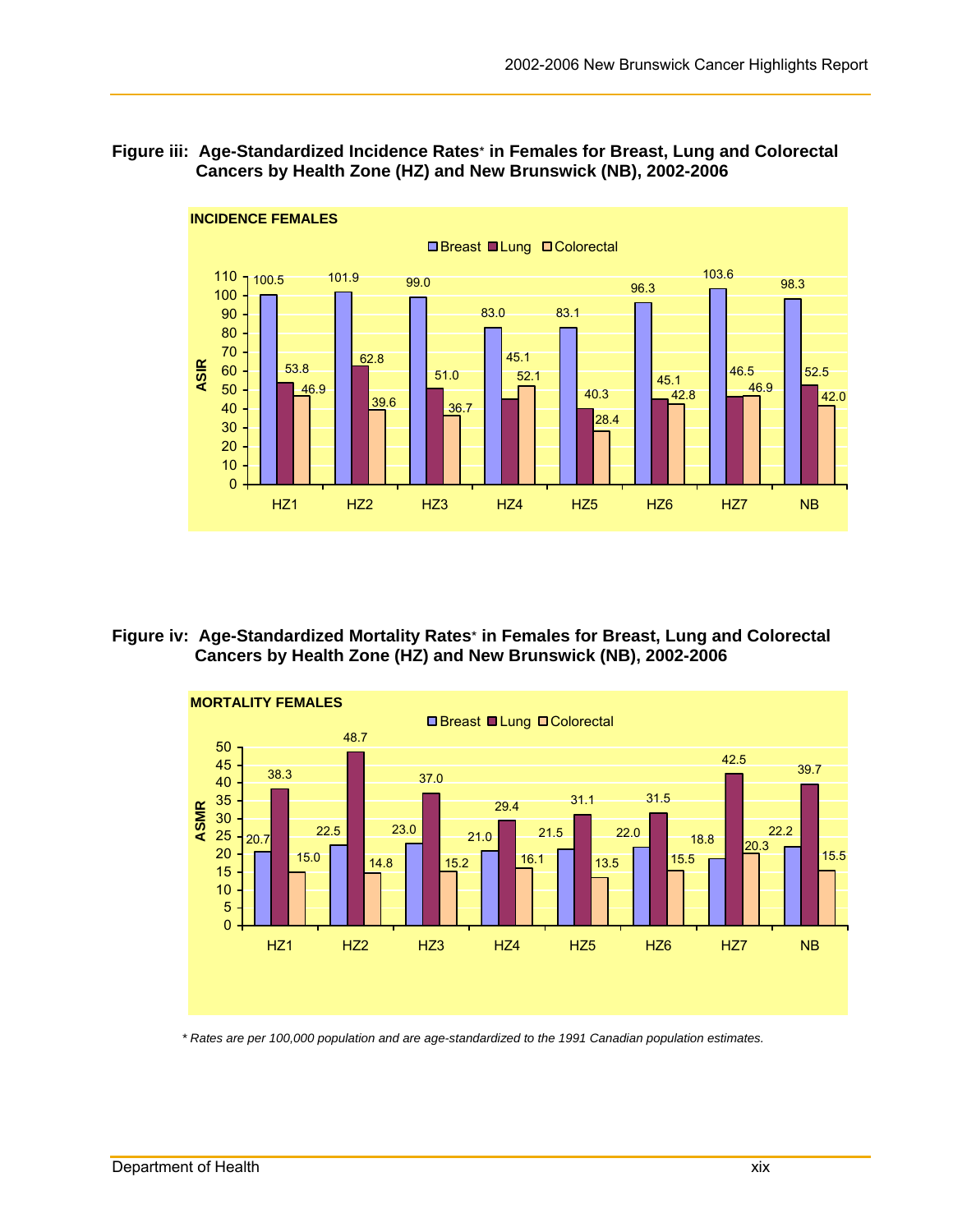# **List of Tables**

| Table 1: Age-Standardized Cancer Incidence Rates for Males by Site, New Brunswick, 2002-2006        |
|-----------------------------------------------------------------------------------------------------|
| Table 2: Age-Standardized Cancer Incidence Rates for Females by Site, New Brunswick,<br>.83         |
| Table 3: Age-Standardized Cancer Mortality Rates for Males by Site, New Brunswick, 2002-2006<br>.84 |
| Table 4: Age-Standardized Cancer Mortality Rates for Females by Site, New Brunswick,                |
| Table 5: Male Incidence: Ranking of the Ten Leading Cancers by Frequency, Health Zone and           |
| Table 6: Male Mortality: Ranking of the Ten Leading Cancers by Frequency, Health Zone and           |
| Table 7: Female Incidence: Ranking of the Ten Leading Cancers by Frequency, Health Zone and         |
| Table 8: Female Mortality: Ranking of the Ten Leading Cancers by Frequency, Health Zone and         |
| Table 9: Ranking of the Five Leading Cancers in the Health Zones Compared to the Province           |
| Table 10: Ranking of the Five Leading Cancers in the Health Zones Compared to the Province          |
| Table 11: Ranking of the Five Leading Cancers in the Health Zones Compared to the Province          |
| Table 12: Ranking of the Five Leading Cancers in the Health Zones Compared to the Province          |
| Table 13: Average Annual Percent Change in Age-Standardized Incidence Rates for the Ten             |
| Table 14: Average Annual Percent Change in Age-Standardized Mortality Rates for the Ten             |
| Table 15: Age-Specific Relative Survival Ratios (95% CI) for Selected Cancers at One, Three and     |
| Table 16: Age-Specific Relative Survival Ratios (95% CI) for Selected Cancers at One, Three and     |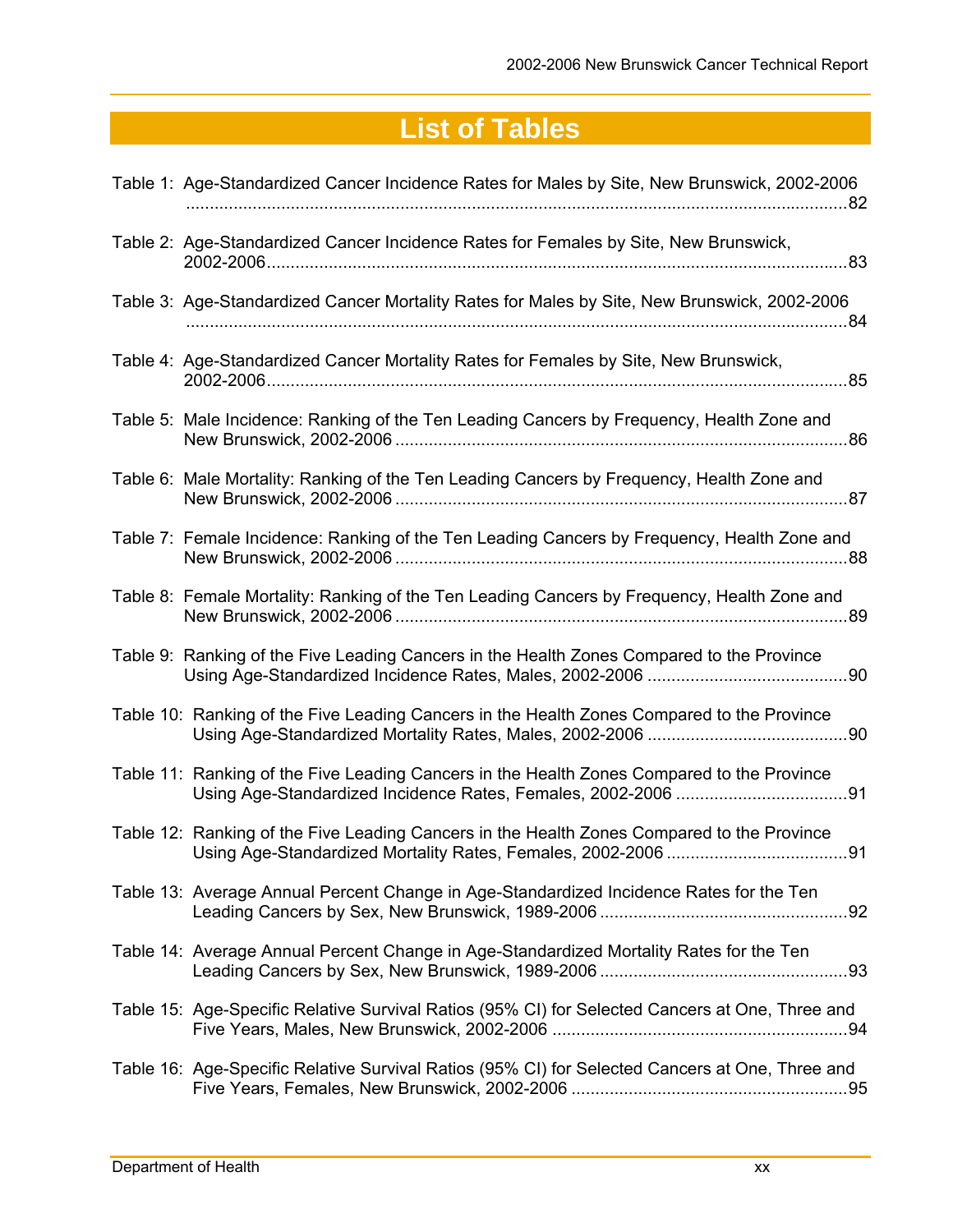# **List of Tables**

| Table 17: Actual and Projected Five-Year Cancer Incidence Cases for the Ten Leading Age- |  |
|------------------------------------------------------------------------------------------|--|
| Table 18: Actual and Projected Five-Year Cancer Incidence Cases for the Ten Leading Age- |  |
| Table 19: Actual and Projected Five-Year Cancer Mortality Cases for the Ten Leading Age- |  |
| Table 20: Actual and Projected Five-Year Cancer Mortality Cases for the Ten Leading Age- |  |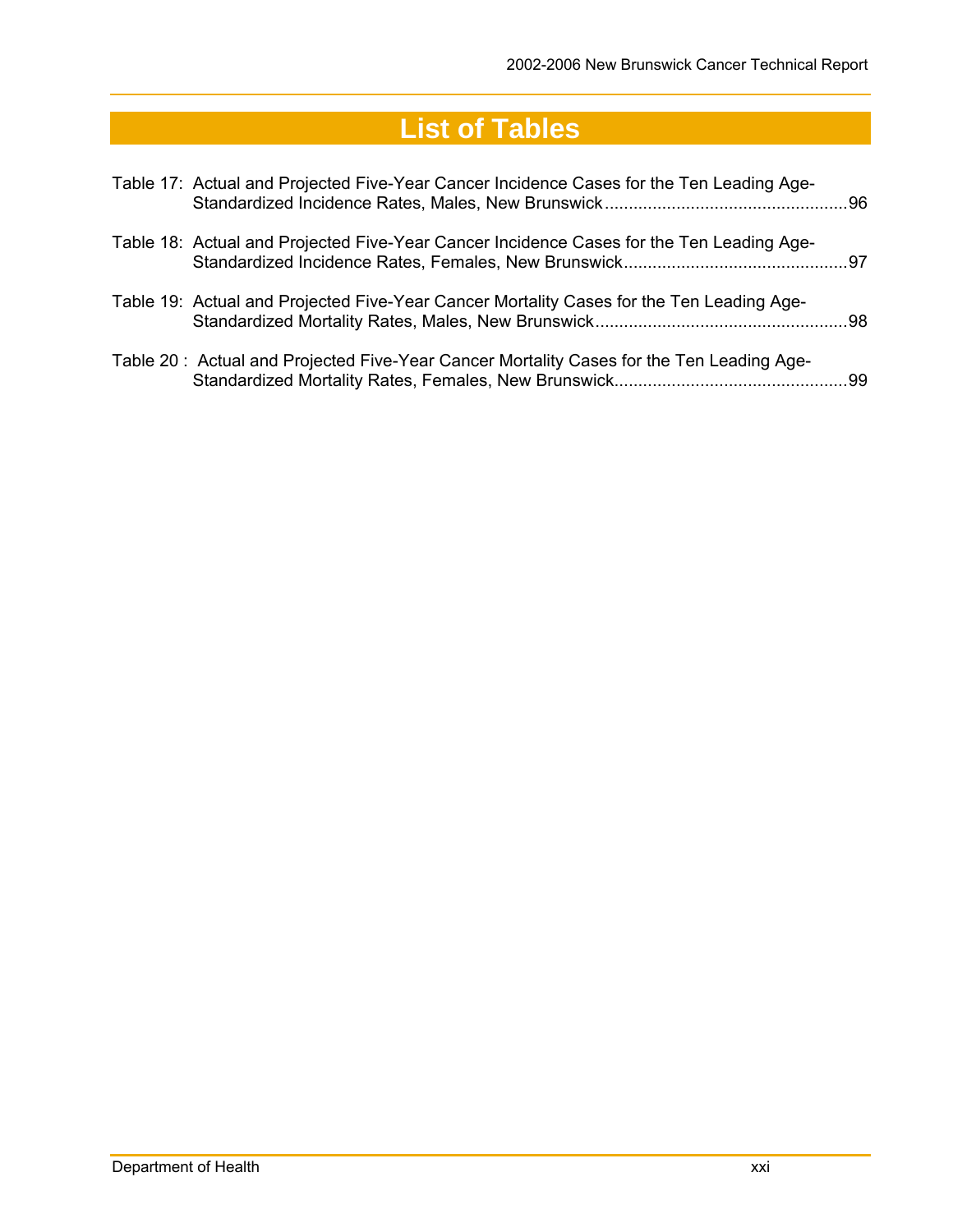| Figure 1: Percentage Distribution of Cancer Incidence for the Ten Leading Cancers by Sex,                                                                                  |
|----------------------------------------------------------------------------------------------------------------------------------------------------------------------------|
| Figure 2: Percentage Distribution of Cancer Mortality for the Ten Leading Cancers by Sex,                                                                                  |
| Figure 3: Age-Specific Incidence Rates for All Cancer Sites Combined by Sex, New Brunswick,                                                                                |
| Figure 4: Age-Specific Mortality Rates for All Cancer Sites Combined by Sex, New Brunswick,                                                                                |
| Figure 5: Age-Specific Incidence Rates for the Three Leading Cancers, Males, New Brunswick,                                                                                |
| Figure 6: Age-Specific Incidence Rates for the Three Leading Cancers, Females, New Brunswick,                                                                              |
| Figure 7: Age-Specific Mortality Rates for the Three Leading Cancers, Males, New Brunswick,                                                                                |
| Figure 8: Age-Specific Mortality Rates for the Three Leading Cancers, Females, New Brunswick,                                                                              |
| Figure 9: Percentage Distribution of Cancer Incidence in Children (Ages 0-14) and Adolescents<br>and Young Adults (Ages 15-29), New Brunswick, 1997-2006 and 2002-2006 18  |
| Figure 10: Age-Specific Incidence Rates for All Cancer Sites Combined Among Children<br>(Ages 0-14) and Adolescents and Young Adults (Ages 15-29) by Sex, New Brunswick,   |
| Figure 11: Age-Standardized Incidence Rates for Selected Cancers Among Children (Ages 0-14)<br>and Adolescents and Young Adults (Ages 15-29) by Sex, New Brunswick,        |
| Figure 12: Percentage Distribution of Cancer Mortality in Children (Ages 0-14) and Adolescents<br>and Young Adults (Ages 15-29), New Brunswick, 1997-2006 and 2002-2006 22 |
| Figure 13: Percentage Distribution of Cancer Incidence for the Ten Leading Cancers by Sex,<br>28                                                                           |
| Figure 14: Percentage Distribution of Cancer Mortality for the Ten Leading Cancers by Sex,                                                                                 |
| Figure 15: Percentage Distribution of Cancer Incidence for the Ten Leading Cancers by Sex,<br>.29                                                                          |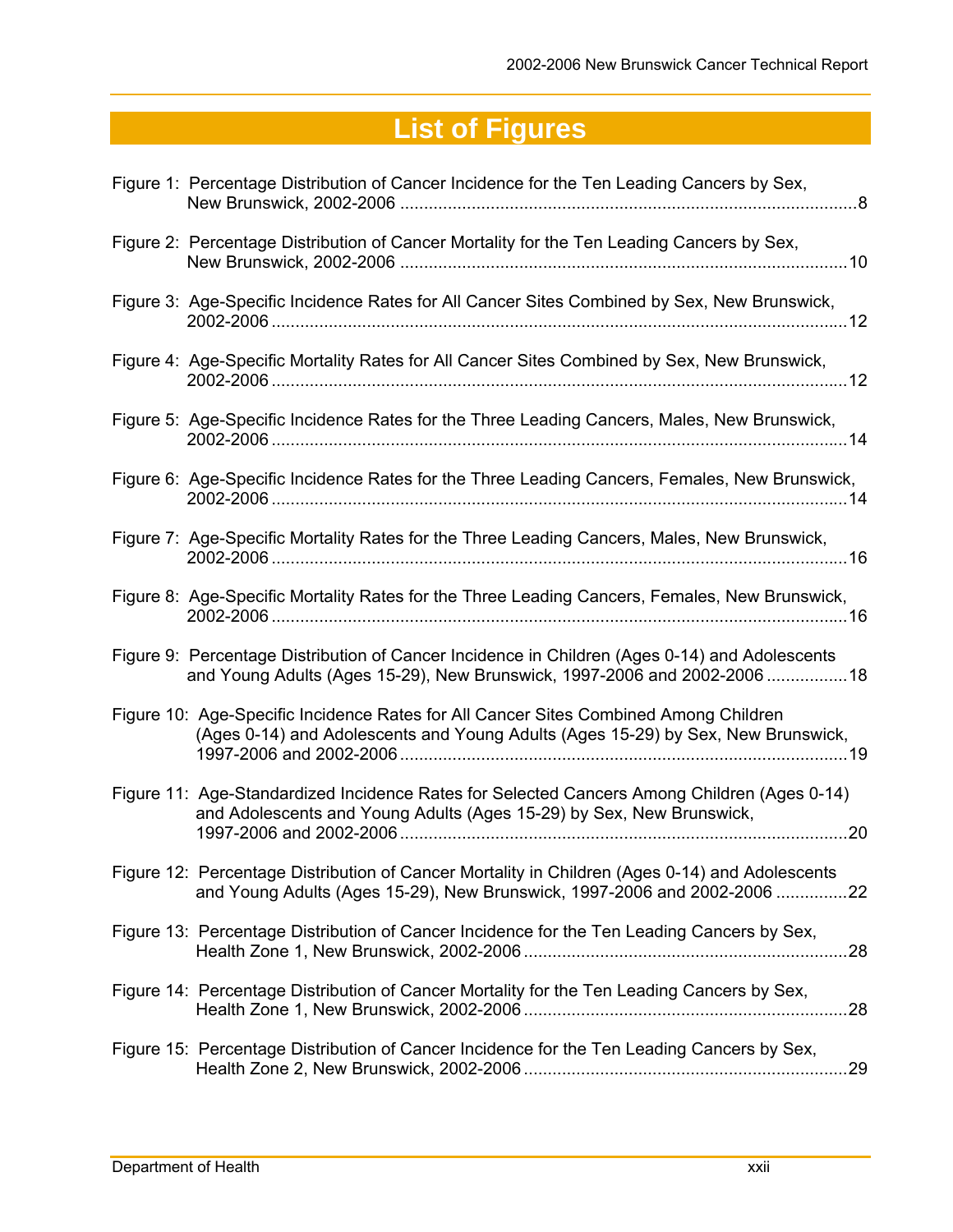| Figure 16: Percentage Distribution of Cancer Mortality for the Ten Leading Cancers by Sex,     | .29 |
|------------------------------------------------------------------------------------------------|-----|
| Figure 17: Percentage Distribution of Cancer Incidence for the Ten Leading Cancers by Sex,     | 30  |
| Figure 18: Percentage Distribution of Cancer Mortality for the Ten Leading Cancers by Sex,     | .30 |
| Figure 19: Percentage Distribution of Cancer Incidence for the Ten Leading Cancers by Sex,     | 31  |
| Figure 20: Percentage Distribution of Cancer Mortality for the Ten Leading Cancers by Sex,     | .31 |
| Figure 21: Percentage Distribution of Cancer Incidence for the Ten Leading Cancers by Sex,     | .32 |
| Figure 22: Percentage Distribution of Cancer Mortality for the Ten Leading Cancers by Sex,     | 32  |
| Figure 23: Percentage Distribution of Cancer Incidence for the Ten Leading Cancers by Sex,     | .33 |
| Figure 24: Percentage Distribution of Cancer Mortality for the Ten Leading Cancers by Sex,     | 33  |
| Figure 25: Percentage Distribution of Cancer Incidence for the Ten Leading Cancers by Sex,     | 34  |
| Figure 26: Percentage Distribution of Cancer Mortality for the Ten Leading Cancers by Sex,     | 34  |
| Figure 27: Age-Standardized Incidence and Mortality Rates for Prostate Cancer by Health Zone,  |     |
| Figure 28: Age-Standardized Incidence and Mortality Rates for Female Breast Cancer by          |     |
| Figure 29: Age-Standardized Incidence and Mortality Rates for Male Lung Cancer by Health Zone, |     |
| Figure 30: Age-Standardized Incidence and Mortality Rates for Female Lung Cancer by            |     |
| Figure 31: Age-Standardized Incidence and Mortality Rates for Male Colorectal Cancer by        |     |
|                                                                                                |     |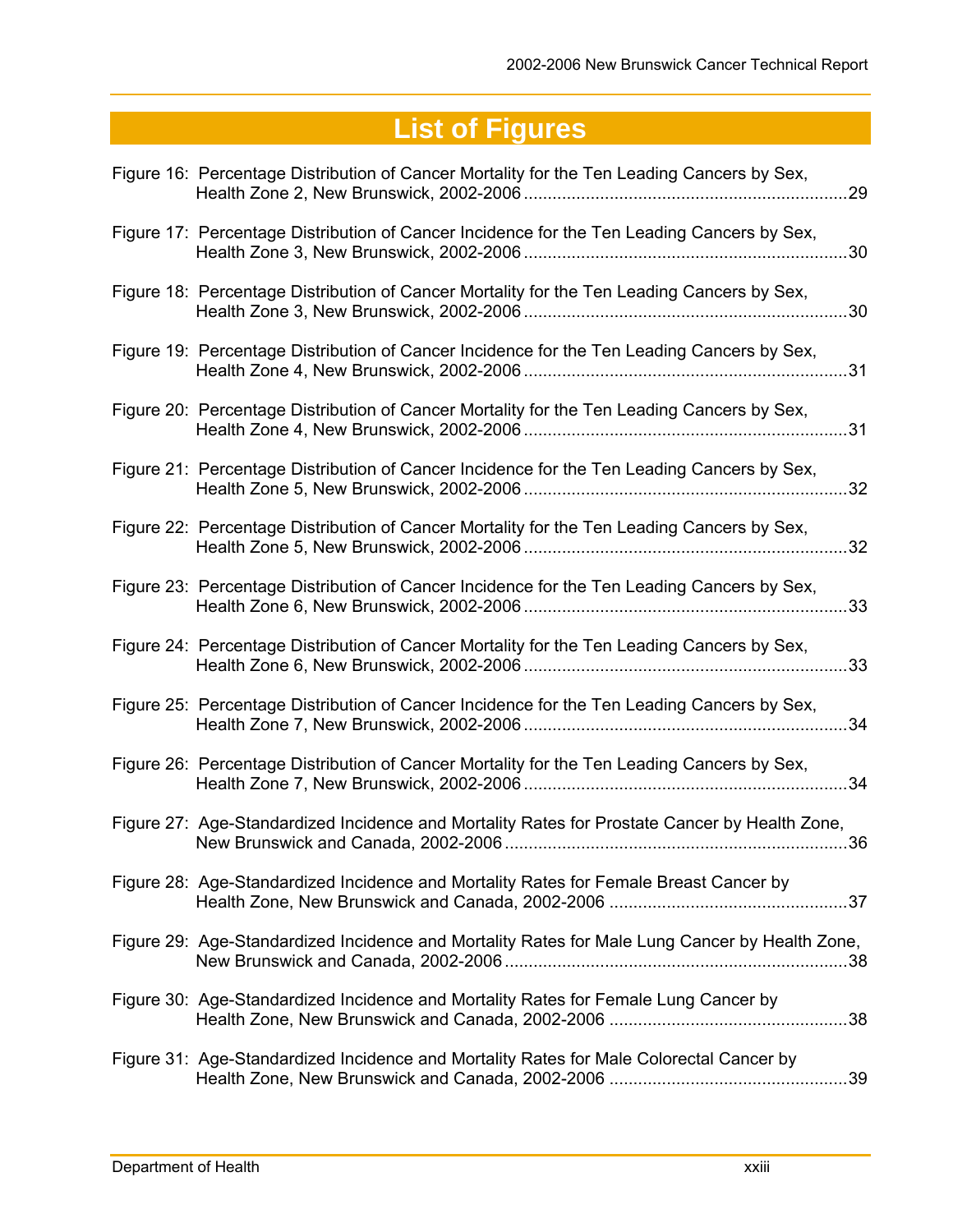| Figure 32: Age-Standardized Incidence and Mortality Rates for Female Colorectal Cancer by         |
|---------------------------------------------------------------------------------------------------|
| Figure 33: Age-Standardized Incidence and Mortality Rates for Male Bladder Cancer by              |
| Figure 34: Age-Standardized Incidence and Mortality Rates for Female Cancer of the Body of the    |
| Figure 35: Trends in Age-Standardized Incidence Rates for All Cancer Sites Combined by Sex,       |
| Figure 36: Trends in Age-Standardized Mortality Rates for All Cancer Sites Combined by Sex,       |
| Figure 37: Trends in Age-Standardized Incidence Rates for the Five Leading Cancers, Males,        |
| Figure 38: Trends in Age-Standardized Mortality Rates for the Five Leading Cancers, Males,        |
| Figure 39: Trends in Age-Standardized Incidence Rates for the Five Leading Cancers, Females,      |
| Figure 40: Trends in Age-Standardized Mortality Rates for the Five Leading Cancers, Females,      |
| Figure 41: Trends in Age-Standardized Incidence Rates for Female Reproductive Cancer Sites,       |
| Figure 42: Trends in Age-Standardized Mortality Rates for Female Reproductive Cancer Sites,       |
| Figure 43: Average Annual Percentage Change in Age-Standardized Incidence Rates for the Ten       |
| Figure 44: Average Annual Percentage Change in Age-Standardized Mortality Rates for the Ten       |
| Figure 45: Average Annual Percentage Change in Age-Standardized Incidence Rates for the Ten       |
| Figure 46: Average Annual Percentage Change in Age-Standardized Mortality Rates for the Ten       |
| Figure 47: Five-Year Relative Survival Ratios for Selected Cancers with 95% Confidence Intervals, |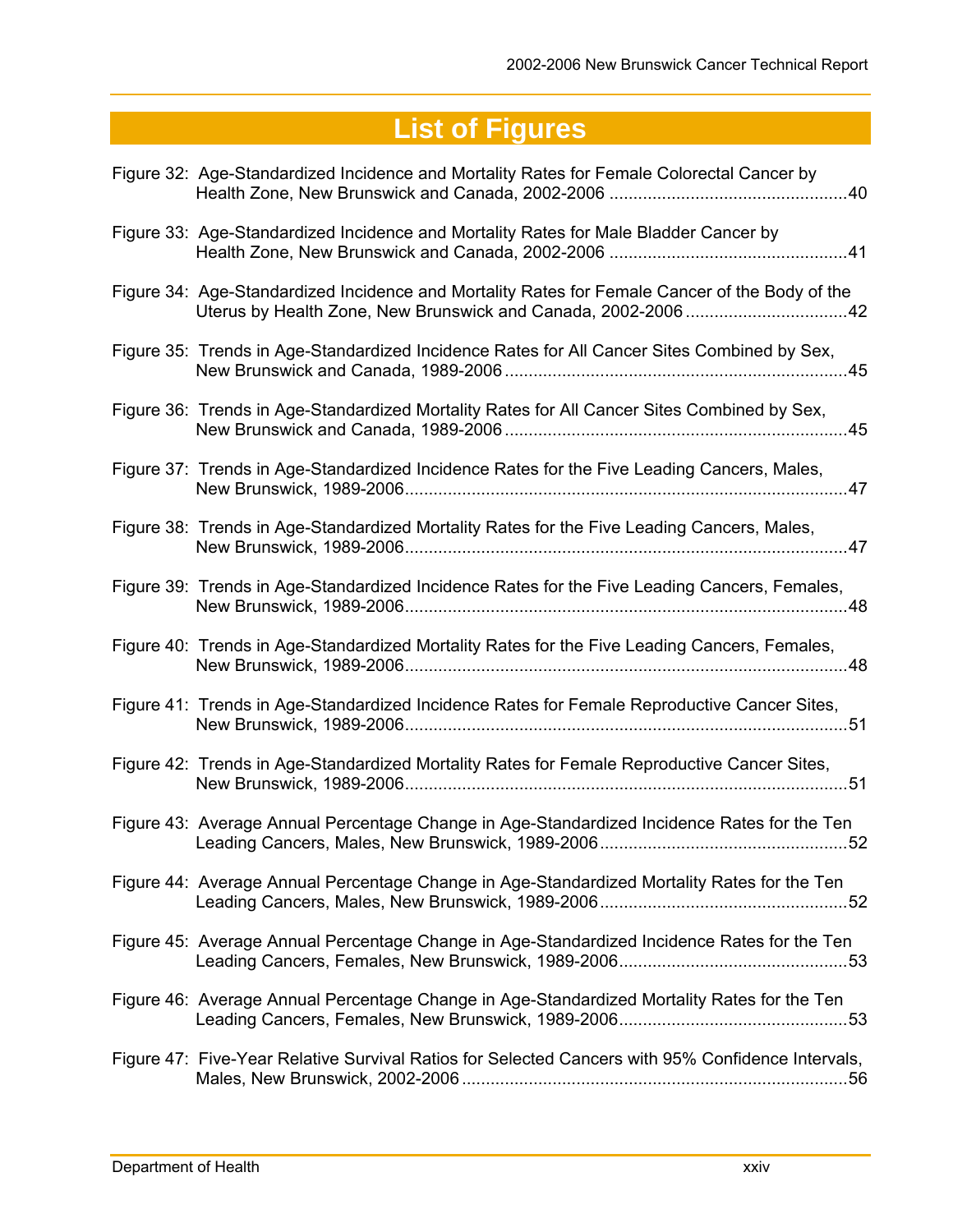| Figure 48: Five-Year Relative Survival Ratios for Selected Cancers with 95% Confidence Intervals,                                                                                               |
|-------------------------------------------------------------------------------------------------------------------------------------------------------------------------------------------------|
| Figure 49: Five-Year Relative Survival Ratios for Female Breast Cancer by Stage with 95%                                                                                                        |
| Figure 50: Age-Standardized Incidence Rates and Number of New Cases (left scale) for All Cancer<br>Sites Combined with Projected Estimates for the Years 2015, 2020 and 2025                    |
| Figure 51: Age-Standardized Incidence Rates and Number of New Cases (left scale) for All Cancer<br>Sites Combined with Projected Estimates for the Years 2015, 2020 and 2025                    |
| Figure 52: Age-Standardized Mortality Rates and Number of Deaths (left scale) for All Cancer Sites<br>Combined with Projected Estimates for the Years 2015, 2020 and 2025 (right scale),        |
| Figure 53: Age-Standardized Mortality Rates and Number of Deaths (left scale) for All Cancer Sites<br>Combined with Projected Estimates for the Years 2015, 2020 and 2025 (right scale),<br>.60 |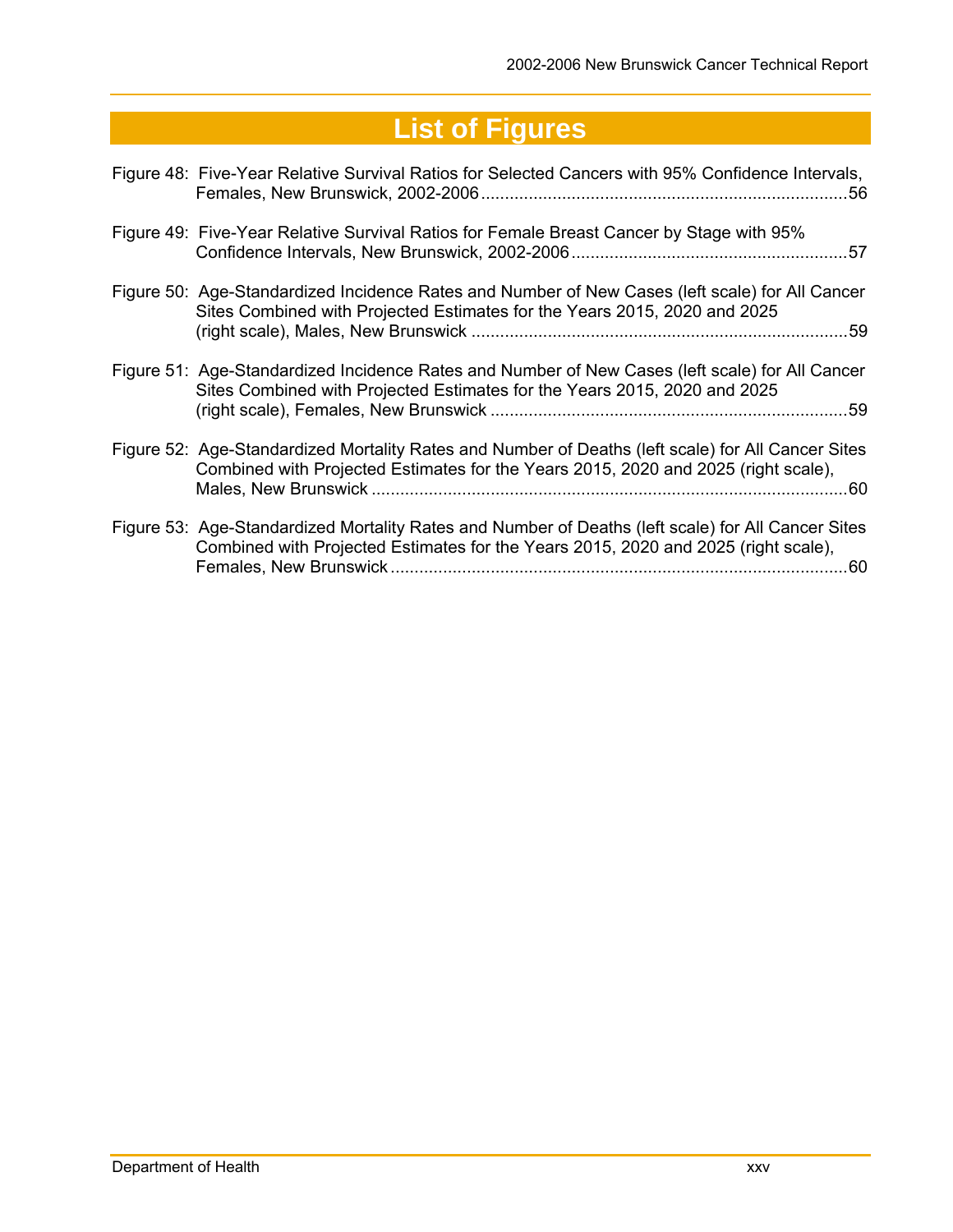## **Chapter 1 Introduction**

*Cancer* is a widespread disease which will likely impact every family in New Brunswick in the course of their lifetime. New Brunswick operates a comprehensive cancer surveillance network and reports many different types of cancer which can manifest in men, women and children. Cancer is the only chronic disease that has a legislated reporting system to a central registry in New Brunswick.

Surveillance is a continuous and systematic process of collection, analysis, interpretation and dissemination of descriptive information for monitoring health problems.<sup>4</sup> Specifically, cancer surveillance may include tracking and reporting of different types of new cancer cases or cancerrelated deaths by age, sex and community. It may also include measuring the effectiveness of programs aimed at reducing cancer such as screening and many other aspects.

This report provides quality-assured benchmark information for comparison of cancer rates and trends to those in other provinces and to Canada as a whole. Cancer surveillance guides our efforts to reduce the burden of cancer in New Brunswick. This report also provides the scientificbased evidence for guidance in policy decisions, identifies potential cancer research needs and provides information that may be used by various stakeholders for cancer prevention and control strategies.

#### **1.1 New Brunswick Provincial Cancer Registry**

The history of the *New Brunswick Provincial Cancer Registry* (hereafter referred to as the Registry) can be traced back to 1952 when records on cancer patients in New Brunswick began to be collected. The information contained in the Registry consists of patient demographic data and specific tumour information for cancers that are considered reportable by the Canadian Cancer Registry (CCR). The system allows for the reporting of multiple primary tumours per person.<sup>5</sup>

The Registry was originally housed in and operated by the Saint John General Hospital. It was later moved to the new Saint John Regional Hospital when it opened in July 1982. In April 1992, the day-to-day responsibilities were transferred to and financed by the Department of Health and Community Services. In 1992, the Department of Health, in partnership with the Government of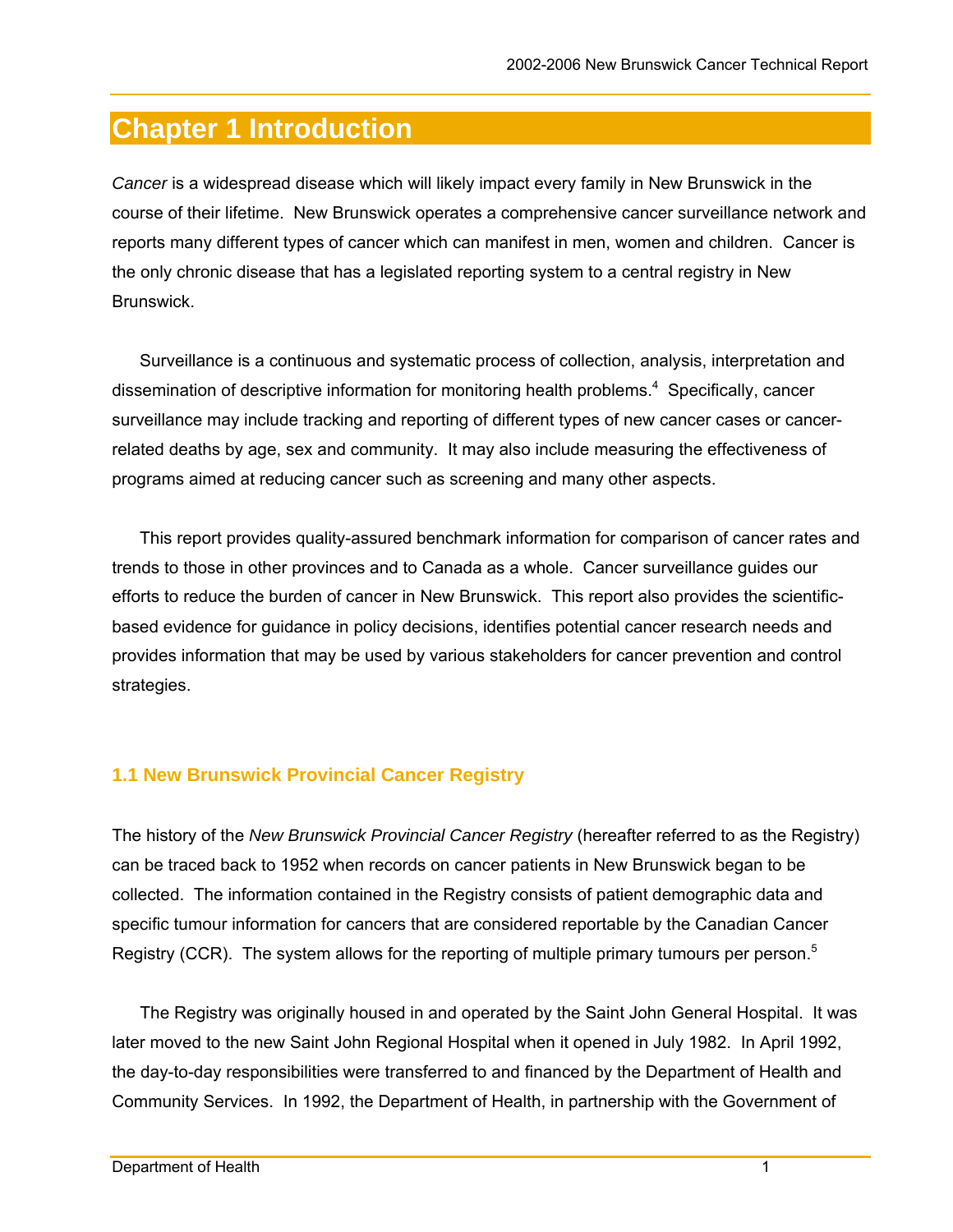Canada, initiated a program to upgrade and automate the Registry. Since 2008, the Registry has been under the leadership of the New Brunswick Cancer Network, a division of the Department of Health.

A computerized registration system was introduced in 1989. Today, the Regional Health Authority laboratories provide the Registry with patient and tumour specific information. Sources of data include: reports from laboratories, radiation oncology clinics, autopsy reports, death registrations and reports from other provincial cancer registries.

## **1.2 Purpose of Report**

The purpose of this report is to provide valuable information on cancer in New Brunswick to the public, health-care professionals, researchers, administrators and policy-makers.

The objectives of this report are to:

- Provide an assessment of cancer in New Brunswick and its' Health Zones;
- Provide cancer information on children less than 14 years of age and on adolescents and young adults from 15 to 29 years of age;
- Examine cancer *incidence* and *mortality* distributions across the seven health zones;
- Provide information on trends in cancer incidence and mortality for the period 1989 to 2006;
- Provide relative survival estimates for lung, colorectal, thyroid, prostate, testicular, breast and ovarian cancers;
- Provide future projections on cancer incidence and mortality in 2015, 2020 and 2025; and,
- Report on the effectiveness of the New Brunswick breast cancer screening program through the linkage between the breast cancer screening and the Registry databases.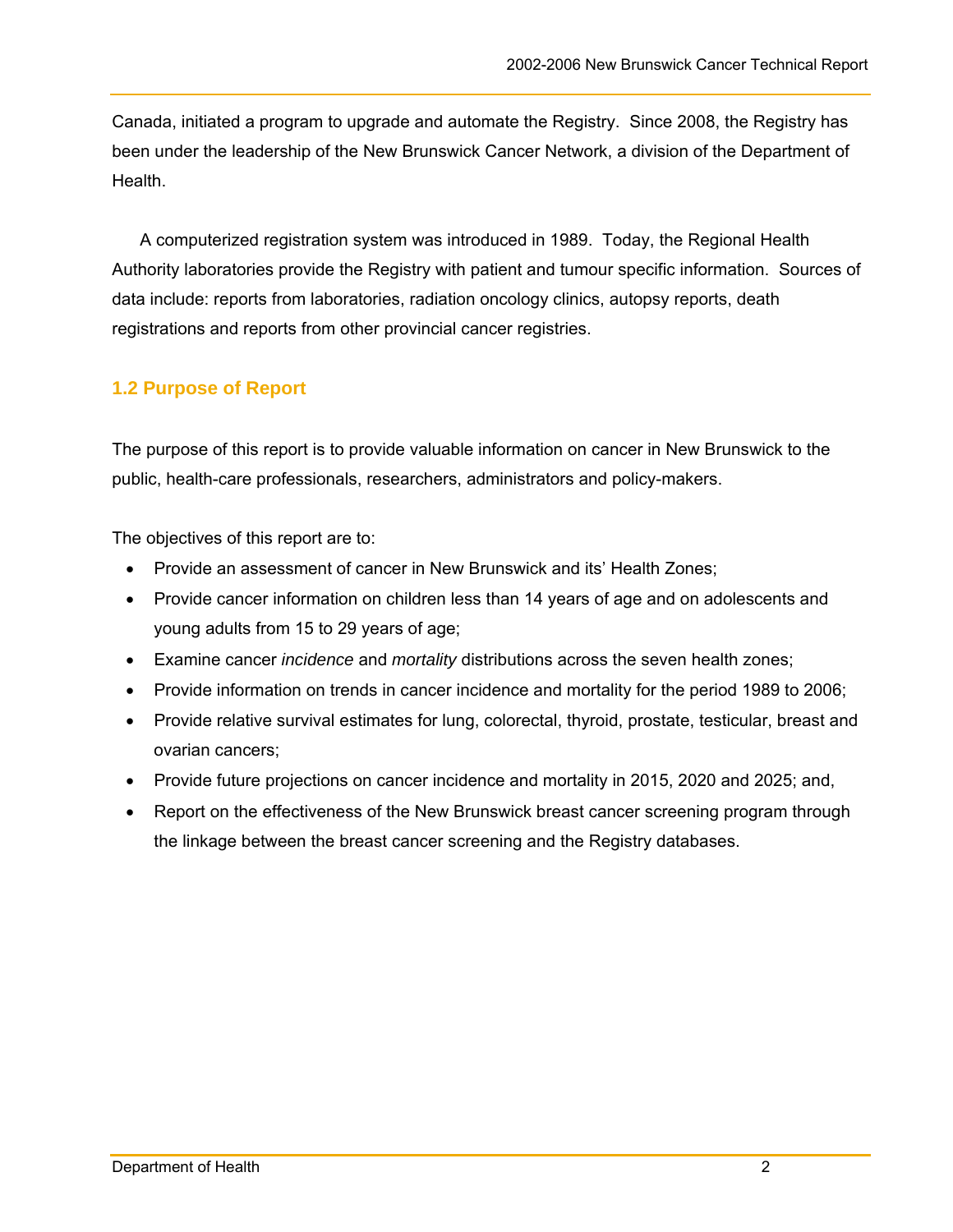## **Chapter 2 Methods**

### **2.1 Data Sources**

The cancer incidence and mortality data used in this report were provided by the following sources:

- 1. New Brunswick Provincial Cancer Registry;<sup>\*</sup>
- 2. New Brunswick Vital Statistics;<sup>†</sup> and,
- 3. Statistics Canada (population estimates for age standardization).

### **2.2 Data Quality**

The Canadian Cancer Registry (CCR) provides Data Quality Reports for feedback on the quality of data submitted each year through the CCR core edit system (Appendix A). Data are also forwarded to the North American Association of Central Cancer Registries (NAACCR) for the purpose of information sharing. NAACCR, an organization established to enhance data quality and promote the use of cancer registry data, has awarded gold certification to the *New Brunswick Cancer Registry* in 2002, 2003, 2004, 2005 and 2006. This certification is awarded based on data quality, completeness and timeliness.

### **2.3 Grouping Criteria**

Similar to New Brunswick's first and second cancer reports<sup>1, 6</sup>, this report focuses on primary malignant or *invasive cancer* sites, which do not include basal and squamous cell carcinomas of the skin. "Basal cell carcinomas are the most common cancer type in humans, and are four to five times more common than squamous cell carcinomas of the skin. In general, non-melanomatous skin cancers have a good prognosis and can always be treated with curative intent."<sup>7</sup> There were approximately 5,116 basal cell carcinomas and 1,807 squamous cell carcinomas registered between 2002 and 2006. The Registry only allows one basal cell carcinoma and one squamous cell carcinoma of the skin to be registered per person per lifetime.

 $\overline{a}$ \* The registry database is dynamic, constantly being updated as new information is received. Incidence rates and figures may change slightly as a result. The data used in this report were current as of April 1, 2008. †

 $\dagger$  Vital Statistics New Brunswick updates their database for out-of-province deaths, as the information is received. When data were requested for this report, the majority of these updates had been completed up to the year 2006.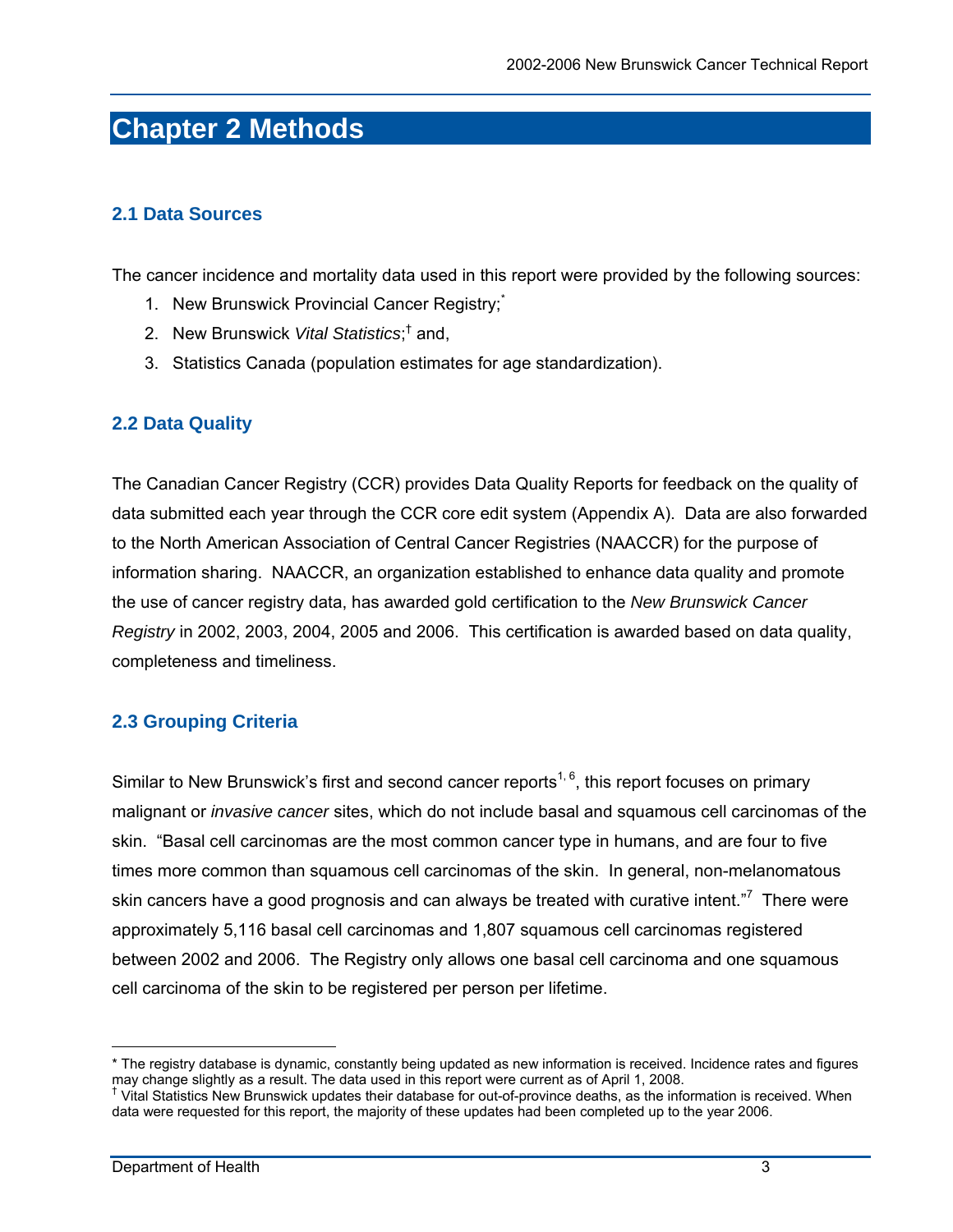Incidence and mortality were grouped according to the *Surveillance, Epidemiology, and End*  Results (SEER) tables (Appendices B and C).<sup>8</sup> These tables provide a reliable methodology of grouping, as there have been some major changes in the morphology coding system (used for cancer incidence) in the conversion from *ICD-O-2* to *ICD-O-3* and in the diagnosis coding system (used for cancer mortality) in the conversion from *ICD-9* to *ICD-10*.

### **2.4 Age-Standardized Incidence and Mortality**

Cancer incidence and mortality rates were reported as *crude* and *age-standardized rates*. The 1991 Canadian post-censal population estimate (July 1, 1991) was used for the age standardization. Age-standardized cancer rates provide more meaningful comparisons over time and among different geographic health zones. Variance of the rate was calculated assuming that the number of new cases or deaths were random Poisson events, and the corresponding 95% *confidence interval* was used to indicate the accuracy of the observed rate.

Although the time frame for this report was 2002 to 2006, ten-year data (1997-2006) were used to calculate the age-standardized incidence for *children* (ages 0-14) and *adolescents and young adults* (ages 15-29; Figure 11 A-D) to achieve statistical stability. In addition, incidence and mortality rates were compared by sex as well as health zones for the five leading cancers (Tables 9-12).

## **2.5 Average Annual Percent Change (AAPC) for Cancer Trend**

A joinpoint statistical model<sup>9</sup>, developed by the *National Cancer Institute* (NCI), was used to determine when and how often the change(s) occurred in the *Annual Percentage Change* (APC) and the *Average Annual Percentage Change* (AAPC) over time. The APC was expressed as a percentage increase or decrease in the age-standardized rates of cancer incidence or mortality over a pre-specified fixed period, where the change in rates was assumed constant. However, it is not always reasonable to expect that a single APC can accurately characterize the trend over an entire series of data. As mentioned above, the joinpoint model can produce a summary measure (i.e., AAPC) which best fits the data and allows us to determine how long the APC remained constant, and when it changed over a period of multiple years. In this report, the AAPCs for the ten leading cancers were computed using the age-standardized incidence or mortality rates over the 1989-2006 period to achieve statistical stability.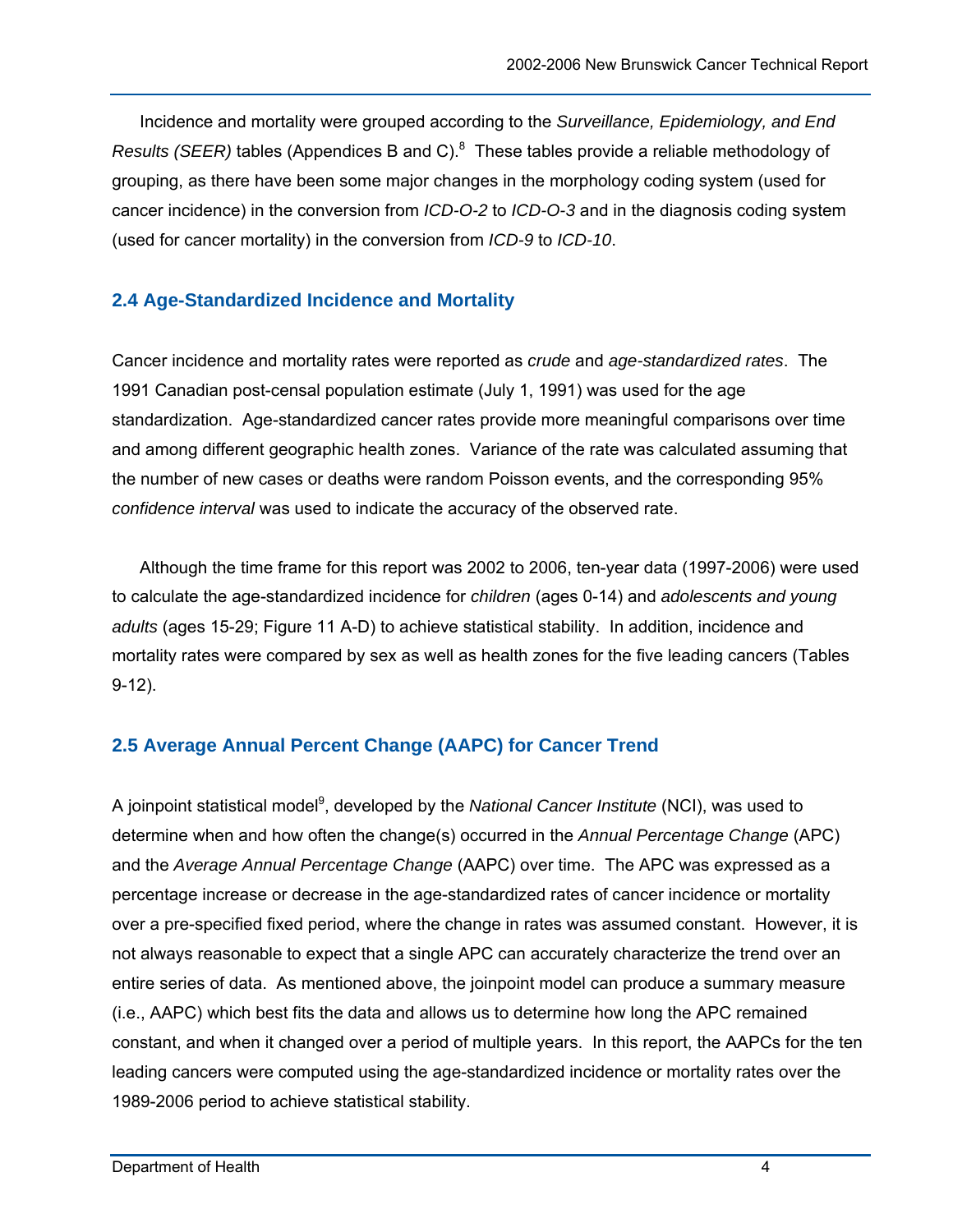### **2.6 Five-Year Relative Survival Ratio**

Relative survival ratio analyses based on the Period Analysis Method<sup>10</sup> were applied to patients diagnosed with invasive primary cancer between 2002 and 2006. This method provided more upto-date estimates of long-term patient survival compared to traditional methods.<sup>11</sup> Due to the small population of New Brunswick, a five-year period was used to produce stable and reliable survival estimates, and the analyses were focused on the common cancer sites which included lung, colorectal, prostate, testicular, thyroid, ovarian, cervical and female breast cancers. Records were excluded from the analyses when (1) the year of birth or death was unknown; (2) diagnosis was established either through autopsy or death certificate only, and (3) diagnosis made prior to 2002. In addition, if a patient was diagnosed with more than one invasive tumour, only the record with the earliest date of diagnosis was utilized in the data analysis.<sup>12</sup>

The relative survival ratio is a ratio between the observed survival rate of a group of cancer patients and the expected survival rate of the general population who have the same characteristics but without cancer.<sup>12</sup> Expected survival time for individuals of the general population was estimated from the sex-specific provincial life tables published by Statistics Canada. In particular, Dickman et al.<sup>13</sup> and Ederer II<sup>14</sup> methods were used to estimate the expected survival time and the associated variance. The observed survival time for cancer patients was calculated as the difference in days between the date of diagnosis and the date of last observation. The width of the confidence interval reflects the degree of accuracy of the estimated rates. A narrower confidence interval indicates that the estimated rates have higher precision and vice versa. In general, a small number of cases often results in a wide confidence interval for the estimated survival rate.

In this report, a further investigation was done on breast cancer by staging information. The objective was to provide valuable information for improving treatments and evaluating the importance of early detection to ultimately reduce breast cancer morbidity and mortality. The Registry used the American Joint Cancer Committee (AJCC) Cancer Staging Manual (Sixth Edition) to assign the tumour (T), lymph node (N) and metastasis (M) classification to cancers. This classification system describes the extent of disease at the time of diagnosis. Data are primarily obtained from pathology reports from the laboratory confirming the diagnosis. Information on tumour size and lymph node status was readily available in all cases. Information on distant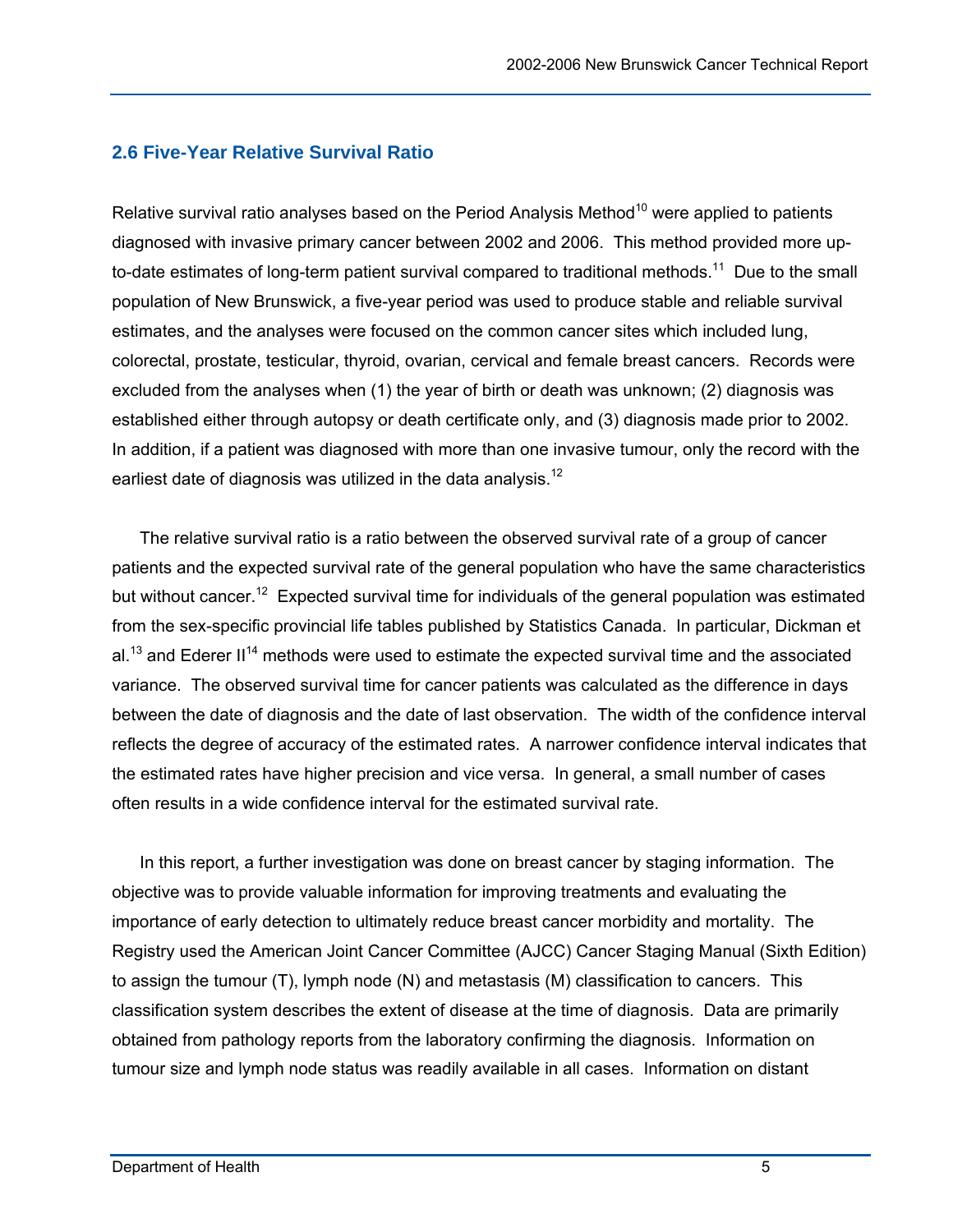metastasis (M), however, was not routinely available for many cases, and therefore the (M) component was left as unknown.

The information is classified as pathological (pTNM), which applies to invasive, micro-invasive and *in situ carcinomas*. In this report, three different relative survival ratios (i.e., one, three and fiveyear) were reported as a function of tumour type, age, gender and *stage* (female breast cancer only) at the time of diagnosis.\*

### **2.7 Age-Period Cohort Method for Cancer Projection**

The age-period-cohort method, developed by the Norway Cancer Registry, was used to project the number of new cases and deaths in 2015, 2020 and 2025. This method makes no assumption about changes in exposure or other risk factors. Rather, the projection process entirely relies on the extrapolation of past incidence and mortality rates, when taking age, period, and birth-cohort effects into consideration. Two different link functions (i.e., Power and Poisson link functions) were implemented in the calculation process. The Power link function provided more stable estimates compared with the Poisson link function, especially for those cancer sites with a significantly increasing or decreasing AAPC over time. To achieve statistical stability, data from 1989-2005 were utilized to project the number of new cancer cases and deaths.

 $\overline{a}$ \* Date of death or December 31, 2006, whichever was earlier, was used for the calculation.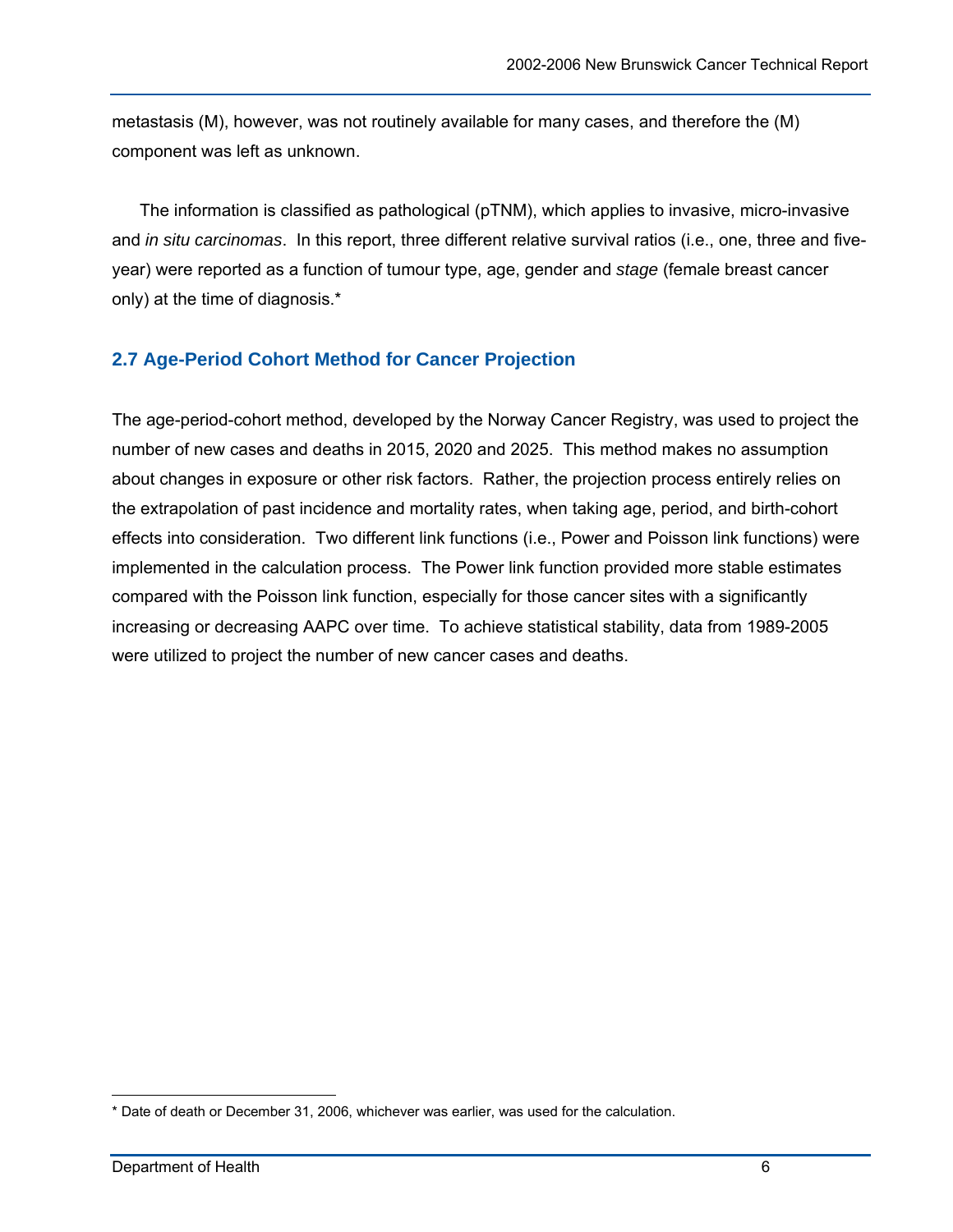## **Chapter 3 Results**

## **3.1 Provincial Cancer Incidence Profile**

The 2008 Canadian Cancer Statistics showed that New Brunswick had the fourth highest agestandardized incidence rates in the country for *all cancer sites combined* for males and the sixth highest for females.<sup>15</sup> A total of 19,558 people in New Brunswick were diagnosed with some form of invasive cancer during the period of 2002 to 2006 (Figure 1), which was approximately 10.8% higher than the previous five-year period (1997-2001). Further, the number of new cases of all cancer sites combined was higher for males (10,495 cases) than for females (9,063 cases). Even when the sex-specific sites (female and male genital systems and breast) were excluded, males still had a relatively higher incidence count than females (7,454 vs. 5,556 cases). This is primarily due to the fact that males had substantially higher counts across all different cancers with the exception of endocrine, where female counts were higher (354 females vs. 102 males).

In comparison to the previous provincial cancer report<sup>1</sup>, the six leading cancers by percentage distribution of cancer incidence in males remained the same. In descending order, they were: *prostate* (27.8%), *lung* (17.8%), *colorectal* (12.6%), *bladder* (6.6%) *cancers, non-Hodgkin's lymphoma* (4.4%) and cancer of *the kidney and renal pelvis* (3.8%, Figure 1). Of these, prostate, lung and colorectal cancers accounted for 58.2% of all male new cancer cases in 2002-2006.

Prostate continued to be the leading cancer for males, accounting for 2,919 cases or 27.8% of all cancers with approximately 584 newly diagnosed cases each year between 2002 and 2006. *Melanoma of the skin* (3.1%) was the seventh leading cancer for males, followed by *pancreas* (2.6%), *stomach* (2.5%) and *leukemia* (2.2%) in this period.

In comparison to the previous provincial cancer report<sup>1</sup>, the five leading cancers by percentage distribution of cancer incidence in females remained the same. In descending order, they were: *breast* (27.6%), *lung* (14.7%), *colorectal* (12.6%) cancers, cancer of *the body of the uterus* (4.8%) and *non-Hodgkin's lymphoma* (4.1%, Figure 1). However, colorectal cancer (14.2%) in the previous report was the second leading cancer diagnosed in females, while lung (13.1%) was in third place. In 2002-2006, breast, lung and colorectal cancers accounted for 54.9% of all female new cancer cases.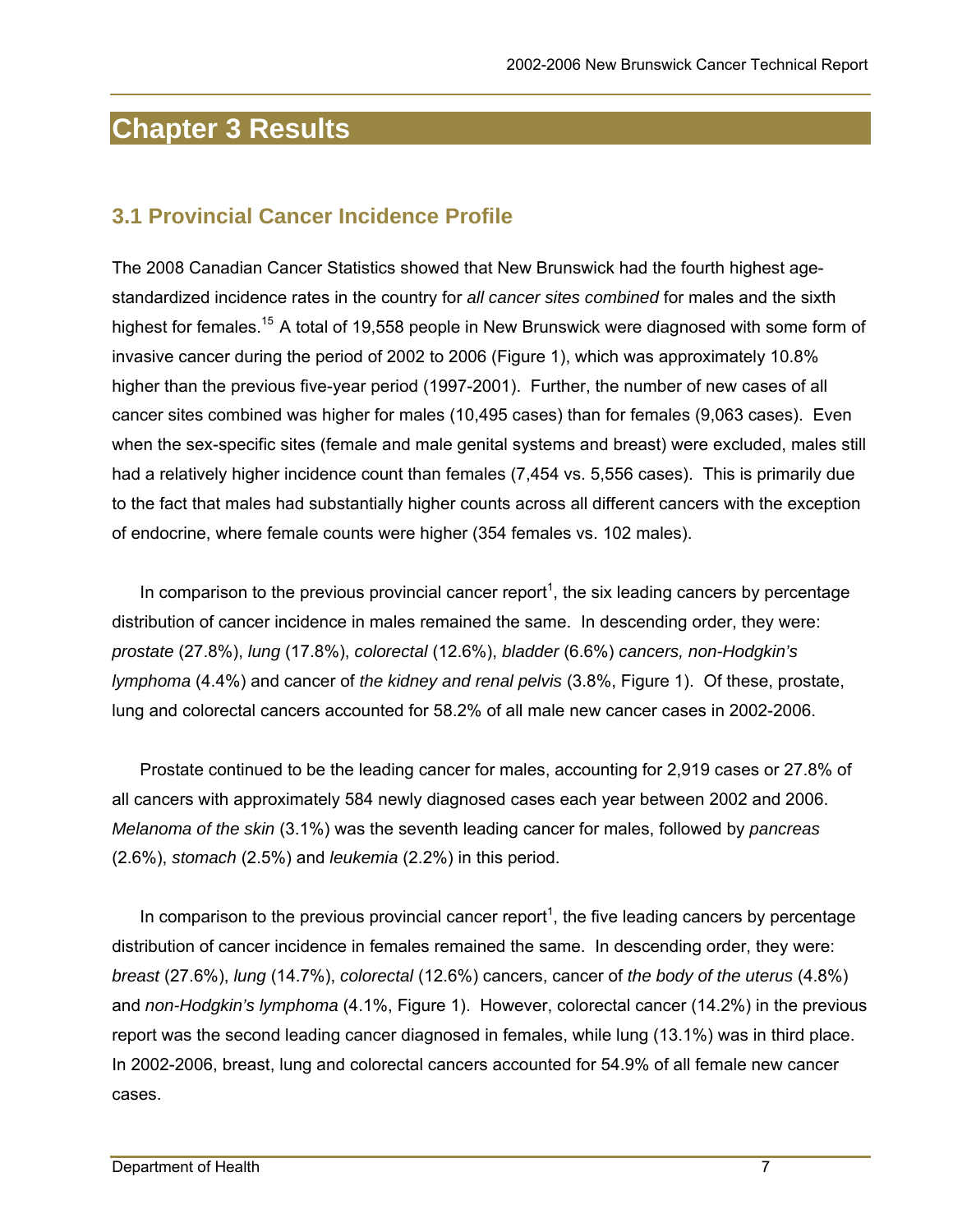Female breast cancer (27.6%) alone accounted for 2,500 cases for the period 2002 to 2006 with about 500 newly diagnosed cases each year between 2002 and 2006. *Thyroid* cancer (3.8%) is now the sixth most common type of cancer diagnosed in females in New Brunswick. This represents a significant increase from the 1997-2001 report where thyroid cancer (1.9%) was the twelfth most common cancer. *Ovarian* cancer (3.4%) remains the seventh most common. *Melanoma of the skin* (3.2%) decreased from sixth to eighth. Cancer of *the kidney and renal pelvis* moved from eighth to tenth, while cancer of the *pancreas* remains the ninth most common cancer.<sup>1</sup>



**Figure 1: Percentage Distribution of Cancer Incidence for the Ten Leading Cancers by Sex, New Brunswick, 2002-2006** 

 $\overline{a}$ \* Includes Corpus Uteri and Uterus, Not Otherwise Specified.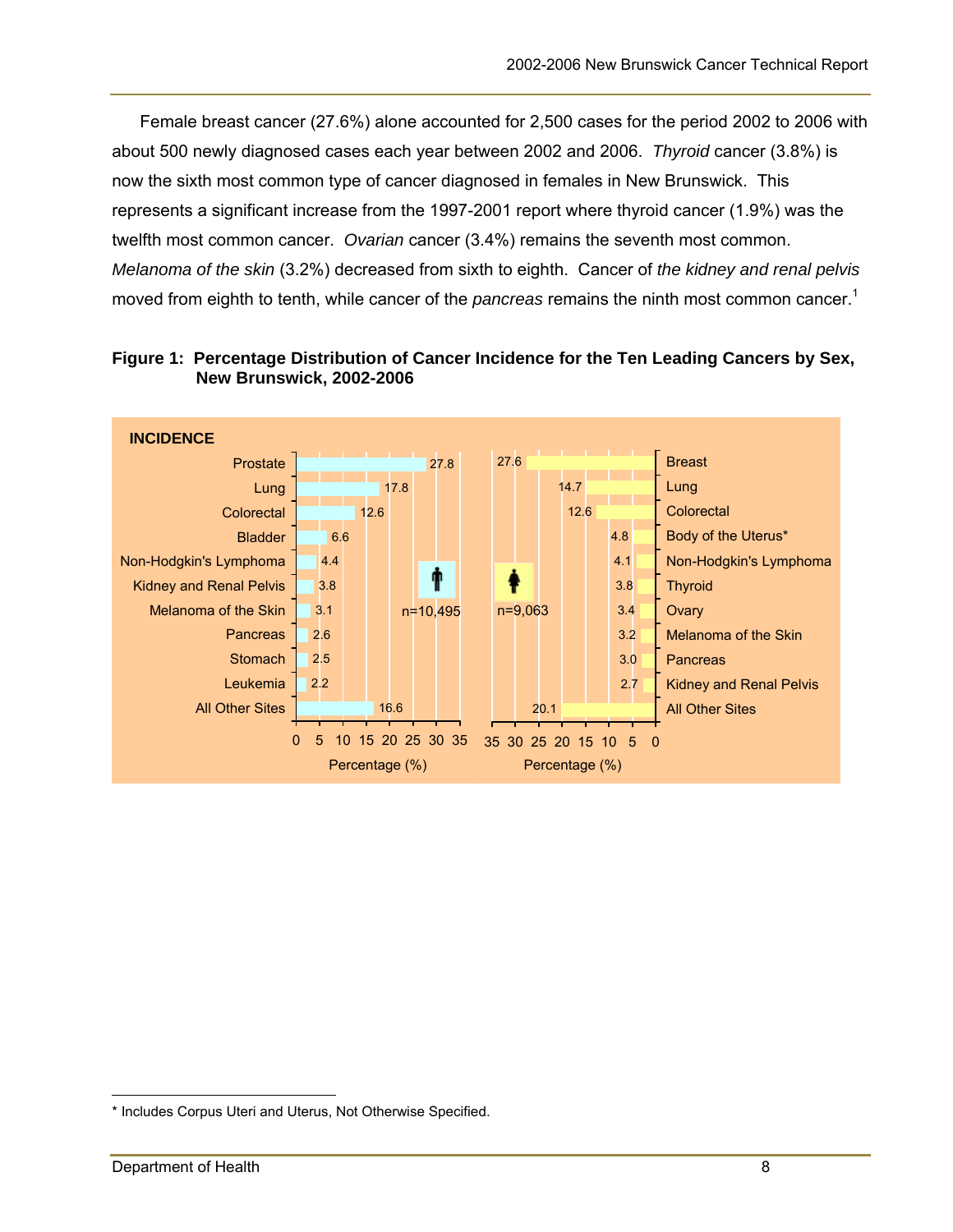## **3.2 Provincial Cancer Mortality Profile**

The 2008 Canadian Cancer Statistics also reported that New Brunswick had the fourth highest agestandardized mortality rates in the country for all cancer sites combined for males and the sixth highest for females.<sup>15</sup> Between 2002 and 2006, a total of 8,833 deaths in New Brunswick were attributed to cancer (Figure 2), which was approximately 6.0% higher than the previous five-year period (1997-2001).

The number of deaths was higher for males (4,750 deaths) than for females (4,083 deaths). As in 1997-2001, when the sex-specific sites (male and female genital organs and breast) were excluded, the number of cancer deaths in 2002-2006 was still higher in males (4,228 males vs. 3,096 females). Similar to cancer incidence, males had substantially higher mortality counts across all cancers with the exception of endocrine, where female counts were slightly higher (21 females vs. 14 males).

The four leading cancers for male mortality by percentage distribution in 2002-2006 were similar to those in 1997-2001: *lung* (33.3%), *colorectal* (11.1%), *prostate* (10.6%) cancers and cancer of *the pancreas* (5.1%, Figure 2). These cancers accounted for 60.1% of all male cancer deaths between 2002 and 2006.

Similar to the previous provincial cancer report<sup>1</sup>, *non-Hodgkin's lymphoma* (3.8%) and *stomach* (3.3%) cancer placed as the fifth and sixth most common causes of cancer death respectively. *Bladder* (3.0%) cancer moved from eighth to ninth, while *leukemia* (2.9%) fell to tenth place from seventh. Cancer of *the esophagus* (3.2%) moved from ninth to seventh place while cancer of *the kidney and renal pelvis* (3.1%) moved from the tenth to eighth most common cause of cancer death.

The six leading cancers for female mortality by percentage distribution remained the same in 2002-2006 as in 1997-2001: *lung* (25.3%), *breast* (15.1%) and *colorectal* (11.3%) cancers, cancer of *the pancreas* (6.1%), cancer of *the ovary* (4.9%) and *non-Hodgkin's lymphoma* (3.5%, Figure 2). Of these, lung, breast and colorectal cancers accounted for 51.7% of all female cancer deaths. Cancers of the pancreas, ovary and non-Hodgkin's lymphoma constituted another 14.5% of all female cancer deaths.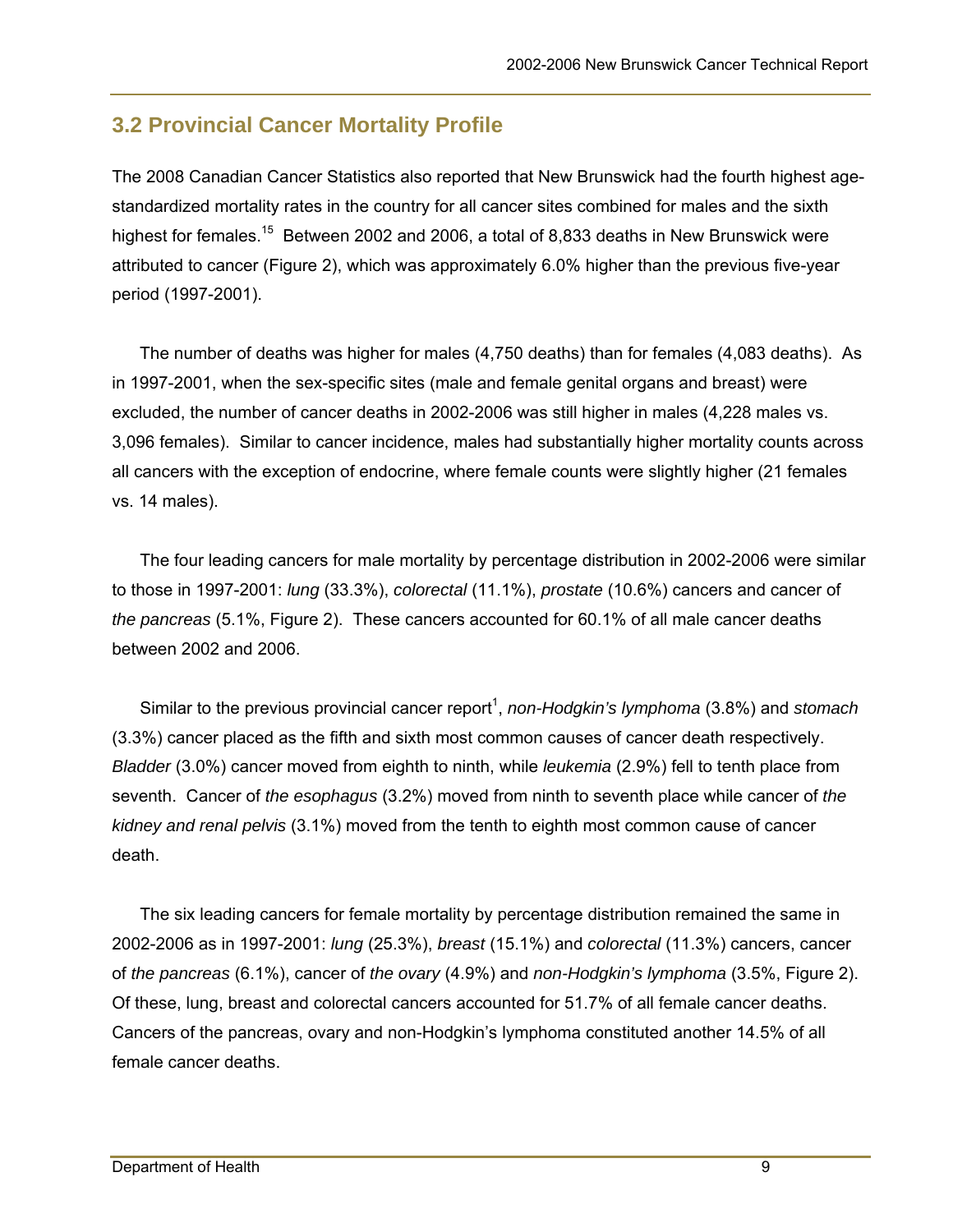As shown in Figure 2, lung cancer was the leading cause of cancer death for both males and females during the period of 2002-2006. This cancer alone accounted for 33.3% of all cancer deaths for males and 25.3% for females.

Pancreatic cancer continued be the fourth leading cause of cancer death for both sexes (5.1% for males and 6.1% for females, Figure 2) unchanged from the 1997-2001 report. *Leukemia* (3.0%) in females remained seventh as it appeared in the previous report<sup>1</sup>.



**Figure 2: Percentage Distribution of Cancer Mortality for the Ten Leading Cancers by Sex, New Brunswick, 2002-2006**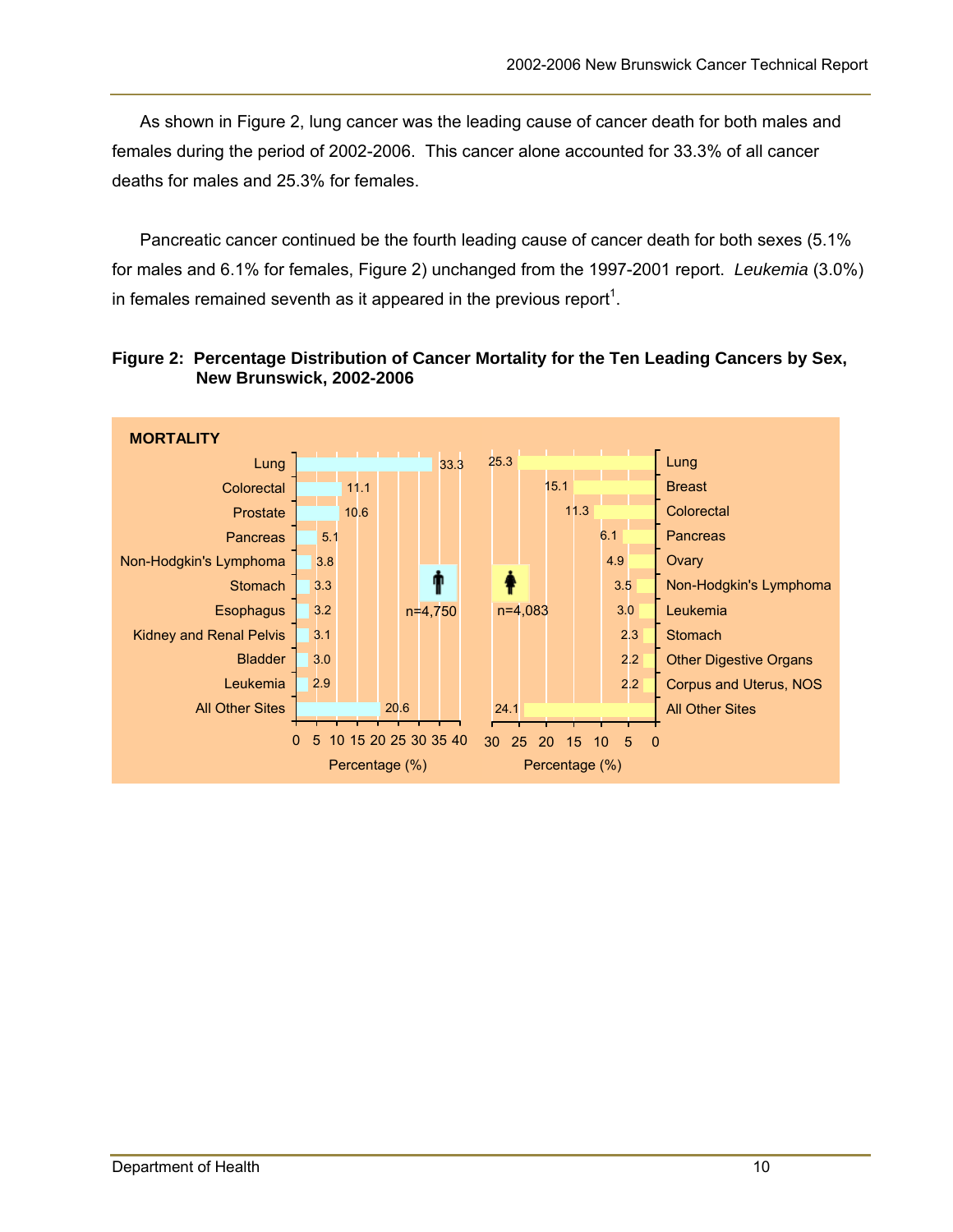# **3.3 Age and Sex Distribution of Cancer**

# **3.3.1 Age-Specific Incidence and Mortality Rates for All Cancer Sites Combined**

As shown in Figures 3 and 4, cancer incidence and mortality rates for all cancer sites combined increased with age in both sexes. In males, 74.6% (7,831/10,495) of new cancer cases and 84.5% (4,013/4,750) of cancer deaths occurred among those who were at least sixty years old between 2002 and 2006. Within the same time period, 64.3% (5,826/9,063) of new cancer cases and 82.2% (3,357/4,083) of cancer deaths occurred in females who were sixty years or older. In addition, the relative increase in incidence rates with age was more pronounced for males than for females (Figure 3). For example, when compared to the 20-39 year age group, males in the 60-79 year age group had approximately 54 times the risk of developing cancer of any type, while the corresponding relative risk in females was about 17 times.

Males experienced lower incidence rates than females in all age groups with the exception of the 60-79 and 80+ year age groups. These increases in incidence rates in the elderly age groups were primarily due to the large numbers of prostate cancer, where 2,356 out of 2,919 new cases were diagnosed between 2002 and 2006.

Mortality rates for all cancer sites combined were comparable between males and females in the younger age groups (0-19, 20-39 and 40-59, Figure 4). However, the relative increase in mortality rates was more pronounced in the elderly male group. For example, the relative risks, in comparison to the 20-39 year age group, were roughly 110 times and 311 times higher in males for those who were 60-79 and 80+ years of age. The corresponding relative risks in females were 58 and 136 times.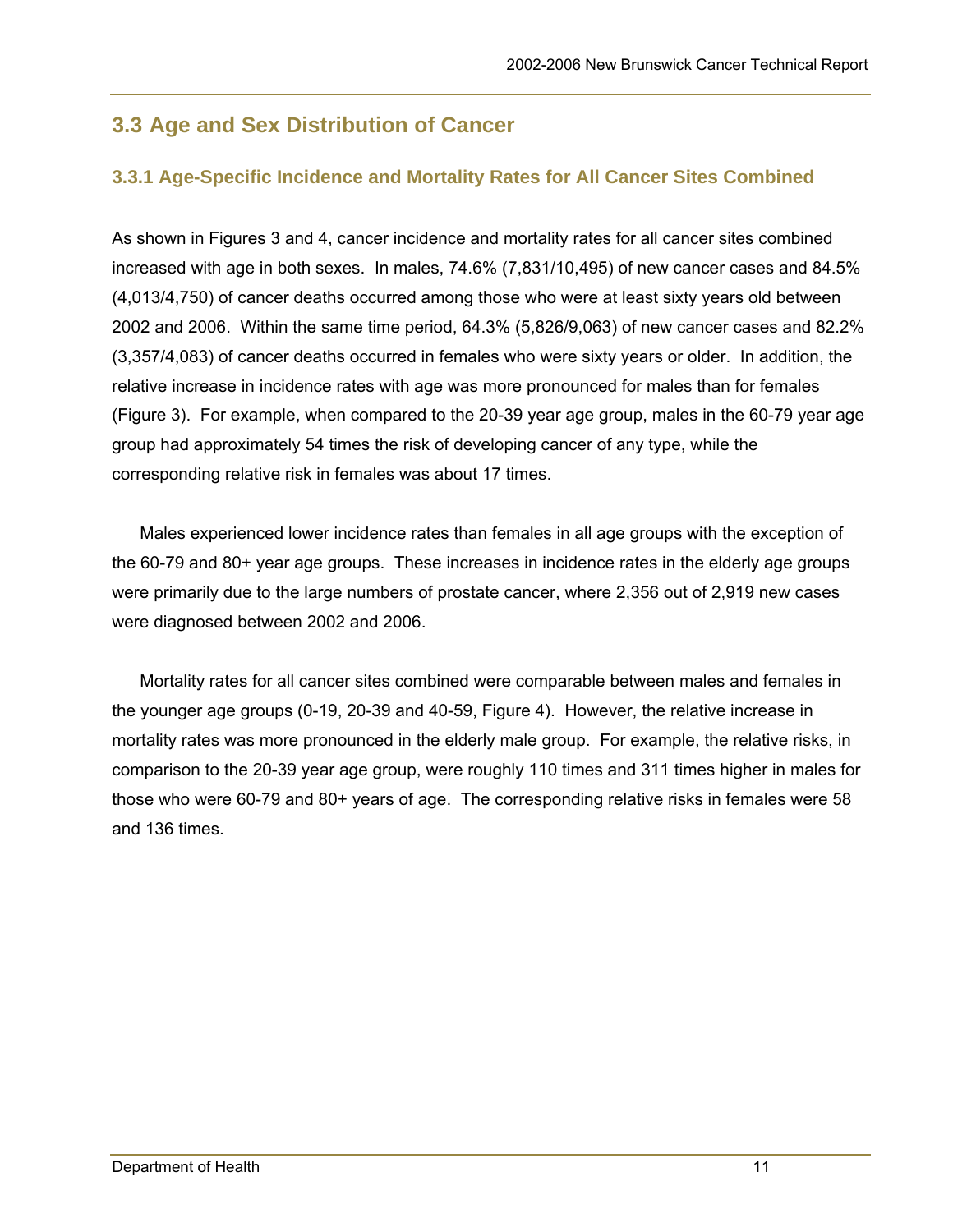#### **Figure 3: Age-Specific Incidence Rates (per 100,000 population) for All Cancer Sites Combined by Sex, New Brunswick, 2002-2006**



**Figure 4: Age-Specific Mortality Rates (per 100,000 population) for All Cancer Sites Combined by Sex, New Brunswick, 2002-2006** 

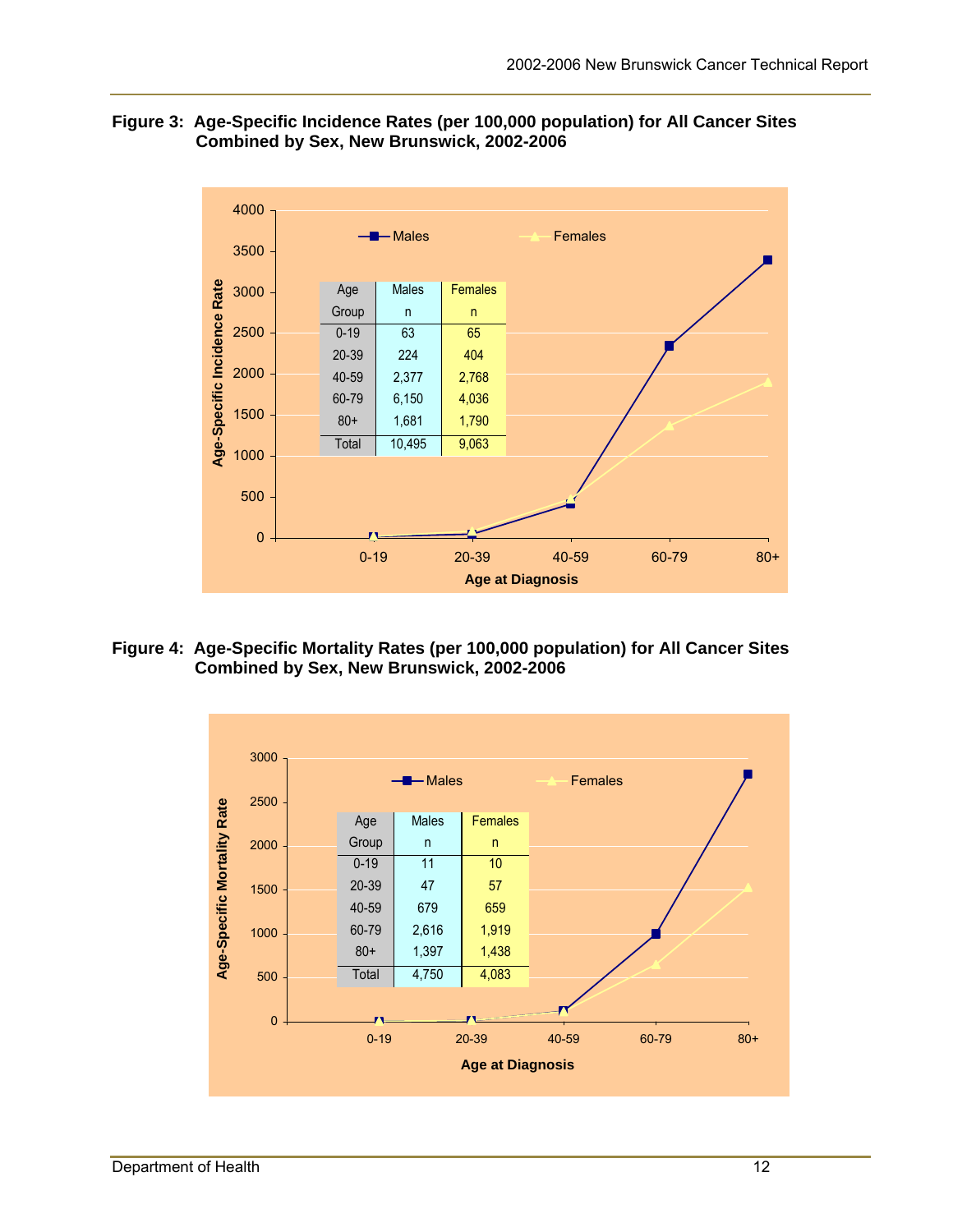#### **3.3.2 Age-Specific Incidence Rates in the Three Leading Cancers by Sex**

In males, the three leading cancers (*prostate*, *lung* and *colorectal*) accounted for 58.2% of all new cancers between 2002 and 2006. In females, the three leading cancers (*breast*, *lung* and *colorectal*) constituted 54.9% of all new cancers in this period. The incidence patterns of these leading cancers are further examined across different age groups (0-19, 20-39, 40-59, 60-79 and 80+) in Figures 5 and 6.

For males, the *age-specific incidence rates* of prostate, lung and colorectal cancers increased substantially after the 40-59 year age group. A similar pattern was observed in females in the agespecific incidence rates of breast, lung and colorectal cancers after age 40-59. However, the relative increase in lung cancer incidence rates with age was slightly more pronounced for males than for females between 2002 and 2006. For example, when compared to the 40-59 year age group, males in the 60-79 year age group had roughly 9 times higher risk of developing lung cancer. Similarly, those in the over 80 year age group had 14 times the risk. The corresponding relative risks in females were about 6 and 5 times, respectively.

The pattern of the age-specific incidence rates of colorectal cancer for males was similar to that of females. For example, when compared to the 40-59 year age group, males and females in the 60-79 year age group had roughly 5 times greater risk of developing colorectal cancer, and in the over 80 age group the risk increased to 9 times for males and 10 times for females.

The relative risk of developing prostate cancer, as shown in Figure 5, increased with age. However, the age-specific incidence rate for those who were 80 years or older appeared to be lower when compared to the 60-79 year age group during the period of 2002-2006.

In comparison to the 40-59 year age group, the relative risks of developing breast cancer continued to increase in both the 60-79 and the over 80 year age groups (Figure 6). The risk in these age groups is roughly twice that of the 40-59 year age group. Moreover, females in the 80+ year age group had an approximate 17.8% increase in incidence rate over those in the 60-79 year age group.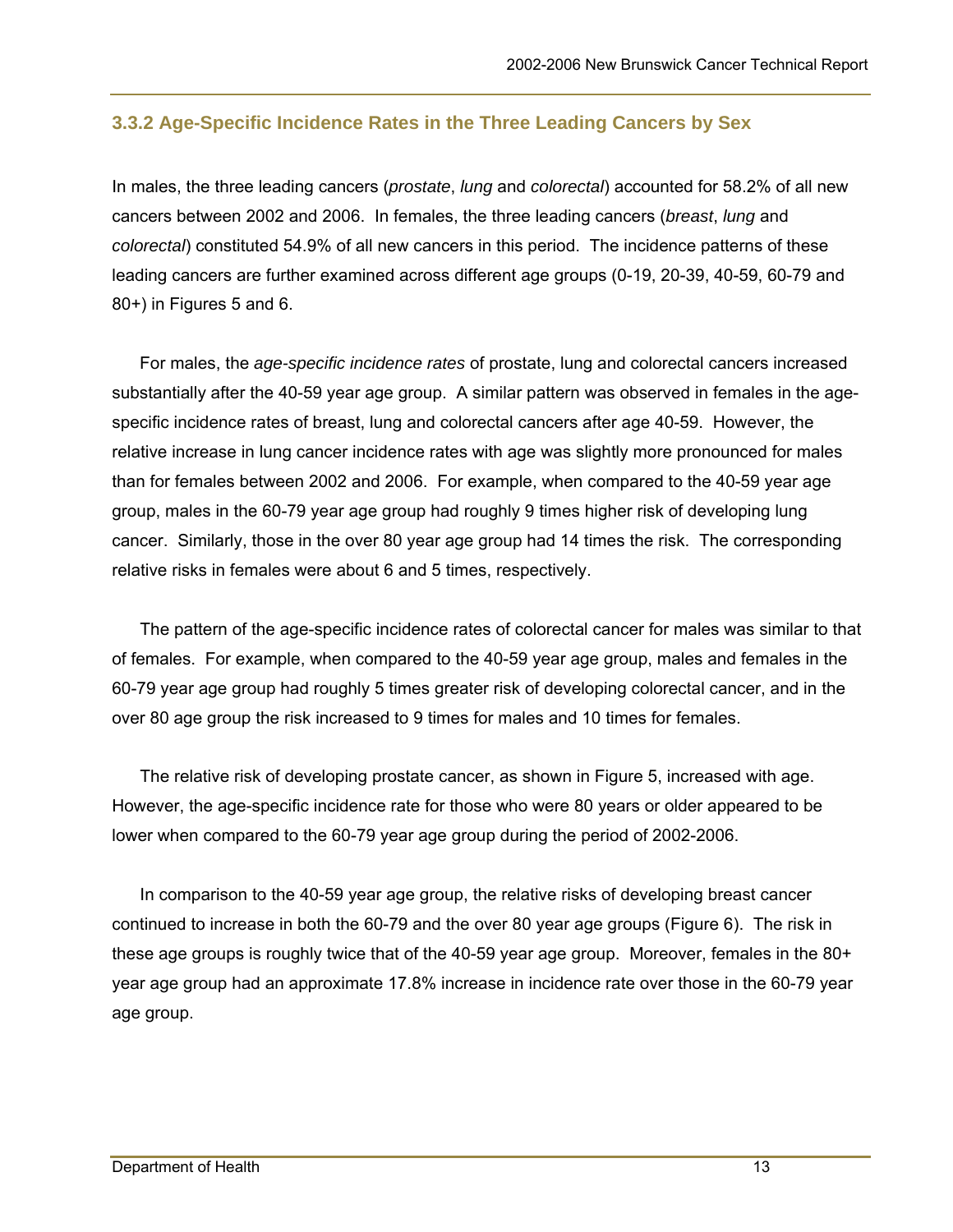#### **Figure 5: Age-Specific Incidence Rates (per 100,000 population) for the Three Leading Cancers, Males, New Brunswick, 2002-2006**



**Figure 6: Age-Specific Incidence Rates (per 100,000 population) for the Three Leading Cancers, Females, New Brunswick, 2002-2006** 

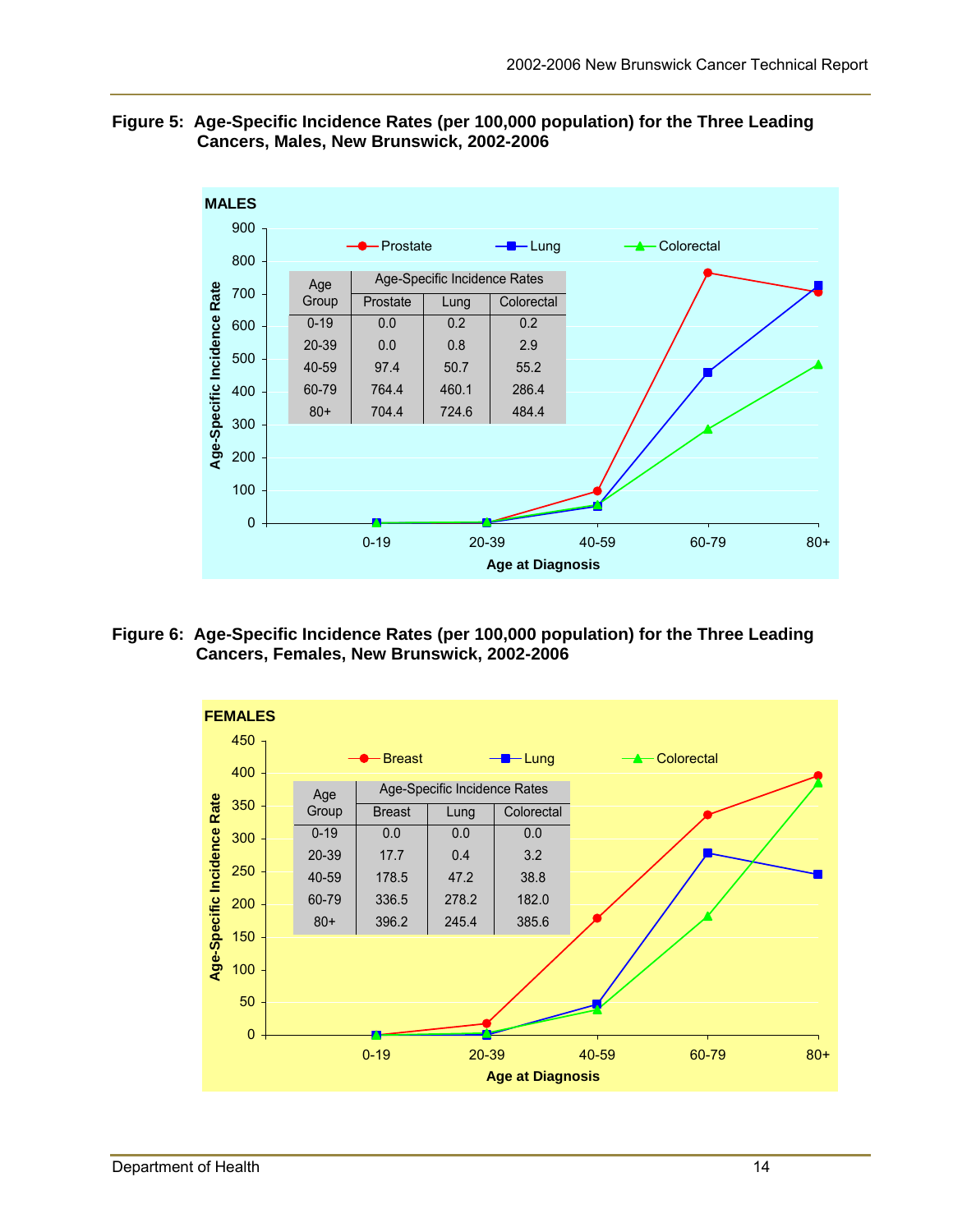## **3.3.3 Age-Specific Mortality Rates in the Three Leading Cancers by Sex**

Between 2002 and 2006, *prostate*, *lung* and *colorectal* cancers combined accounted for 55.0% of all cancer-related deaths in males. In females, 51.7% of all cancer-related deaths were attributed to *breast*, *lung* and *colorectal* cancers combined. The mortality patterns of these leading cancers across different age groups (0-19, 20-39, 40-59, 60-79 and 80+) are further examined in Figures 7 and 8.

Similar to the previous provincial cancer report<sup>1</sup>, the age-specific mortality rates between 2002 and 2006 for lung, colorectal, female breast and prostate cancers significantly increased with age after the 40-59 year age group. The relative increase in lung cancer mortality rates with age was more pronounced for males than for females. For example, when compared to the 40-59 year age group, males in the 60-79 year age group had approximately 11 times greater risk of dying from lung cancer and 22 times greater risk in the over 80 year age group. The corresponding risks for females were 7 and 8 times, respectively.

The relative risk of death due to colorectal cancer increased with age for both sexes. For example, when compared to the 40-59 year age group, males in the 60-79 year age group had an approximate 8 times greater risk of dying from colorectal cancer and 21 times greater risk in the over 80 year age group; the corresponding risks for females were 9 and 35 times.

The risk of death due to prostate cancer increases rapidly between the 60-79 and the over 80 year age groups. Compared to the 40-59 year age group, males in the 60-79 year age group had 45 times greater risk of dying, whereas males over 80 had a risk of 336 times (Figure 7).

Compared to the 40-59 year age group, the relative risks of death due to breast cancer were 3 times higher for the 60-79 year age group and 9 times for the over 80 year age group (Figure 8).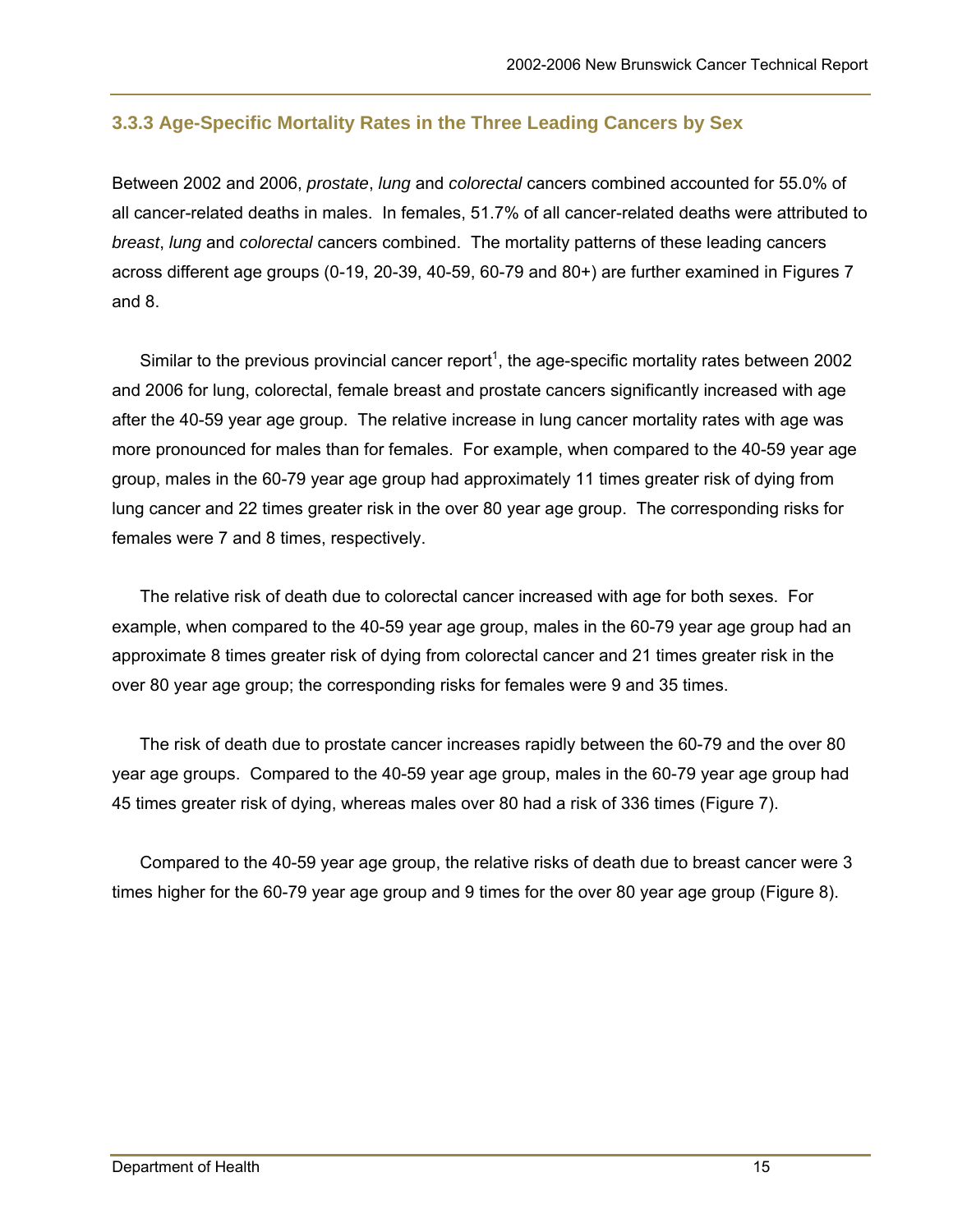#### **Figure 7: Age-Specific Mortality Rates (per 100,000 population) for the Three Leading Cancers, Males, New Brunswick, 2002-2006**



**Figure 8: Age-Specific Mortality Rates (per 100,000 population) for the Three Leading Cancers, Females, New Brunswick, 2002-2006** 

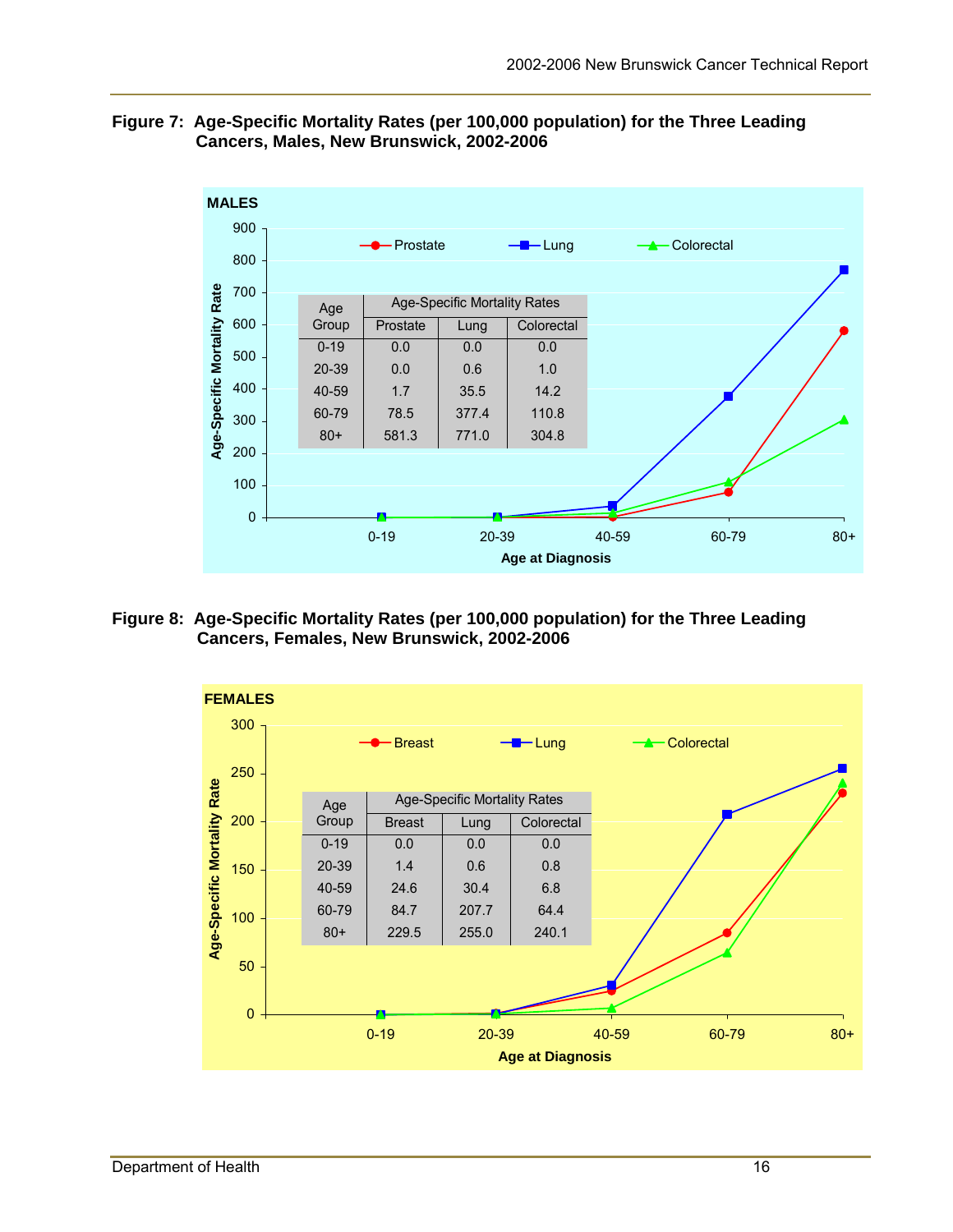## **3.3.4 Childhood and Adolescent and Young Adults Cancers**

Between 1997 and 2006, a total of 678 new cancer cases were diagnosed in children (ages 0-14 years; 182 cases) and adolescents and young adults (ages 15-29 years; 496 cases) in New Brunswick (Figure 9-A and 9-B). During the period of 2002-2006, 82 new cancer cases occurred among children less than 14 years of age and 218 among adolescents and young adults from 15 to 29 years of age. In particular, leukemia<sup>\*</sup>, brain cancer<sup>†</sup>, soft tissue and non-Hodgkin's lymphoma consisted of 76.9% (30/39) of all new cancer cases diagnosed for males and 69.8% (30/43) for females from 0 to 14 years old (Figure 9-C). Within the same time period, Hodgkin's lymphoma<sup>‡</sup>, thyroid, melanoma of the skin and testicular cancers constituted 53.2% (50/94) of male cancers from 15 to 29 years of age (Figure 9-D). Hodgkin's lymphoma, thyroid and melanoma of the skin accounted for 54.0% (67/124) of female new cases in this age group (Figure 9-D).

The age-specific incidence rates of all cancer sites combined for children less than 5 years old appeared to be higher than those from 5 to 14 years of age (Figure 10). This finding was similar to the 1995-2000 Health Canada report on childhood cancer.<sup>16</sup> The age-standardized incidence rates for the ten leading cancers were also calculated in this report (Figure 11-A to D). Between 1997 and 2006, the age-standardized incidence rates of leukemia were highest for children less than 14 years old (males: 1.18 cases; females: 0.98 cases per 100,000 population). Thyroid (1.73 cases) and testicular (1.45 cases) cancers had the highest incidence rate for female and male adolescents and young adults (ages: 15-29), respectively.

The frequencies of cancer-related deaths for children (ages 0-14 years) and adolescents and young adults (ages 15-29 years) are also provided in Figure 12.

 $\overline{a}$ \* The predominant morphology for leukemia in males and females in the 0-14 year age group was "acute lymphoblastic leukemia" for 1997 to 2006.

<sup>&</sup>lt;sup>†</sup> The predominant morphology for brain cancers in males and females in the 0-14 year age group was "primitive neuroectodermal tumours" and "gliomas, not otherwise specified" and "juvenile astrocytoma or pilocytic astrocytoma" for 1997 to 2006.

<sup>‡</sup> The predominant morphology for Hodgkin's lymphoma in the adolescent and young adult age group (15-29) was "nodular sclerosis, not otherwise specified" for 1997 to 2006.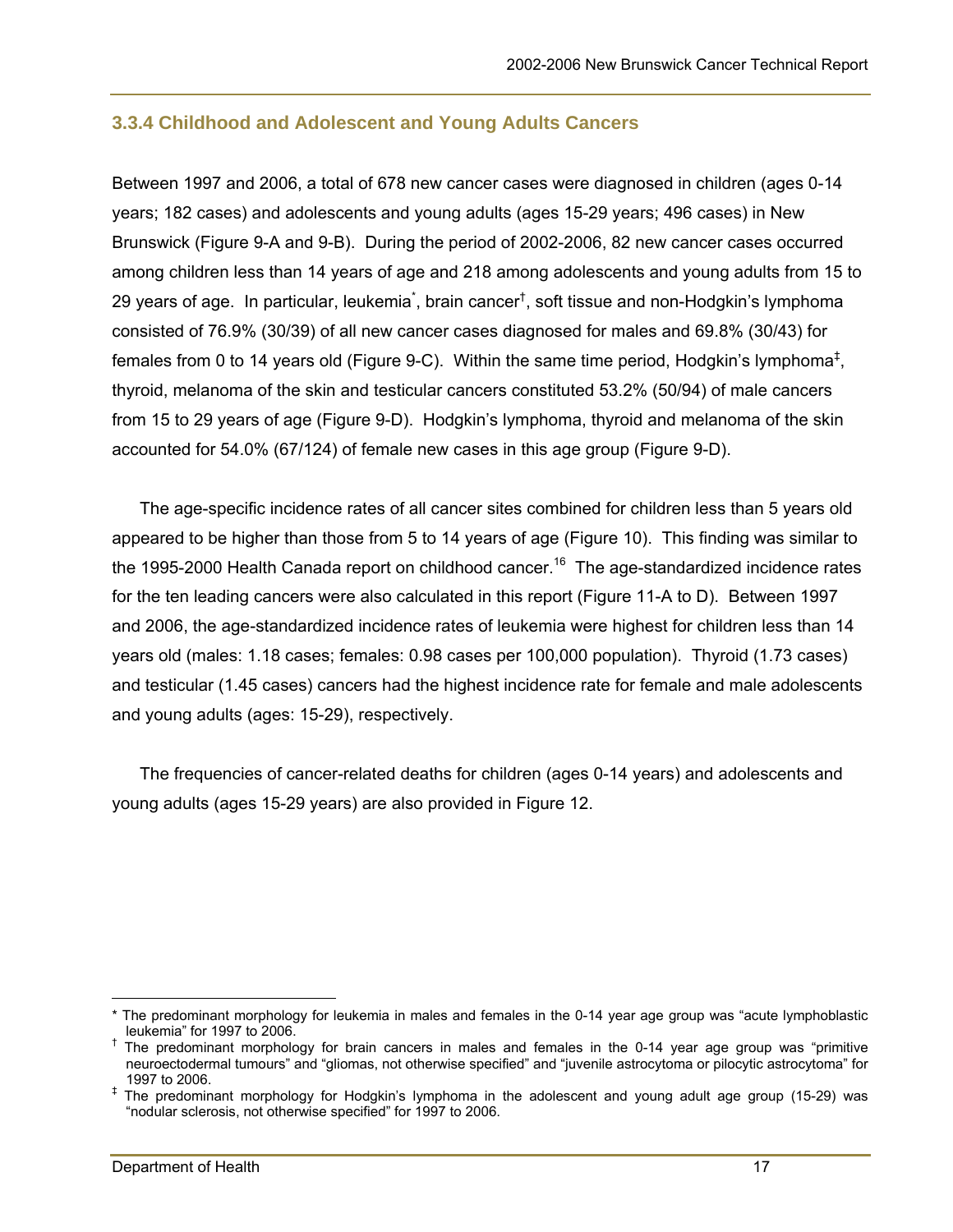



\* Soft tissue (including heart).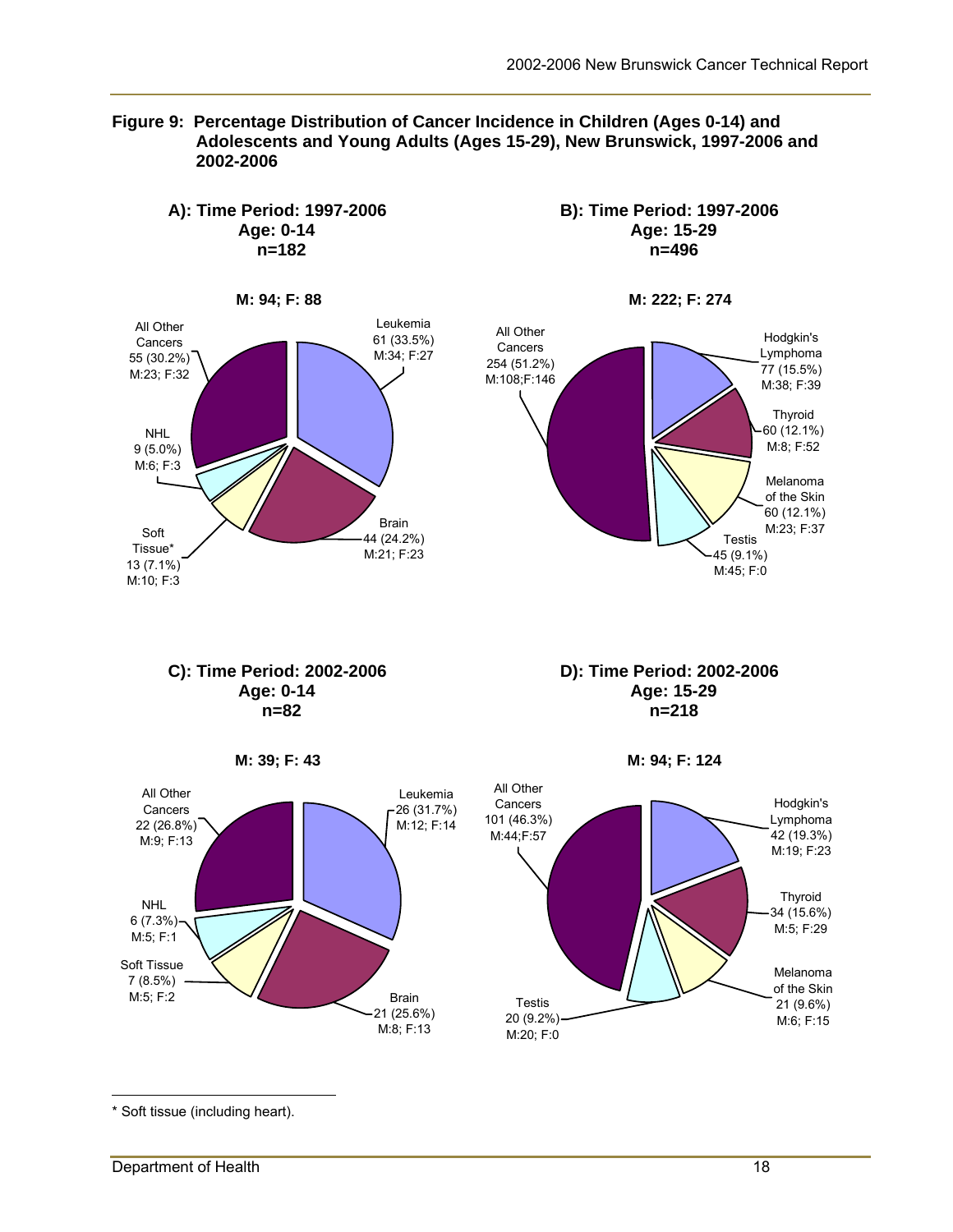#### **Figure 10: Age-Specific Incidence Rates (per 100,000 population) for All Cancer Sites Combined among Children (Ages 0-14) and Adolescents and Young Adults (Ages 15-29) by Sex, New Brunswick, 1997-2006 and 2002-2006**



#### **A) Time Period: 1997-2006**

#### **B) Time Period: 2002-2006**

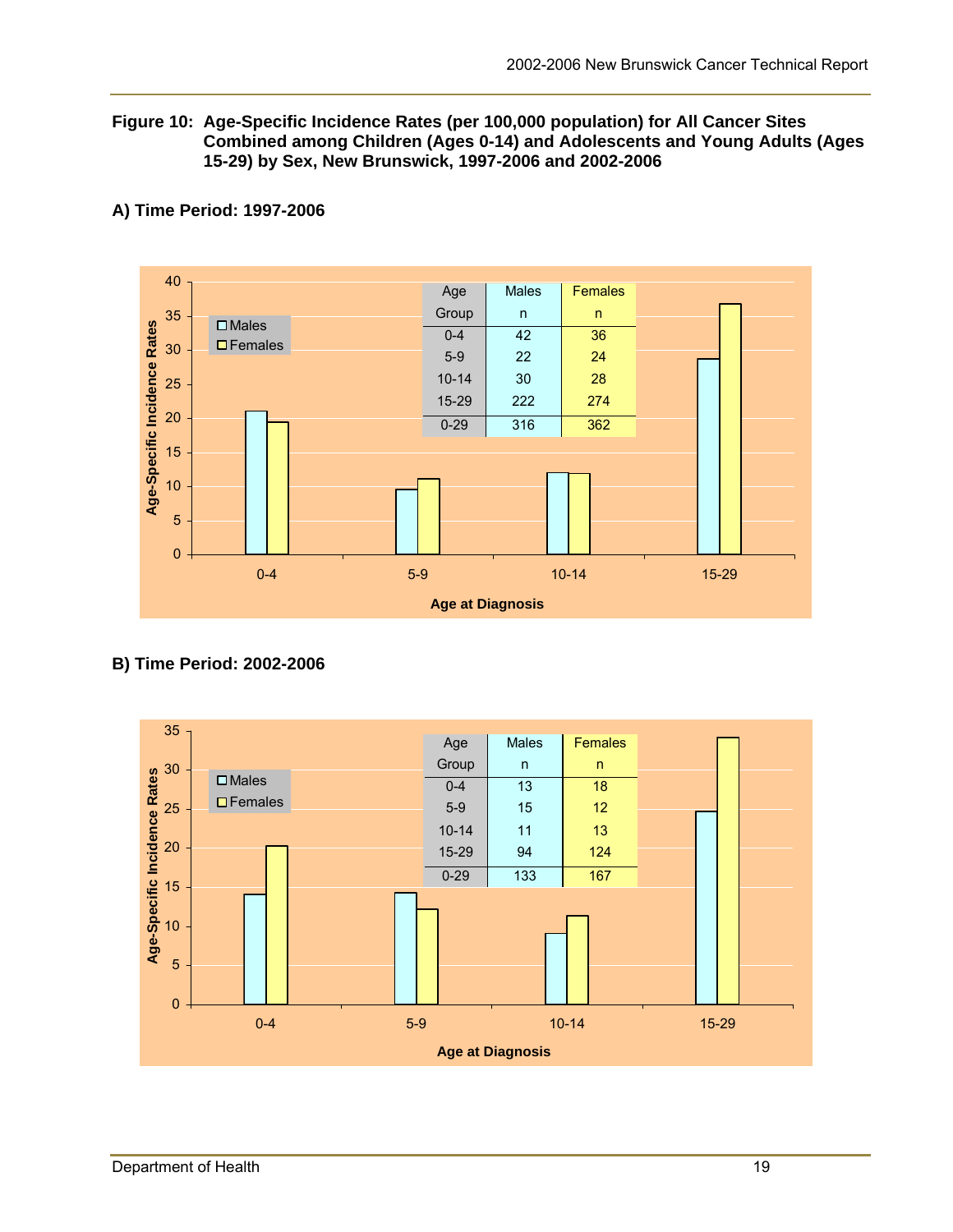#### **Figure 11: Age-Standardized Incidence Rates (ASIR)**\* **for Selected Cancers among Children (Ages 0-14) and Adolescents and Young Adults (Ages 15-29) by Sex, New Brunswick, 1997-2006 and 2002-2006**

#### **A) Time Period: 1997-2006; Ages: 0-14**



#### **B) Time Period: 1997-2006; Ages: 15-29**



 $\overline{a}$ \* Age-standardized to the 1991 Canadian population estimates.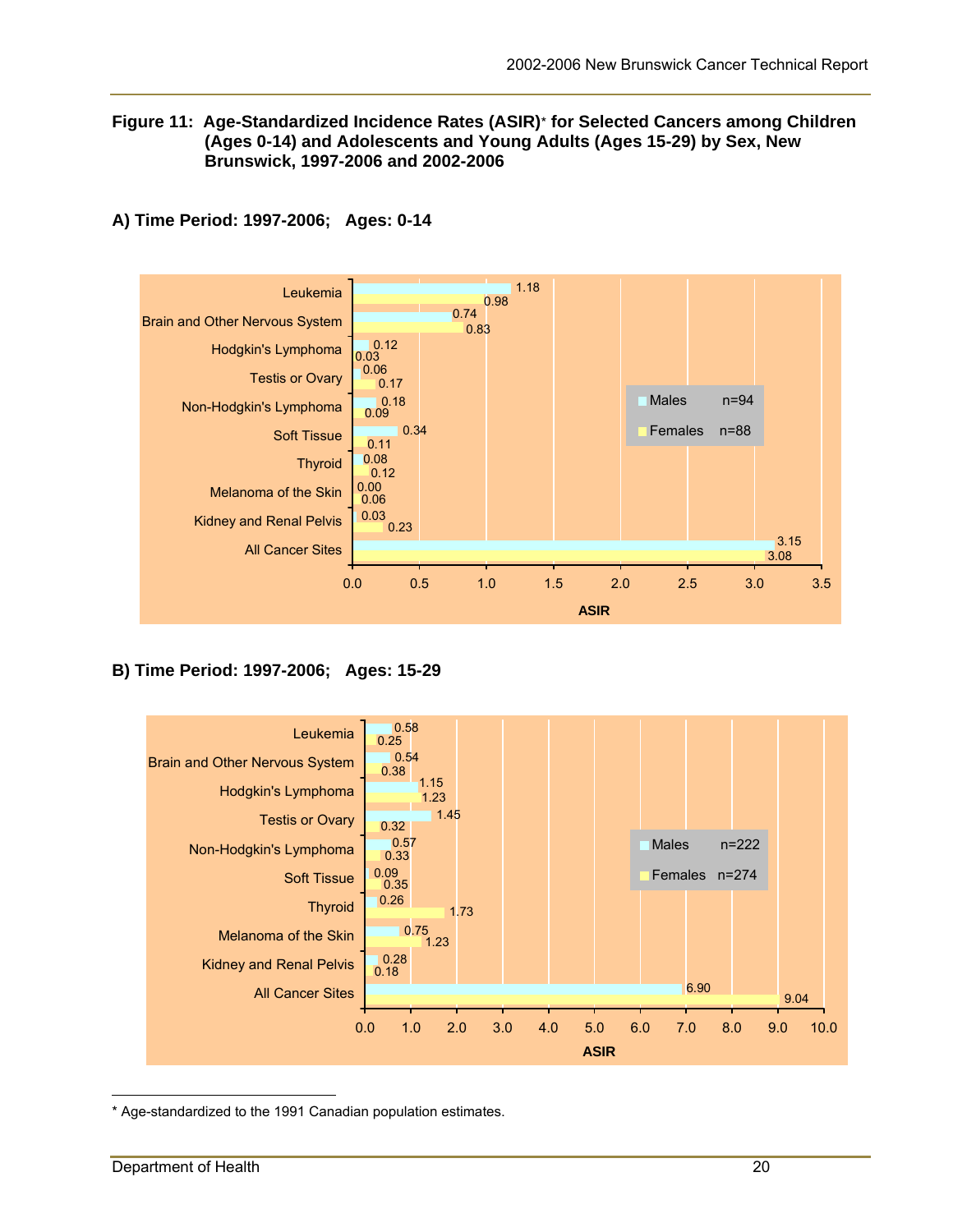

#### **C) Time Period: 2002-2006; Ages: 0-14**

## **D) Time Period: 2002-2006; Ages: 15-29**

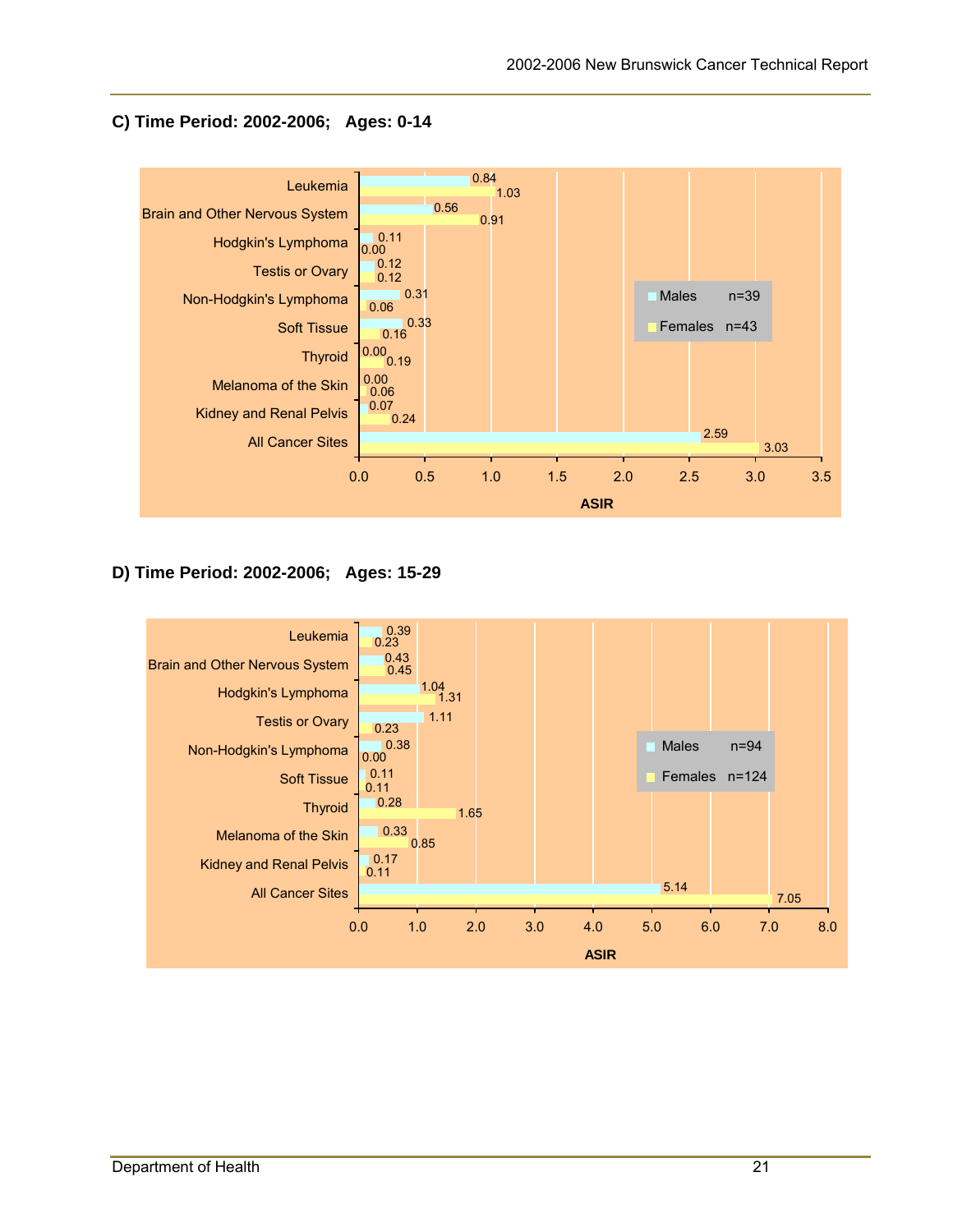

**Figure 12: Percentage Distribution of Cancer Mortality in Children (Ages 0-14) and Adolescents and Young Adults (Ages 15-29), New Brunswick, 1997-2006 and 2002-2006**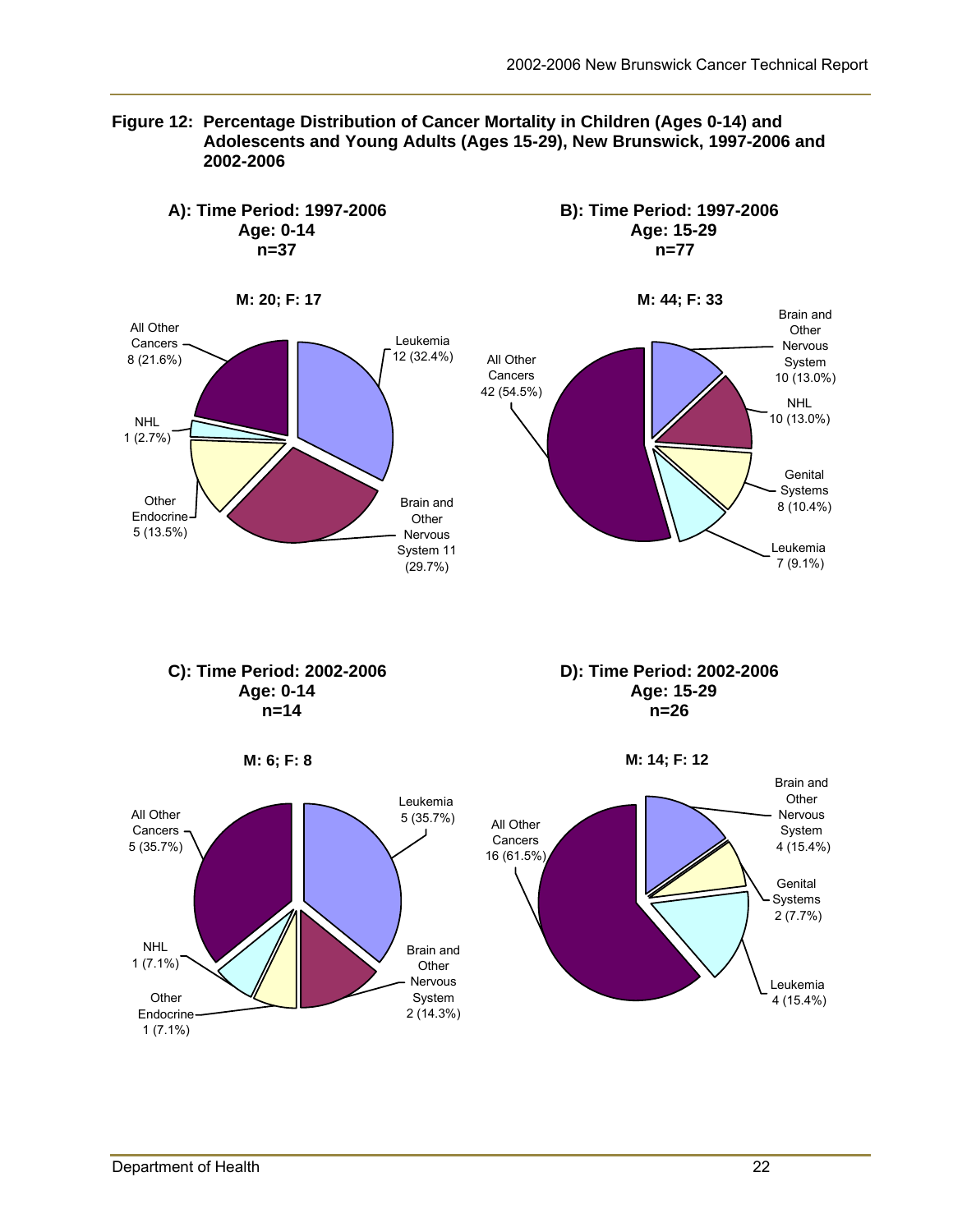# **3.4 Geographic Distribution of Cancer**

# **3.4.1 Health Zone Population Demographics**

New Brunswick is divided into two *Regional Health Authorities* which includes seven different health zones (HZs). The population of each health zone varies from about 29,000 in HZ5 to approximately 193,000 in HZ1. Of the 752,000 New Brunswickers, 71.8% are located in HZ1, HZ2 and HZ3, where 28.2% residents live in the northern HZ4, HZ5, HZ6 and HZ7 (Map 1).

Given the geographic variation in population distribution, cancer frequency, incidence and mortality rates are more representative of cancers occurring in the more populated health zones (1, 2 and 3). Some HZs (e.g., HZ5) have a slightly older population or a different ratio of males to females (e.g., HZ7) which impacts on the distribution of cancer incidence as well as mortality. In the next section, we examine the frequency distributions of the ten leading cancers by health zone.

# **3.4.2 Ranking of Cancers by Health Zone**

## **3.4.2.1 Ranking of the Ten Leading Cancers by Frequency**

Regional frequency distributions of incidence and mortality for the ten leading cancers are presented in Figures 13-26. Frequency is defined as the percentage of each individual cancer in relation to the total number of cancers in each health zone. In this report, the percentage was calculated based on the number of cancer new cases and deaths that occurred during the period of 2002-2006.

## *Prostate Cancer*

*Prostate cancer* was the most frequently diagnosed cancer in males across all health zones ranging from 24.5% of all cancers in HZ4 to 32.6% in HZ6 (Table 5). The 2004 national incidence of prostate cancer was 26.3% of all cancers diagnosed in males (Canadian Cancer Statistics 2008, Table A3). Prostate cancer was the third leading cause of cancer-related deaths across all zones, with the exception of HZ4 where it ranked in second place (Table 6).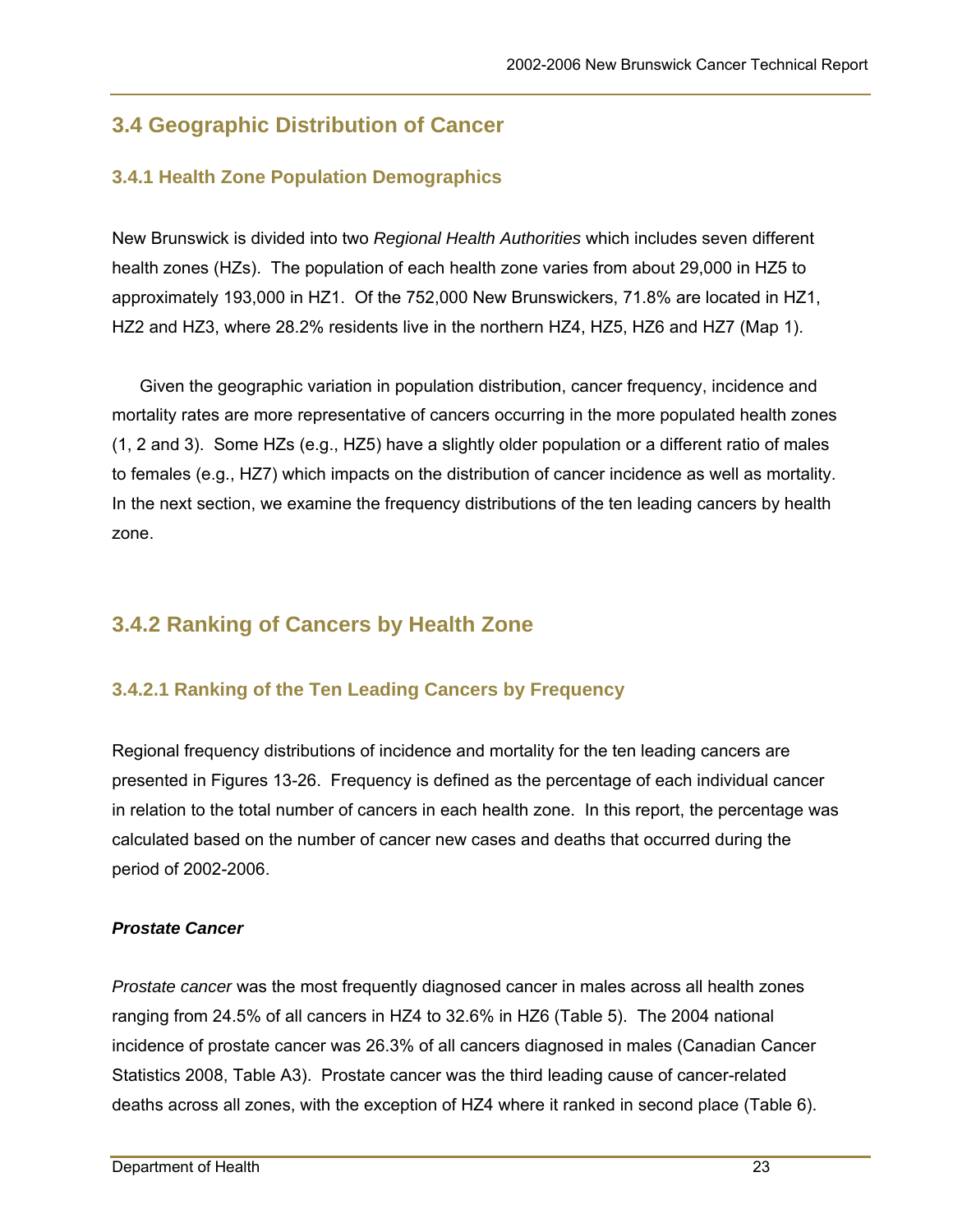The highest percentage of prostate cancer deaths occurred in HZ7 (11.9%), slightly over the provincial average of 10.6% and the national rate of 10.5% (Canadian Cancer Statistics 2008, Table A5).

#### *Breast Cancer*

*Breast cancer* was the most frequently diagnosed cancer in females and constituted 23.9% of all cancers in HZ4 to 29.4% in HZ7 (Table 7); these estimates were comparable to the national rate of 27.3% (Canadian Cancer Statistics 2008, Table A3). Breast cancer was the second leading cause of cancer-related deaths across all zones, with the exception of HZ7 where it ranked in third place (Table 8). The highest percentage of breast cancer deaths occurred in HZ5 (16.6%) compared to the provincial average of 15.1% and the national rate of 15.7% in 2004 (Canadian Cancer Statistics 2008, Table A5).

## *Lung Cancer*

The regional frequency distributions of *lung cancer* incidence in males ranged from 16.6% in HZ1 to 22.6% in HZ5 (Table 5). For females, the incidence frequencies of lung cancer varied from 12.8% in HZ4 to 16.7% in HZ2 (Table 7). The 2004 national frequencies of lung cancer incidence were 15.4% for males and 13.2% for females (Canadian Cancer Statistics 2008, Table A3). In New Brunswick, lung cancer was responsible for the highest percentages of deaths in both males and females. Specifically, mortality frequencies of lung cancer for males ranged from 30.0% in HZ1 to 40.0% in HZ5. For females, the frequencies of lung cancer deaths varied from 20.8% in HZ4 to 29.5% in HZ2. The 2004 national frequencies of lung cancer mortality were 28.7% for males and 23.6% for females (Canadian Cancer Statistics 2008, Table A5).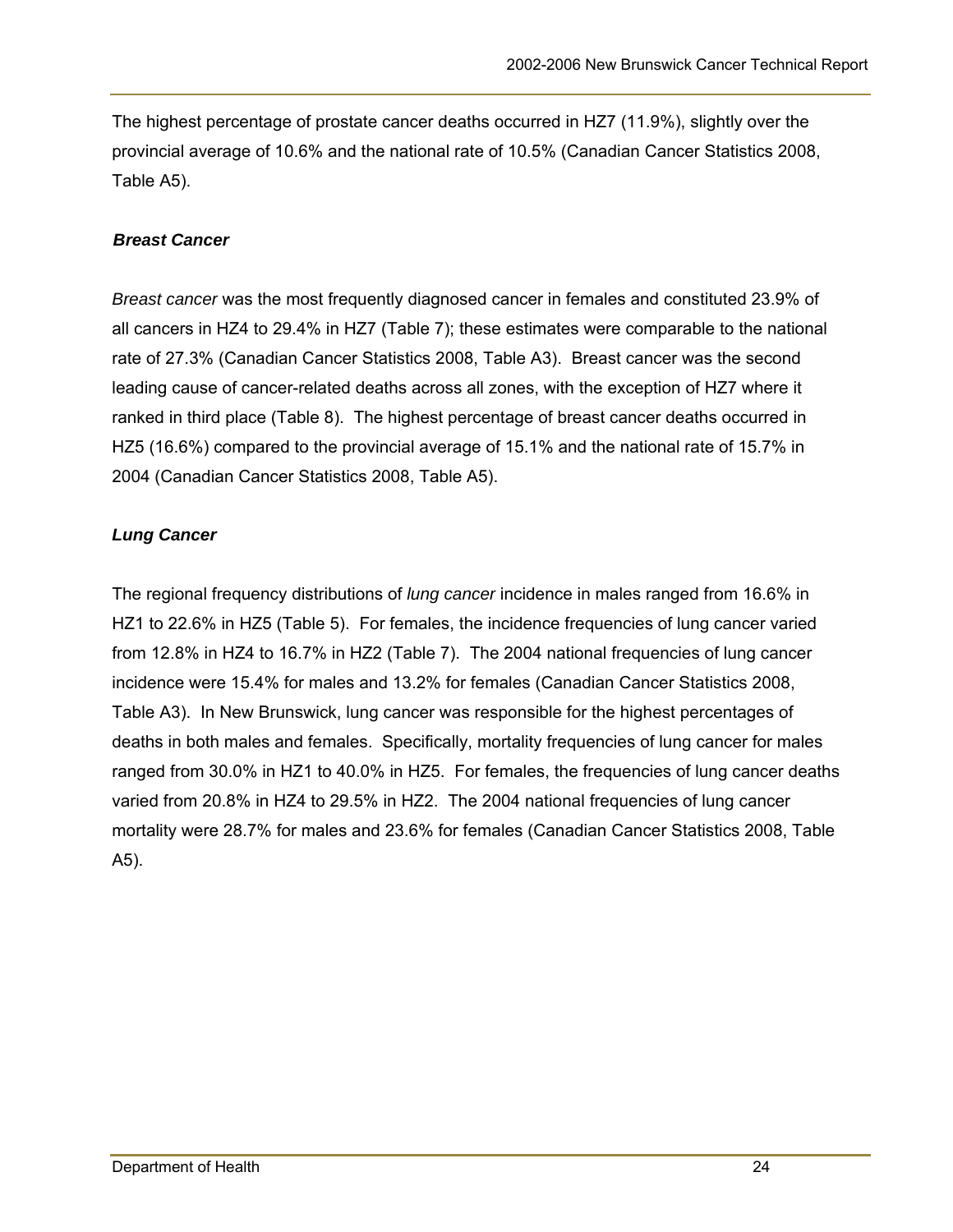

#### **Map 1: New Brunswick Health Zones and Associated Population Estimates in 2004**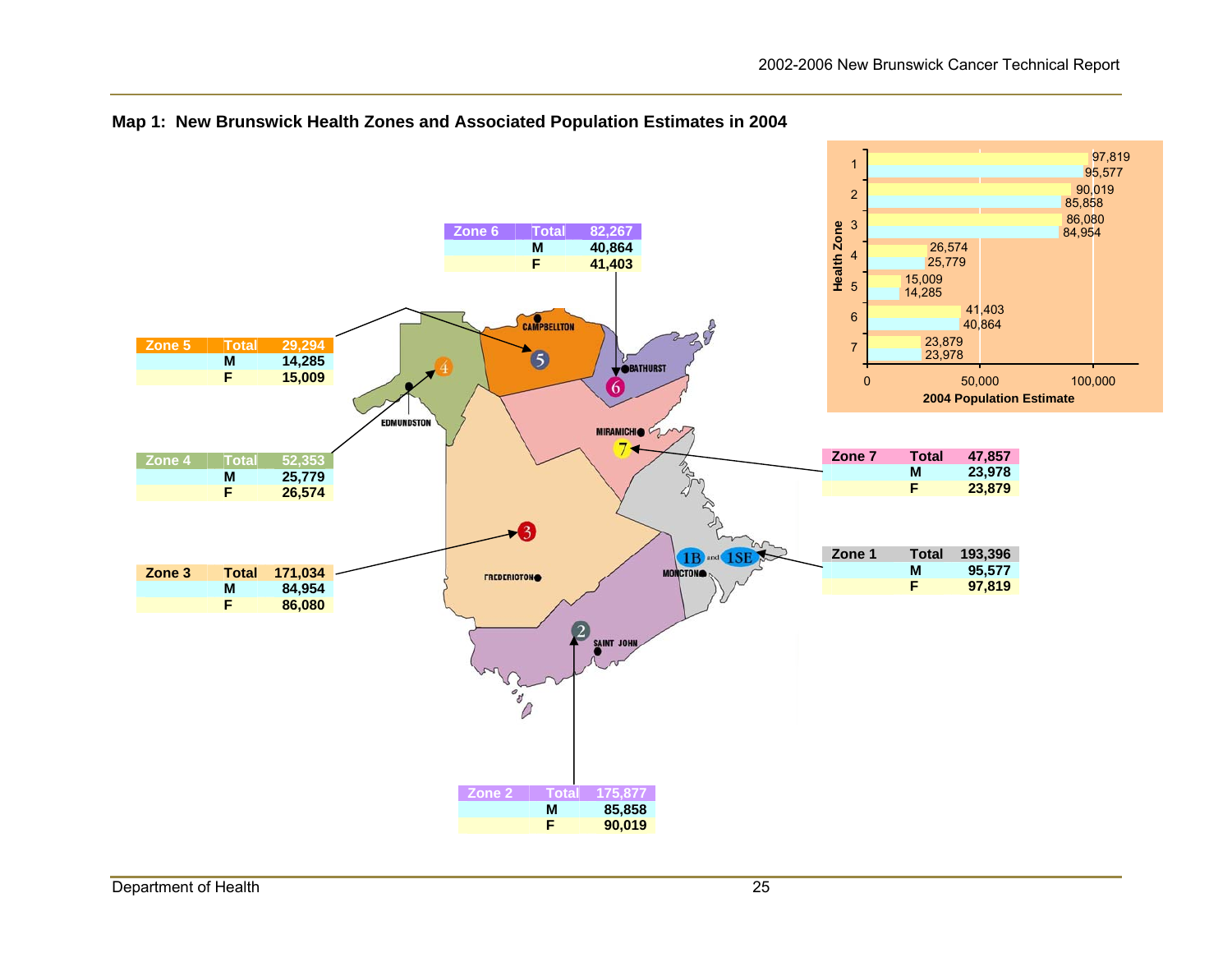#### *Colorectal Cancer*

The frequencies of the incidence of *colorectal cancer* for both sexes ranked third across all zones with the exception of HZ4 and HZ7 in females, where it ranked second (Tables 5 and 7). Incidence percentages of colorectal cancer in males varied from 11.2% in HZ6 to 14.8% in HZ4 and from 9.9% in HZ5 to 15.6% in HZ4 for females. Mortality percentages of colorectal cancer in males ranged from 9.6% in HZ6 to 13.5% in HZ7 and in females, from 10.3% in HZ2 to 13.7% in HZ7 (Tables 6 and 8). Provincially, colorectal cancer was the second leading cause of cancer-related deaths in males and the third for females.

#### *Other cancers*

*Bladder cancer* for males was the fourth most frequently detected cancer across all zones accounting for 4.9% in HZ7 to 7.4% in HZ1 (Table 5). *Non-Hodgkin's lymphoma* for males ranked fifth in HZ1 (5.0%), HZ3 (4.0%), HZ4 (4.2%) and HZ6 (4.9%); however, *cancer of the kidney and renal pelvis* appeared to be the fifth in HZ2 (4.4%), HZ5 (4.4%) and HZ7 (4.2%, Table 5).

In HZ2, HZ3, HZ5 and HZ7, the incidence of *cancer of the body of the uterus* for females was the fourth most frequently detected and accounted for 4.4% in HZ7 to 7.2% in HZ5 of all cancers (Table 7). In HZ1, *non-Hodgkin's lymphoma* (4.7%) for females was the fourth most common cancer and in HZ4 and HZ6, *thyroid cancer* for females ranked fourth and accounted for 7.7% and 5.5% of all cancers.

In males, *pancreatic cancer* (4.6%) was the fourth most common cancer causing deaths across all zones with the exception of HZ6, where *stomach cancer* (5.6%) ranked fourth. *Non-Hodgkin's lymphoma* was the fifth most common cancer causing deaths in HZ1 (4.5%) and HZ3 (4.6%, Table 6). In HZ5 and HZ7, stomach cancer was the fifth leading cause of cancer-related deaths and accounted for 4.4% and 3.1% of all cancers (Table 6), respectively.

In HZ1, HZ2, HZ4, HZ5 and HZ6, *pancreatic cancer* for females was the fourth most frequent cause of cancer deaths accounting for 5.0% in HZ2 to 8.9% in HZ5 of all cancers. *Ovarian cancer* was the fourth most frequent cause of cancer-related deaths in HZ3 and HZ7.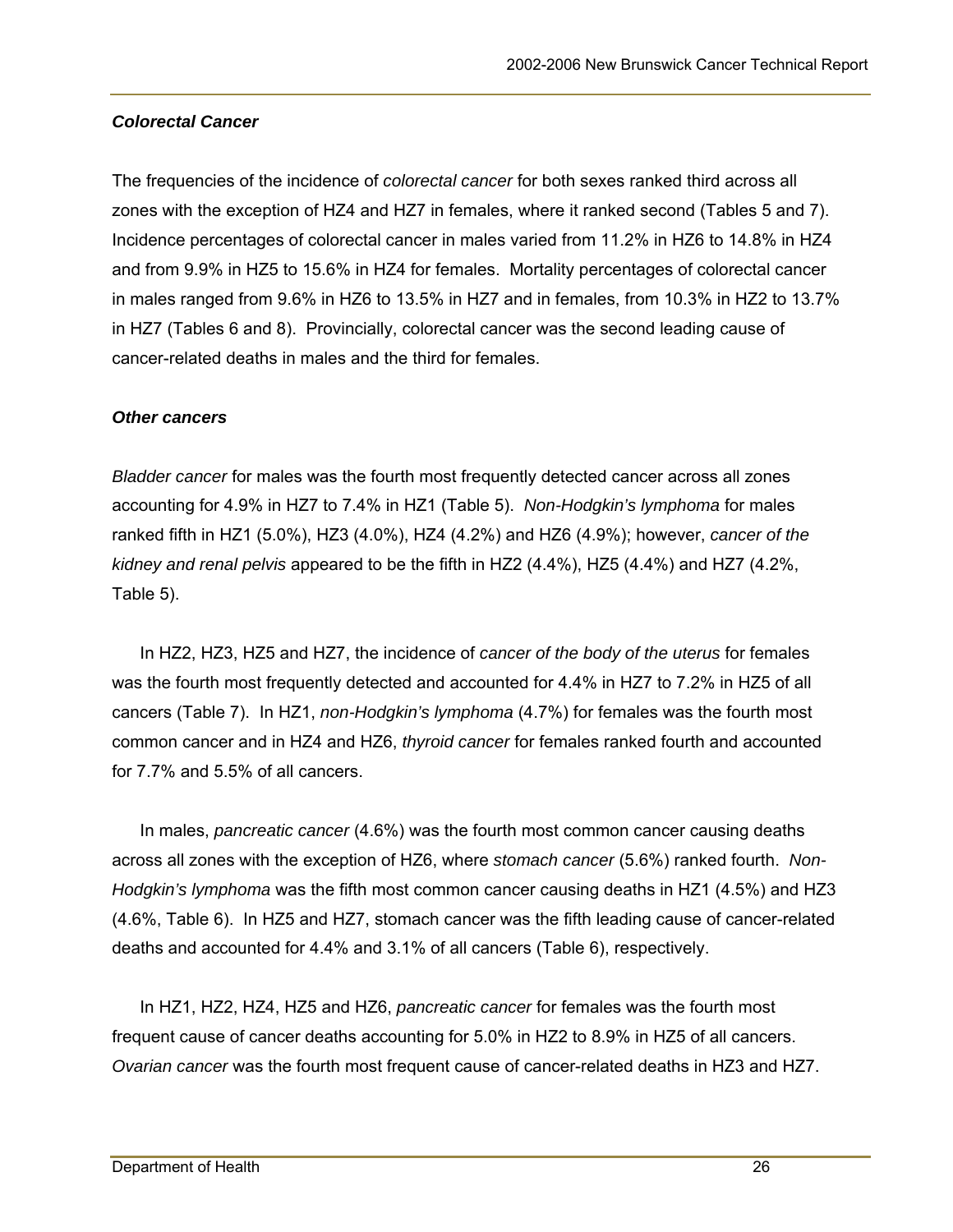*Non-Hodgkin's lymphoma* (4.0%) in HZ2 and *pancreatic cancer* (6.3%) in HZ7 for females were the fifth most common cause of cancer-related deaths.

*Bladder*, *cervical* and *stomach* cancers were identified as being among the ten leading cancers in females in one or more zones but not in the province (Table 7). Cancers of the *kidney and renal pelvis*, *multiple myeloma*, *bladder* and *"brain and other nervous system"* were identified as being among the ten leading causes of cancer-related deaths in females in one or more zones but not in the province (Table 8).

"*Brain and other nervous system*" and cancer of the *thyroid* were identified as being among the ten leading cancers in males in one or more zones but not in the province. "*Brain and other nervous system*" and cancers of the *buccal cavity and pharynx* were identified as being among the ten leading causes of cancer-related deaths in males in one or more zones but not in the province.

In summary, higher percentages of incidence and mortality occurred in males than in females for the eight leading cancers (i.e., *lung*, *non-Hodgkin's lymphoma*, *bladder*, *kidney and renal pelvis*, *leukemia*, *esophagus*, *stomach* and *melanoma of the skin*) with the exception of *colorectal* and *pancreas* cancers; whereas thyroid cancer incidence was more frequent in females across all health zones.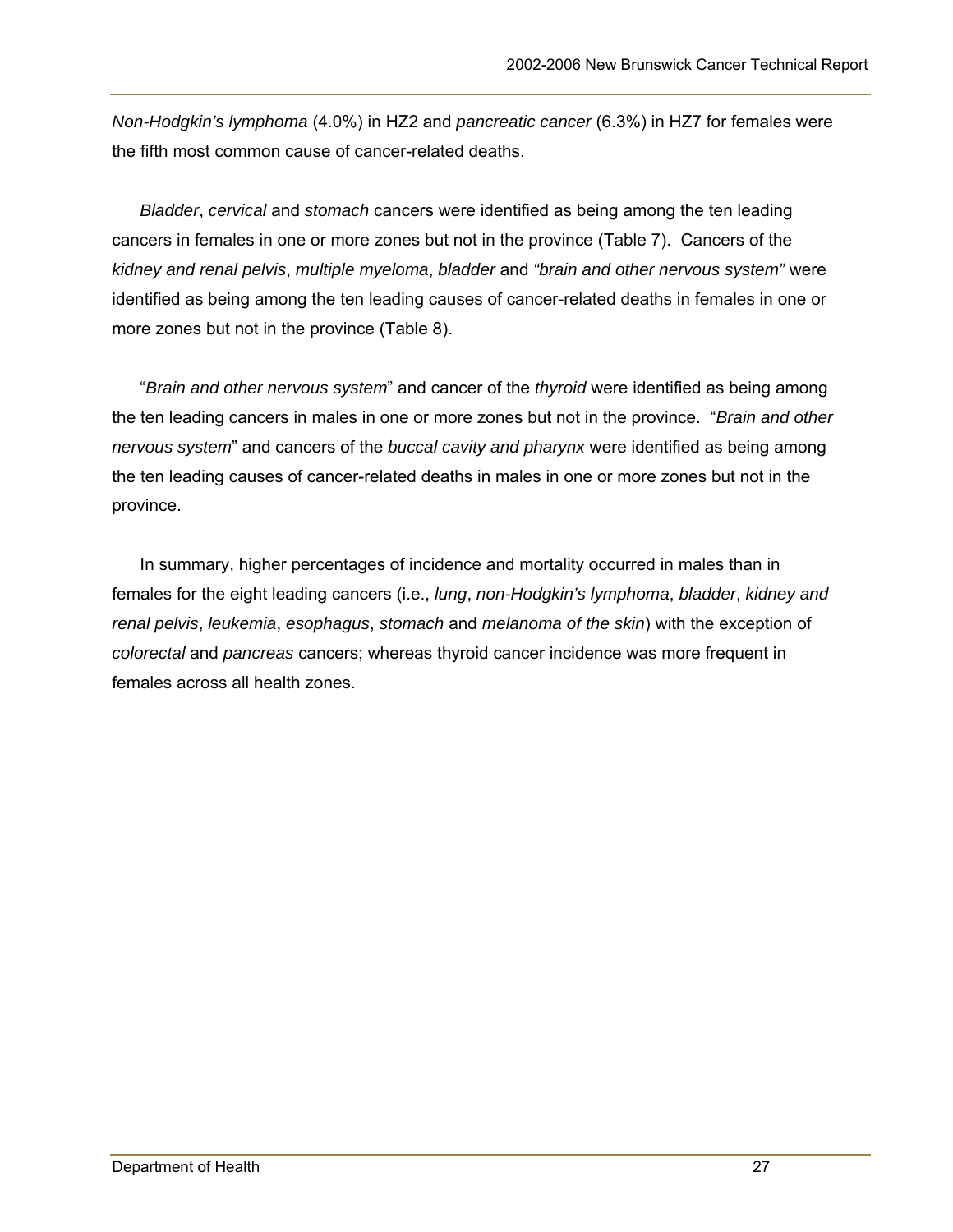



**Figure 14: Percentage Distribution of Cancer Mortality for the Ten Leading Cancers by Sex, Health Zone 1, New Brunswick, 2002-2006** 



<sup>1</sup> \* Includes Corpus Uteri and Uterus, Not Otherwise Specified.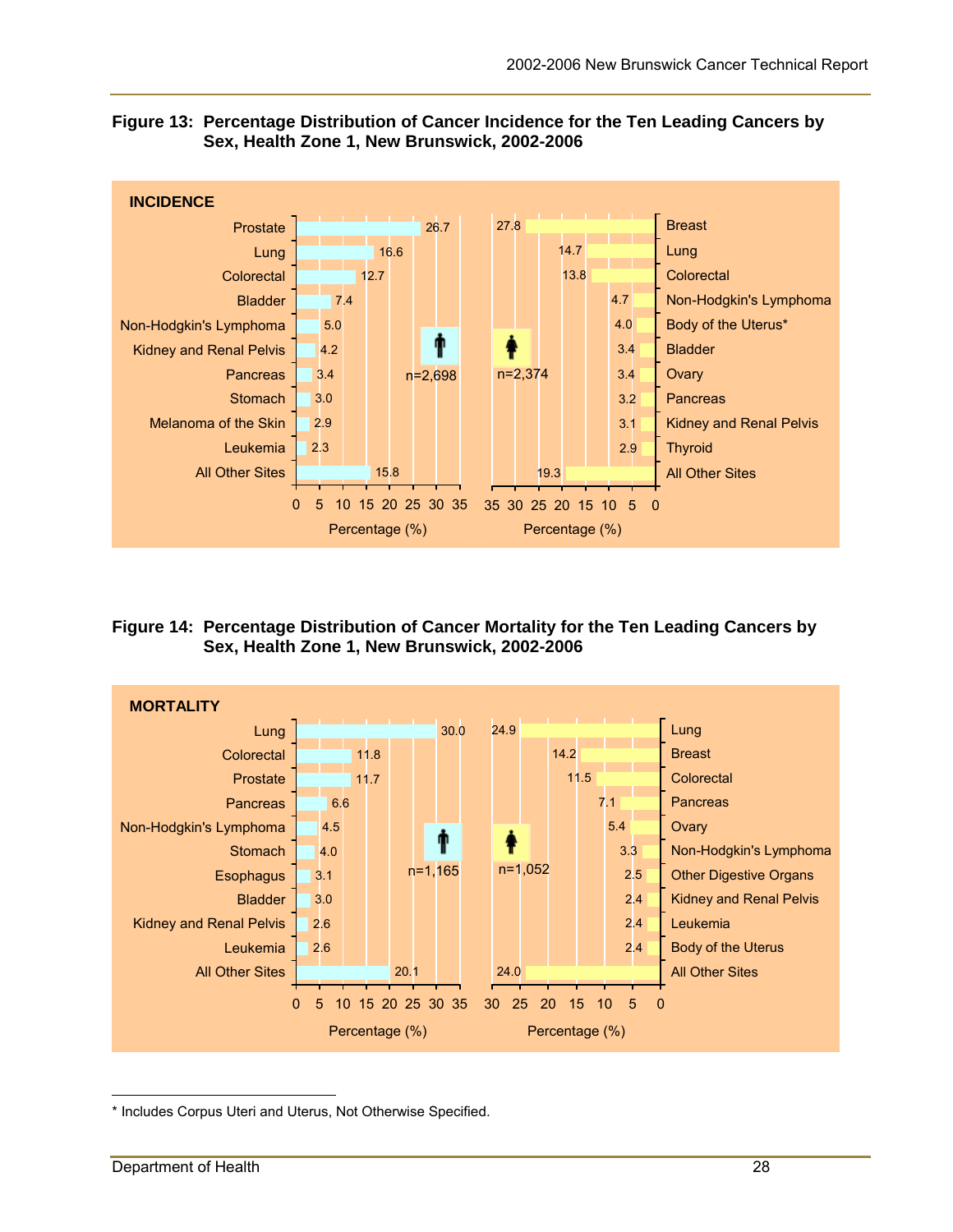

#### **Figure 15: Percentage Distribution of Cancer Incidence for the Ten Leading Cancers by Sex, Health Zone 2, New Brunswick, 2002-2006**

**Figure 16: Percentage Distribution of Cancer Mortality for the Ten Leading Cancers by Sex, Health Zone 2, New Brunswick, 2002-2006** 



 $\overline{a}$ \* Brain and Other Nervous System.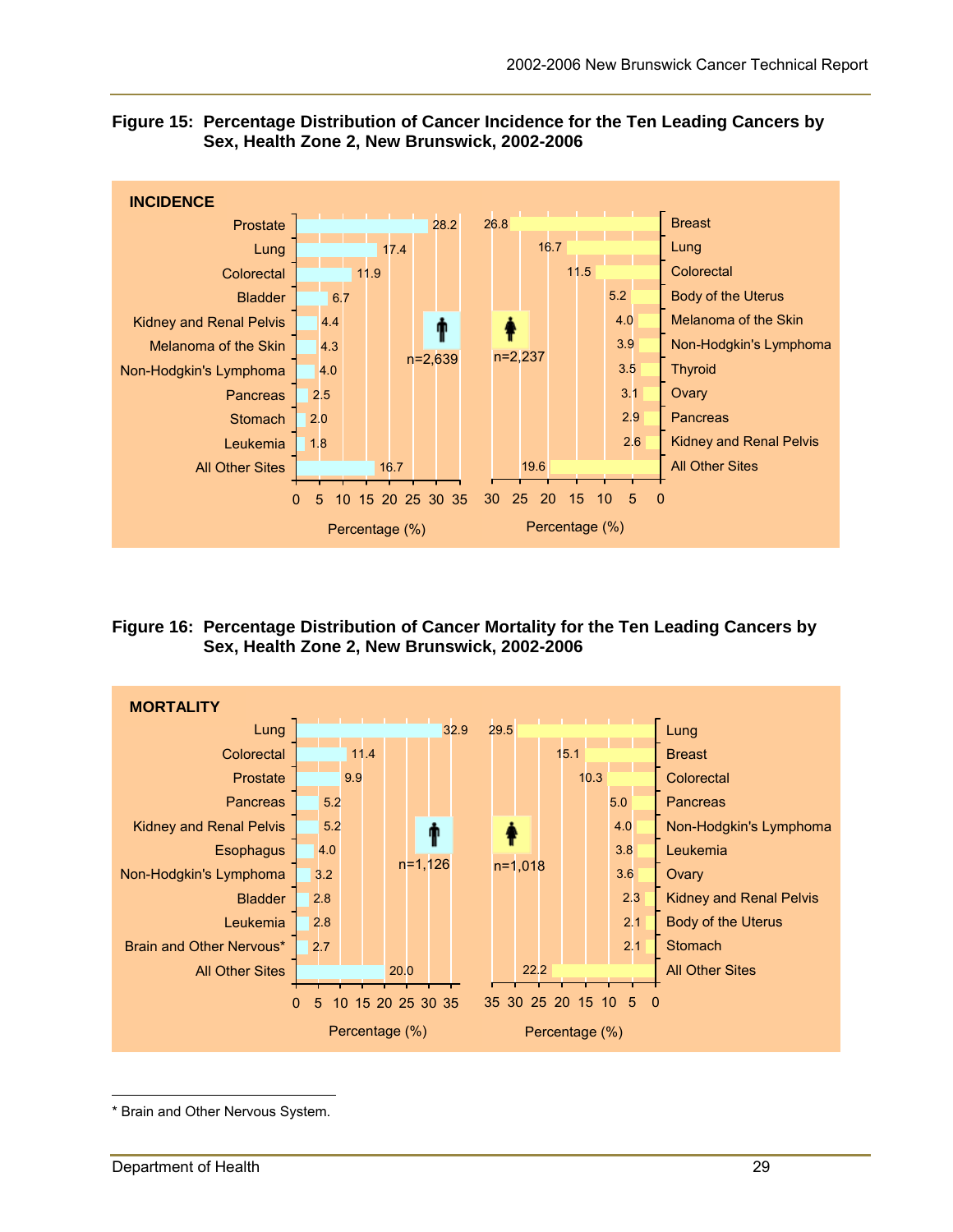

20.8

35 30 25 20 15 10 5 0

Percentage (%)

2.4

All Other Sites

**Bladder** 

#### **Figure 17: Percentage Distribution of Cancer Incidence for the Ten Leading Cancers by Sex, Health Zone 3, New Brunswick, 2002-2006**

**Figure 18: Percentage Distribution of Cancer Mortality for the Ten Leading Cancers by Sex, Health Zone 3, New Brunswick, 2002-2006** 

17.8

0 5 10 15 20 25 30 35

Percentage (%)

1.8

All Other Sites

Brain

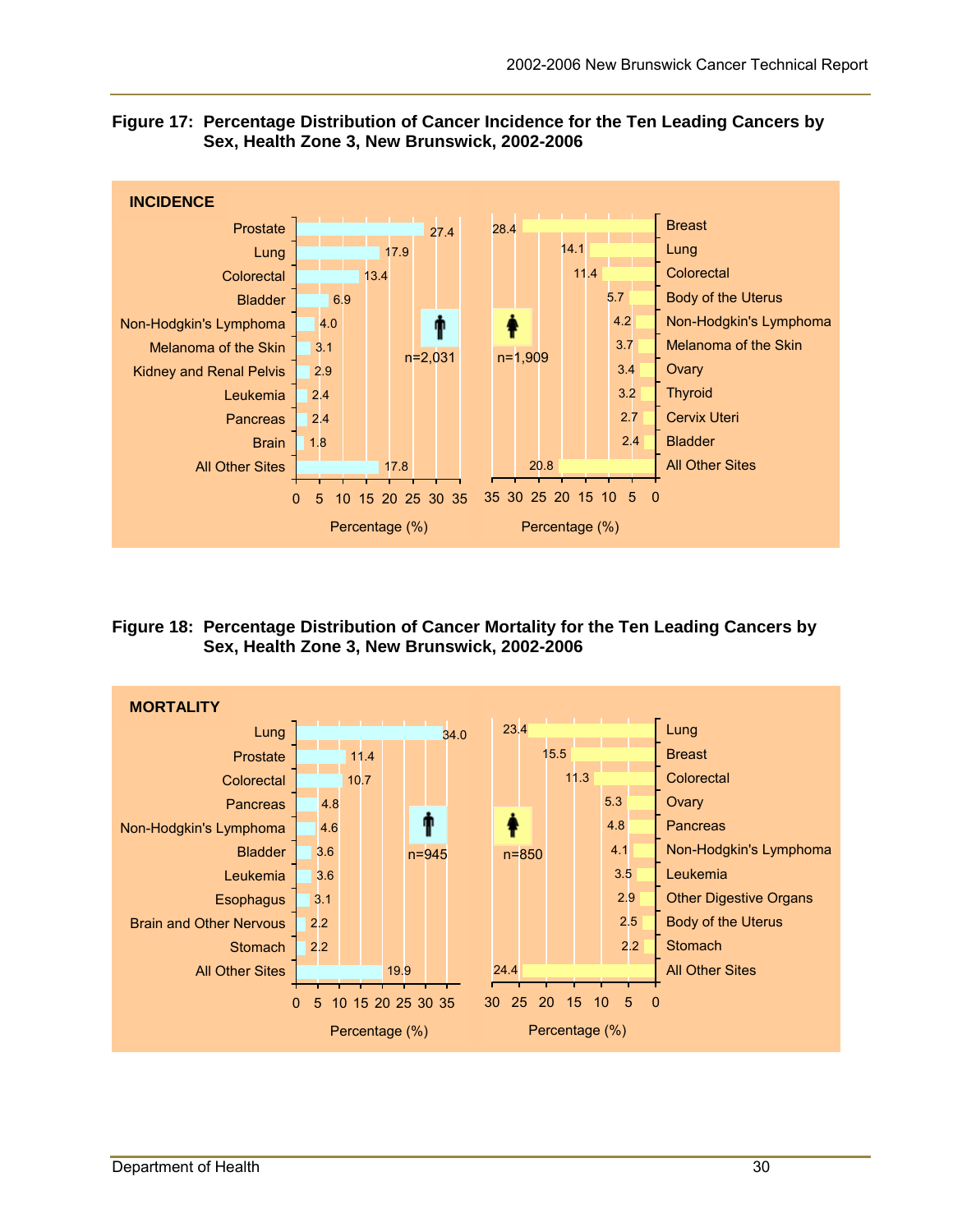



**Figure 20: Percentage Distribution of Cancer Mortality for the Ten Leading Cancers by Sex, Health Zone 4, New Brunswick, 2002-2006** 

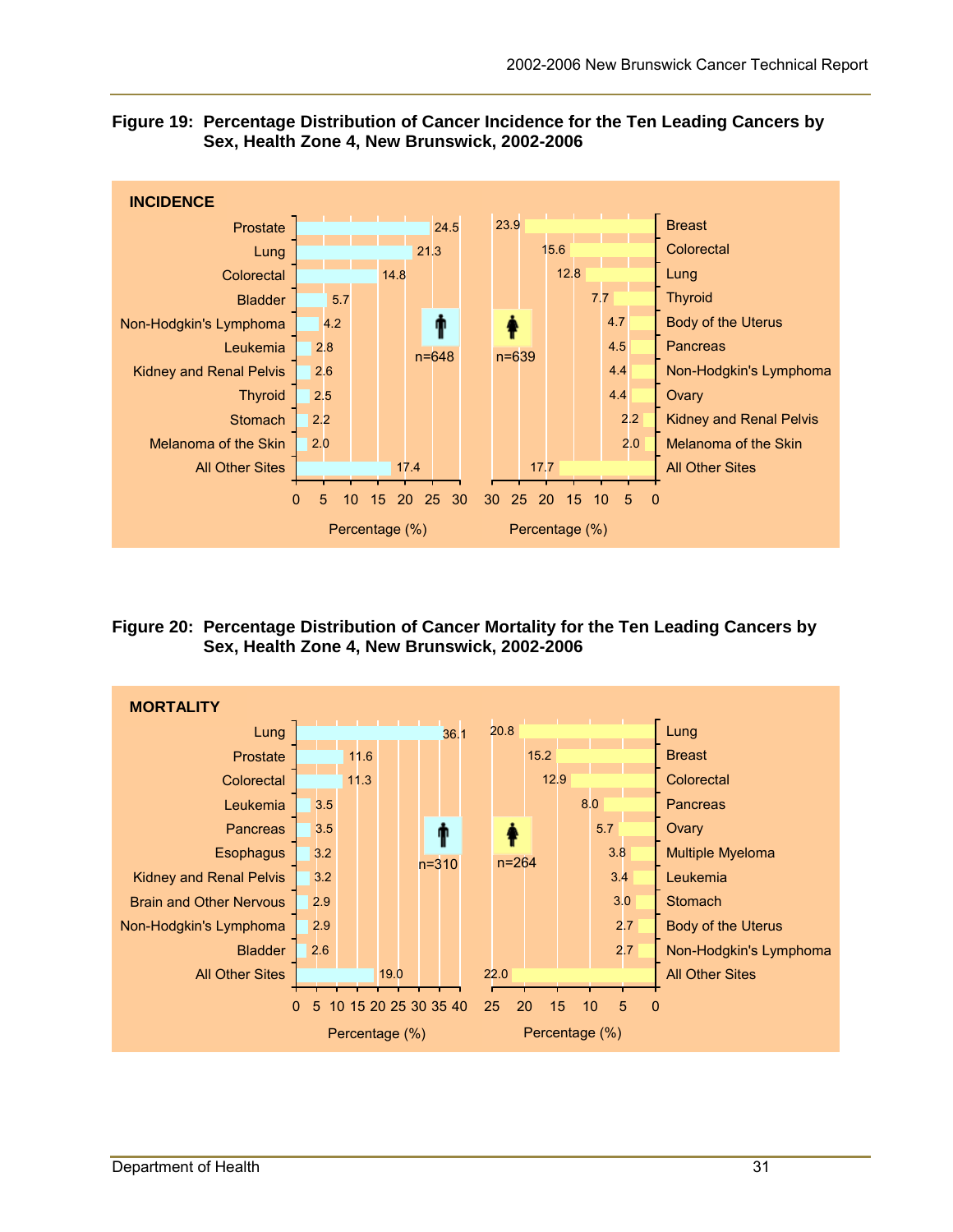

#### **Figure 21: Percentage Distribution of Cancer Incidence for the Ten Leading Cancers by Sex, Health Zone 5, New Brunswick, 2002-2006**

**Figure 22: Percentage Distribution of Cancer Mortality for the Ten Leading Cancers by Sex, Health Zone 5, New Brunswick, 2002-2006** 

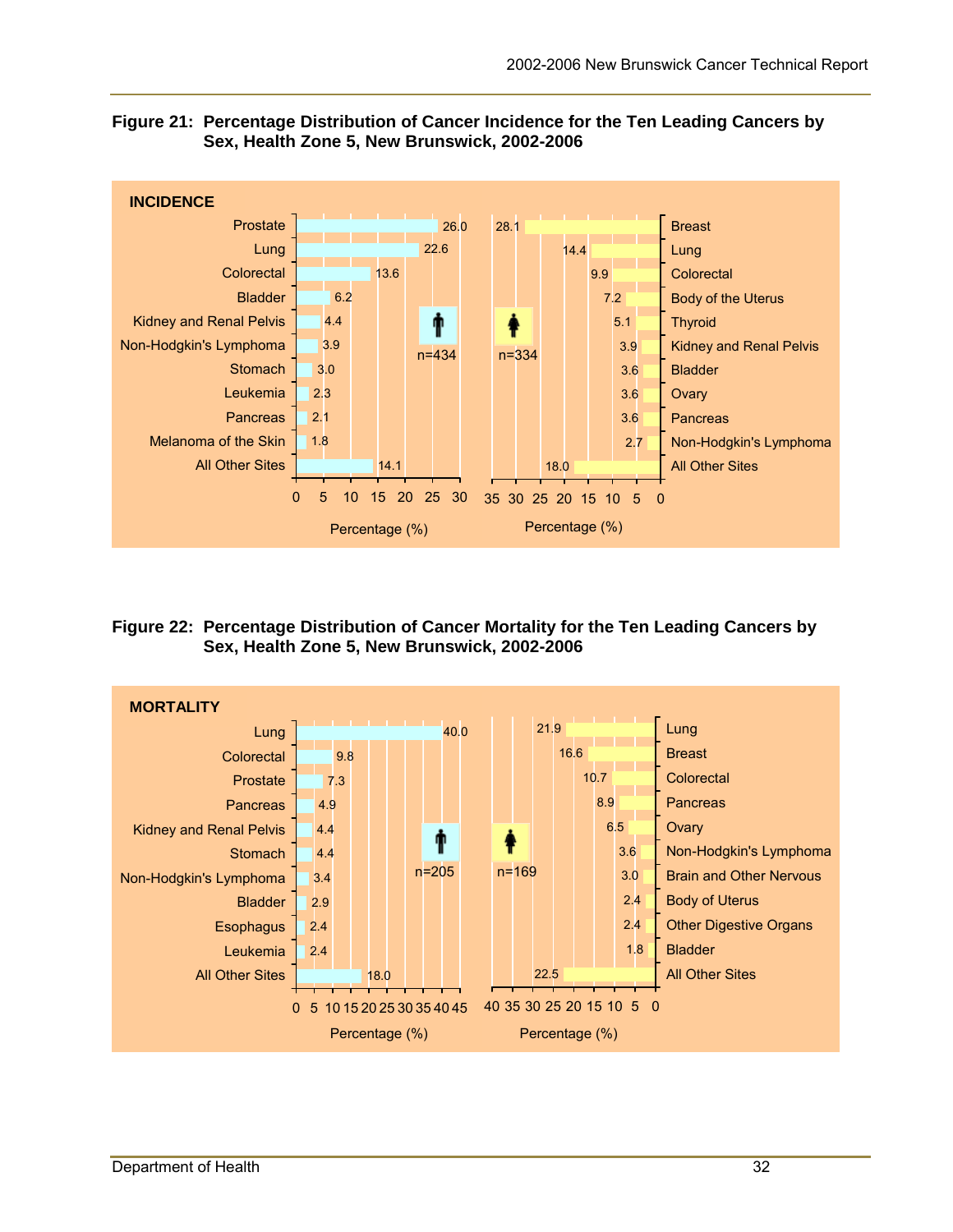



**Figure 24: Percentage Distribution of Cancer Mortality for the Ten Leading Cancers by Sex, Health Zone 6, New Brunswick, 2002-2006** 

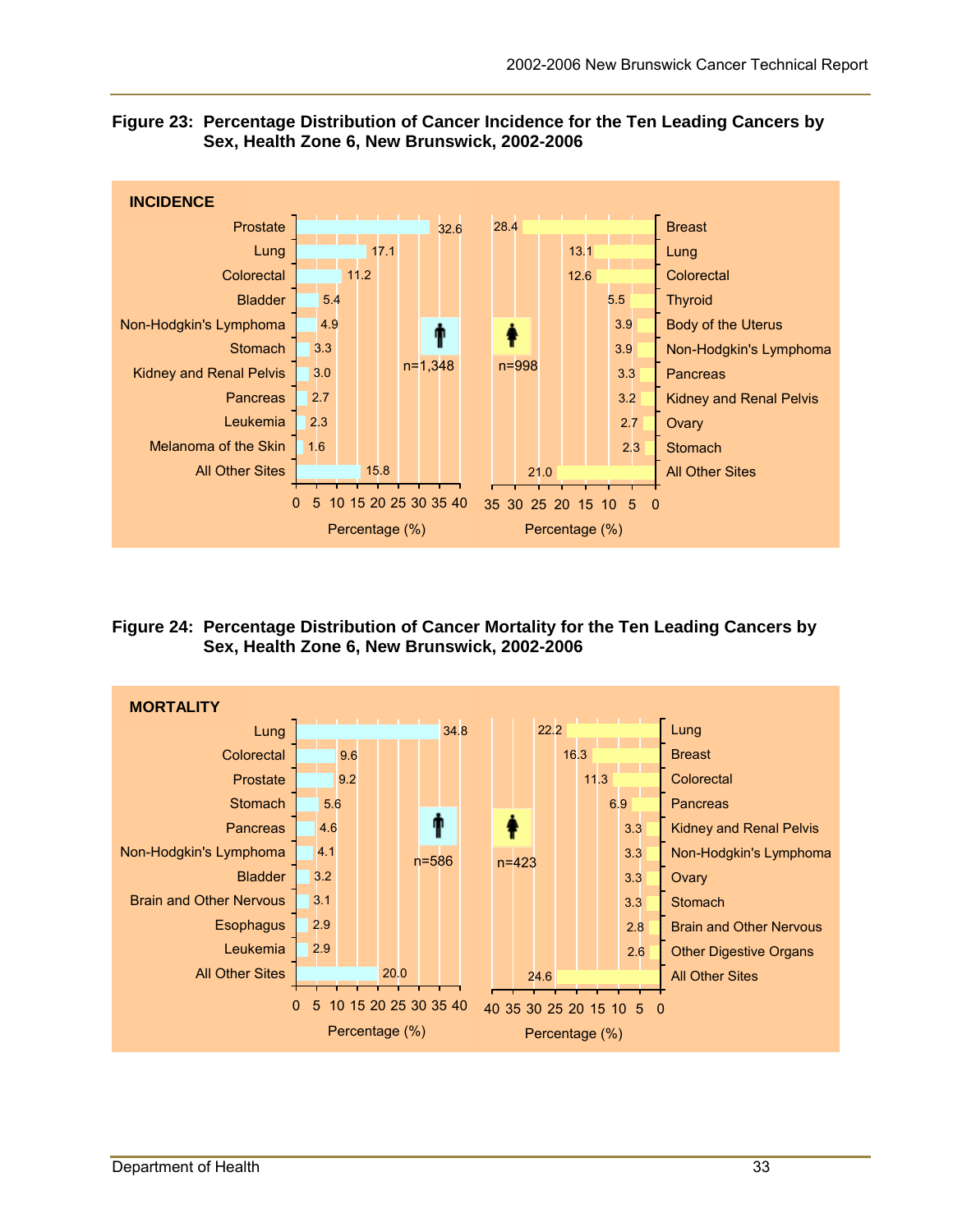

#### **Figure 25: Percentage Distribution of Cancer Incidence for the Ten Leading Cancers by Sex, Health Zone 7, New Brunswick, 2002-2006**

**Figure 26: Percentage Distribution of Cancer Mortality for the Ten Leading Cancers by Sex, Health Zone 7, New Brunswick, 2002-2006** 

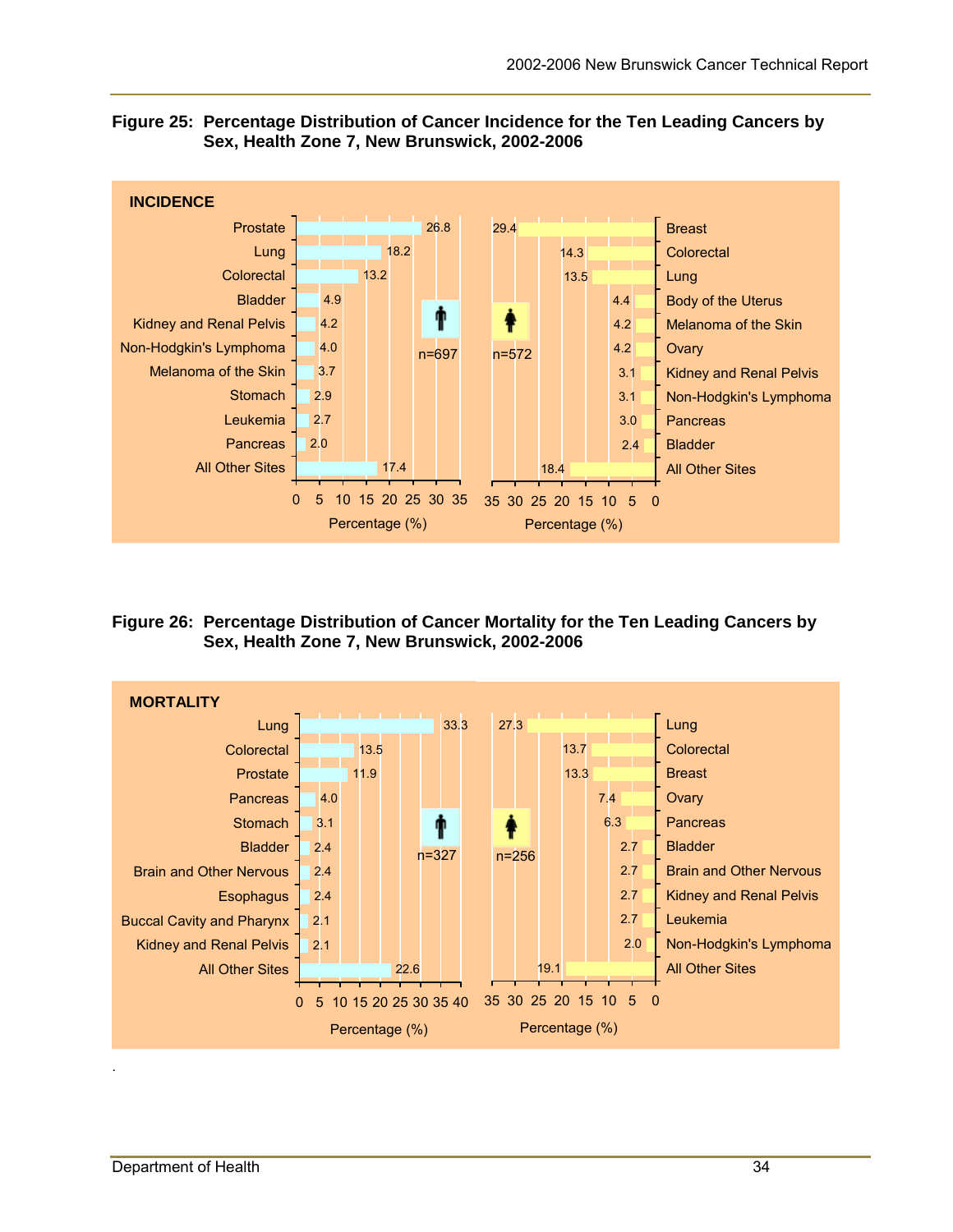#### **3.4.3.2 Ranking of the Five Leading Cancers by Rate**

Due to the difference in age structure across health zones, the age-standardized incidence and mortality rates (ASIR & ASMR) were used to compare cancer rates geographically by health zone. These rates are more meaningful comparators than frequency or crude rates of incidence and mortality which do not account for age differences. Provincial rates were the average of the seven health zones. The five cancer sites with the highest ASIR and ASMR were compared across health zones and assigned a provincial rank of 1 through 5 (Tables 9-12). In total, these five leading cancers (*lung*, *colorectal*, *prostate*, *breast* and *bladder*) represented more than 61.4% of incidence and 55.8% of mortality counts. In this report, provincial and health zone incidence and mortality rates for these five leading cancers were also compared to the national age-standardized rates in 2004 (Figures 27-34).

For males, the cancers with the highest incidence rates across all seven health zones, in descending order were: *prostate*, *lung* and *colorectal* cancers (Table 9). Those with the highest mortality rates were: *lung*, *colorectal* and *prostate* cancers (Table 10). This was consistent across all seven health zones with the exception of HZ3 and HZ4, where the mortality rates of prostate cancer were higher than those of colorectal cancer. In HZ6, the mortality rates for prostate and colorectal cancers were similar (Table 10).

For females, the cancers with the highest incidence rates across all seven health zones, in descending order were: *breast*, *lung* and *colorectal* cancers (Table 11). However, the incidence rates of colorectal cancer were higher than those of lung cancer in HZ4 and HZ7. Lung cancer had the highest mortality rate across all seven health zones, followed by breast and colorectal cancers. Further, mortality rates of breast cancer were consistently higher than those of colorectal cancer across all health zones with the exception of HZ7, where the mortality rate of colorectal cancer appeared to be higher (Table 12).

#### *Prostate Cancer*

The highest incidence rates per 100,000 population for prostate cancer were seen in HZ2 (158.4 cases) and in HZ6 (178.1 cases, Table 9), which were significantly higher than the provincial rate of 139.3 cases and the 2004 national rate of 121.3 cases<sup>15</sup> (Figure 27).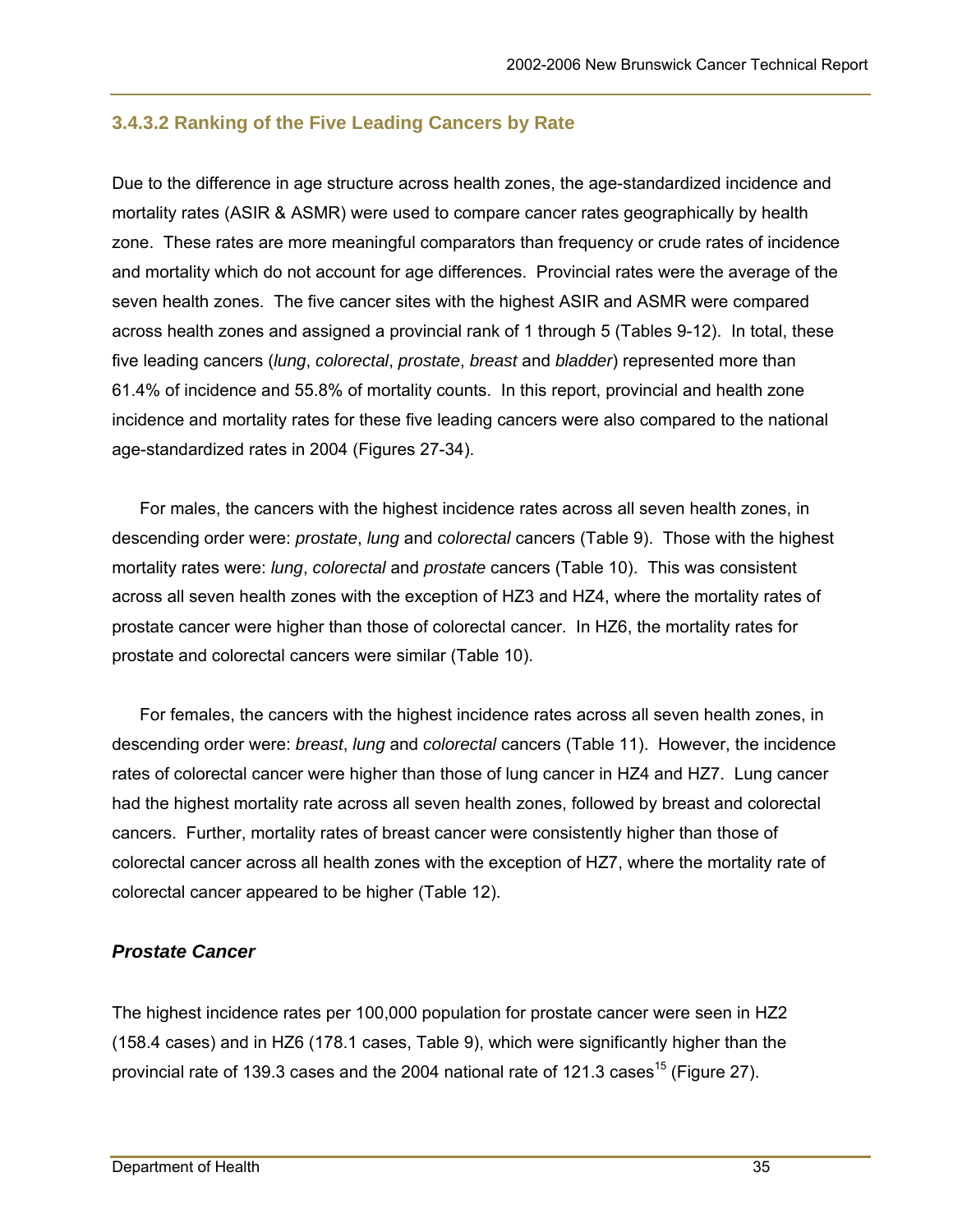Mortality rates per 100,000 population for prostate cancer varied from 17.5 in HZ5 to 28.0 deaths in HZ7 (Table 10). With the exception of HZ5, rates in all other zones were similar to the provincial (24.7 deaths) and the national rates (23.3 deaths) in 2004 (Figure 27).





## *Breast Cancer*

In females, breast cancer had the highest incidence rate of all cancers across all seven health zones (Table 11). Incidence rates per 100,000 population ranged from 83.0 in HZ4 to 103.6 cases in HZ7. Mortality rates per 100,000 population varied from 18.8 in HZ7 to 23.0 deaths in HZ3. Provincial incidence and mortality rates (incidence: 98.3 cases; mortality: 22.2 deaths) were similar to the national rates (incidence: 96.1 cases; mortality: 23.1 deaths) in 2004<sup>15</sup> (Figure 28).

 $\overline{a}$ \* Age-standardized to the 1991 Canadian population estimates.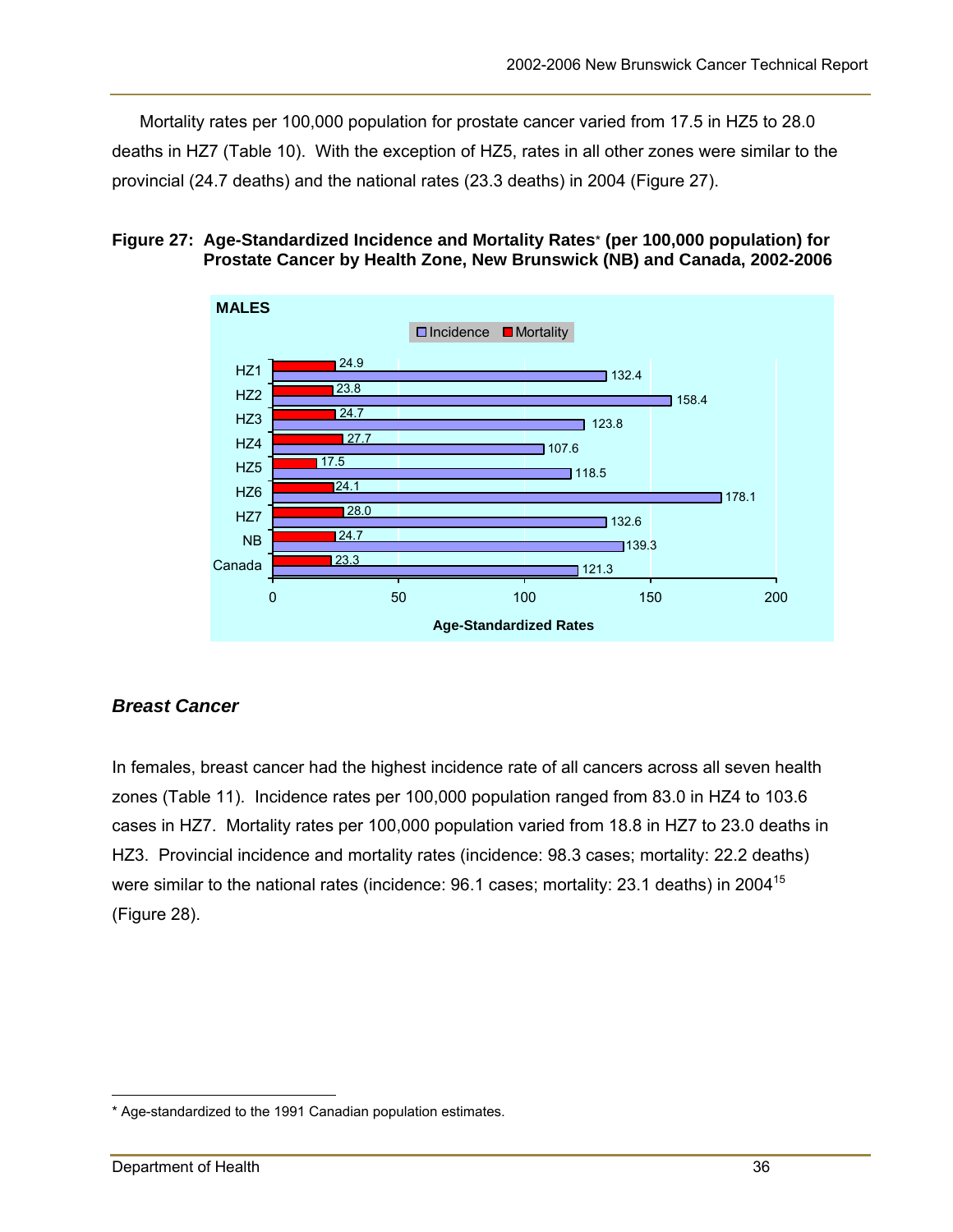**Figure 28: Age-Standardized Incidence and Mortality Rates (per 100,000 population) for Female Breast Cancer by Health Zone, New Brunswick (NB) and Canada, 2002-2006** 



#### *Lung Cancer*

In males, the incidence rates per 100,000 population for lung cancer ranged from 80.4 in HZ3 to 105.9 cases in HZ5 (Table 9). Mortality rates per 100,000 population ranged from 64.7 in HZ1 to 90.2 deaths in HZ5 (Table 10). The provincial incidence (89.7 cases) and mortality (76.5 deaths) rates of lung cancer were higher than the 2004 national rates of 70.4 cases and 60.6 deaths $^{15}$  (Figure 29), respectively.

In females, the incidence rates of lung cancer varied from 40.3 in HZ5 to 62.8 cases in HZ2 (Table 11). Mortality rates ranged from 29.4 in HZ4 to 48.7 deaths in HZ2 (Table 12). In particular, females in HZ1 (53.8 cases), HZ2 (62.8 cases), HZ3 (51.0 cases) and HZ7 (46.5 cases) had higher incidence rates of lung cancer than the 2004 national rate (45.5 cases). Similarly, mortality rates in these zones were higher than the national rate of 36.1 deaths per 100,000 population in  $2004^{15}$  (Figure 30).

 $\overline{a}$ 

Age-standardized to the 1991 Canadian population estimates.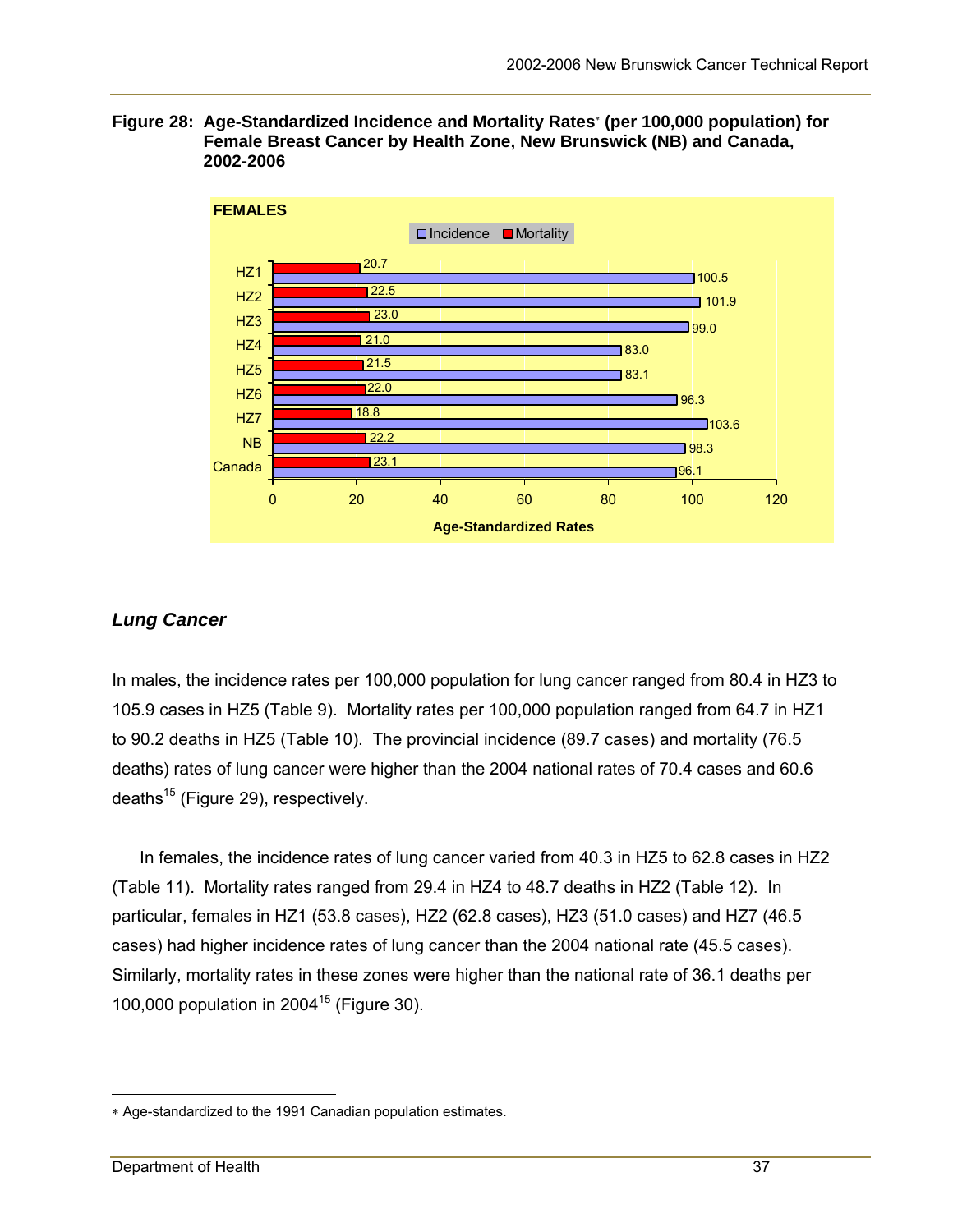**Figure 29: Age-Standardized Incidence and Mortality Rates**\* **(per 100,000 population) for Male Lung Cancer by Health Zone, New Brunswick (NB) and Canada, 2002-2006** 



**Figure 30: Age-Standardized Incidence and Mortality Rates**\* **(per 100,000 population) for Female Lung Cancer by Health Zone, New Brunswick (NB) and Canada, 2002-2006** 



 $\overline{a}$ \* Age-standardized to the 1991 Canadian population estimates.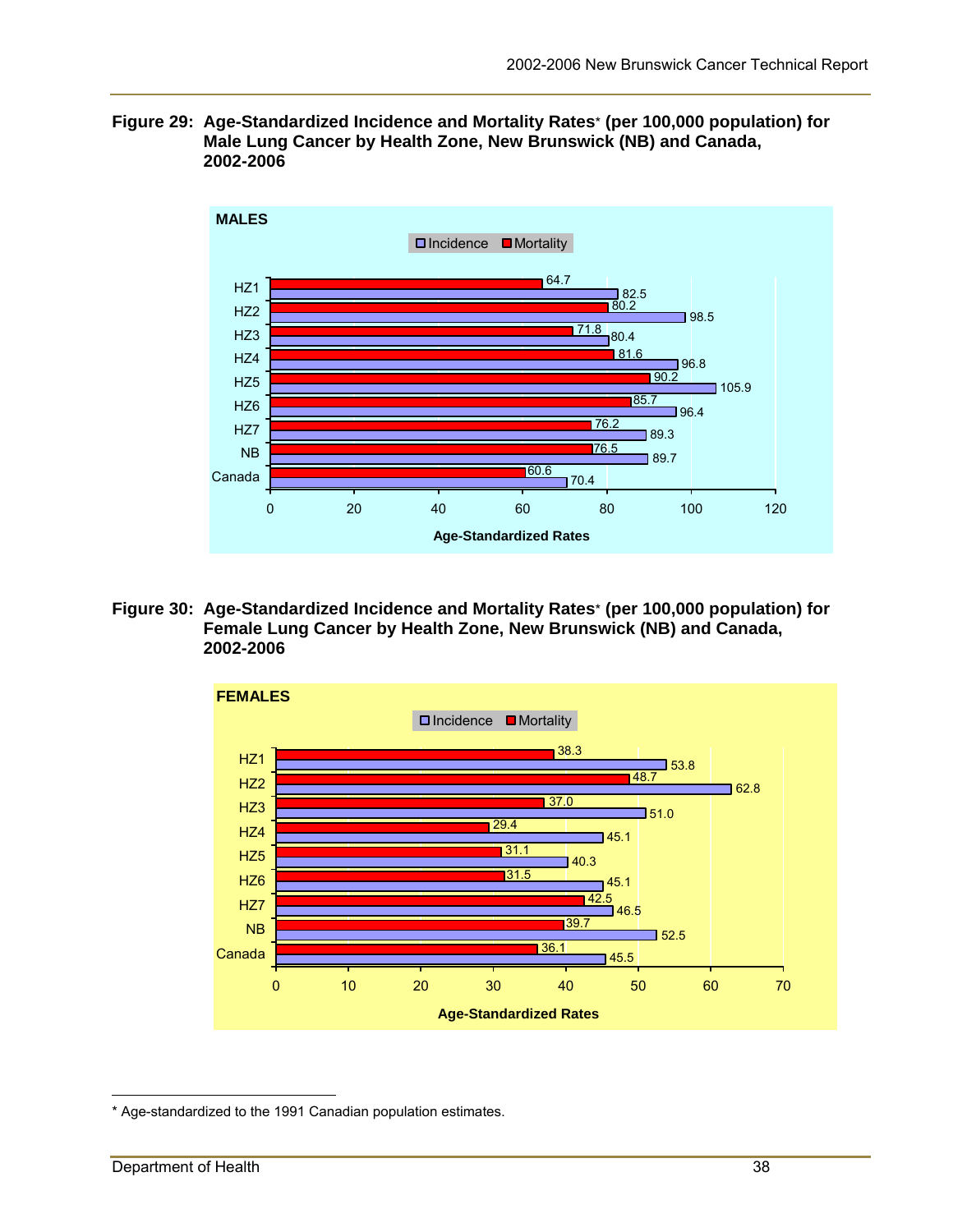## *Colorectal Cancer*

The incidence rates per 100,000 population of colorectal cancer for males ranged from 59.9 in HZ3 to 67.2 cases in HZ4 (Table 9). Males in HZ2 (65.0 cases), HZ4 (67.2 cases) and HZ7 (62.9 cases) had higher incidence rates when compared to the 2004 national rate of 62.3 cases<sup>15</sup> (Figure 31). Mortality rates per 100,000 population of colorectal cancer for males ranged from 22.1 in HZ3 to 31.0 deaths in HZ7 (Table 10). Only in HZ2 (27.1 deaths) and HZ7 (31.0 deaths) were the rates higher than the 2004 national rate<sup>15</sup> (26.8 deaths).

The incidence rates of colorectal cancer for females varied from 28.4 in HZ5 to 52.1 cases in HZ4 (Table 11). Incidence rates in HZ2 (39.6 cases), HZ3 (36.7 cases) and HZ5 (28.4 cases) were lower than the 2004 national rate of 42.5 cases per 100,000 population<sup>15</sup> (Figure 32). Mortality rates for female colorectal cancer ranged from 13.5 in HZ5 to 20.3 deaths in HZ7. Only in HZ7 did the mortality rate exceed the 2004 national rate of 17.3 deaths.<sup>15</sup>





 $\overline{a}$ \* Age-standardized to the 1991 Canadian population estimates.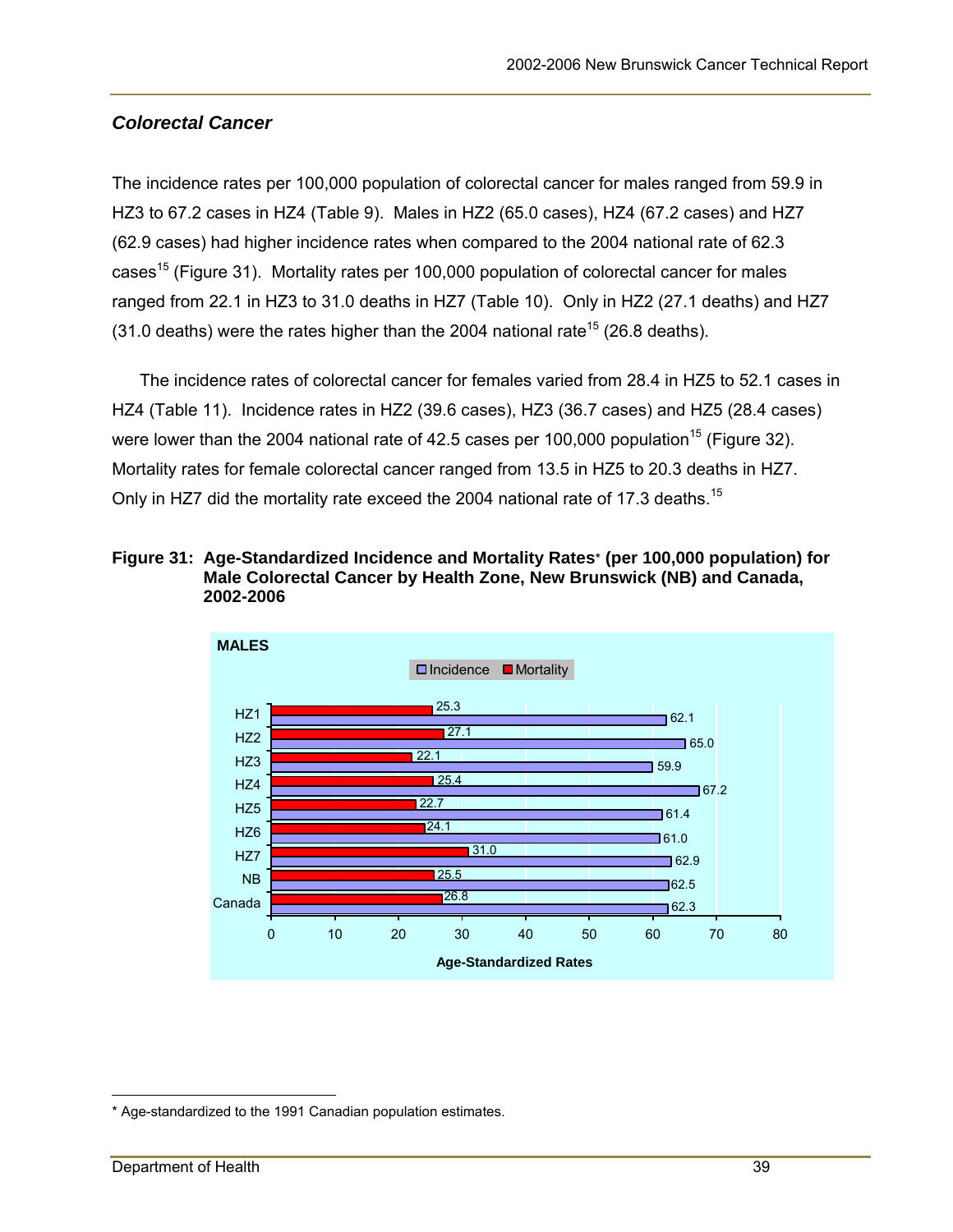



## *Bladder Cancer*

Similar to the previous provincial cancer report<sup>1</sup>, bladder ranked as the fourth leading cancer for males across all health zones (Table 9). Incidence rates per 100,000 population of bladder cancer for males ranged from 24.3 in HZ7 to 38.1 cases in HZ2. The national incidence rate of bladder cancer for males in 2004 was 28.0 cases per 100,000 population<sup>15</sup> (Figure 33). Between 2002 and 2006, neither the incidence for females nor the mortality rates for both sexes of bladder cancer ranked in the five leading cancers across all health zones.

## *Non-Hodgkin's Lymphoma (NHL)*

The incidence rates per 100,000 population of NHL for males ranged from 17.8 in HZ3 to 25.3 cases in HZ6, which were similar to the provincial rate of 21.6 (Table 9) and the national rate of 19.5 cases per 100,000 population in 2004.<sup>15</sup> Overall, the incidence rate of NHL for males ranked fifth; however, the rank positions of the incidence rates of NHL varied from zone to zone. Mortality rates per 100,000 population of NHL for males ranged from 3.7 deaths in HZ7 to 9.8

 $\overline{a}$ \* Age-standardized to the 1991 Canadian population estimates.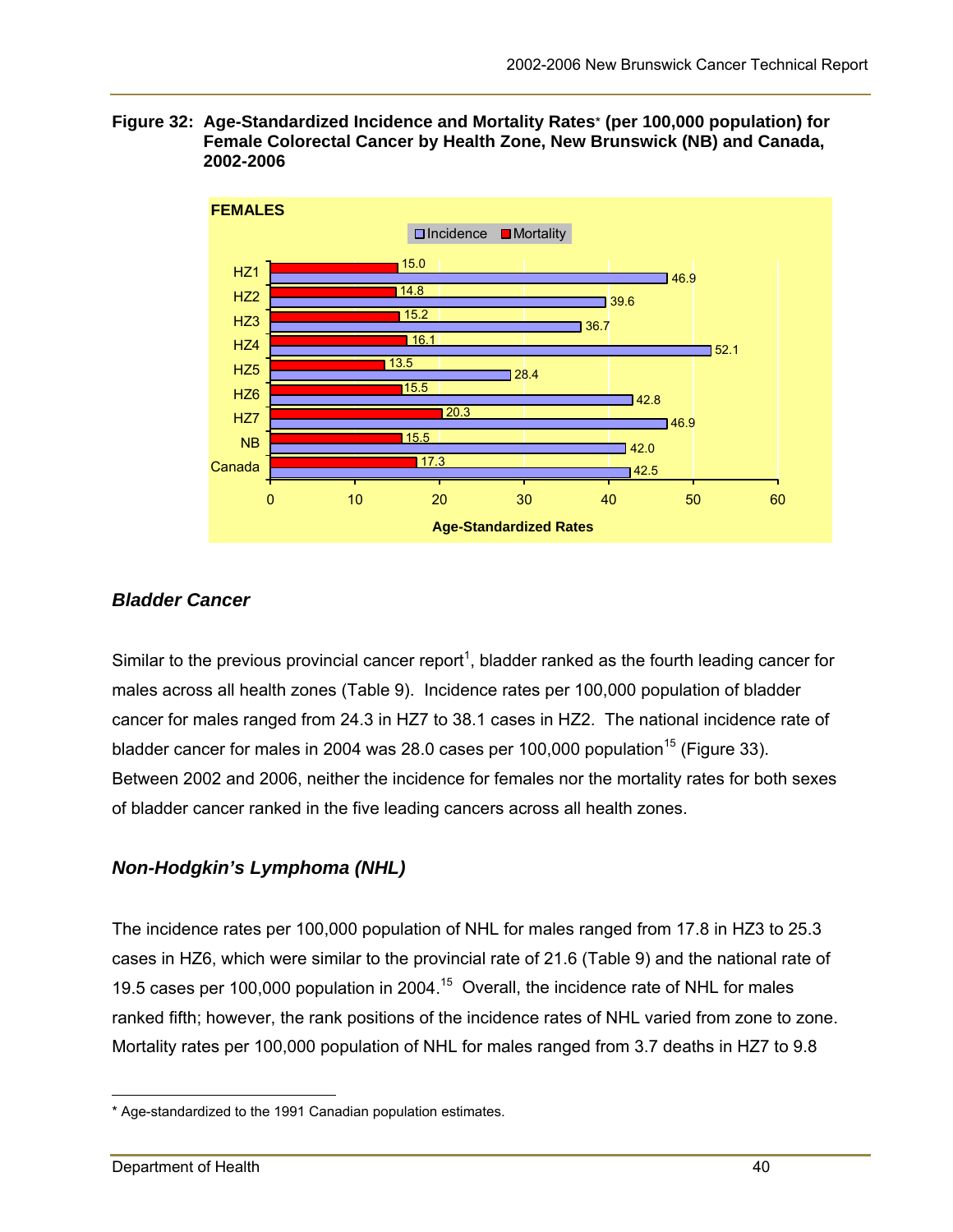deaths in HZ3 (Table 10) compared to the provincial rate of 8.6 deaths. Overall, NHL ranked as the fifth leading cause of cancer-related deaths in males in New Brunswick. The 2004 national mortality rate of NHL for males was 8.3 deaths per 100,000 population.<sup>15</sup>

#### **Figure 33: Age-Standardized Incidence and Mortality Rates**\* **(per 100,000 population) for Male Bladder Cancer by Health Zone, New Brunswick (NB) and Canada, 2002-2006**



## *Cancer of the Body of the Uterus*

In females, the incidence rates per 100,000 population of the body of the uterus cancer ranged from 13.0 in HZ6 to 22.2 cases in HZ5 (Figure 34). Overall, this cancer ranked as the fourth most common malignancy in females for the province (Table 11). The provincial incidence rate of cancer of the body of the uterus was 17.3 cases, which was lower than the 2004 national rate of 19.0 cases per 100,000 population.<sup>15</sup>

 $\overline{a}$ \* Age-standardized to the 1991 Canadian population estimates.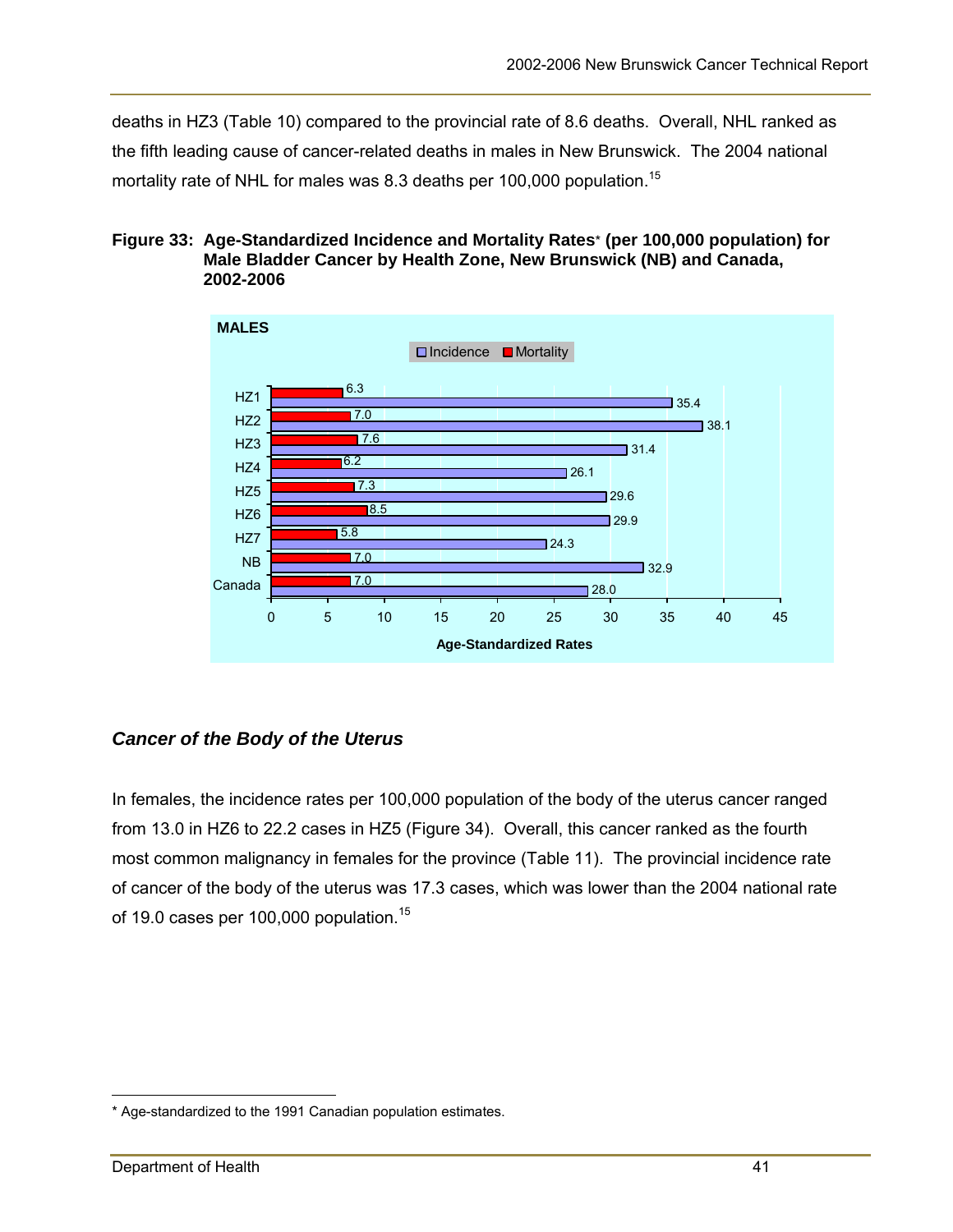**Figure 34: Age-Standardized Incidence and Mortality Rates**\* **(per 100,000 population) for Female Cancer of the Body of the Uterus by Health Zone, New Brunswick (NB) and Canada, 2002-2006** 



## *Thyroid Cancer*

The incidence rates per 100,000 population of thyroid cancer for females varied from 10.5 in HZ7 to 31.6 cases in HZ4, compared to the provincial rate of 16.2 and the national rate of 15.0 cases per 100,000 population in 2004<sup>15</sup> (Table 11). Overall, incidence rates of thyroid cancer for females ranked fifth, ranging from fourth in HZ4 and HZ6 to ninth in HZ7. Between 2002 and 2006, the incidence rate of thyroid cancer has been increasing significantly in New Brunswick. This increasing trend was similar to the national observation.<sup>2, 3, 17</sup> Higher incidence rates of thyroid cancer across Canada were likely due to changes in diagnostic practices and imaging techniques, resulting in improved detection of earlier stage, asymptomatic thyroid cancers.<sup>2</sup> Thyroid cancer was more frequently diagnosed in females than in males by a ratio of 3.7:1, and it was often detected in young women aged 20 to 49 in New Brunswick. During the period of 2002-2006, 438 individuals were diagnosed with thyroid cancer accounting for a 112.6% increase relative to the previous five-year observation period (206 cases in 1997-2001). Neither incidence nor mortality rates for males ranked in the five leading cancer sites in New Brunswick.

 $\overline{a}$ \* Age-standardized to the 1991 Canadian population estimates.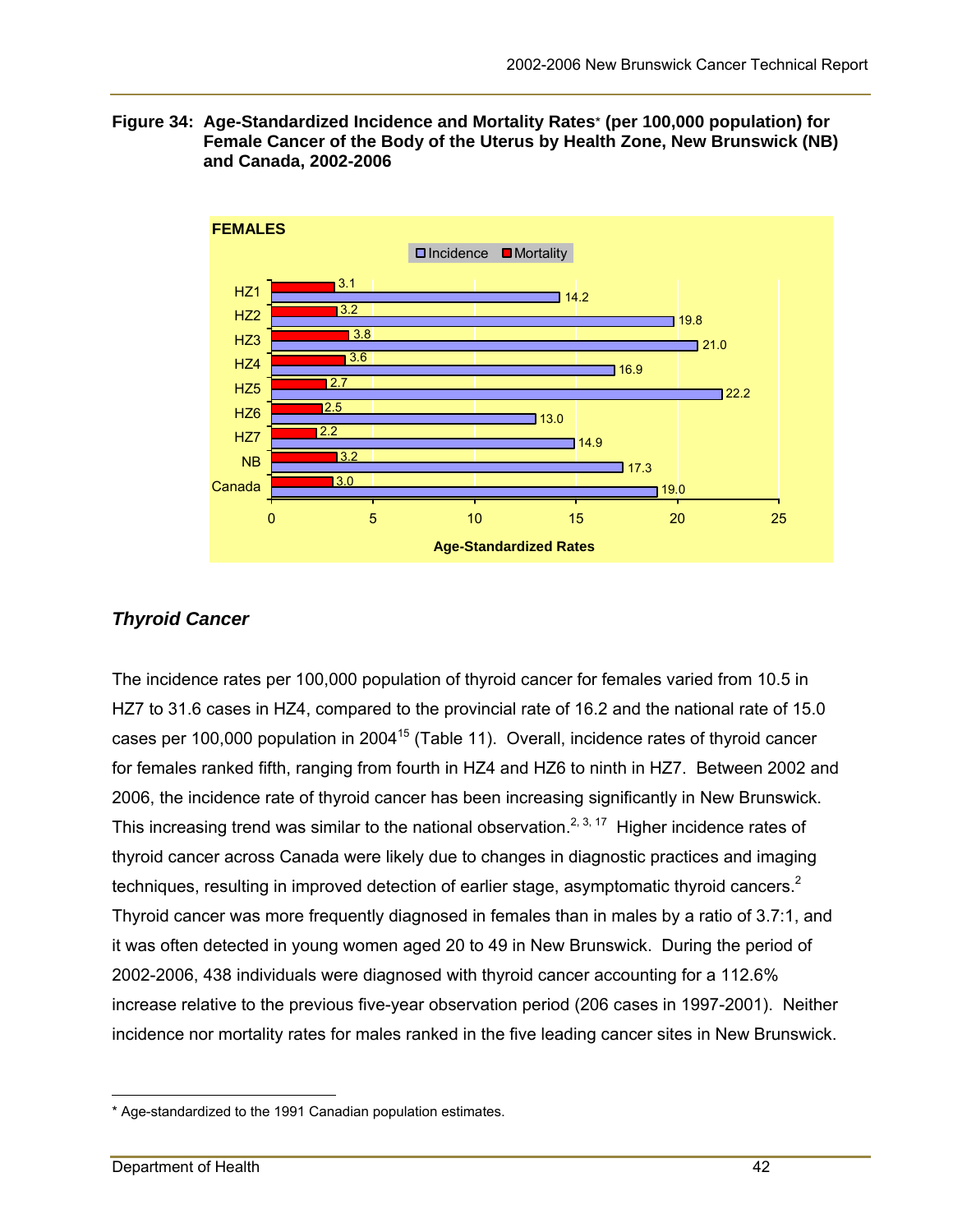## *Pancreatic Cancer*

For males, mortality rates due to pancreatic cancer ranked fourth in most health zones with the exception of HZ4 and HZ6, where it ranked fifth (Table 10). HZ4 had the lowest mortality rate (7.4 deaths) while the highest was seen in HZ1 (14.2 deaths, Table 10). For females, mortality rates of pancreatic cancer varied from 6.8 in HZ3 to 12.5 deaths in HZ5 (Table 12). The provincial mortality rates of pancreatic cancer for males and females were 11.7 and 8.8 deaths per 100,000 population respectively, which were slightly higher than the 2004 national rates (males: 10.0 deaths; females: 8.0 deaths).<sup>15</sup> Incidence rates of pancreatic cancer for both sexes did not rank in the five leading cancer sites in New Brunswick (Tables 9 and 11).

# *Ovarian Cancer*

In females, mortality rates per 100,000 population for ovarian cancer were lowest in HZ6 (5.2 deaths) and highest in HZ7 (10.3 deaths, Table 12). Provincially, ovarian cancer ranked as the fifth most common cause of cancer-related deaths in females at 7.7 deaths which was similar to the 2004 national rate of 7.0 deaths per 100,000 population.<sup>15</sup> Incidence rates did not rank in the five leading cancer sites for females in New Brunswick (Table 11).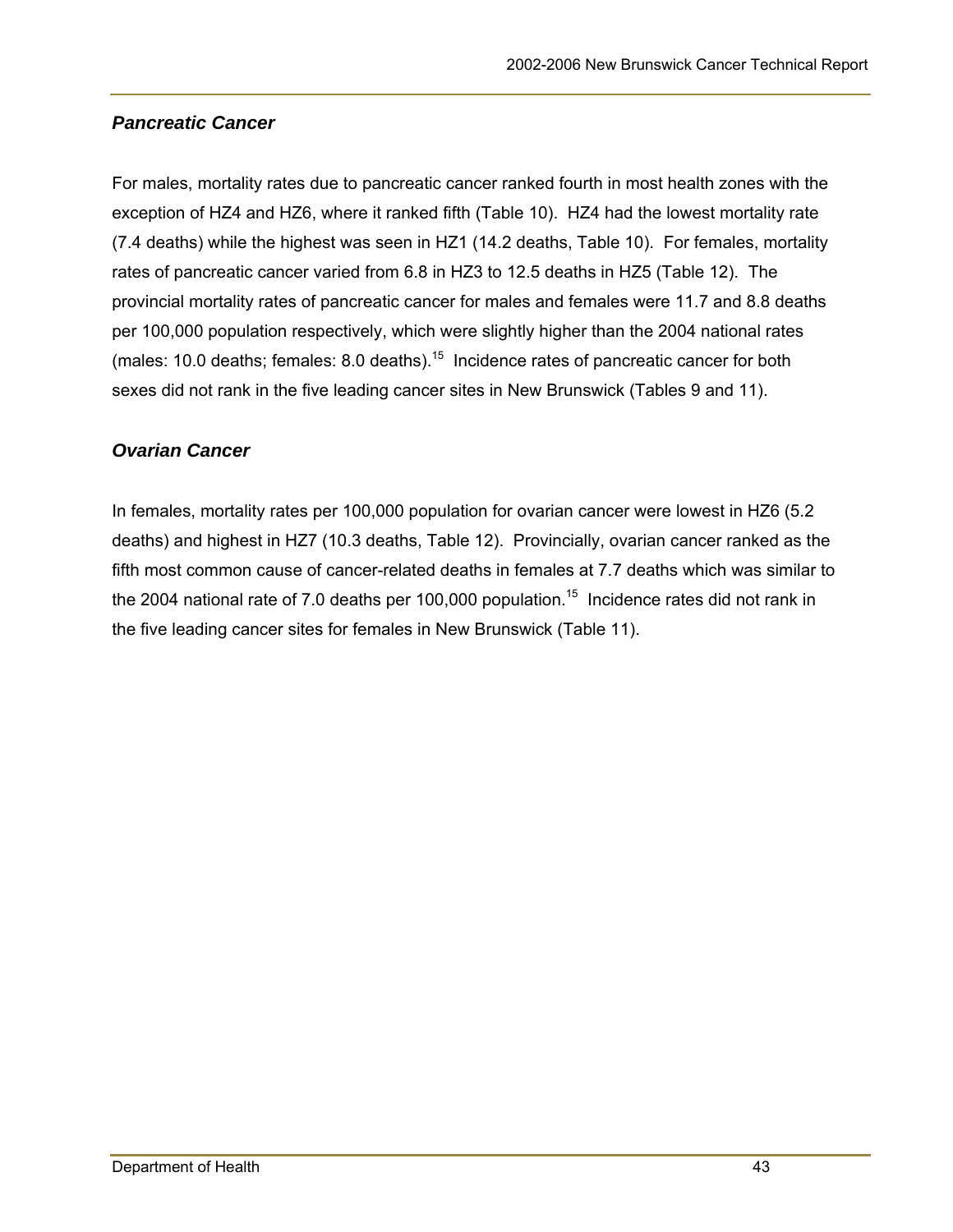# **3.5 Trends in Cancer Incidence and Mortality, 1989-2006**

## **3.5.1 Trends for All Cancer Sites Combined**

Over the past 18-year period from 1989 to 2006, the incidence and mortality rates for all cancer sites combined were systematically higher in males than in females (Figures 35 and 36). In general, the observed trends for all cancer sites combined were dominated by the cancers with highest incidence or mortality rates. For example, the incidence trend of all cancer sites combined for males was similar to the trend in the incidence of prostate cancer. The mortality trend for all cancer sites combined followed the male lung cancer trend for mortality. Prostate cancer consisted of 27.8% of the incidence and lung cancer constituted 33.3% of the mortality of all cancer sites combined.

For males, the age-standardized rates per 100,000 population (499.9 cases for incidence; 229.2 deaths for mortality) for all cancer sites combined were higher than the 2004 Canadian rates (incidence: 458.9 cases; mortality: 211.7 deaths)<sup>15</sup>, however, the patterns of cancer incidence and mortality trends were similar between New Brunswick and Canada as a whole. In this report, the average annual percentage change (AAPC), developed by the National Cancer Institute (NCI), was used to evaluate the increasing or decreasing trends in cancer incidence and mortality. Overall, for males, there has been little change in the age-standardized incidence rate for all cancer sites combined between 1989 and 2006 with an AAPC of +0.1% (95%CI: - 0.3, +0.6). Mortality rates have significantly declined from a high of 242.8 in 1989 to 209.1 deaths per 100,000 population in 2006 (AAPC: -0.7%, 95%CI: -1.1, -0.3).

For females, the age-standardized incidence (357.8 cases) and mortality (148.4 deaths) rates for all cancer sites combined were similar to the 2004 Canadian rates (incidence: 349.5 cases; mortality: 147.1 deaths).<sup>15</sup> Since 1989, incidence rates for all cancer sites combined in New Brunswick females increased (AAPC: +0.6%, 95%CI: +0.3, +0.9), whereas mortality rates decreased with an AAPC of -0.4% (95%CI: -0.7, -0.1).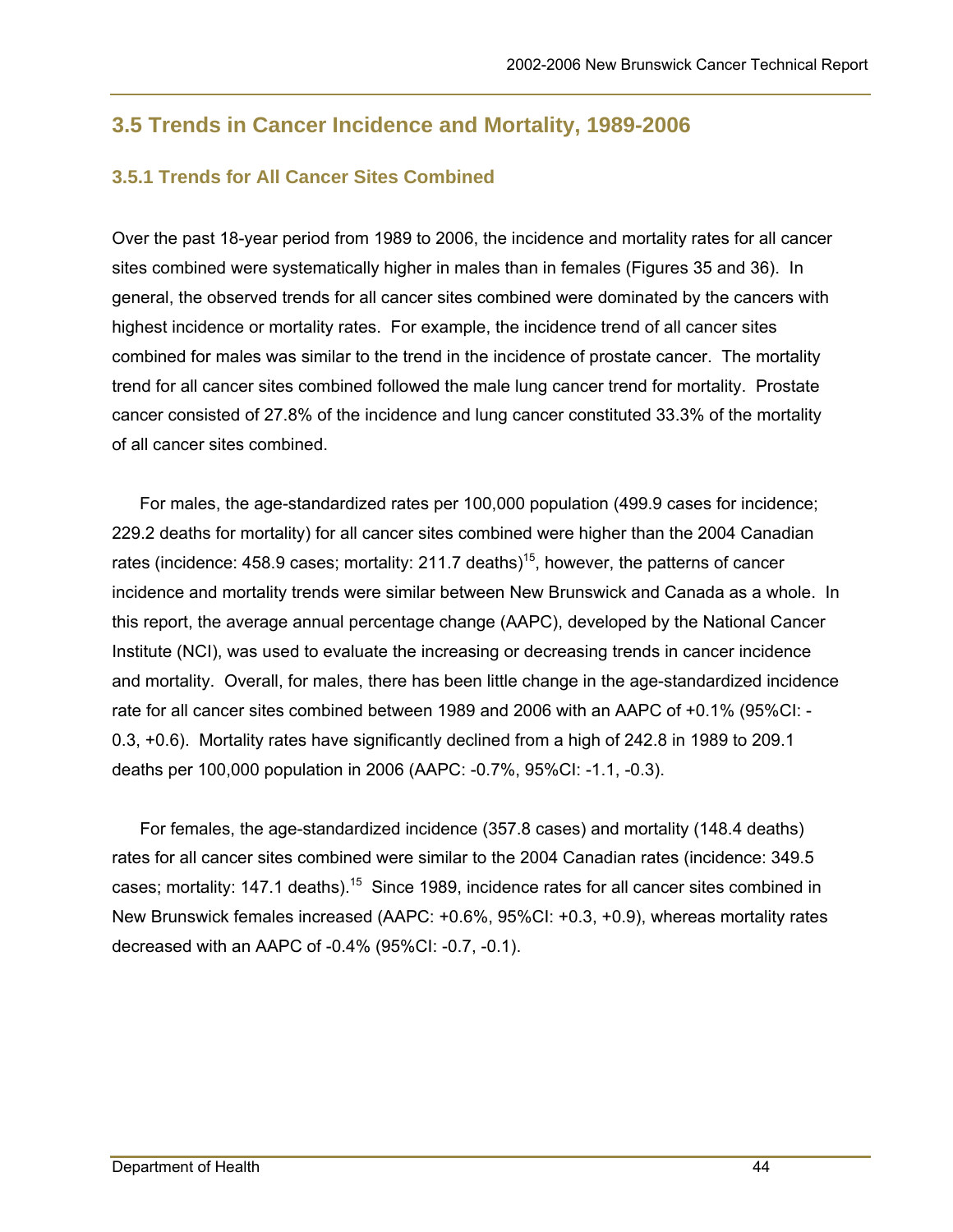#### **Figure 35: Trends in Age-Standardized Incidence Rates\* (per 100,000 population) for All Cancer Sites Combined by Sex, New Brunswick (NB) and Canada, 1989-2006**



**Figure 36: Trends in Age-Standardized Mortality Rates\* (per 100,000 population) for All Cancer Sites Combined by Sex, New Brunswick (NB) and Canada, 1989-2006** 



 $\overline{a}$ \* Age-standardized to the 1991 Canadian population estimates.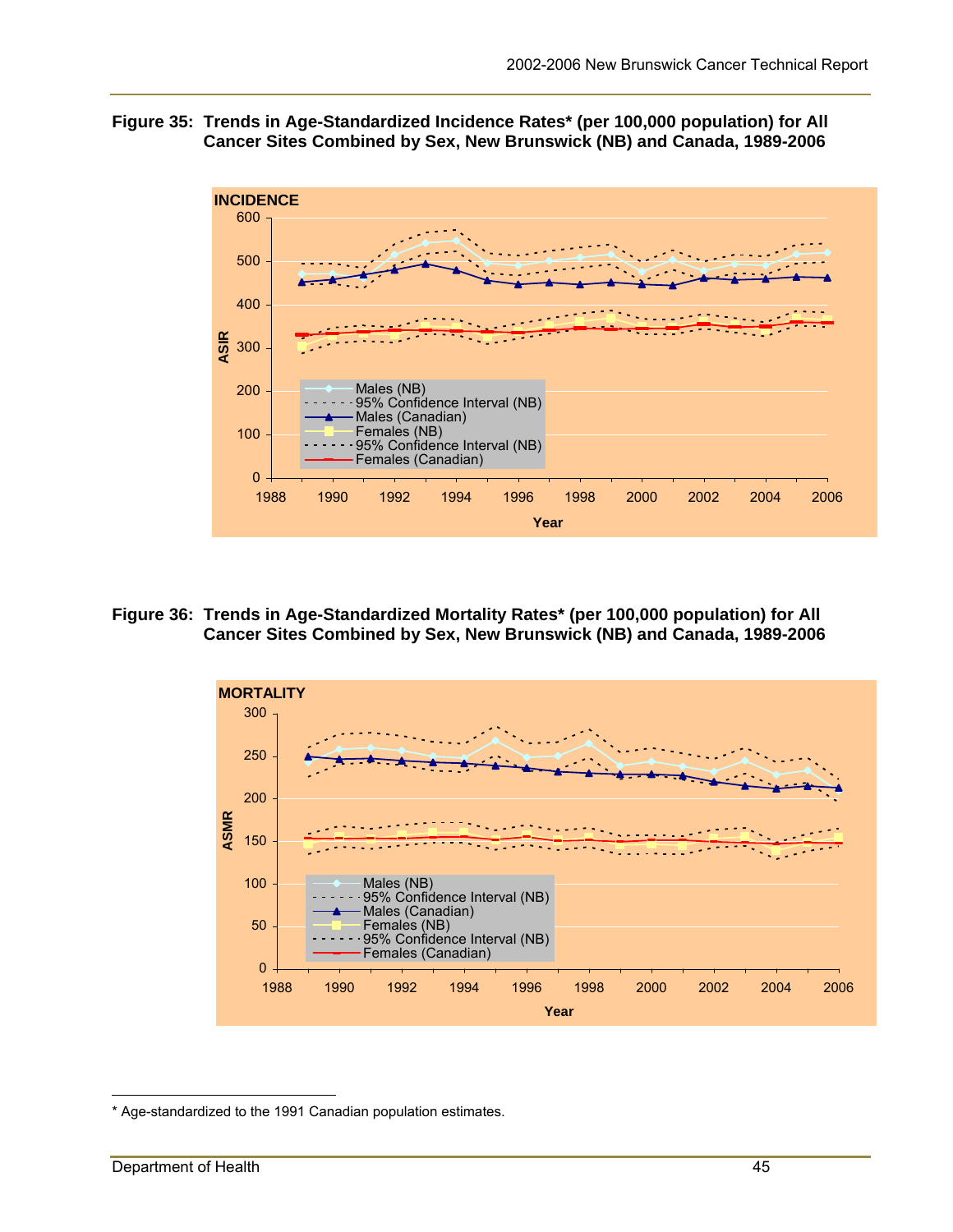## **3.5.2 Trends for Selected Cancers**

#### *Prostate Cancer*

Prostate cancer is the most common cancer in males in Canada, affecting 0.8% of the male population.15 Since 1989, the incidence rate of prostate cancer in New Brunswick has increased with an AAPC of +6.5% (95%CI: -1.6, +15.2). One peak in incidence occurred in 1993, and then followed by a decline (Figure 37). This peak was compatible with the wave of intensified screening activity with the Prostate-Specific Antigen (PSA) test for early prostate cancer. In contrast to incidence, mortality slightly decreased by -1.0% (95%CI: -2.3, +0.3) per year between 1989 and 2006 and likely reflected improved treatment<sup>15</sup> (Figure 38).

#### *Lung Cancer*

Since 1989, the age-standardized rates for male lung cancer have dropped significantly by -1.1% (95%CI: -1.5, -0.8) per year for incidence and by -1.1% (95%CI: -1.6, -0.6) per year for mortality (Figures 37 and 38). These improvements in incidence and mortality rates were similar to the trends in the Canadian rates (incidence:  $-2.5\%$ ; mortality:  $-2.1\%$ )<sup>15</sup>, although the rates of lung cancer for male New Brunswickers were consistently higher. In females, incidence and mortality rates have been increasing since 1989 with an AAPC of +2.6% (95%CI: +2.2, +3.1) and +2.5% (95%CI: +1.8, +3.3; Figures 39 and 40), respectively. In New Brunswick, lung cancer incidence rates were 41.5% higher in males than in females while mortality rates were 53.4% higher in males.

## *Breast Cancer*

Since 1989, breast cancer incidence rates for New Brunswick females have been stable with an AAPC of +0.2% (95%CI: -0.3, +0.7; Figure 39). Over the same time period, a decreasing trend in mortality rates was observed with an AAPC of -2.4% per year (95%CI: -3.4, -1.4; Figure 40). This improvement in mortality was likely the result of a combination of uptake of mammography screening and the use of effective treatments following breast cancer surgery.<sup>17</sup> Incidence (98.3) cases) and mortality (22.2 deaths) rates per 100,000 population for New Brunswick females were similar to the 2004 Canadian rates (incidence: 96.1 cases; mortality: 23.1 deaths).<sup>15</sup>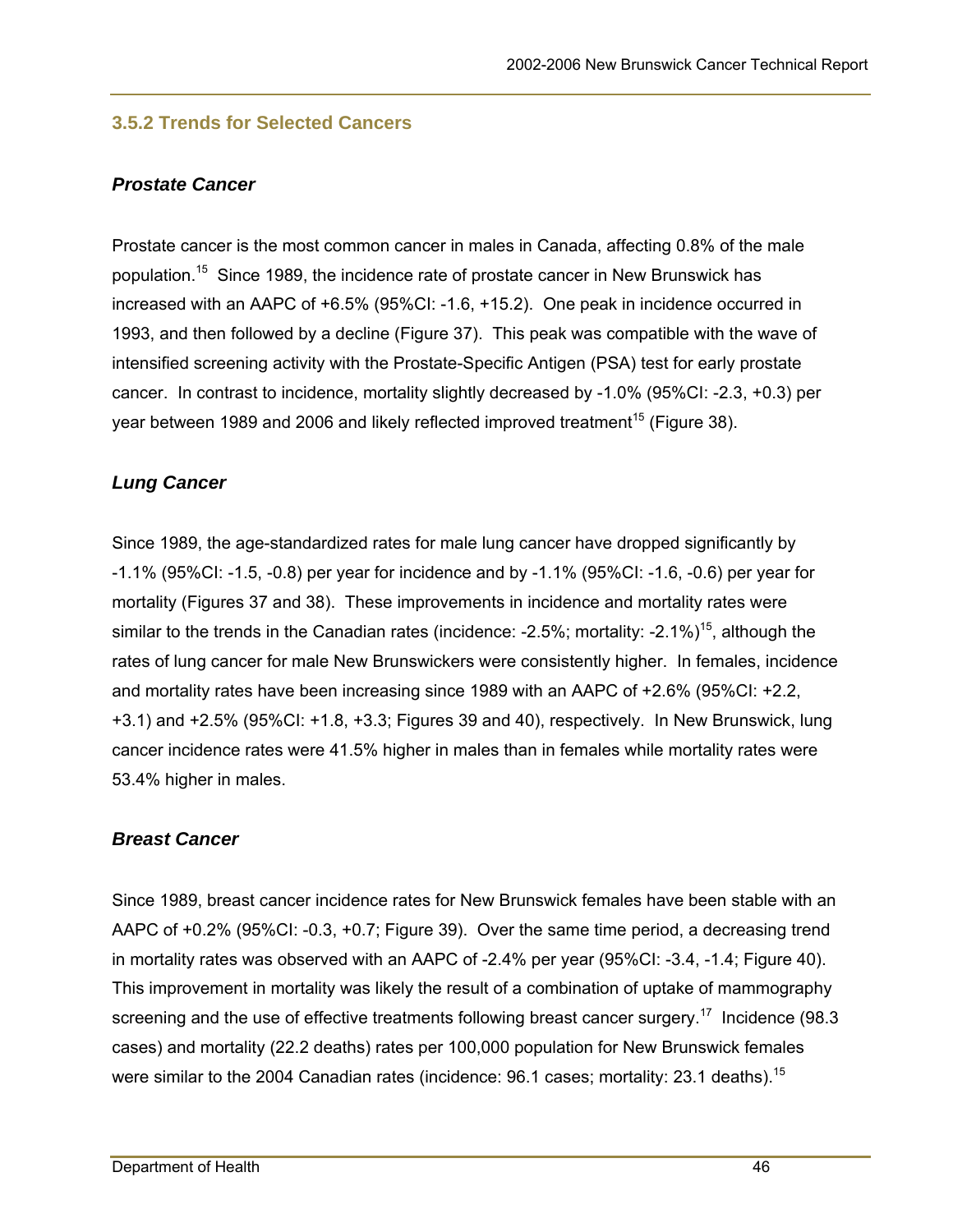



**Figure 38: Trends in Age-Standardized Mortality Rates**\* **(per 100,000 population) for the Five Leading Cancers, Males, New Brunswick, 1989-2006** 



 $\overline{a}$ \* Age-standardized to the 1991 Canadian population estimates.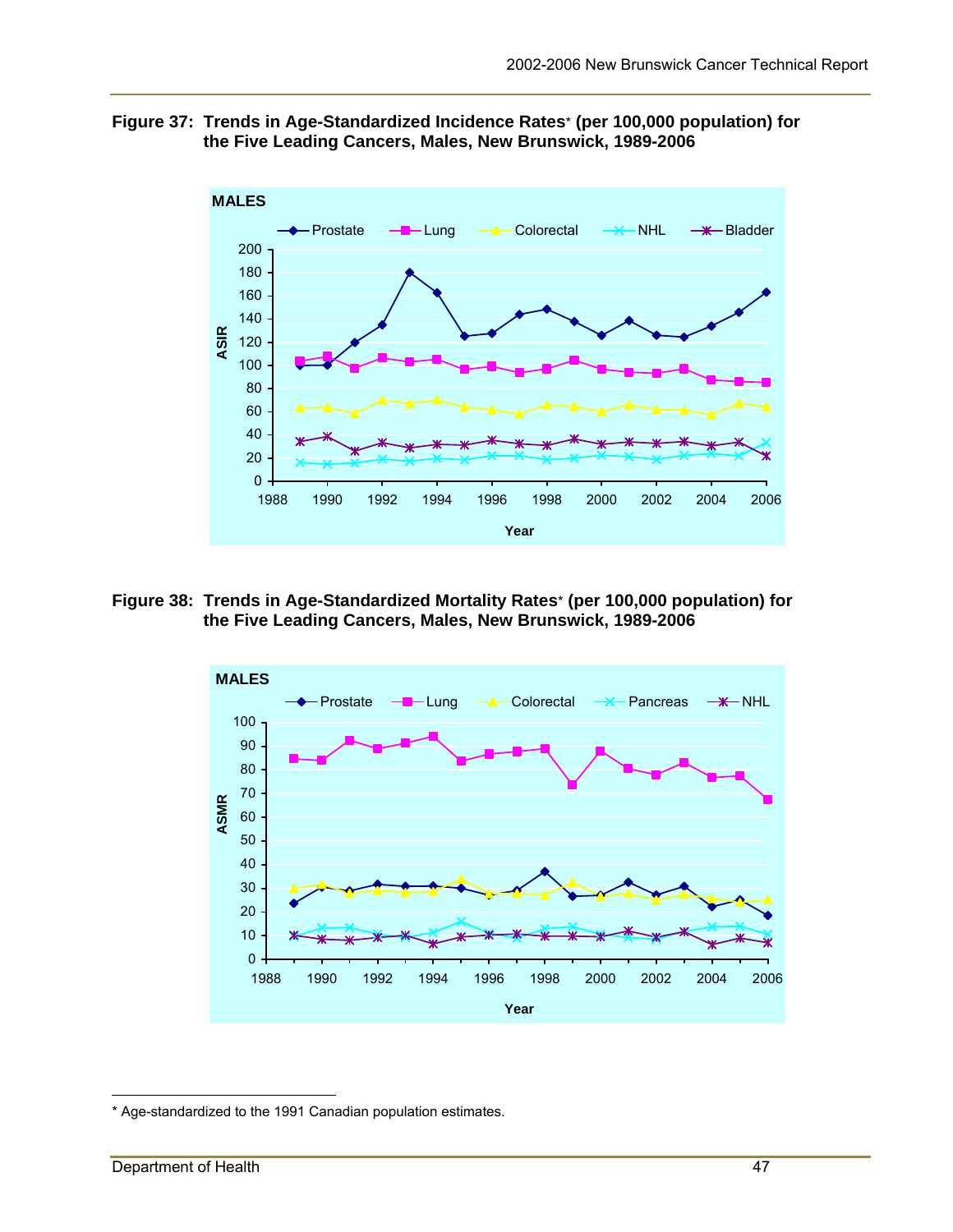#### **Figure 39: Trends in Age-Standardized Incidence Rates**\* **(per 100,000 population) for the Five Leading Cancers, Females, New Brunswick, 1989-2006**



**Figure 40: Trends in Age-Standardized Mortality Rates**\* **(per 100,000 population) for the Five Leading Cancers, Females, New Brunswick, 1989-2006** 



 $\overline{a}$ \* Age-standardized to the 1991 Canadian population estimates.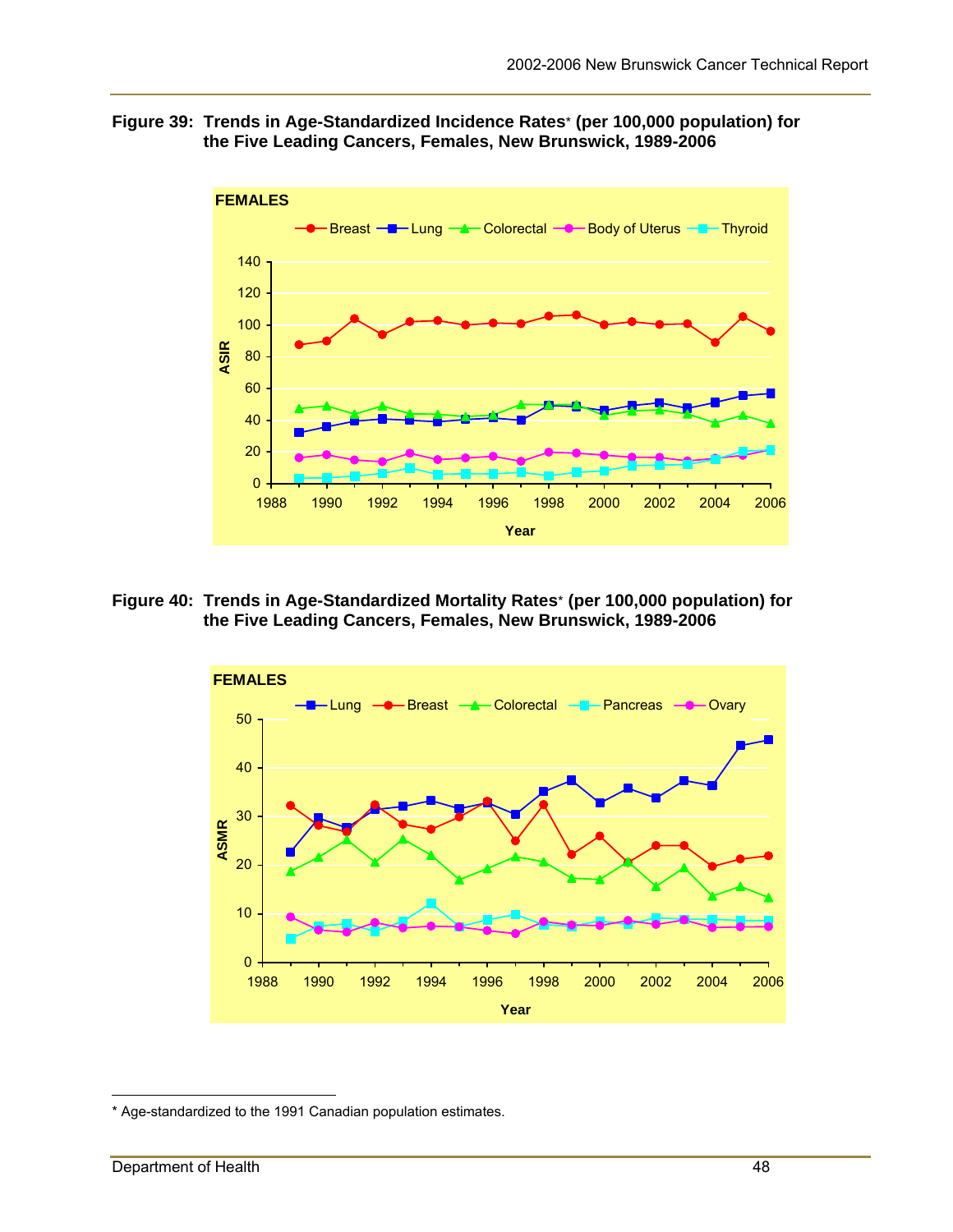#### *Colorectal Cancer*

Since 1989, the incidence and mortality rates of colorectal cancer for both sexes have decreased (incidence AAPC: males: -0.2%, females: -0.8%; mortality AAPC: males: -1.1%, females: -2.5%, Figures 37-40), where females have experienced a greater decline in both rates. Mortality rates continued to significantly decline in both sexes which was likely the result of improvements in treatment, such as chemotherapy.<sup>17</sup> Overall, the incidence rates of colorectal cancers per 100,000 population for males and females in New Brunswick (males: 62.5 cases; females: 42.0 cases, Tables 9 and 11) were comparable to the 2004 Canadian rates (males: 62.3 cases; females: 42.5 cases)<sup>15</sup>; whereas the mortality rates (males: 25.5 deaths; females: 15.5 deaths, Tables 10 and 12) were lower than the Canadian rates (males: 26.8 deaths; females: 17.3 deaths) in 2004.<sup>15</sup>

#### *Non-Hodgkin's Lymphoma (NHL)*

Incidence rates of non-Hodgkin's lymphoma have steadily increased over the past two decades with an AAPC of +1.9% (95%CI: +1.2, +2.7; Figure 37) for males and +1.2% (95%CI: -0.4, +2.8; Table 13) for females per year. Mortality rates for males were stable (AAPC: 0.0%, 95%CI: -1.6, +1.6; Figure 38) while the rates for females showed a slight decline with an AAPC of -1.0% (95%CI: -2.6, +0.7; Table 14). These New Brunswick incidence and mortality trends were similar to the Canadian ones.<sup>15</sup>

#### **Trends for Other Types of Cancer**

Since 1989, the incidence rates of *cancer of the kidney and renal pelvis* have increased by +1.5% (95%CI: +0.2, +2.8) per year for males and by +0.1% (95%CI: -1.5, +1.6; Table 13) for females. However, mortality rates in males remained relatively stable with an AAPC of +0.5% (95%CI: -1.2, +2.3) while the rates increased in females by +2.3% (95%CI: -3.3, +8.3; Table 14). Increasing incidence may be partially due to improved detection or may be related to the rising prevalence of obesity, which is an important risk factor for renal cell carcinoma, the major type of kidney cancer.<sup>17</sup>

*Thyroid cancer* incidence in females has increased rapidly with an AAPC of +18.0% since 1989 (Table 13). A similar increase was noted across Canada (female AAPC:  $+10.1\%$ )<sup>17</sup>. More frequent use of medical imaging may be improving detection of earlier stage, asymptomatic cancers more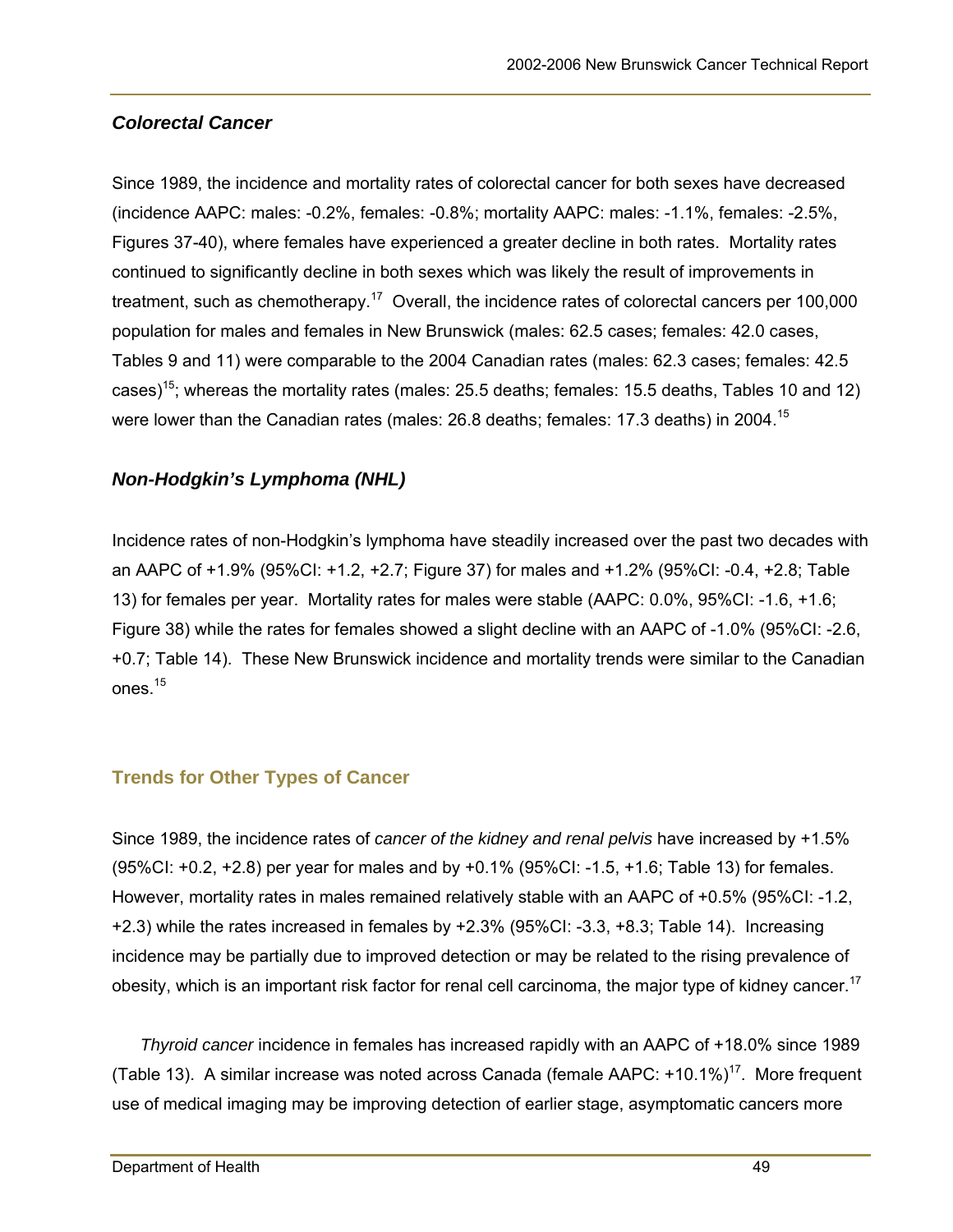frequently than was possible in the past.<sup>2</sup> The estimated five-year relative survival ("Five-Year *Relative Survival for Selected Cancers" Section, Page 54*) showed that patients diagnosed with thyroid cancer had relatively longer survival and the associated mortality rates also remained fairly stable. This was most likely because modern treatment was highly effective in the management of early thyroid cancers.<sup>17</sup>

*Melanoma of the skin* incidence rates have increased in males by +2.3% (95%CI: +1.1, +3.6) per year but decreased in females by -1.7% (95%CI: -3.8, +0.4; Table 13) between 1989 and 2006. However, the Canadian incidence rates of melanoma of the skin increased for both sexes (male AAPC:  $+1.6\%$ ; female AAPC:  $+1.0\%$ ) between 1996 and 2005.<sup>17</sup> Since 1989, mortality rates have showed a decline in males (AAPC: -2.9%, 95%CI: -5.3, -0.5) and an increase in females (AAPC: +3.2%, 95%CI: -1.1, +7.7) per year in New Brunswick.

*Uterine, ovarian and cervical cancers* (Figures 41 and 42)*:* Since 1989, the incidence rates of cancer of the body of the uterus cancer have increased with an AAPC of +0.6% (95%CI: -0.5, +1.7; Table 13); whereas mortality rates have slightly decreased by -1.2% (95%CI: -2.9, +0.5; Table 14) per year.

For the period of 1989 to 2006, *cervical cancer* incidence rates have changed irregularly over time (Figure 41). Both incidence and mortality rates for cervical cancer have decreased with AAPCs of -0.5% (95%CI: -2.1, +1.1) and -1.9% (95%CI: -5.6, +1.9) per year, respectively.

*Ovarian cancer* incidence rates have slightly increased with an AAPC of +0.3% (95%CI: -1.1, +1.7; Table 13) per year since 1989; however, no significant change has been noted for mortality rates between 1989 and 2006 with an AAPC of 0.0% (95%CI: -1.0, +1.1; Table 14).

The average annual percentage changes and the associated 95% confidence intervals in the age-standardized incidence and mortality rates for the ten leading cancers are also presented in Figures 43-46. In summary, decreasing trends were observed for both sexes in some cancer incidence rates: colorectal (males: -0.2%; females: -0.8%); leukemia (males: -0.3%); stomach (males: -2.1%) and melanoma of the skin (females: -1.7%; Table 13). Similarly, decreasing trends in mortality rates were also noted: colorectal (males: -1.1%; females: -2.5%); bladder (males: - 0.4%); leukemia (males: -0.4%; females: -1.3%) and stomach (-3.8% for males and -3.7% for females; Table 14).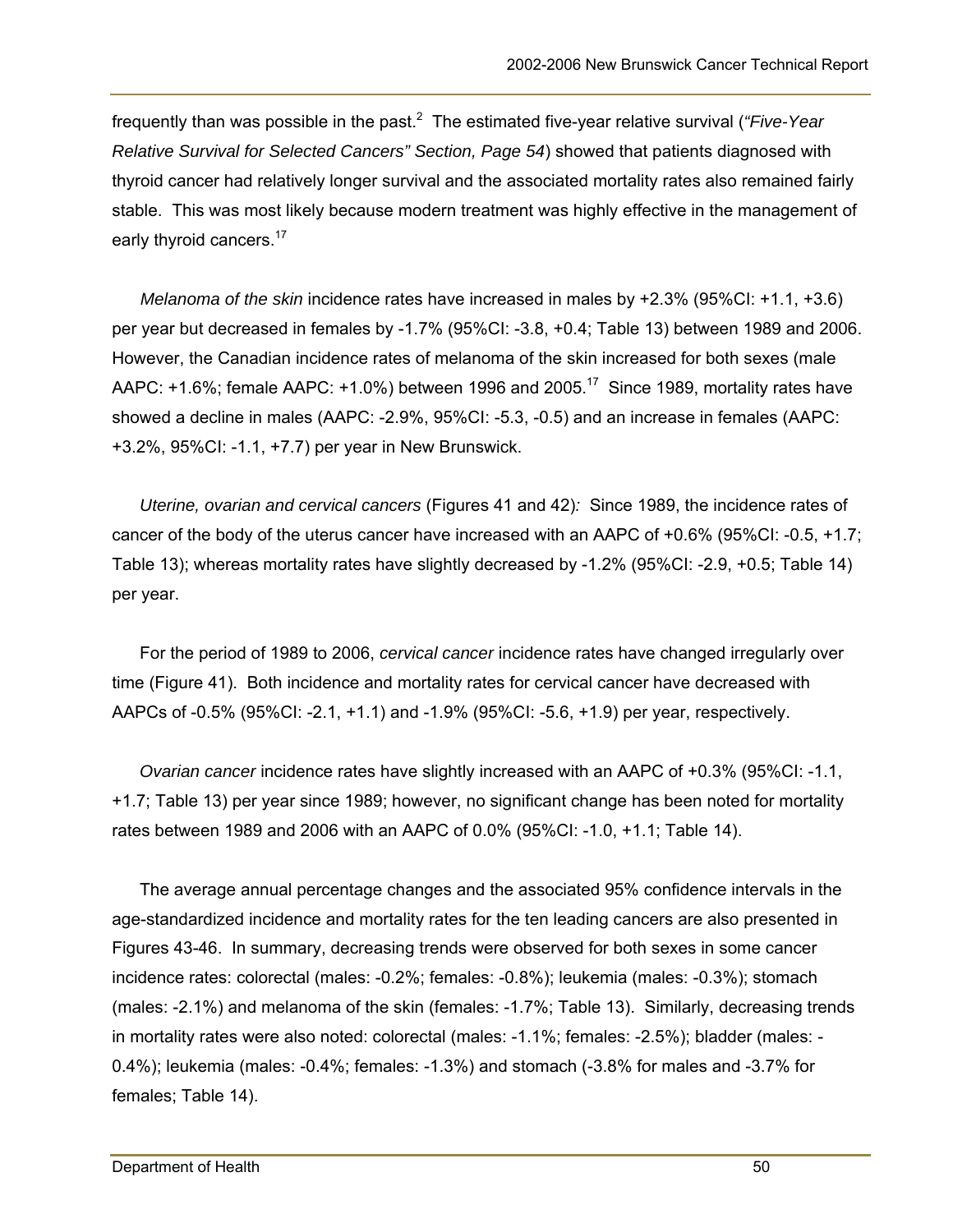#### **Figure 41: Trends in Age-Standardized Incidence Rates**\* **(per 100,000 population) for Female Reproductive Cancer Sites, New Brunswick, 1989-2006**



**Figure 42: Trends in Age-Standardized Mortality Rates**\* **(per 100,000 population) for Female Reproductive Cancer Sites, New Brunswick, 1989-2006** 



 $\overline{a}$ \* Age-standardized to the 1991 Canadian population estimates.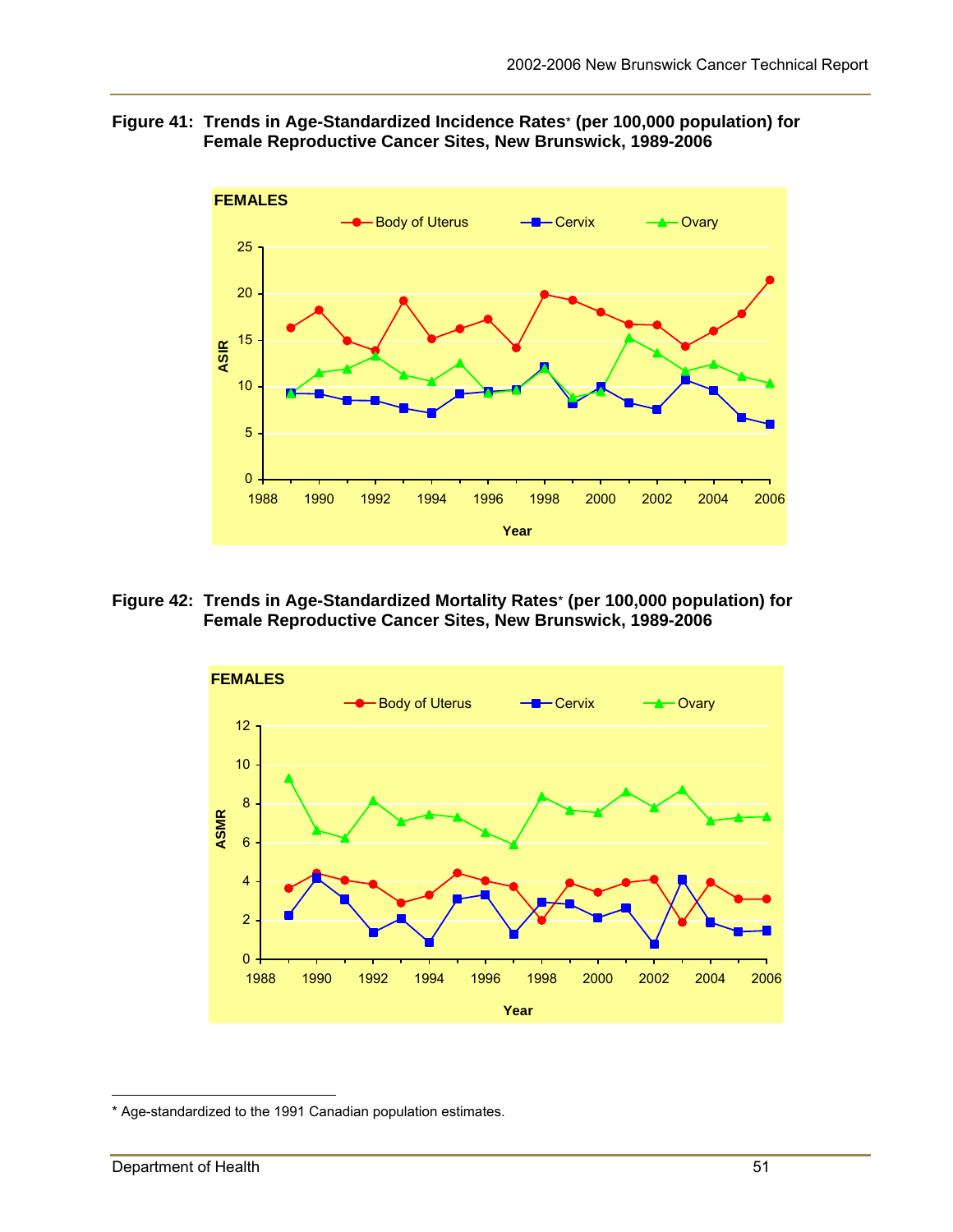#### **Figure 43: Average Annual Percentage Change (AAPC) in Age-Standardized Incidence Rates**\* **for the Ten Leading Cancers, Males, New Brunswick, 1989-2006**



**Figure 44: Average Annual Percentage Change (AAPC) in Age-Standardized Mortality Rates**\* **for the Ten Leading Cancers, Males, New Brunswick, 1989-2006**



<sup>†</sup> AAPC for Non-Hodgkin's Lymphoma was 0.0% with a 95%CI(-1.6, +1.6).

 $\overline{a}$ \* Age-standardized to the 1991 Canadian population estimates.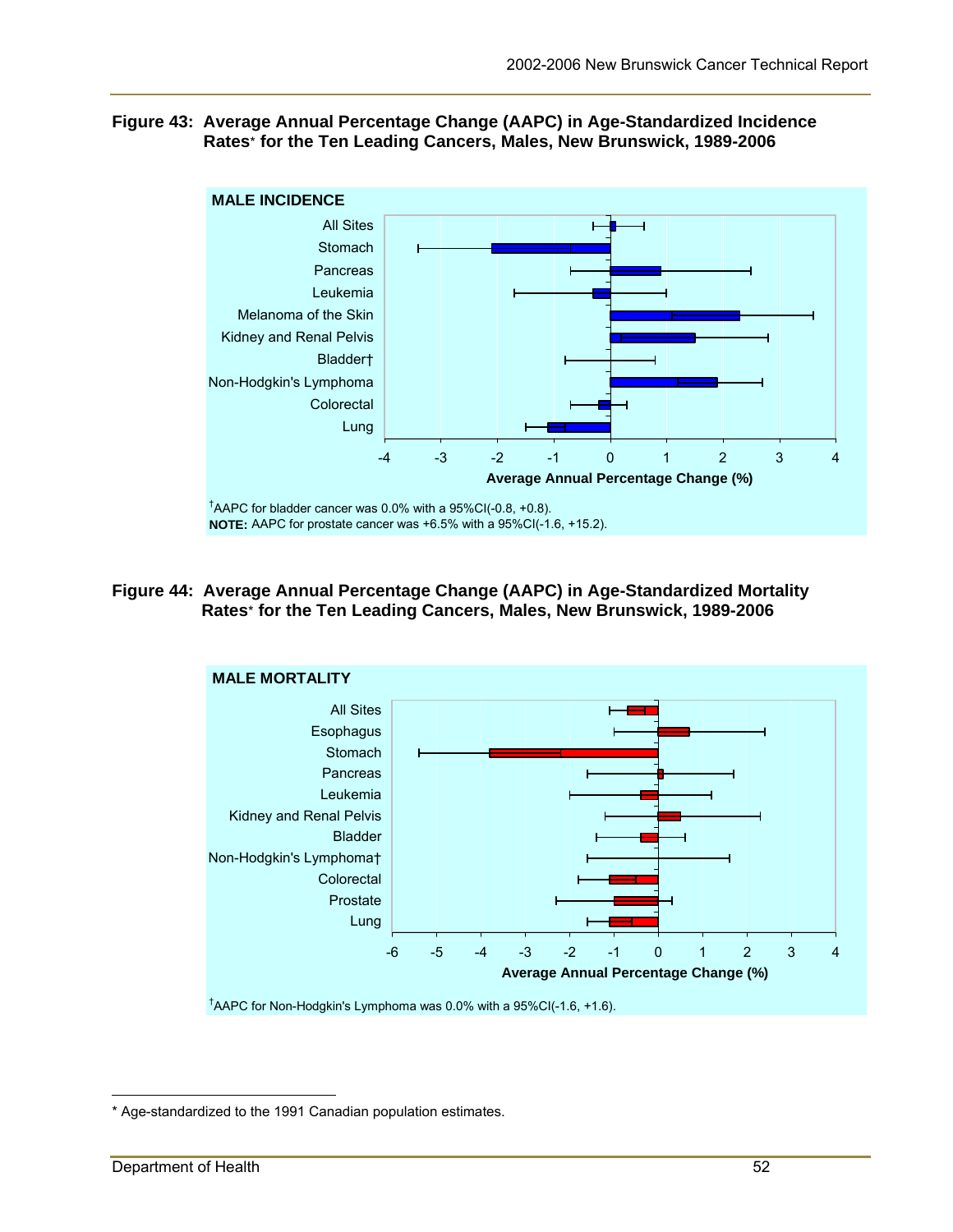#### **Figure 45: Average Annual Percentage Change (AAPC) in Age-Standardized Incidence Rates\* for the Ten Leading Cancers, Females, New Brunswick, 1989-2006**



**Figure 46: Average Annual Percentage Change (AAPC) in Age-Standardized Mortality Rates\* for the Ten Leading Cancers, Females, New Brunswick, 1989-2006** 



 $\overline{a}$ 

Age-standardized to the 1991 Canadian population estimates.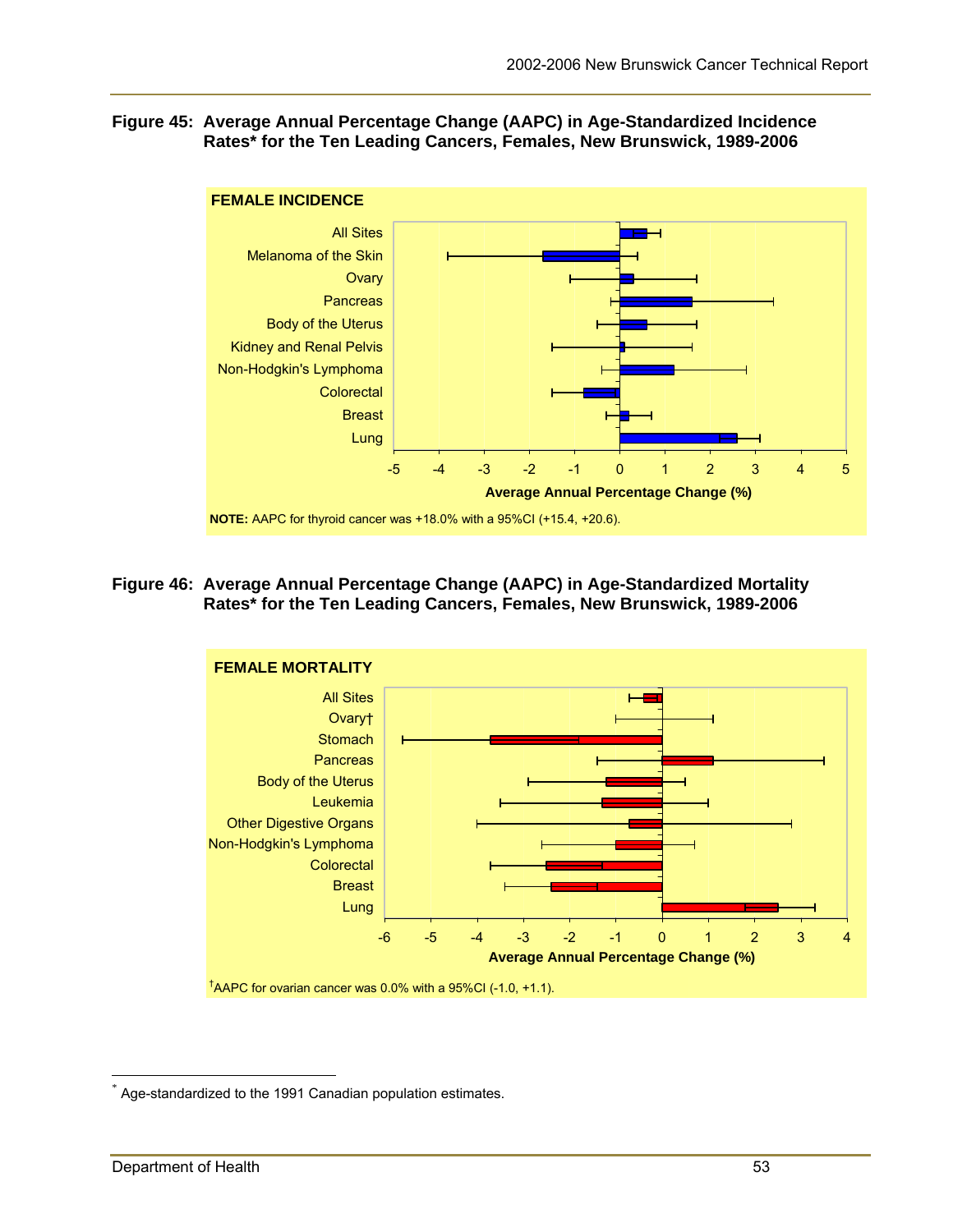### **3.6 Five-Year Relative Survival for Selected Cancers**

#### **3.6.1 Five-Year Relative Survival for Selected Cancers**

Similar to incidence and mortality rates, population-based cancer survival rate is an indicator of the burden of cancer. Examined across cancer types, survival estimates can be used to establish priority areas for improving prognosis.<sup>18</sup> Examined over time, and in conjunction with incidence and mortality trends, survival estimates represent an important indicator of progress in cancer control.<sup>19</sup> The statistic used to estimate survival is the relative survival ratio (RSR). The RSR is defined as the ratio of the observed survival for a group of persons diagnosed with cancer to the survival expected for people in the same general population.<sup>20</sup> A five-year relative survival ratio of 90% for a particular cancer indicates that patients with that cancer had a 90% likelihood of living for five years after diagnosis compared to similar people without cancer in the general population. It is important to note that RSR is an "average" estimate and does not reflect an individual's survival time.

Cancer survival refers to the amount of time between first diagnosis and death of a cancer patient. It is the realization of prognosis and is influenced by many factors such as age, sex, histological subtype, cancer stage, location of disease, presence of co-morbidity, availability and quality of early detection, diagnostic and treatment services. The stage of the disease at diagnosis is known to be an important and consistent determinant of cancer survival. Since staging information based on laboratory, radiological, clinical and surgical assessments was not available for all types of cancer for the period of interest, the RSR for breast cancer by staging was examined exclusively in this report. However, it is important to realize that although the RSR for breast cancer stage was conducted, factors such as lead time associated with the introduction of screening programs were not investigated. Furthermore, since the age of the patient at diagnosis was observed to be an important determinant of prognosis, the RSRs for selected cancers were also examined by age at diagnosis (0-44, 45-49, 50-74 and 75+).

In this report, the five-year RSRs were computed for the following cancer sites: lung, colorectal and thyroid cancers for both sexes, prostate and testicular cancers for males and breast, ovarian and cervical cancers for females.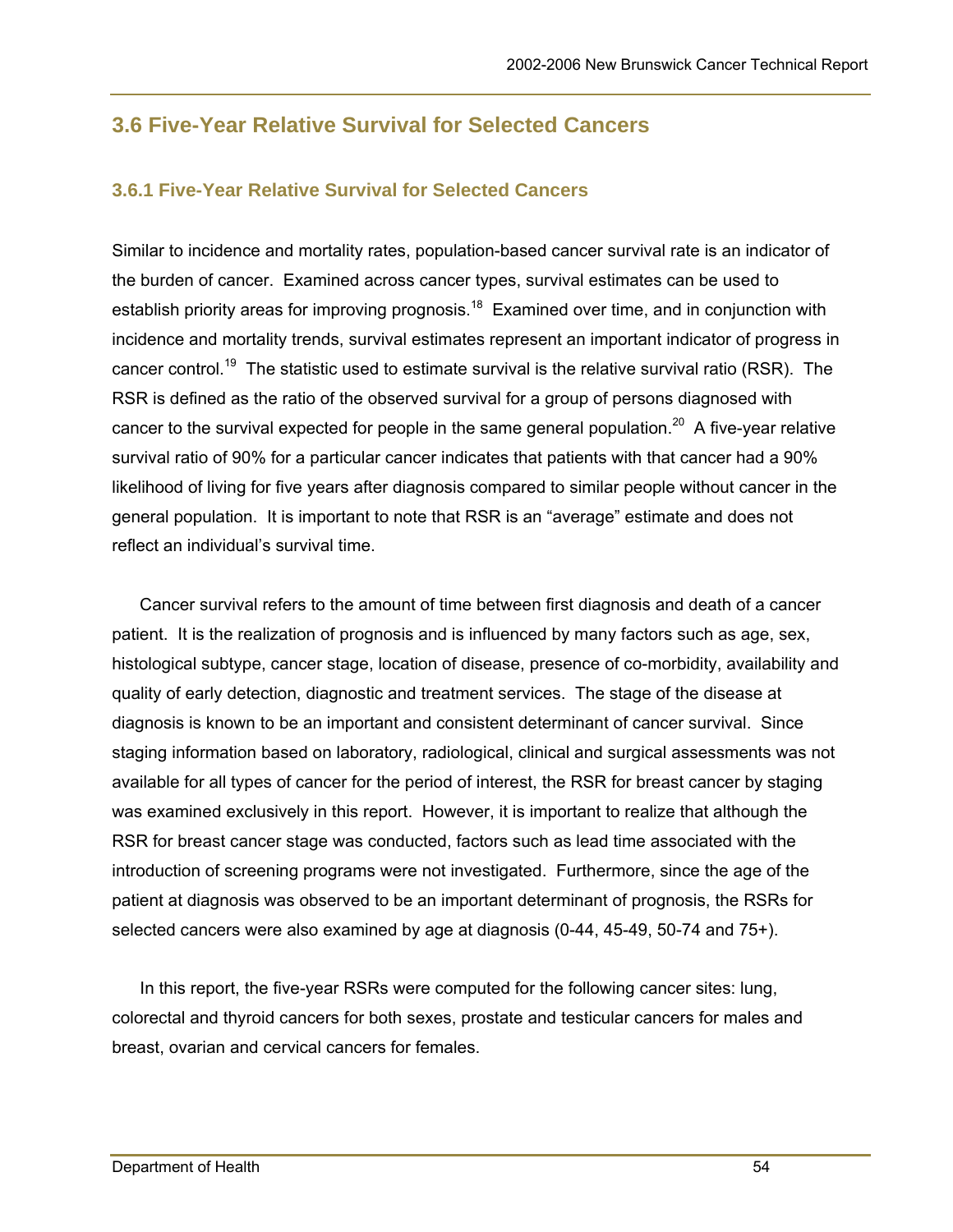In males, the five-year RSR was highest for prostate cancer (97.3%), followed by testicular cancer (94.8%), thyroid cancer (79.7%), colorectal cancer (59.7%) and lung cancer (16.0%, Figure 47). In females, the highest five-year RSR was for thyroid cancer (100.0%), followed by breast cancer (86.0%), cervical cancer (75.7%), colorectal cancer (63.7%), ovarian cancer (36.2%) and lung cancer (15.5%). For these cancers examined, the relative survival ratios appeared to be higher among women or similar between both sexes (Figures 47 and 48).

The estimated five-year RSRs (male thyroid: 79.7%; female thyroid: 100.0%; ovarian: 36.2% and cervical cancers: 75.7%; Tables 15 and 16) were similar to the Canadian estimates.<sup>17</sup> Caution should be exercised when interpreting the estimated RSR for male thyroid cancer due to the relatively small number of new cases between 2002 and 2006 (94 cases).

The five-year RSRs tended to be poorer among those diagnosed at an older age (Tables 15 and 16). Lower survival at an older age may be attributed to factors such as the provision of less aggressive treatment due to high level of co-morbidity, as well as less favorable stage distribution.<sup>21</sup> Significant differences in the five-year RSR estimates were observed in females with breast, lung and colorectal cancers when the data analysis was conducted based on four different age groups (0-44, 45-49, 50-74 and 75+; Table 16). For example, the five-year RSR among females with breast cancer in the 50-74 year age group was 90.5% (95%CI: 85.8, 94.1), which was statistically significantly higher than the ratio (71.6%, 95%CI: 58.2, 84.1) for those who were 75 years or older.

#### **3.6.2 Five-Year Relative Survival for Female Breast Cancer by Stage**\*

As stated previously, the stage of tumour at diagnosis was an important determinant of cancer patient survival. The results showed that females with breast cancer detected at an early stage had more favorable outcomes and survived longer (Figure 49). The five-year RSRs for women diagnosed with stages I, II, III and IV breast cancer were 96.1%, 89.0%, 67.6% and 57.5%, respectively. The percentages of females diagnosed with breast cancer by stage and by different age groups (<50; 50-69 and >=70) are also reported in Appendix D.

 $\overline{a}$ \* American Joint Committee on Cancer (AJCC) – Cancer Staging Manual: 6<sup>th</sup> Edition.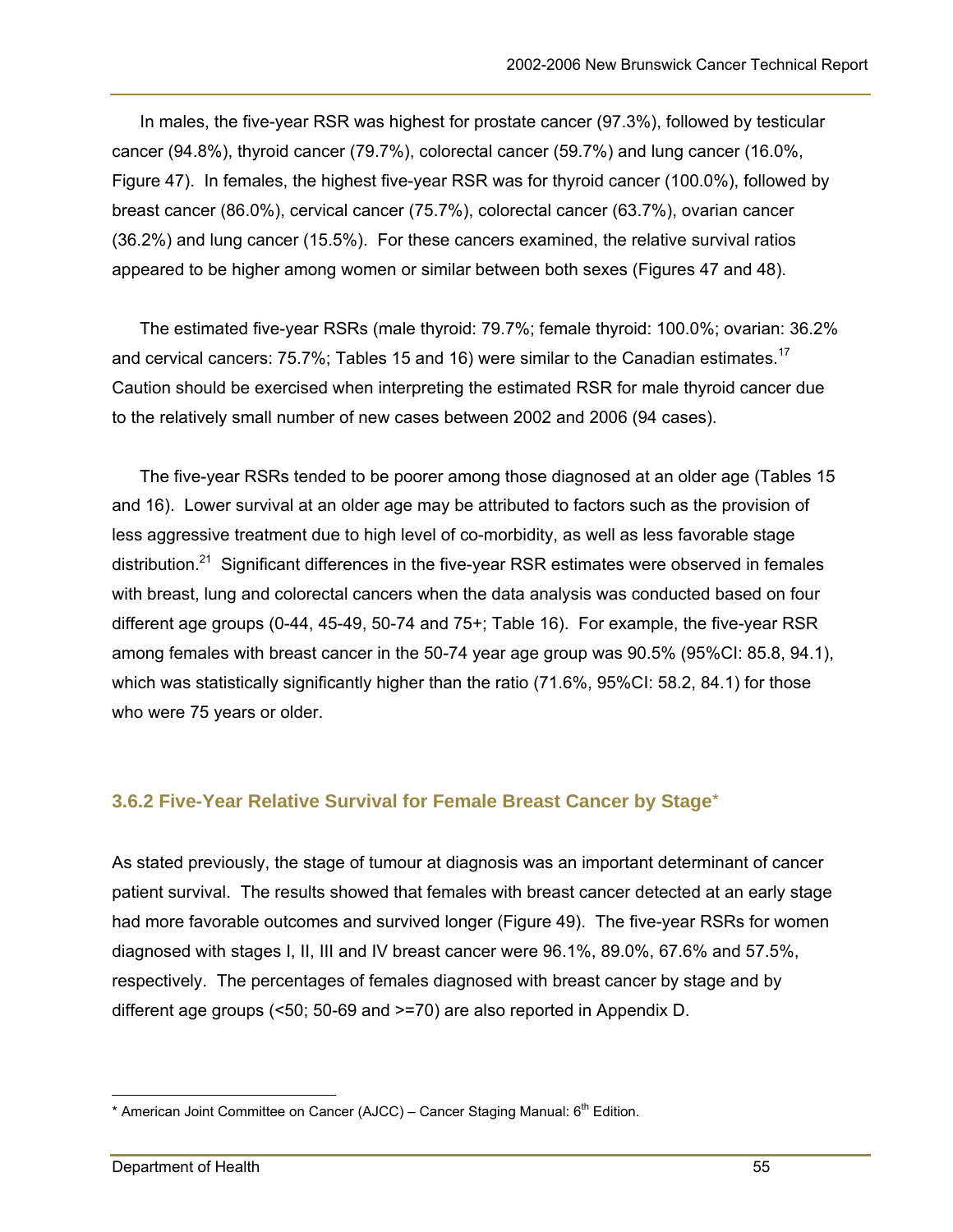



**Figure 48: Five-Year Relative Survival Ratios for Selected Cancers with 95% Confidence Intervals (**І**), Females, New Brunswick, 2002-2006** 

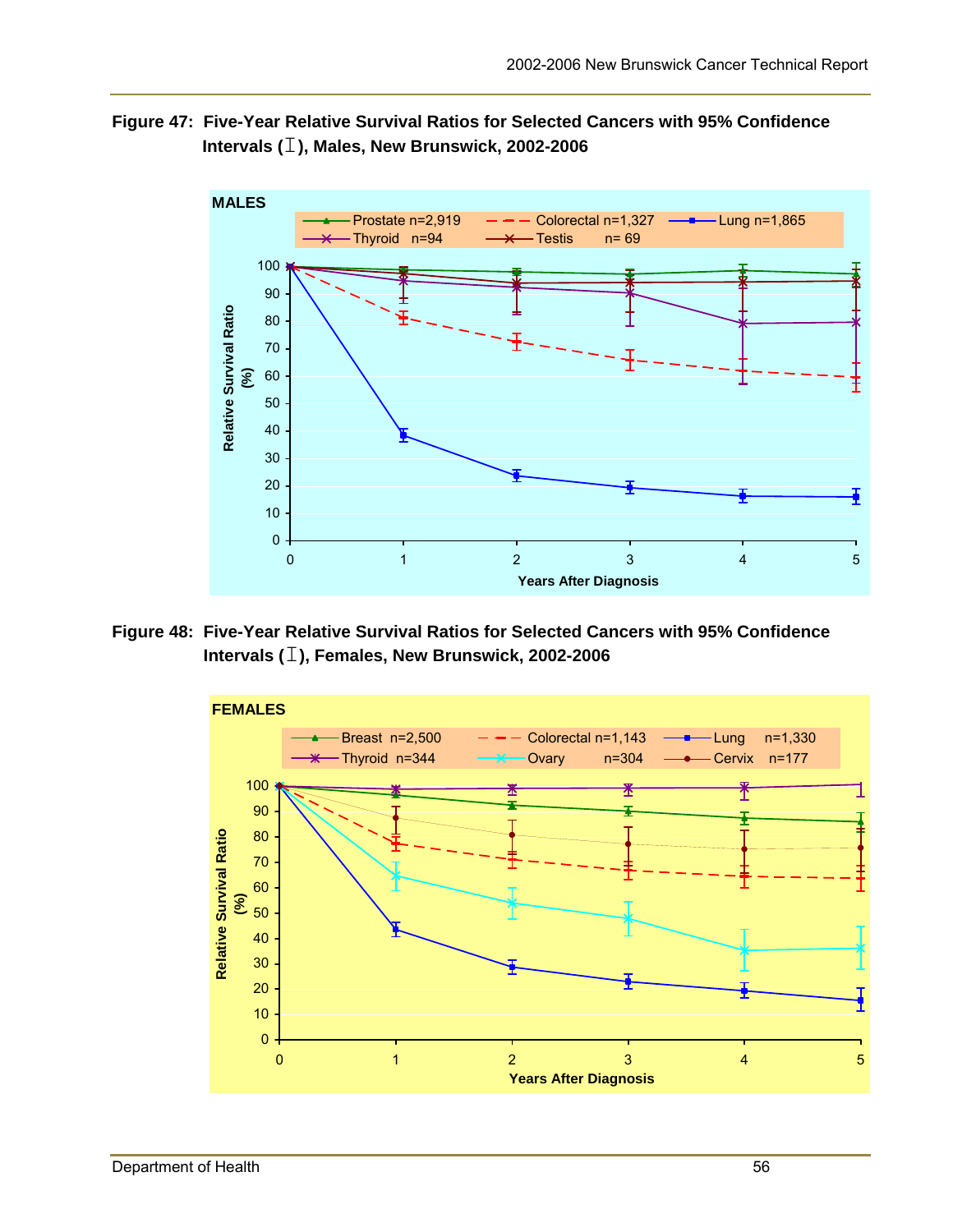#### **Figure 49: Five-Year Relative Survival Ratios for Female Breast Cancer by Stage with 95% Confidence Intervals (**І**), New Brunswick, 2002-2006**

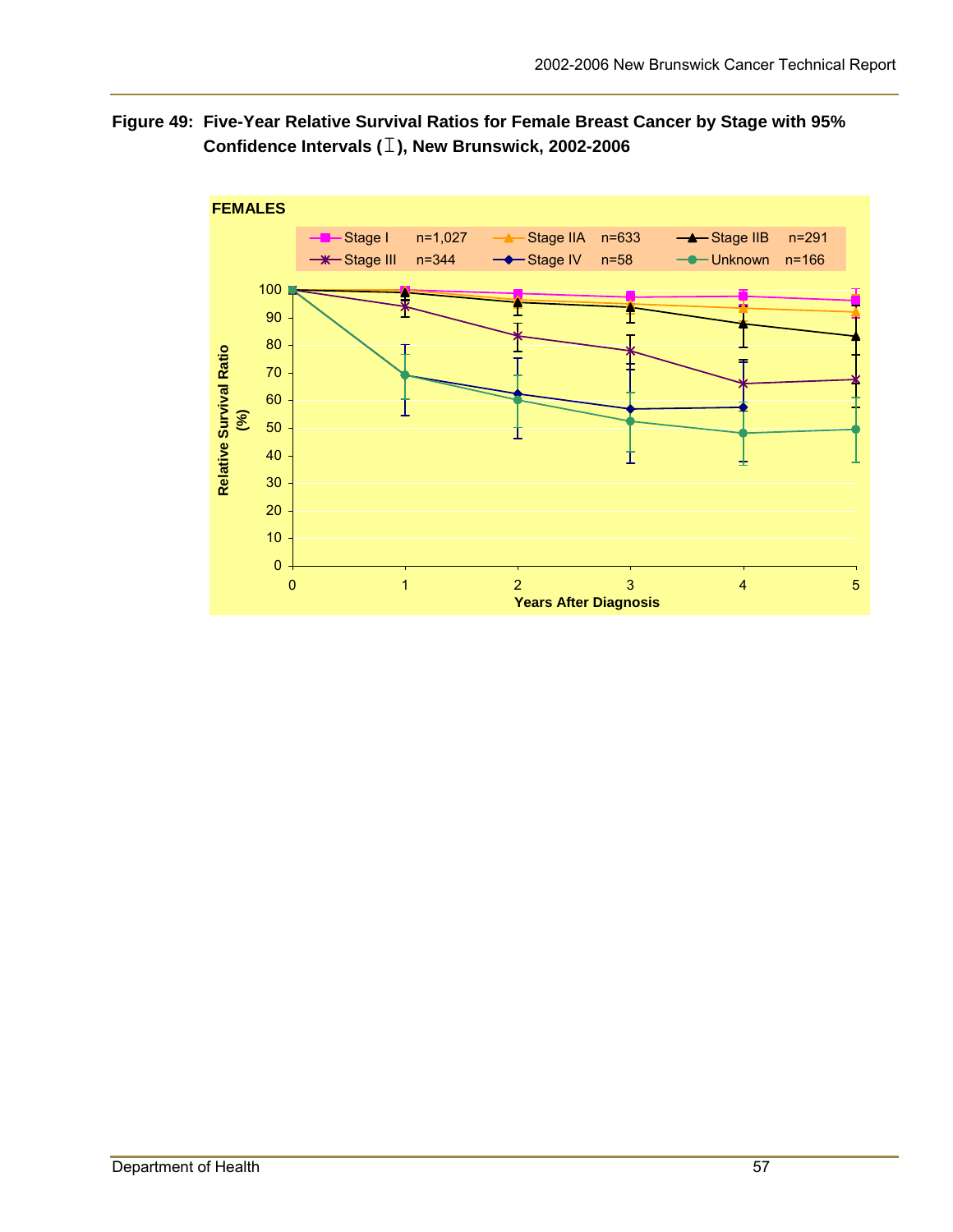### **3.7 Projections for Cancer Incidence and Mortality**

The age-period-cohort method, developed by B. Moller et al. $^{22}$  was used to project cancer incidence and mortality. The computer program "Nordpred", written by the Norwegian Cancer Registry, was applied to project incidence and mortality rates for the period 2006-2025 according to the rates in 1986- 2005 using data from the Registry. The software uses five-year age groups and five-year periods and takes age, period and birth-cohort effects into consideration. Thus, the number of cancers and population figures were grouped in five-year periods from 1986-1990 to 2001-2005, and projected incidence and mortality rates are for five-year periods from 2006-2010 to 2021-2025. The projected population figures for New Brunswick from 2006 to 2025 were provided by the Public Health Agency of Canada (PHAC).

The software produced predicted age-sex incidence and mortality rates for each of the five-year periods 2006-2010 to 2021-2025. To provide annual numbers, the overall figure for each five-year period was divided by five. It should be noted that these cancer incidence and mortality projections do not directly consider potential changes such as introduction of new screening modalities or improved treatments, which could alter future cancer rates, i.e., the predicted numbers can be expected to differ from the values actually observed in the future. The estimation process was entirely based on the past incidence and mortality rates between 1986 and 2005. The projected cancer new cases and deaths for the ten leading cancers are presented in Tables 17-20.

Trends in the new cancer cases and their age-standardized incidence rates for all cancer sites combined are presented in Figures 50-51, along with the projected new cases for the years of 2015, 2020 and 2025. As shown, the number of newly diagnosed cancer cases is steadily increasing over time. In total, the number of newly diagnosed invasive cancer cases is expected to be 5,703 for both sexes by the year 2025 (i.e., males: 8.6 cases per day; females: 7.1 cases per day) if the past and current cancer incidence trends continue.

Compared to the actual number of new cases in the year 2006, this would represent a 36.3% increase in new invasive cancer cases, with a greater increase in males (37.5%) than in females (35.6%). The five leading cancers for males (*prostate, lung, colorectal, bladder* and *non-Hodgkin's lymphoma*) and for females (*breast, lung, colorectal, thyroid* and *ovarian*) are expected to account for 82.1% and 62.1% respectively of the total number of new cancer cases in 2025. These cancers are also expected to be the major contributors to this increase.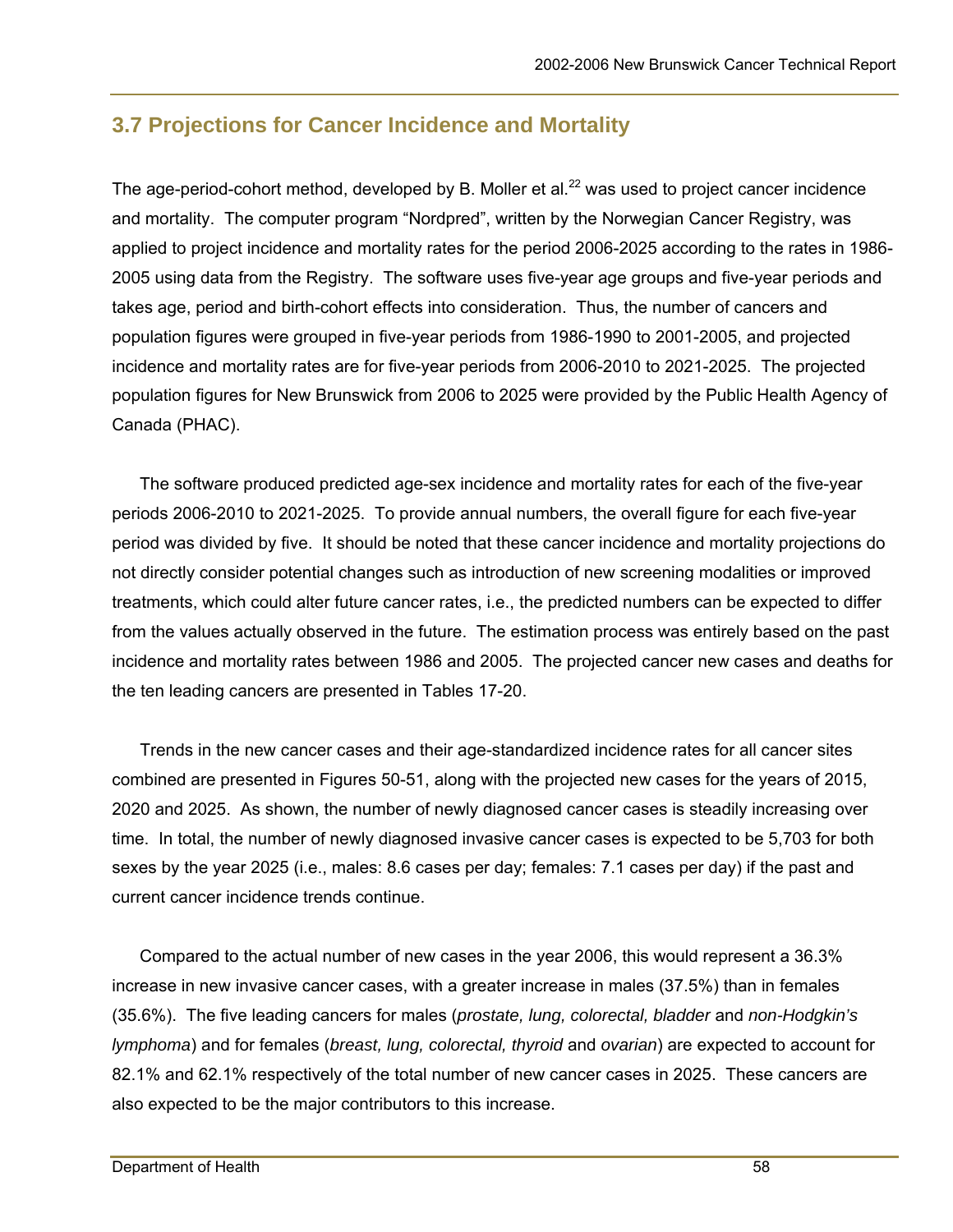



**Figure 51: Age-Standardized Incidence Rates**\* **(ASIRs) and Number of New Cases (left scale) for All Cancer Sites Combined with Projected Estimates for the Years 2015, 2020 and 2025 (right scale), Females, New Brunswick**



<sup>\*</sup> Age-standardized to the 1991 Canadian population estimates. **NOTE:** Dotted lines indicate the 95% confidence intervals.

 $\overline{a}$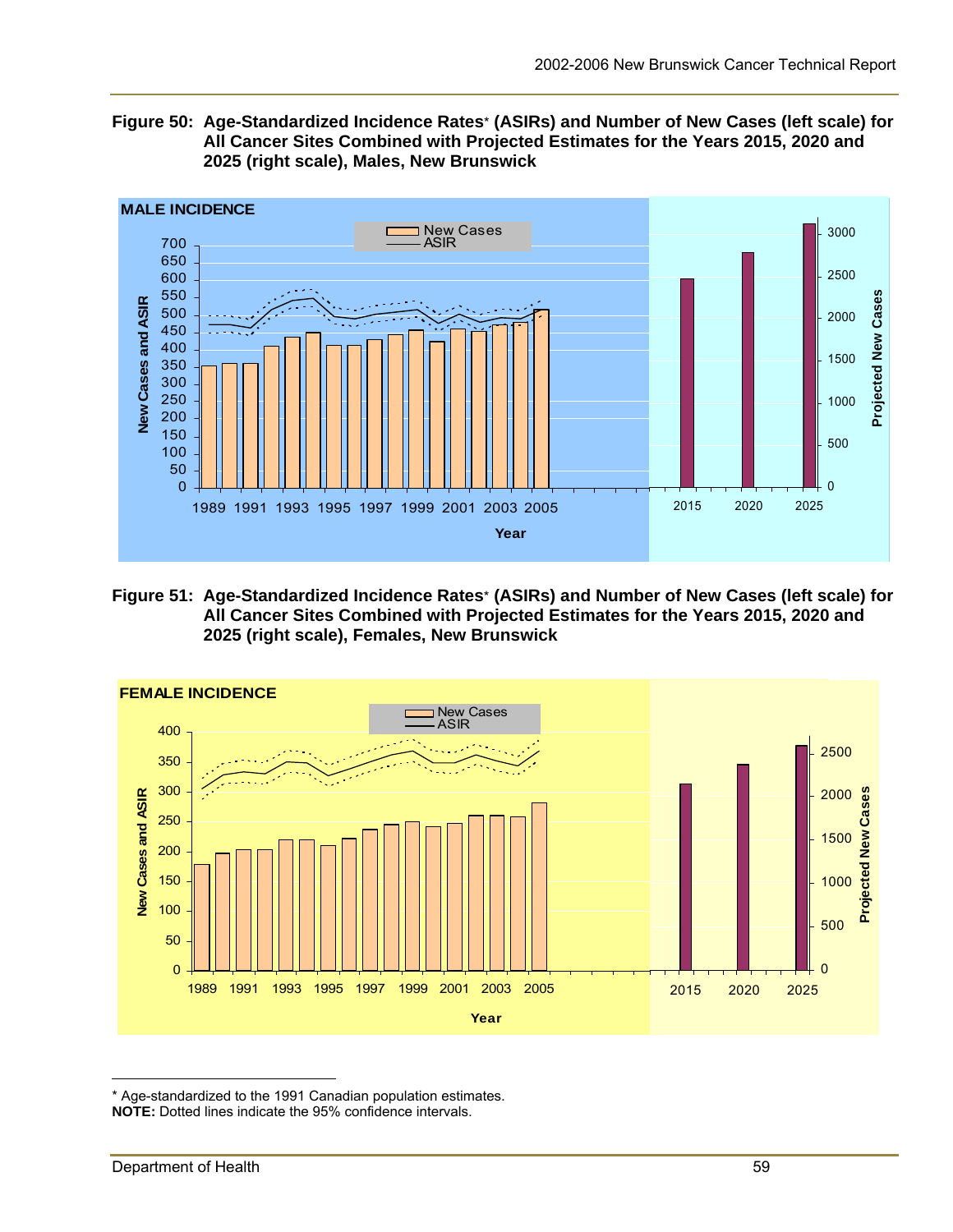



**Figure 53: Age-Standardized Mortality Rate**\* **(ASMRs) and Number of Deaths (left scale) for All Cancer Sites Combined with Projected Estimates for the Years 2015, 2020 and 2025 (right scale), Females, New Brunswick** 



<sup>\*</sup> Age-standardized to the 1991 Canadian population estimates. **NOTE:** Dotted lines indicate the 95% confidence intervals.

 $\overline{a}$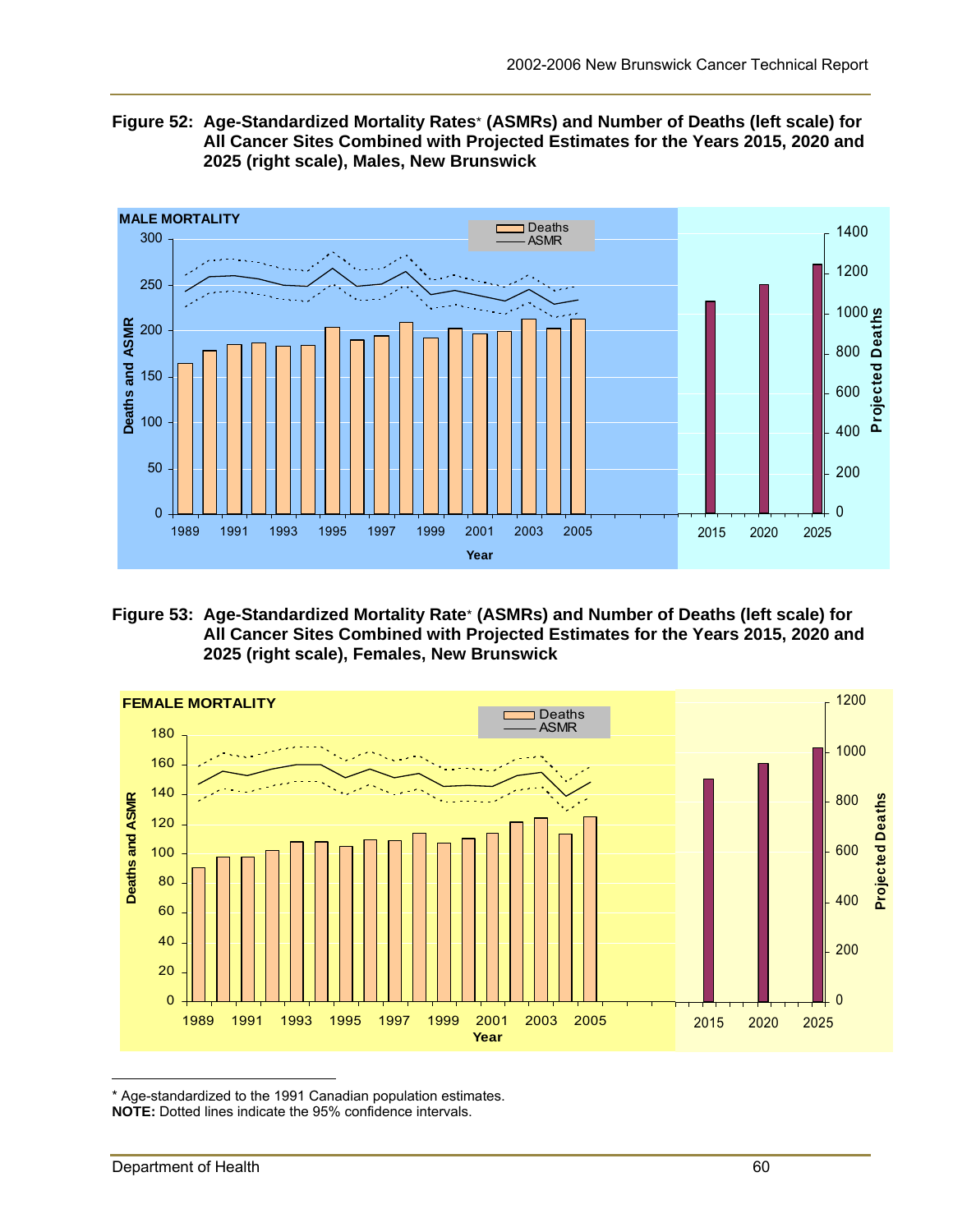The increase in cancer incidence will likely be driven by the interaction of many different forces such as the aging of the population, growth of the population, increase in exposure to risk factors, enhancement of the ability to detect cancer at an early stage and improvement of cancer registration systems.

Trends in cancer deaths and their age-standardized mortality rates for all cancer sites combined are reported in Figures 52 and 53, along with projected deaths for the years of 2015, 2020 and 2025. Cancer mortality rates have gradually declined among males since 1999 with the downward trend assumed to be maintained in future years (Figure 52). On the other hand, mortality rates in females appeared to be stable since 1999 (Figure 53). Some decline may be anticipated if female lung cancer enters a downturn in the upcoming years.

While cancer mortality rates appeared to have decreased marginally since 1989, the number of individuals dying from cancer continued to steadily increase (Figures 52 and 53). An estimate of approximately 2,267 deaths due to cancer is expected by 2025 (i.e., males: 3.4 deaths per day; females: 2.8 deaths per day) if the past and current cancer mortality trends continue. This would represent a 30.5% overall increase in cancer deaths for both sexes (males: 38.5%; females: 21.9%) relative to 2006. Lung, colorectal, prostate and female breast cancers are expected to be the greatest contributors to the estimated cancer deaths (males: 55.0%; females: 49.4%) in 2025.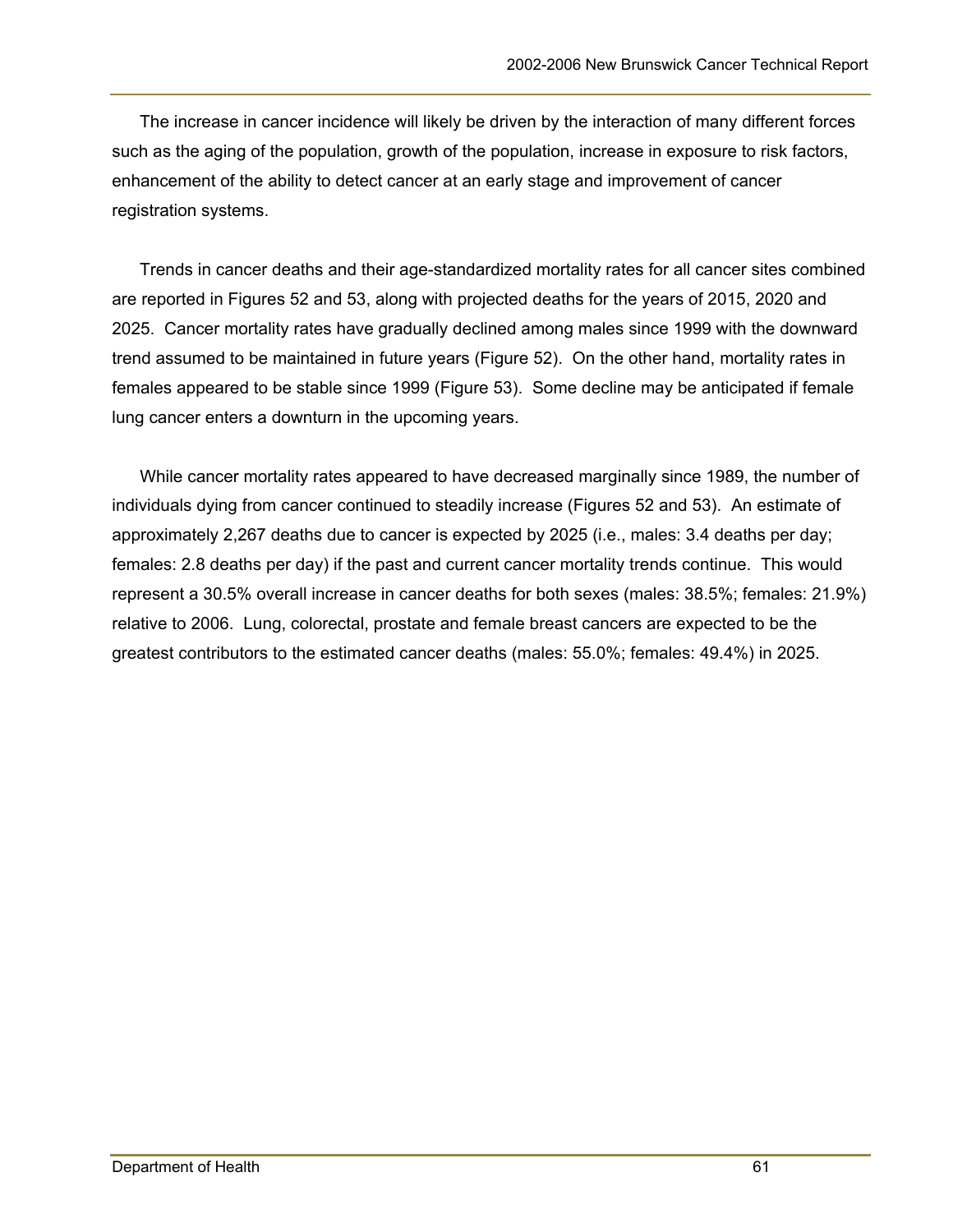### **Conclusions and Further Considerations**

The good news is that current cancer statistics show improvements in the rates and survival for some selected cancers. However, with our aging population the cancer burden in New Brunswick will continue to grow. By the year 2025 it is projected that there will be 5,703 new cancer cases and 2,267 deaths due to cancer per year in New Brunswick representing a 36.3% and 30.5% increase respectively from the 2006 actual numbers.

*Cancer surveillance* and *reporting* not only measures progress but also can be used to plan for changes where needed. Below are some future considerations that would help the New Brunswick Cancer Network to fulfill its mission and goals:

 $\heartsuit$  One of the long-term goals of the New Brunswick Cancer Network is to reduce the incidence, morbidity, and mortality of cancer in New Brunswick. One step toward this goal is to communicate the statistical evidence to the public as educational evidence of the magnitude of the problem. It is fairly well known that smoking, unbalanced diet, excessive alcohol consumption and lack of regular exercise are controllable risk factors that play an important role in cancer incidence. Continued public-oriented awareness campaigns of the association between cancer and these life-style choices are needed.

 $\rightarrow$  Like other Provinces and Territories of Canada, cancer statistics are currently reported to the public at the Health Zone level. In the future, it may be possible to examine and report on cancer at finer geographic levels such as the community or urban level, while respecting individual privacy and confidentiality.

 $\mathbb{R}$  New Brunswick Cancer Network is utilizing various surveillance tools such as Geographic Information Systems (GIS) to enhance our cancer surveillance system. A current collaborative project is underway with the National Research Council to improve the understanding of cancer patterns.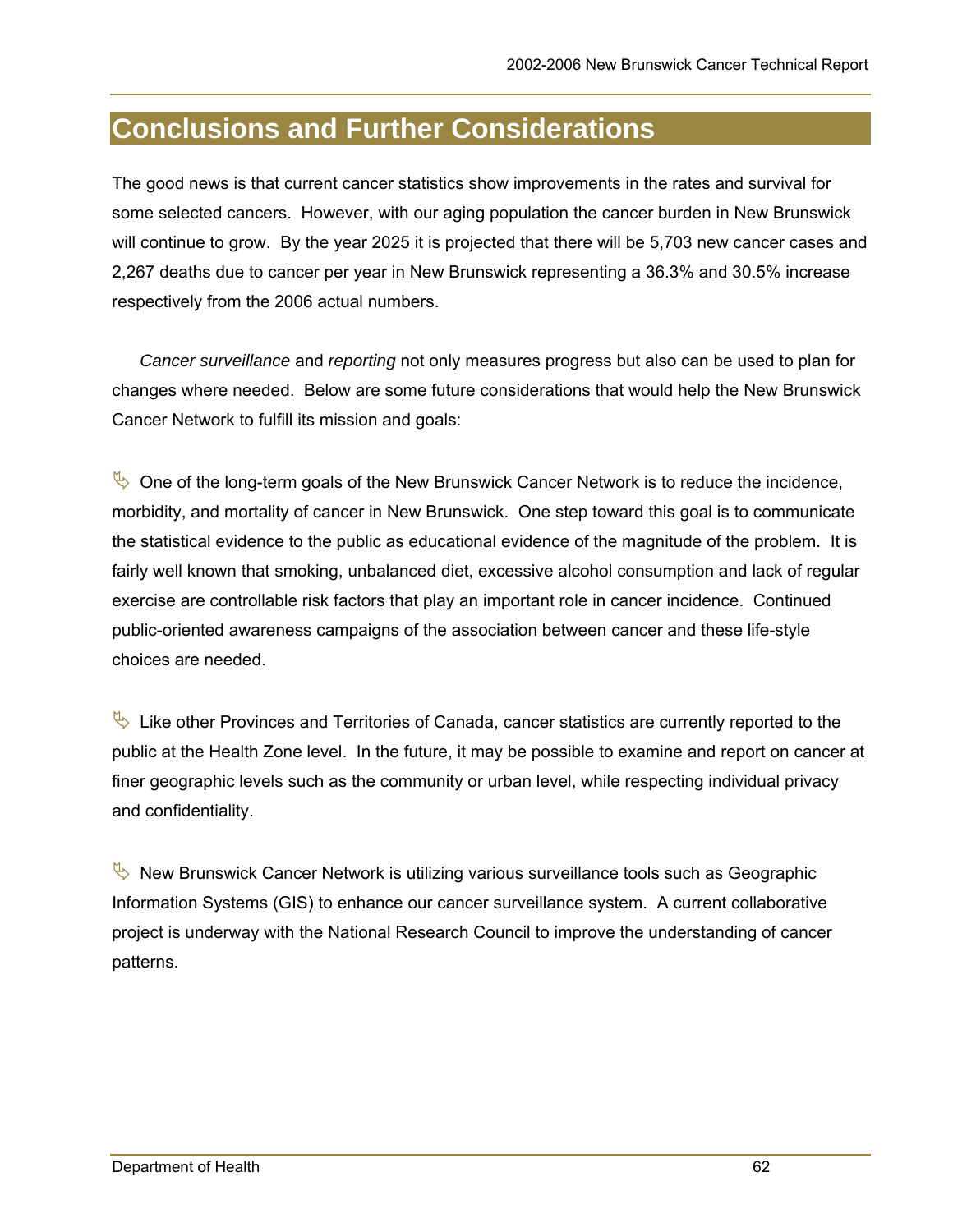### **Special Topic**

#### **Comparison of the Characteristics of Breast Tumours for Women Diagnosed with Breast Cancer through the New Brunswick Provincial Breast Cancer Screening Program with Those Who Have Never Been Screened Between 1995 And 2006**

#### **Background**

Early detection, through organized screening programs combined with effective treatment, can significantly reduce deaths from breast cancer.23 As reported in *"Five-Year Relative Survival Ratio for Female Breast Cancer by Stage"* section, the five-year relative survival ratios for women diagnosed with stages I, II, III and IV breast cancer were 96.1%, 89.0%, 67.6% and 57.5% between 2002 and 2006. However, data analysis conducted in this study was not stratified by the screening status of patients who were diagnosed with breast cancer. The characteristics (behavior, tumour grade, side affected, stage, tumour size and nodal status) of the breast tumours detected through the screening program may be significantly different from those detected outside the program. This warrants further investigation and may provide useful information on the effectiveness of the provincial breast cancer screening program. The primary source of breast tumour information was obtained from the pathology report.

#### **Introduction**

The primary goal of organized cancer screening programs is to identify cancer or premalignant disease in persons without signs or symptoms of the disease. $^{24}$  The New Brunswick Breast Cancer Screening Services Program was established in 1994 and has been providing a bilateral, two-view screening mammogram biennially at 16 fixed sites in the province's seven health zones. The target population was defined as asymptomatic women between the ages of 50 to 69 years with no prior diagnosis of breast cancer. Women aged less than 50 or greater than 69 attend the provincial breast cancer screening program on referral from a physician. In total, 34.1% of women screened in New Brunswick between 1995 and 2006 were outside the target age group. This report focuses on the characteristics of cancers detected in the screened and unscreened populations.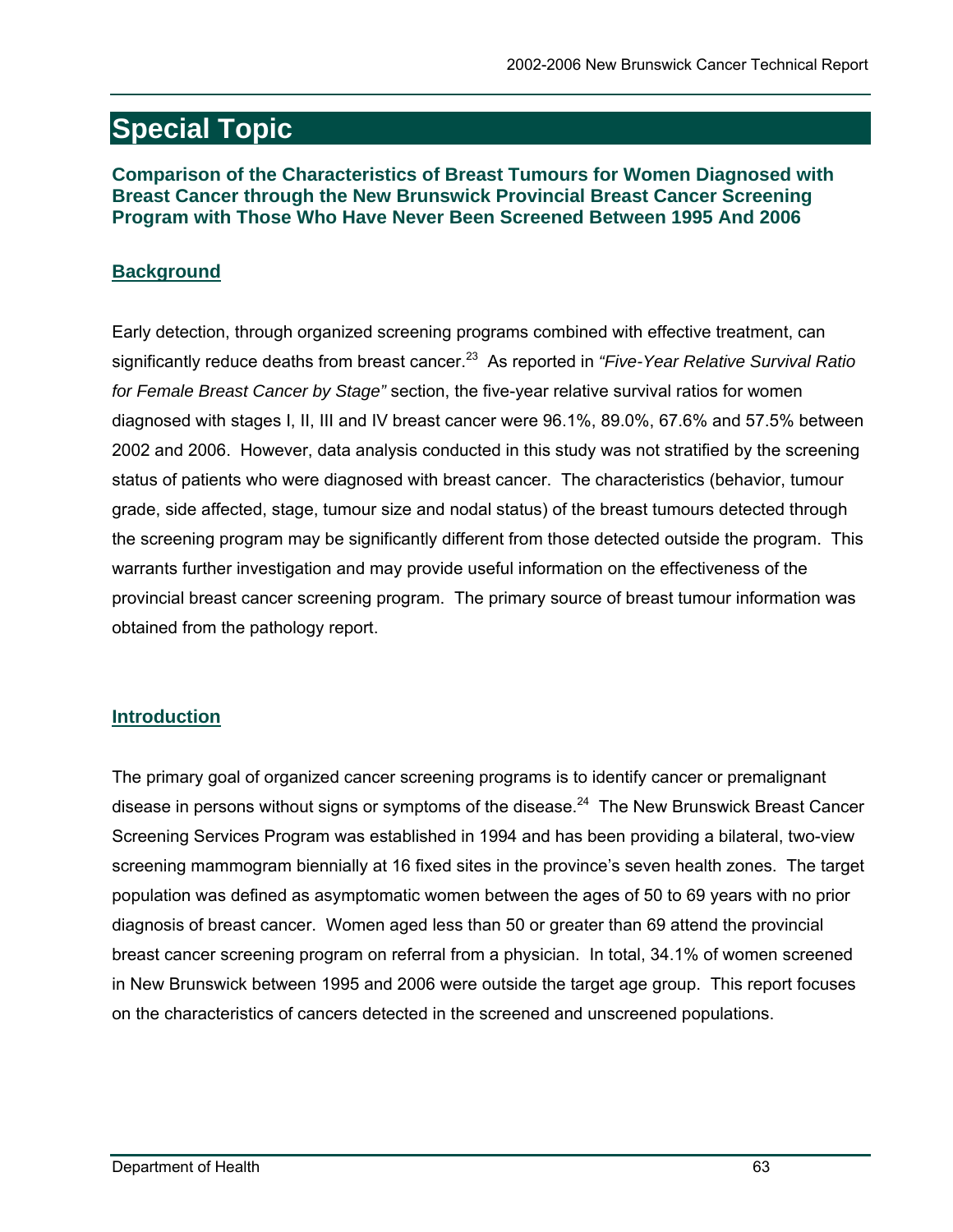#### **Objectives**

The hypothesis of this study is that women who have never been screened (*unscreened group*) in New Brunswick and yet had a breast cancer diagnosed between 1995 and 2006 would have unfavourable disease characteristics (e.g., larger tumour size [> 20mm], lymph node involvement, or more advanced stage [Stages II, III and IV vs. Stage I]) than those with breast cancer detected through the breast cancer screening program.

The hypothesis was tested by linking data from the New Brunswick Breast Cancer Screening Database (*NBBCSD*) with the New Brunswick Provincial Cancer Registry Database (*NBPCRD*).

#### **Methods**

#### *Study Population, Data Sources and Data Quality*

The age group selected to test the hypothesis was females 50-69 years of age who were diagnosed with breast cancer between the years 1995 and 2006.

The NBBCSD was established in 1995. It is an Oracle database used to store data elements about screening events in New Brunswick. Data including demographic characteristics, risk factors, screening services and results, diagnostic tests and cancer information are collected at every screening event. The Department of Health conducts data quality validation quarterly. Provincial data files are shared annually with the Public Health Agency of Canada (PHAC) through the Canadian Breast Cancer Screening Initiative. Additional data cross-validation is also conducted at the PHAC for the Canadian Breast Cancer Screening Database.

The following flat files are extracted from the New Brunswick Breast Cancer Screening Database (NBBCSD): 1) Client Register; 2) Inquiry Log; 3) Program Screens; 4) Diagnostic Tests; and 5) Cancers. These files provide information on socio-demographic characteristics and dates of screening and diagnosis.

The New Brunswick Provincial Cancer Registry Database (NBPCRD) was established in 1952. It is also an Oracle database used to store data elements about reportable cancers such as patient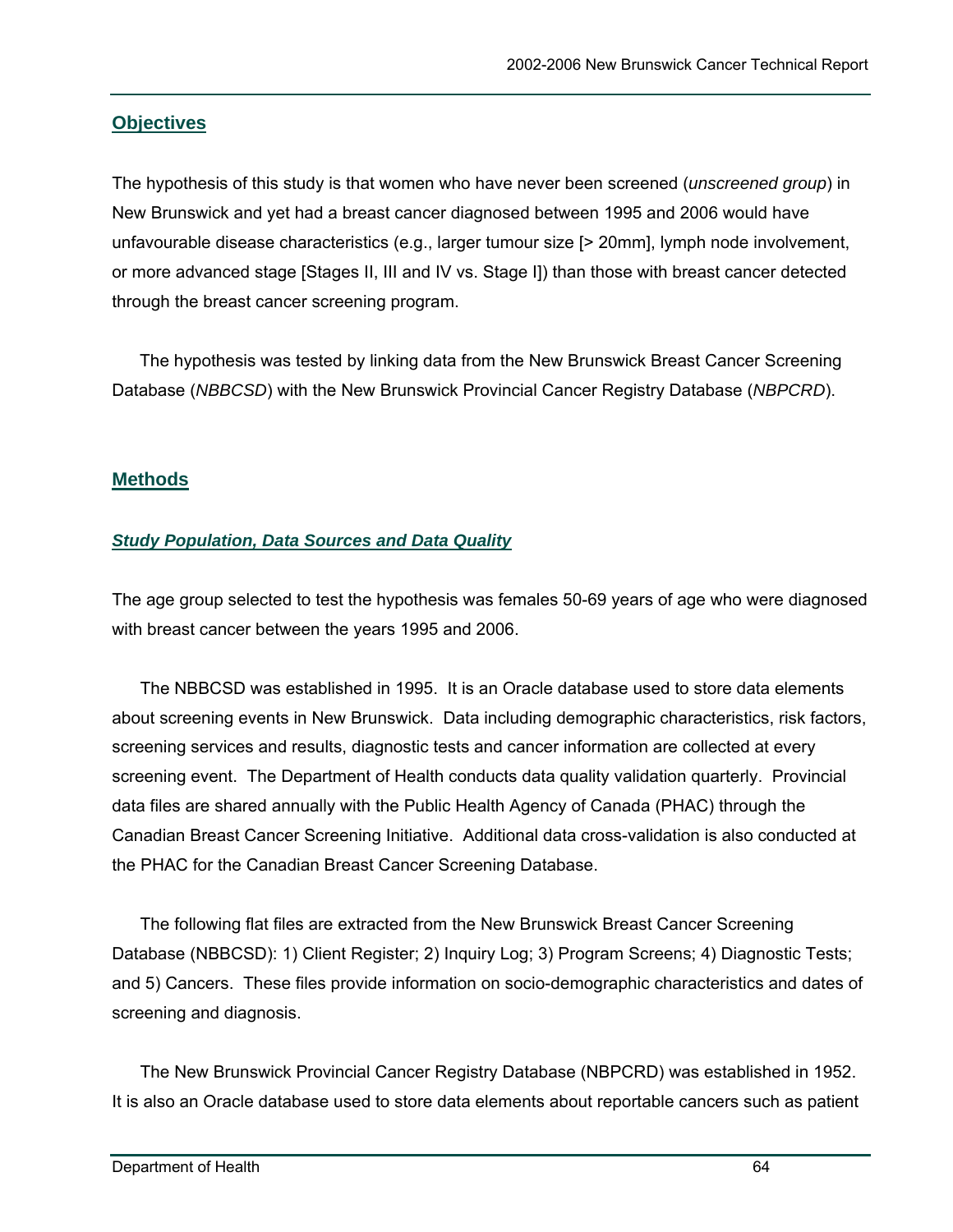demographic information, date of diagnosis, and tumour and stage characteristics. A record linkage is conducted routinely with the NBBCSD and an extraction routine is run to provide the NBBCSD with breast cancer tumour information such as tumour size, histology, behavior, grade and stage. Data quality of the NBPCRD is assured through registry certification with the NAACCR (Appendix A).

The Medicare number personal identifier was used to link these two databases, allowing identification of women with breast cancer who were not screened.

#### *Study Design*

A retrospective, population-based cohort study was conducted. Three different screening groups were analyzed: 1) *Initial Screen Group*: women who attended the breast cancer screening program once between 1995 and 2006; 2) *Rescreen Group*: women who attended the breast cancer screening program at least twice in this period; and, 3) *Unscreened Group*: women who have never been screened through the breast cancer screening program but were diagnosed with breast cancer in this period.

#### *Statistical Analysis*

In order to understand the performance of the breast cancer screening program between 1995 and 2006, the detection rate of breast tumours between the initial and rescreen groups was examined. Also, the ratio of the number of breast tumours detected through the screened (initial & rescreen groups combined) versus the unscreened group over time was calculated to evaluate the effectiveness of the breast cancer screening program. Finally, the characteristics of the detected breast tumours (i.e., tumour size, grade, side affected and stage) were compared among these three comparison groups. The percentage of each individual study outcome was presented and the associated  $p-value$  was used to test the association between study outcome and screening status to rule out the effect of chance. All analyses were performed using SAS version 9.1.<sup>25</sup>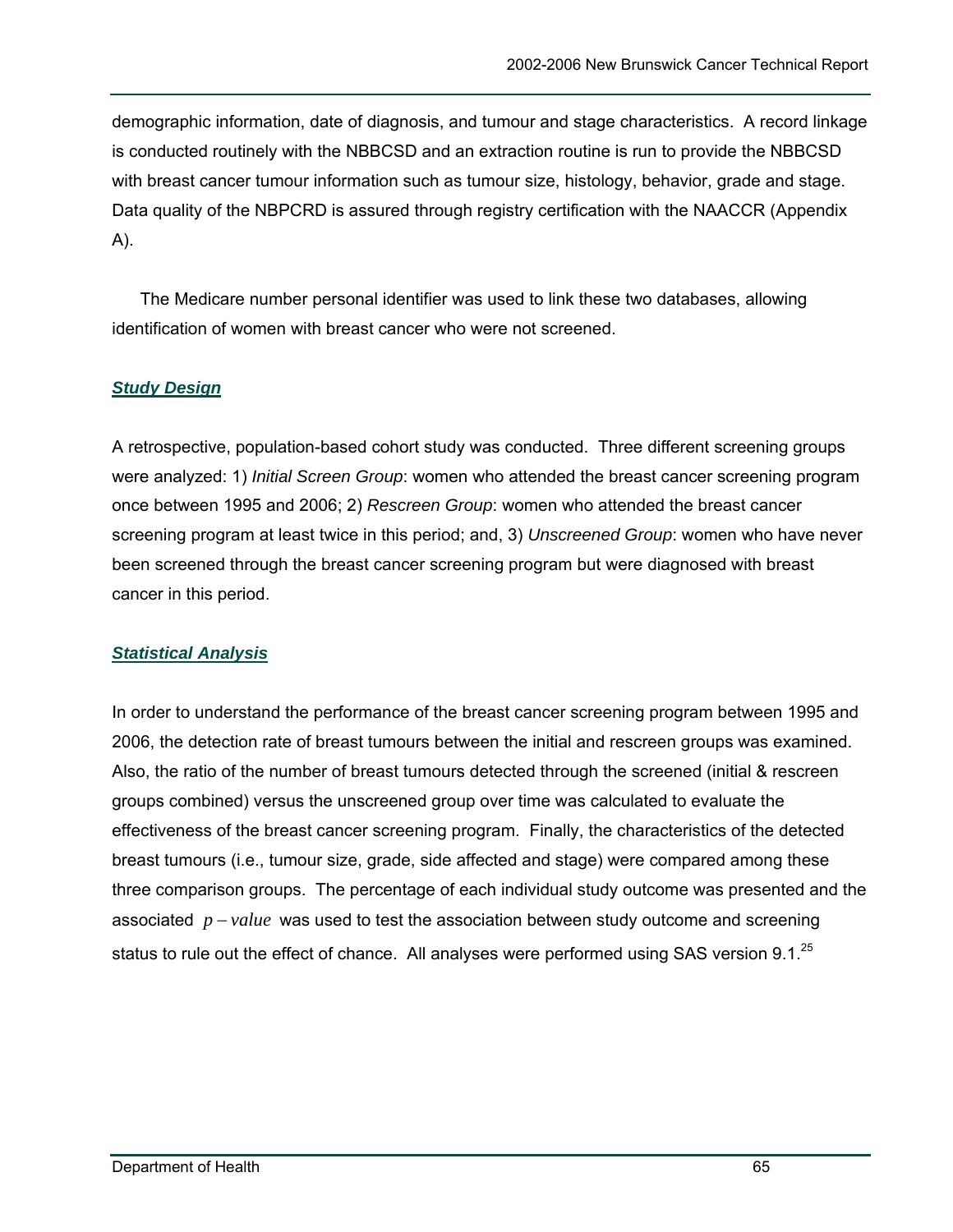#### **Results**

In total, 37,598 women from all age groups were identified for the *initial* screen group (Figure I), as those who attended breast cancer screening once between 1995 and 2006. Among them, 1,045 women (1,091 breast tumours) or 2.8% were diagnosed with breast cancer. Of the *rescreen* group (87,676 women who had at least two screening episodes in this period), 1,552 women (1,589 breast tumours) or 1.8% were detected with breast cancer. As described previously, the NBPCRD was used to define those women who had never participated in breast screening but were diagnosed with breast cancer. Overall, 3,585 women were identified for the unscreened group accounting for 3,719 breast tumours.

For the Target Age Group (ages:50-69), there were 619 women (642 breast tumours) in the *initial*, 1,090 women (1,117 breast tumours) in the *rescreen*, and 1,196 women (1,250 breast tumours) in the *unscreened* groups who were diagnosed with breast cancer between 1995 and 2006 (Figure II).

Table I shows that within the first five years of the breast cancer screening program, the majority of breast tumours (409/579) were detected in the *initial screen* group. Between 2000 and 2006, a larger proportion of breast tumours were found in the *rescreen* group. There was a reverse shift between the *initial* and *rescreen* groups, which indicates that at the early stage of the screening program, *initial* screening may detect more prevalent breast tumours and later on more incident cases were seen in the *rescreen* group.

The ratios of detected breast tumours between the *screened* (*initial* and *rescreen* combined) versus *unscreened* groups are reported in Table II. The number of breast tumours found in the *unscreened* group decreased from 96.1% in 1995 to 27.1% in 2006; whereas the percentage of breast tumours detected from the *rescreen* group significantly increased from 0.0% in 1995 to 59.9% in 2006. The ratio of the detected breast tumours between the *screened* and *unscreened* groups increased over time and reached the highest value of 3.6 in 2005. This indicated that female breast cancer tumours were detected 3.6 times more often through the breast cancer screening program than by other means.

The baseline characteristics such as family history of breast cancer, menopausal status, use of hormone replacement therapy and breast self-examination were analyzed and reported in Table III.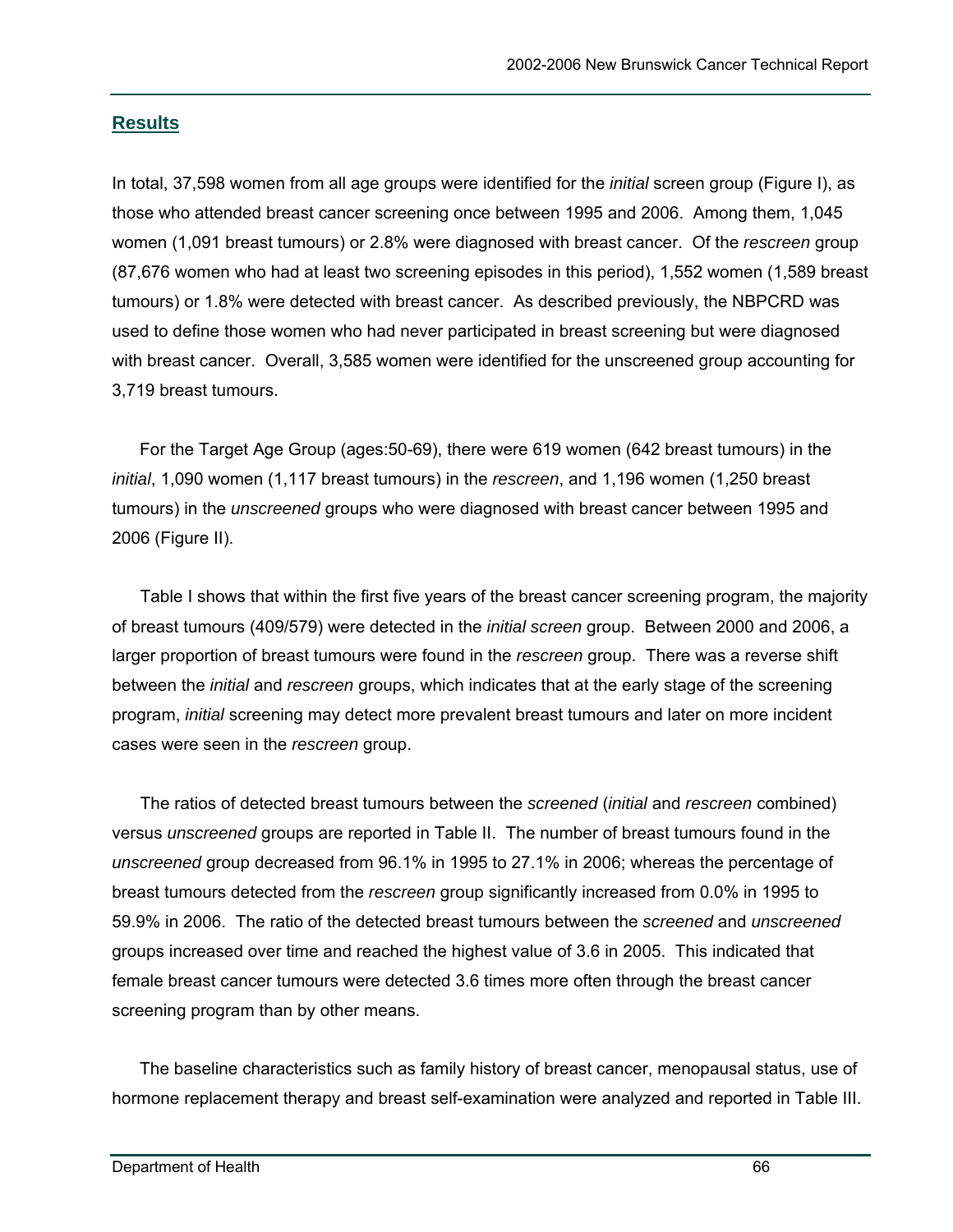Due to the large volume of missing values in each variable, differences regarding these variables between the *initial* and *rescreen* groups were inconclusive. Geographic variation was also examined by County and Health Zone (HZ, Table IV). For example, for larger Health Zones such as HZ1, HZ2 and HZ3, higher percentages of breast tumours were detected through the breast cancer screening program when the *initial* and *rescreen* groups were combined. However, for smaller Health Zones (HZ4 and HZ6), lower percentages of breast tumours were found through the breast cancer screening program from 1995 to 2006.

Table V shows the number of breast tumours by invasive status, tumour grade, side affected, tumour size and stage diagnosed in 1995 to 2006 by screening status. The percentages of breast tumours with *in-situ* were greater in the *screened* than *unscreened* groups (*initial:* 21.0%; *rescreen:* 45.0% vs. *unscreened:* 34.0%). A higher percentage of invasive breast tumours was also detected for the *screened* when compared to the *unscreened* groups (*initial:* 21.4%; *rescreen:* 36.1% vs. *unscreened:* 42.5%). A significant proportion of screened tumours had a lower tumour grade than unscreened (*screened:* 63.7% vs. *unscreened:* 36.3%) and inversely, more unscreened tumours had worse *high grade undifferentiated tumours* (*screened:* 25.0% vs. *unscreened:* 75.0%).

Table V also shows that the probability of developing breast cancer in the left or right breast was virtually the same among these three comparison groups. Higher percentages of small tumours < 20 mm were found in the *screened* than *unscreened* groups. However, the percentages of tumours (> 21 mm) were evenly distributed between the *screened* and *unscreened* groups.

The percentage of early stage invasive breast cancer (Stage I) was significantly higher in the *screened* compared to *unscreened* groups (*initial:* 24.8%; *rescreen:* 42.5% vs. *unscreened:* 32.7%, Table V). The percentages of breast tumours with late stage (IIA→IIIC) were equally distributed across all of three comparison groups with the exception of those tumours with Stages IIA and IIIB. Finally, the percentage with distant metastasis (Stage IV) at the time of diagnosis was greater for the *unscreened* than *screened* groups (*initial:* 12.2%; *rescreen:* 17.1% vs. *unscreened*: 70.7%).

#### **Conclusions and Recommendations**

Our study provides evidence that the New Brunswick Breast Cancer Screening Services Program is most efficient in detecting cancers at an early stage when women participate in the program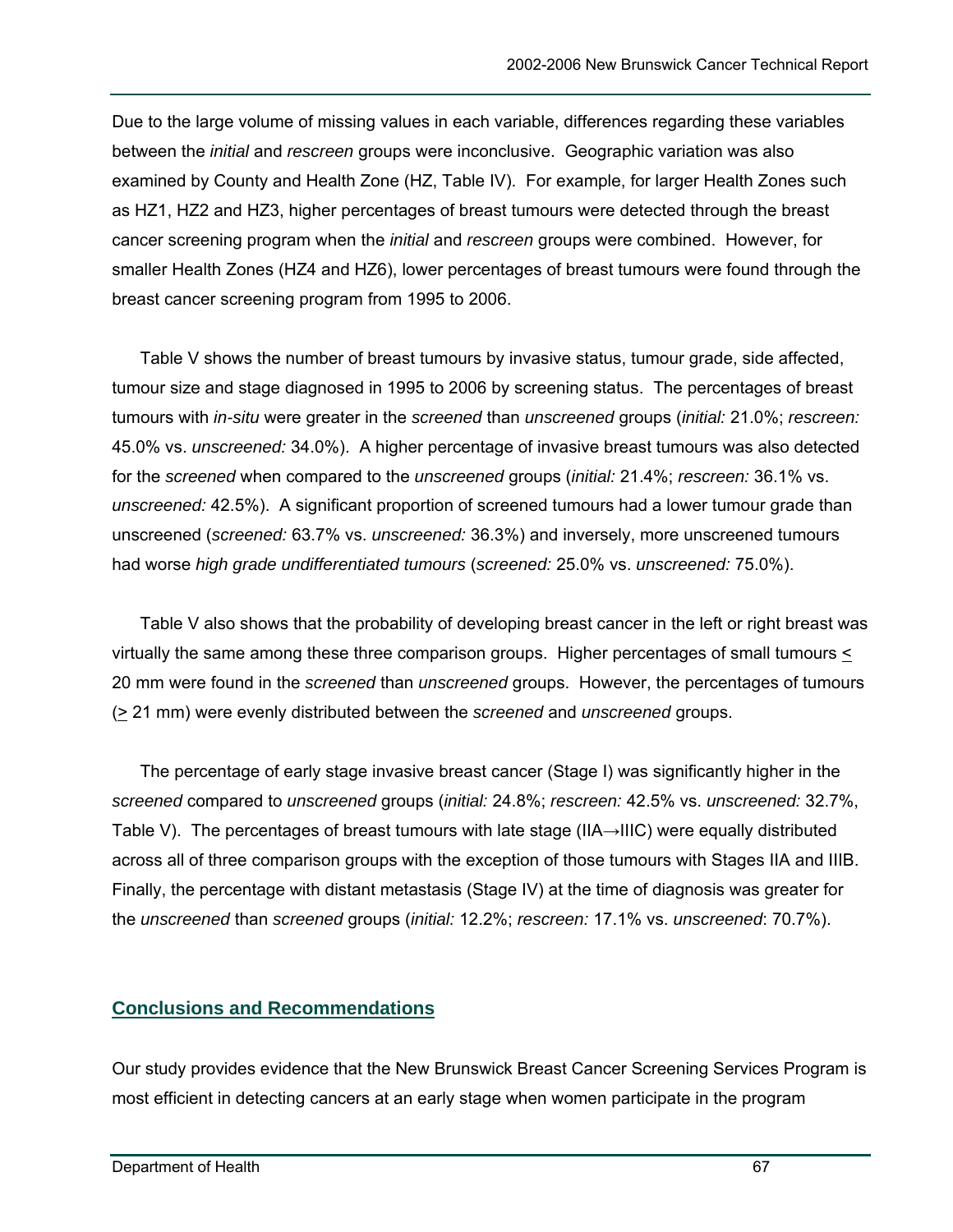regularly and not just once. Our data also suggest that women in the target age group participating in the screening program are less likely to have cancer in their lymph nodes or distant metastasis at the time of diagnosis than the ones diagnosed outside the screening program. This should result in earlier stage and improved survival.

There was a large proportion of women diagnosed with breast cancer who had never visited the organized breast cancer screening program in 1995 to 2006. In particular, this may be true for those who live in small communities, remote rural areas or those who have difficulty in accessing the program for any unknown reasons. Every effort should be made to encourage participation in the provincial breast cancer screening program at regular intervals. Therefore, it is recommended that the results of this study be shared with the service providers in each *Regional Health Authority* through the *New Brunswick Breast Cancer Screening Advisory Committee*. It is also recommended that the participation of these populations be a priority for the provincial breast cancer screening program in the upcoming year 2010-2011.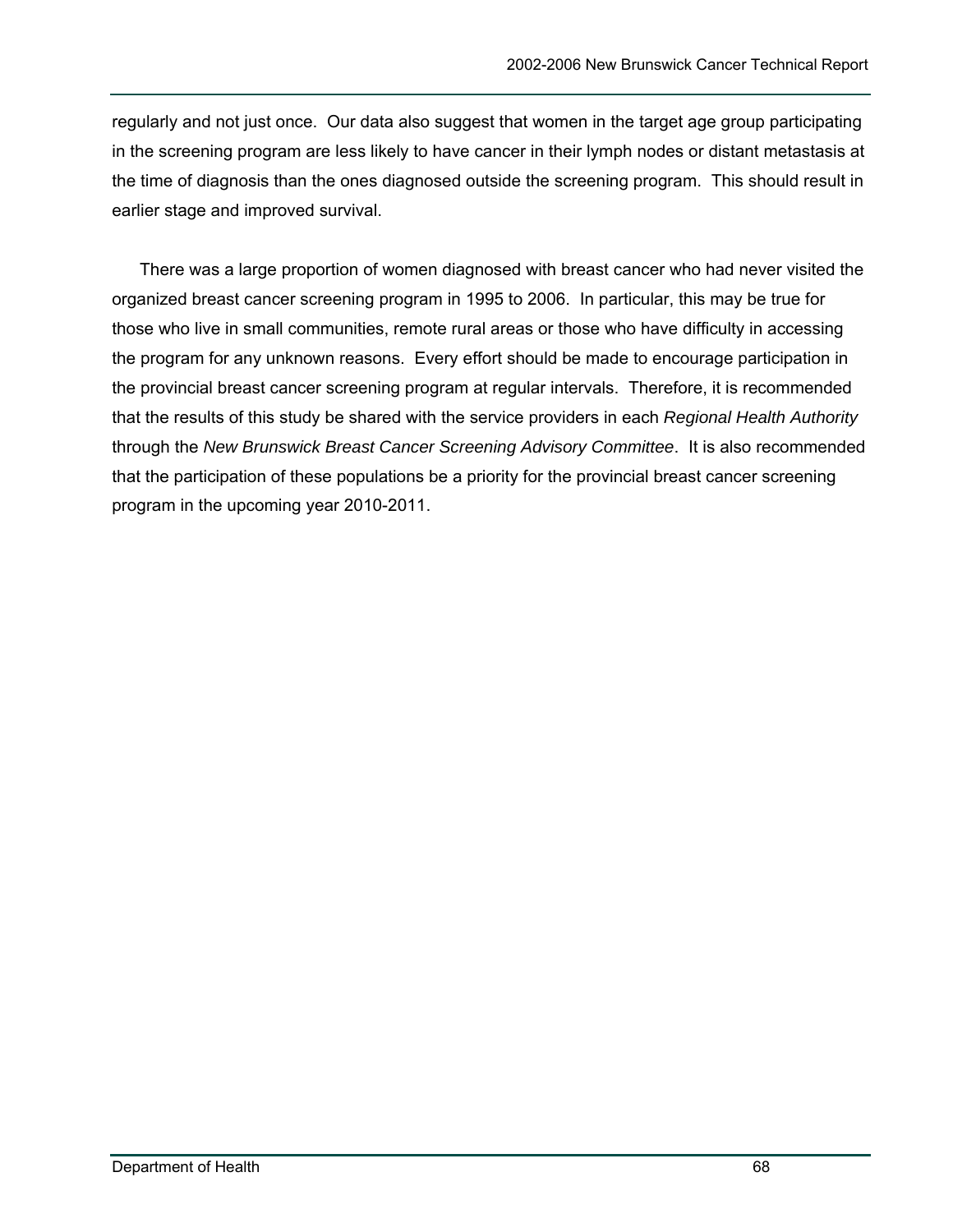

#### **Figure I: Flow of the Study Cohort through the Linkage between NBBCSD and NBPCRD**

**NOTE:** INDS = individual women: RECS = records.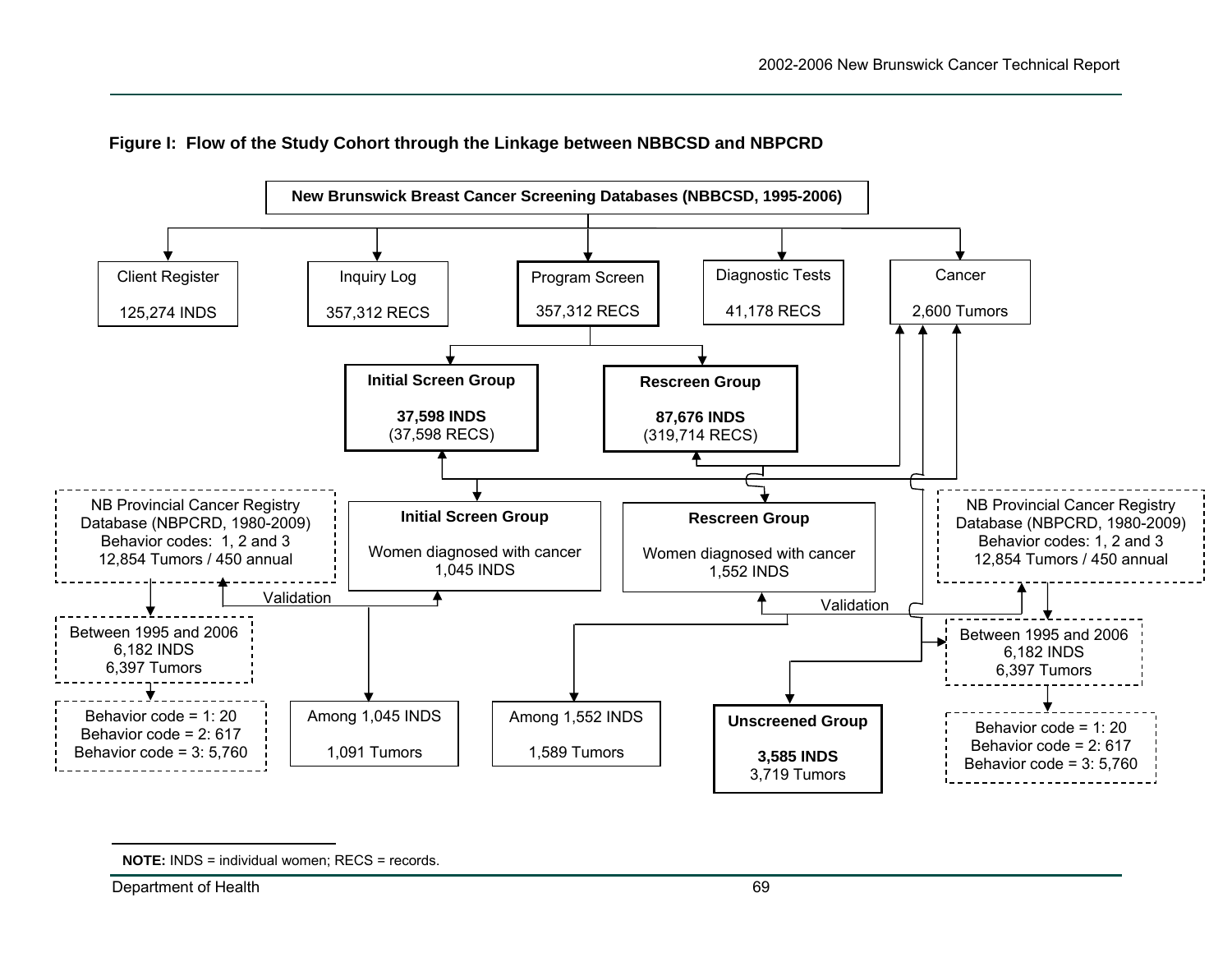**Figure II: Flow of the Final Study Cohort for Women between 50 and 69 Years Old** 



Department of Health 70

**NOTE:** INDS = individual women.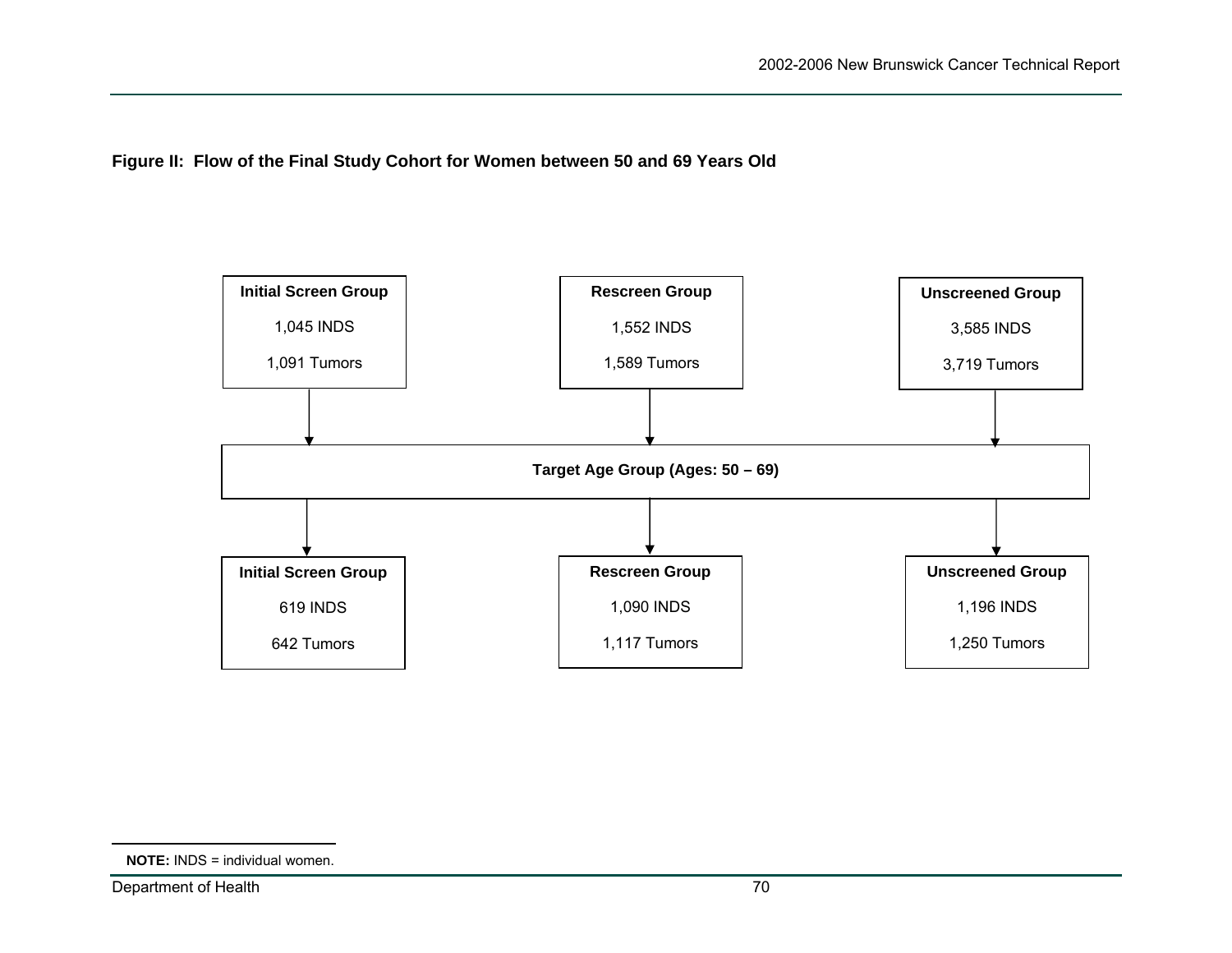| <b>Screen Year</b> | <b>Initial Screen</b><br>$(\%)$ | Rescreen<br>$(\%)$ | Total of (Initial + Rescreen) |
|--------------------|---------------------------------|--------------------|-------------------------------|
| 1995               | 39 (100.0%)                     | $0(0.0\%)$         | 39                            |
| 1996               | 116 (98.3%)                     | $2(1.7\%)$         | 118                           |
| 1997               | 83 (72.2%)                      | 32 (27.8%)         | 115                           |
| 1998               | 87 (61.3%)                      | 55 (38.7%)         | 142                           |
| 1999               | 84 (50.9%)                      | 81 (49.1%)         | 165                           |
| 2000               | 68 (34.9%)                      | 127 (65.1%)        | 195                           |
| 2001               | 40 (22.7%)                      | 136 (77.3%)        | 176                           |
| 2002               | 37 (19.8%)                      | 150 (80.2%)        | 187                           |
| 2003               | 31 (16.2%)                      | 160 (83.8%)        | 191                           |
| 2004               | 21 (11.9%)                      | 155 (88.1%)        | 176                           |
| 2005               | 22 (14.3%)                      | 132 (85.7%)        | 154                           |
| 2006               | 14 (13.9%)                      | 87 (86.1%)         | 101                           |
| <b>Total</b>       | 642*                            | 1,117              | 1,759                         |

**Table I: Percentage of Target Age Group (Ages: 50-69) Female Breast Cancer Tumours Associated with Breast Cancer Screening Program by Screening Status and Year, New Brunswick, 1995-2006** 

\* Represents the number of breast tumours.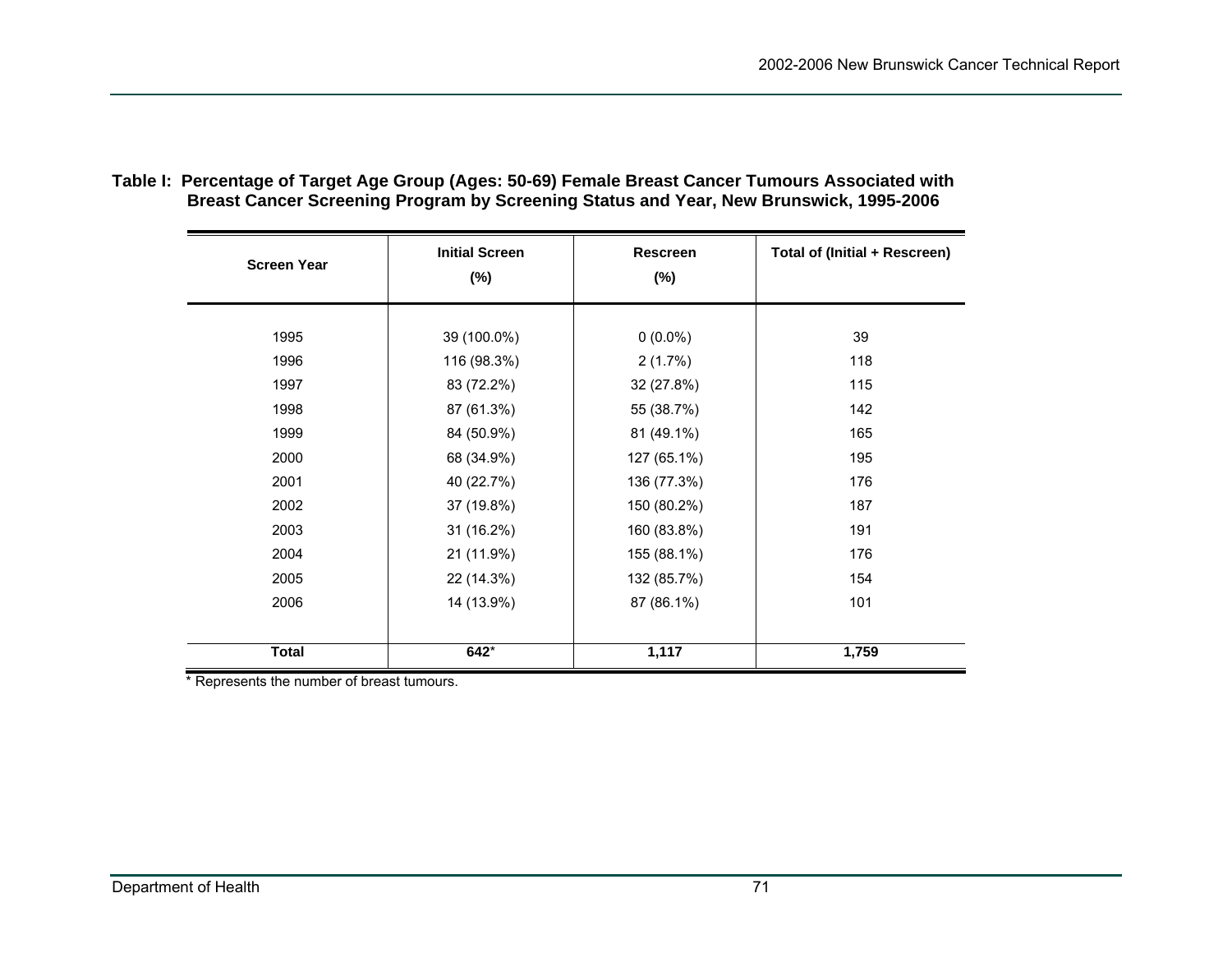|                    | <b>Screened</b>       |             | <b>Unscreened</b> | <b>Ratio of</b>   |
|--------------------|-----------------------|-------------|-------------------|-------------------|
| <b>Screen Year</b> | <b>Initial Screen</b> | Rescreen    |                   | Screened          |
|                    | $(\%)$                | $(\%)$      | $(\%)$            | <b>Unscreened</b> |
|                    |                       |             |                   |                   |
| 1995               | $8(3.9\%)$            | $0(0.0\%)$  | 196 (96.1%)       | 0.04              |
| 1996               | 49 (22.8%)            | $3(1.4\%)$  | 163 (75.8%)       | 0.32              |
| 1997               | 77 (37.4%)            | 13 (6.3%)   | 116 (56.3%)       | 0.78              |
| 1998               | 66 (27.6%)            | 39 (16.3%)  | 134 (56.1%)       | 0.78              |
| 1999               | 85 (34.7%)            | 55 (22.4%)  | 105 (42.9%)       | 1.33              |
| 2000               | 78 (29.1%)            | 85 (31.7%)  | 105 (39.2%)       | 1.55              |
| 2001               | 59 (23.2%)            | 125 (49.0%) | 71 (27.8%)        | 2.59              |
| 2002               | 52 (19.2%)            | 136 (50.2%) | 83 (30.6%)        | 2.27              |
| 2003               | 50 (17.9%)            | 162 (57.8%) | 68 (24.3%)        | 3.12              |
| 2004               | 40 (15.3%)            | 151 (57.6%) | 71 (27.1%)        | 2.69              |
| 2005               | 41 (14.6%)            | 178 (63.6%) | 61 (21.8%)        | 3.59              |
| 2006               | 37 (13.0%)            | 170 (59.9%) | 77 (27.1%)        | 2.69              |
|                    |                       |             |                   |                   |
| <b>Total</b>       | 642*                  | 1,117       | 1,250             |                   |

**Table II: Percentage of Target Age Group (Ages: 50-69) Women Diagnosed with Breast Cancer Through Initial Screen, Rescreen and Unscreened by Year, New Brunswick, 1995-2006** 

\* Represents the number of breast tumours.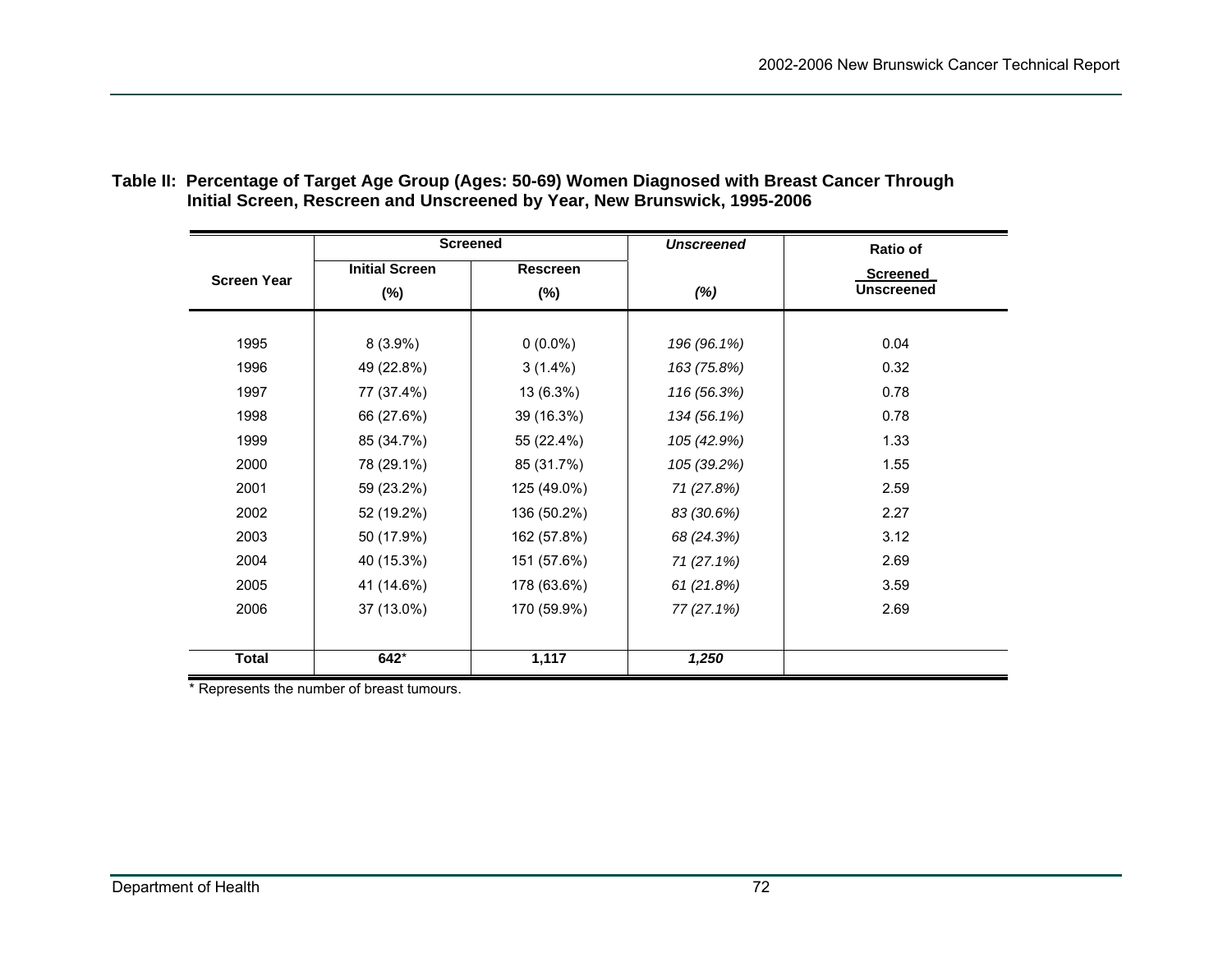#### **Table III: Characteristics of Target Age Group (Ages: 50-69) Women Diagnosed with Breast Cancer Through Initial Screen and Rescreen, New Brunswick, 1995-2006**

| <b>Characteristic</b>                                                                                                | <b>Initial Screen</b>                  | <b>Rescreen</b>                      |
|----------------------------------------------------------------------------------------------------------------------|----------------------------------------|--------------------------------------|
| <b>Family History</b>                                                                                                |                                        |                                      |
| <b>No</b><br>Yes, age not specified<br>Yes, diagnosed at <50 years old<br>Yes, diagnosed at >50 years old<br>Missing | 93<br>$\overline{2}$<br>4<br>12<br>531 | 472<br>8<br>76<br>82<br>620          |
| <b>Menopausal Status</b>                                                                                             |                                        |                                      |
| Premenopausal<br>Postmenopausal<br>Missing                                                                           | 59<br>56<br>527                        | 239<br>403<br>616                    |
| <b>Hormone Replacement Therapy Use</b>                                                                               |                                        |                                      |
| Never<br>Ever not current<br>No current with unknown history<br>Current<br>Missing                                   | 46<br>52<br>6<br>14<br>524             | 174<br>233<br>67<br>170<br>614       |
| <b>Breast Self-Examination (time/per year)</b>                                                                       |                                        |                                      |
| None<br>$1 - 3$<br>$4 - 8$<br>$9 - 15$<br>$\geq 16$<br>Missing                                                       | 26<br>24<br>22<br>27<br>14<br>529      | 39<br>90<br>161<br>240<br>113<br>615 |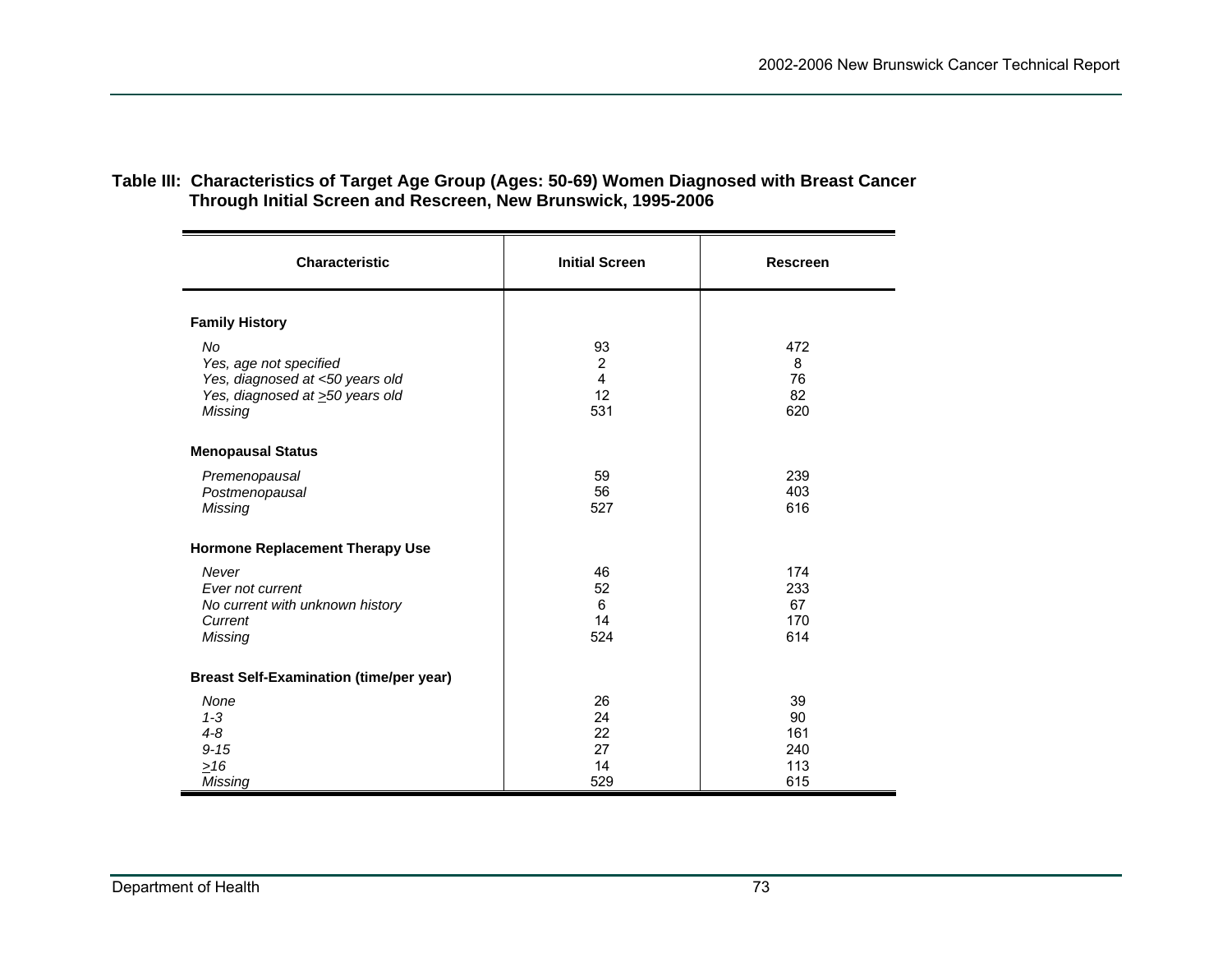|                  | <b>Initial Screen</b> | <b>Rescreen</b> | <b>Unscreened</b> |
|------------------|-----------------------|-----------------|-------------------|
| Location         | $(\%)$                | (%)             | (%)               |
|                  |                       |                 |                   |
| County           |                       |                 |                   |
| Madawaska        | 68 (20.9%)            | 144 (44.3%)     | 113 (34.8%)       |
| Restigouche      | 18 (15.6%)            | 54 (47.0%)      | 43 (37.4%)        |
| Gloucester       | 14 (16.5%)            | 32 (37.6%)      | 39 (45.9%)        |
| Victoria         | 19 (27.9%)            | 22 (32.4%)      | 27 (39.7%)        |
| Northumberland   | 62 (24.9%)            | 121 (48.6%)     | 66 (26.5%)        |
| Kent             | 24 (18.7%)            | 65 (50.8%)      | 39 (30.5%)        |
| Carleton         | 96 (18.9%)            | 183 (36.1%)     | 228 (45.0%)       |
| York             | 23 (19.5%)            | 53 (44.9%)      | 42 (35.6%)        |
| Sunbury          | 57 (26.4%)            | 66 (30.6%)      | 93 (43.0%)        |
| Queens           | 107 (25.0%)           | 161 (37.6%)     | 160 (37.4%)       |
| Westmorland      | 16 (17.2%)            | 28 (30.1%)      | 49 (52.7%)        |
| Albert           | 10 (13.5%)            | 25 (33.8%)      | 39 (52.7%)        |
| <b>Kings</b>     | 24 (18.6%)            | 31 (24.0%)      | 74 (57.4%)        |
| St John          | 30 (24.4%)            | 44 (35.8%)      | 49 (39.8%)        |
| Charlotte        | 74 (21.1%)            | 88 (25.1%)      | 189 (53.8%)       |
| Health Zone (HZ) |                       |                 |                   |
| HZ1              | 143 (19.0%)           | 301 (40.0%)     | 309 (41.0%)       |
| HZ2              | 153 (21.8%)           | 322 (45.9%)     | 227 (32.3%)       |
| HZ3              | 165 (22.9%)           | 263 (36.4%)     | 294 (40.7%)       |
| HZ4              | 28 (15.2%)            | 49 (26.6%)      | 107 (58.2%)       |
| HZ5              | 27 (26.0%)            | 40 (38.4%)      | 37 (35.6%)        |
| HZ6              | 74 (21.1%)            | 88 (25.1%)      | 189 (53.8%)       |
| HZ7              | 52 (26.9%)            | 54 (28.0%)      | 87 (45.1%)        |
| <b>Total</b>     | 642*                  | 1,117           | 1,250             |

#### **Table IV: Geographical Distribution of Target Age Group (Ages: 50-69) Female Breast by Screening Status, New Brunswick, 1995-2006**

\* Represents the number of breast tumours.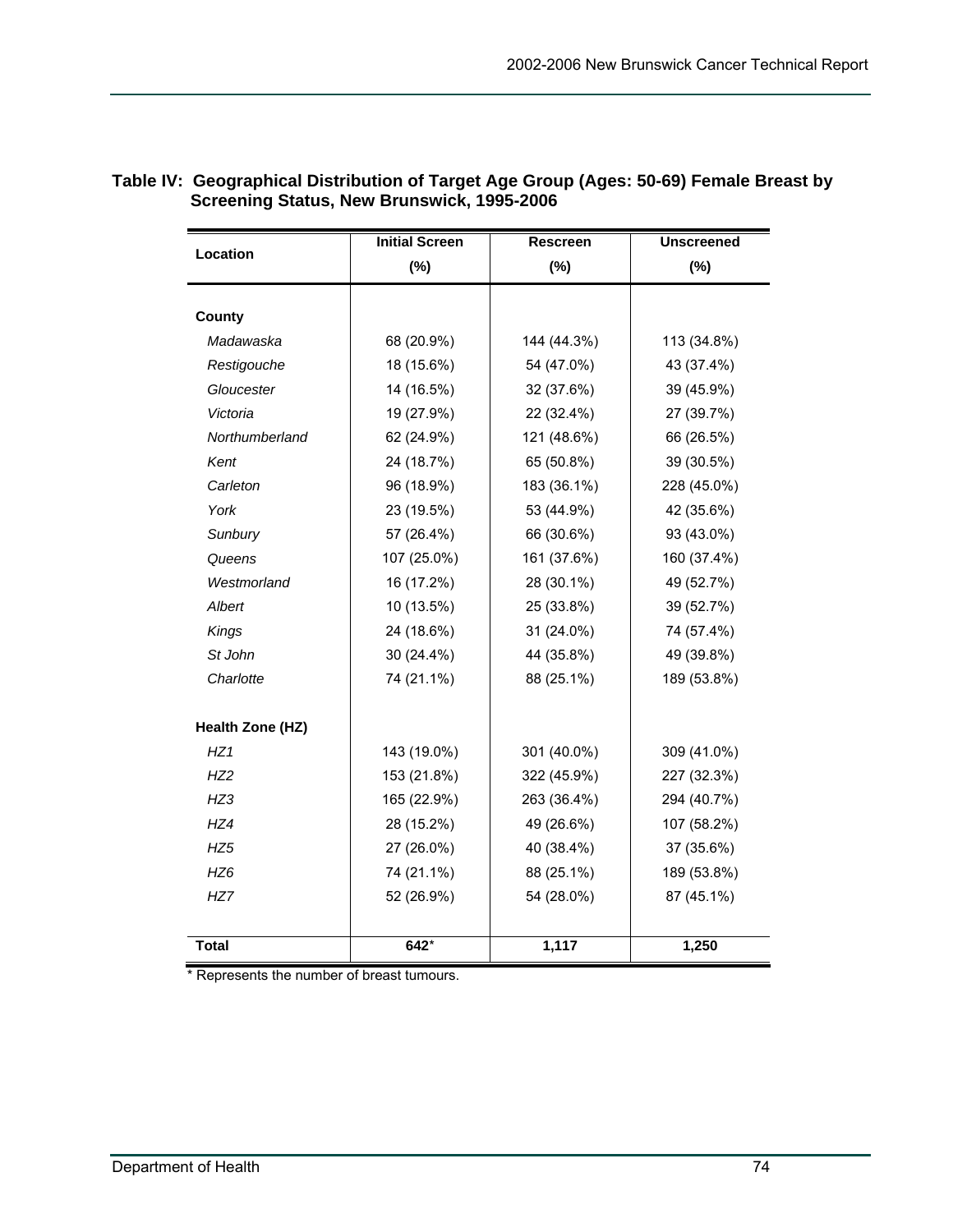| Table V: Comparison of Tumour Characteristics by Invasive Status, Tumour Grade, Side affected and Stage for Target Age |  |  |  |
|------------------------------------------------------------------------------------------------------------------------|--|--|--|
| Group (Ages: 50-69) Women Diagnosed with Breast Cancer by Screening Status, New Brunswick, 1995-2006                   |  |  |  |

| <b>Outcome</b>                                | <b>Initial Screen</b><br>$n^* = 642$ | <b>Rescreen</b><br>$n=1,117$ | <b>Unscreened</b><br>$n=1,250$ | P Value  |
|-----------------------------------------------|--------------------------------------|------------------------------|--------------------------------|----------|
|                                               | (%)                                  | (%)                          | (%)                            |          |
| <b>Behavior</b>                               |                                      |                              |                                |          |
| <b>Borderline</b>                             | $0(0.0\%)$                           | $1(20.0\%)$                  | $4(80.0\%)$                    |          |
| In situ                                       | 79 (21.0%)                           | 169 (45.0%)                  | 128 (34.0%)                    | 0.0016   |
| Invasive                                      | 563 (21.4%)                          | 947 (36.1%)                  | 1,118 (42.5%)                  |          |
| <b>Tumour Grade</b>                           |                                      |                              |                                |          |
| Low grade, well differentiated                | 179 (23.2%)                          | 313 (40.5%)                  | 280 (36.3%)                    |          |
| Intermediate grade, moderately differentiated | 236 (21.1%)                          | 443 (39.7%)                  | 437 (39.2%)                    |          |
| High grade, poorly differentiated             | 114 (18.8%)                          | 223 (36.7%)                  | 270 (44.5%)                    | < 0.0001 |
| High grade, undifferentiated                  | $1(25.0\%)$                          | $0(0.0\%)$                   | $3(75.0\%)$                    |          |
| Missing                                       | 112 (22.0%)                          | 138 (27.0%)                  | 260 (51.0%)                    |          |
| <b>Side affected</b>                          |                                      |                              |                                |          |
| Left                                          | 299 (20.9%)                          | 540 (37.7%)                  | 593 (41.4%)                    |          |
| <b>Right</b>                                  | 342 (21.8%)                          | 577 (36.7%)                  | 653 (41.5%)                    | 0.1959   |
| Missing                                       | $1(20.0\%)$                          | $0(0.0\%)$                   | 4 (80.0%)                      |          |
| <b>Tumour Size</b>                            |                                      |                              |                                |          |
| $< 5$ mm                                      | 52 (27.8%)                           | 88 (47.1%)                   | 47 (25.1%)                     |          |
| $>5$ , <10 mm                                 | 124 (25.9%)                          | 193 (40.4%)                  | 161 (33.7%)                    |          |
| $>10, \le 15$ mm                              | 135 (23.9%)                          | 244 (43.2%)                  | 186 (32.9%)                    | < 0.0001 |
| $>15, < 20$ mm                                | 83 (18.9%)                           | 172 (39.1%)                  | 185 (42.0%)                    |          |
| $> 21$ mm                                     | 248 (18.5%)                          | 420 (31.4%)                  | 671 (50.1%)                    |          |
| Stage <sup>†</sup>                            |                                      |                              |                                |          |
| Stage 0                                       | 25 (14.4%)                           | 110 (63.6%)                  | 38 (22.0%)                     |          |
| Stage I                                       | 299 (24.8%)                          | 511 (42.5%)                  | 394 (32.7%)                    |          |
| Stage IIA                                     | 140 (21.7%)                          | 248 (38.3%)                  | 259 (40.0%)                    |          |
| Stage IIB                                     | 63 (21.4%)                           | 83 (28.1%)                   | 149 (50.5%)                    |          |
| Stage IIIA                                    | 26 (16.6%)                           | 53 (33.7%)                   | 78 (49.7%)                     | < 0.0001 |
| Stage IIIB                                    | 10 (10.7%)                           | 17 (18.3%)                   | 66 (71.0%)                     |          |
| Stage IIIC                                    | 5 (17.9%)                            | $9(32.1\%)$                  | 14 (50.0%)                     |          |
| Stage IV                                      | $5(12.2\%)$                          | $7(17.1\%)$                  | 29 (70.7%)                     |          |
| Missing                                       | 69 (18.6%)                           | 79 (21.3%)                   | 223 (60.1%)                    |          |

\* Represents the number of breast tumours.<br><sup>†</sup> American Joint Committee on Cancer (AJCC) – Cancer Staging Manual: 6<sup>th</sup> Edition.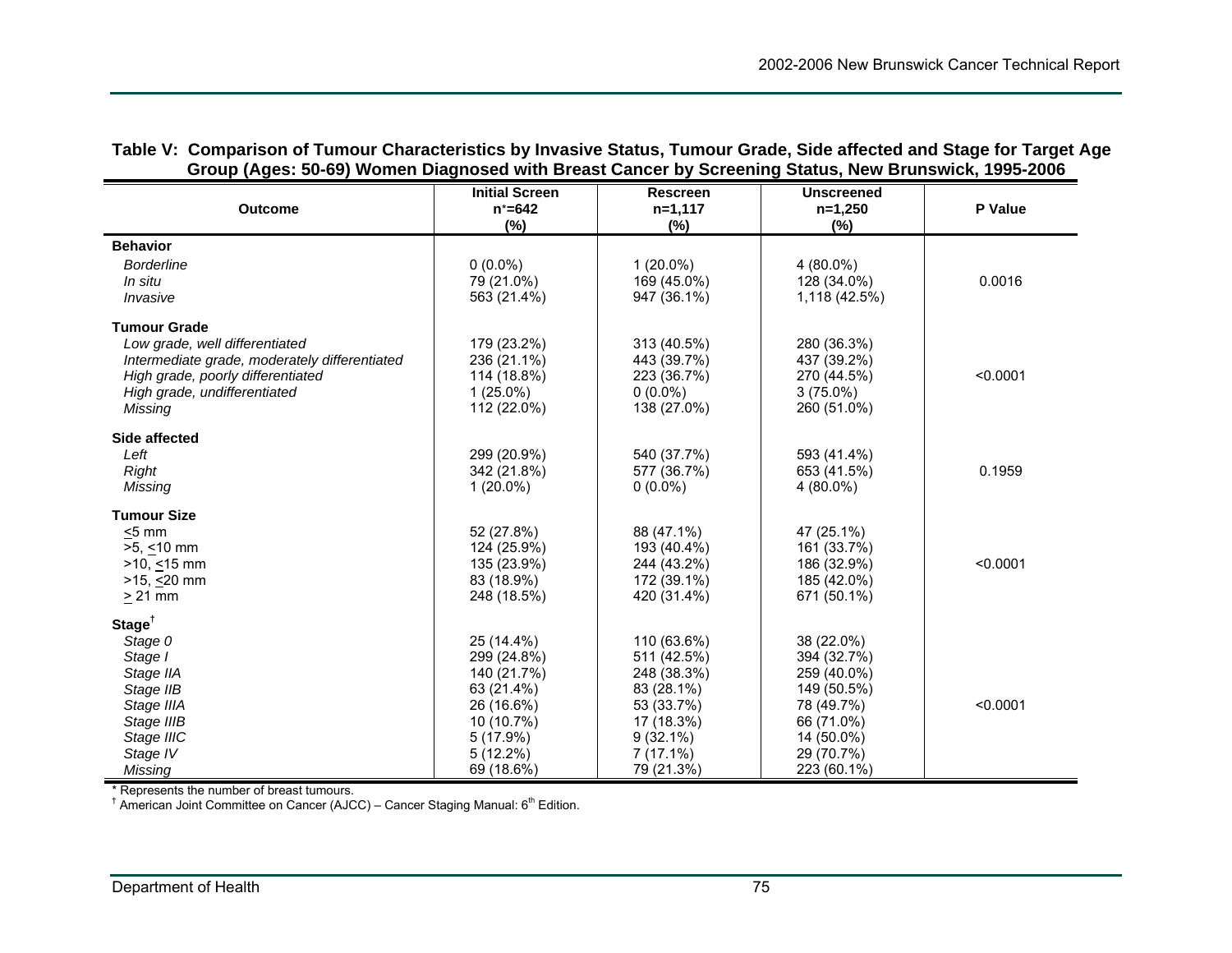### **Appendix A**

|               |                                                                                  |                                    |                           | <b>Data Quality Report</b> |                          |                          |                           |                          |
|---------------|----------------------------------------------------------------------------------|------------------------------------|---------------------------|----------------------------|--------------------------|--------------------------|---------------------------|--------------------------|
|               | <b>Indicator Name and Description</b>                                            | <b>Metric</b>                      | <b>Optimal Value</b>      | 2002                       | 2003                     | 2004                     | 2005                      | 2006                     |
|               | 1. Completeness of Case Ascertainment                                            | $\%$<br>ratio                      | $\geq 90$<br>2.60:1       | 98.9<br>N/A                | 97.2<br>2.23:1           | 98.9<br>2.14:1           | 97.2<br>2.23:1            | 94.4<br>2.33:1           |
|               | 2. Records Rejected by Edit System                                               | $\frac{9}{6}$                      | < 1                       | 1.4                        | 0.7                      | 1.4                      | 0.7                       | 0.9                      |
|               | 3. Microscopically Confirmed Cases                                               | $\frac{9}{6}$                      | $\geq 93$                 | 92.3                       | 92.0                     | 92.3                     | 92.0                      | 92.9                     |
| Accuracy      | 4. Death Certificates Only                                                       | $\%$                               | $0$ to $3$                | 0.2                        | 0.0                      | 0.0                      | 0.0                       | 0.1                      |
|               | 5. Unknown Primary Site of Cancer                                                | %                                  | < 2.3                     | 1.6                        | 0.9                      | 1.6                      | 0.9                       | 1.1                      |
|               | 6. Missing Information                                                           | $\%$                               |                           |                            |                          |                          |                           |                          |
|               | Postal Code<br>Month of diagnosis<br>Month of birth<br>Death registration number | %<br>$\frac{9}{6}$<br>$\%$<br>$\%$ | < 1<br>< 1<br>< 1<br>< 10 | 0.0<br>0.0<br>0.0<br>0.2   | 0.0<br>0.0<br>0.0<br>0.0 | 0.0<br>0.0<br>0.0<br>0.2 | 0.0<br>0.0<br>0.0.<br>0.6 | 0.0<br>0.0<br>0.0<br>1.1 |
|               | 7. Reporting of Staging Data using the Collaborative<br><b>Staging System</b>    | Yes/No                             | <b>Yes</b>                | <b>No</b>                  | <b>No</b>                | <b>No</b>                | <b>No</b>                 | No                       |
| Comparability | 8. Reporting of Cancer Records using ICD-O-3 <sup>†</sup>                        | Yes/No                             | <b>Yes</b>                | Yes                        | Yes                      | Yes                      | Yes                       | Yes                      |
|               | 9. Reporting of Multiple Primaries (CCR rules)                                   | Yes/No                             | <b>Yes</b>                | Yes                        | Yes                      | Yes                      | <b>Yes</b>                | Yes                      |
| Timeliness    | 10. Data Submission Delay<br>Data Submission within one month of deadline.       | Yes/No                             | <b>Yes</b>                | Yes                        | Yes                      | Yes                      | Yes                       | Yes                      |
| Usability     | 11. Cancer Incidence Fully Reported                                              | Yes/No                             | <b>Yes</b>                | Yes                        | Yes                      | Yes                      | Yes                       | Yes                      |

**New Brunswick Data Quality Report\* from Canadian Cancer Registry (CCR), 2002-2006** 

<sup>\*</sup> Source: Statistics Canada.

<sup>&</sup>lt;sup>†</sup> ICD-O-3= International Classification of Diseases for Oncology, Third Edition. **NOTE:** Data quality report refers to only invasive tumours (behavior code 3).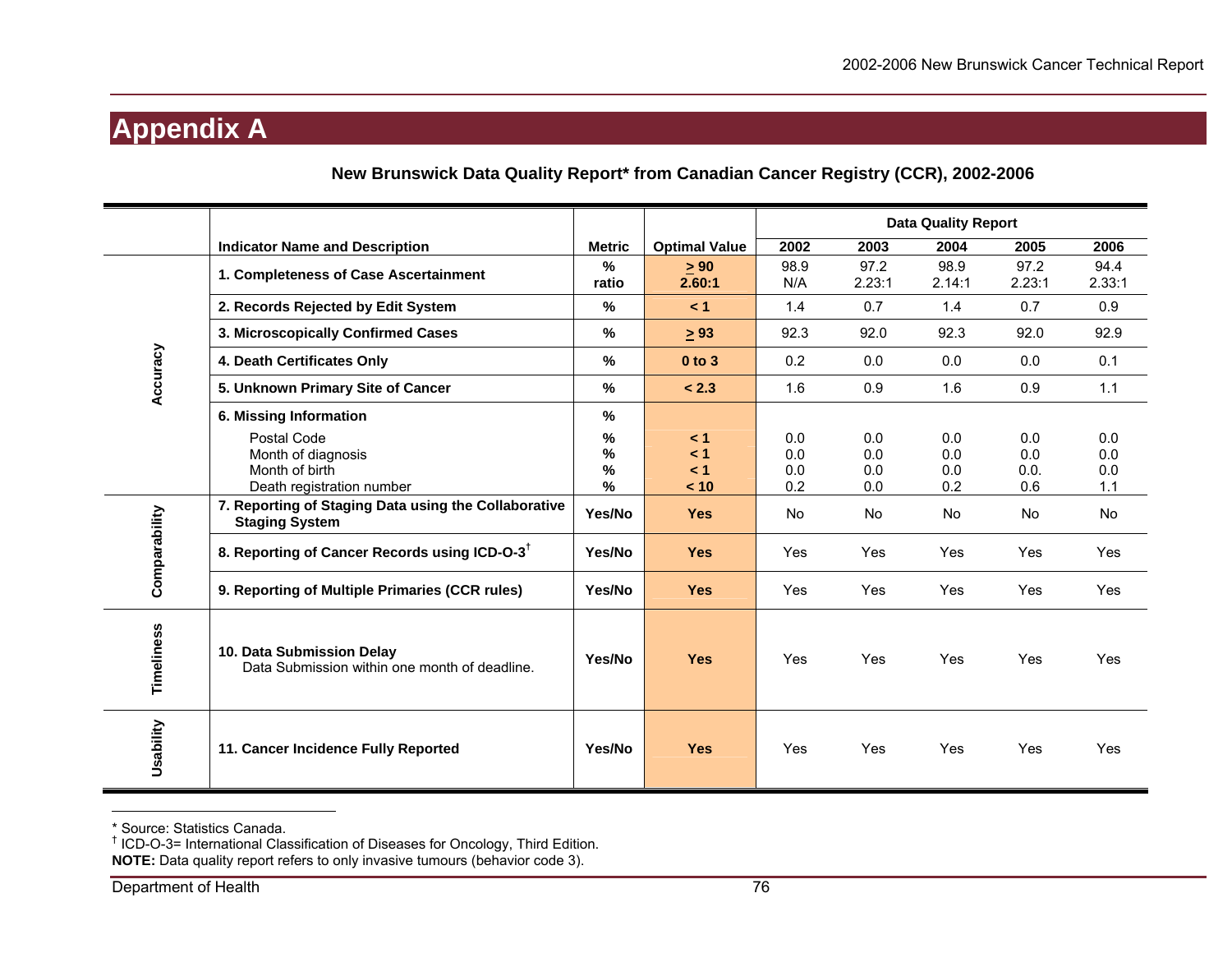### **Appendix B**

| <b>Primary Site</b>                                                 | Site / Type                              | <b>Excluding Type</b>    |
|---------------------------------------------------------------------|------------------------------------------|--------------------------|
| <b>All Sites</b>                                                    | All invasive sites $-$ behavior = 3      |                          |
| <b>Buccal Cavity and Pharynx</b>                                    |                                          |                          |
| Lip                                                                 | C000:C009                                | M-9590:9989              |
| Tongue                                                              | C019:C029                                | M-9590:9989              |
| Major Salivary Gland                                                | C079:C089                                | M-9590:9989              |
| Floor of Mouth                                                      | C040:C049                                | M-9590:9989              |
| Gum and Other Mouth                                                 | C030:C039, C050:C059, C060:C069          | M-9590:9989              |
| Nasopharynx                                                         | C110:C119                                | M-9590:9989              |
| Oropharynx                                                          | C100:C109                                | M-9590:9989              |
| Hypopharynx                                                         | C129, C130:C139                          | M-9590:9989              |
| Other Buccal Cavity and Pharynx                                     | C090:C099, C140, C142:C148               | M-9590:9989              |
| <b>Digestive System</b>                                             |                                          |                          |
| Esophagus                                                           | C150:C159                                | M-9590:9989              |
| Stomach                                                             | C160:C169                                | M-9590:9989              |
| Small Intestine                                                     | C170:C179                                | M-9590:9989              |
| Colon Excluding Rectum                                              | C180:C189, C260                          | M-9590:9989              |
| Rectum and Rectosigmoid                                             | C199, C209                               | M-9590:9989              |
| Anus                                                                | C210:C212, C218                          | M-9590:9989              |
| Liver                                                               | C220                                     | M-9590:9989              |
| Gallbladder                                                         | C239                                     | M-9590:9989              |
| Pancreas                                                            | C250:C259                                | M-9590:9989              |
| Other Digestive System                                              | C221, C240:C249, C268:C269, C480,        | M-9590:9989              |
|                                                                     | C481:C482, C488                          |                          |
| <b>Respiratory System</b>                                           |                                          |                          |
| Larynx                                                              | C320:C329                                | M-9590:9989              |
| Lung                                                                | C340:C349                                | M-9590:9989              |
| Other Respiratory System                                            | C300:C301, C310:C319, C339, C381:C383,   | M-9590:9989              |
|                                                                     | C384, C388, C390, C398, C399             |                          |
| <b>Bones and Joints</b>                                             | C400:C419                                | M-9590:9989              |
| <b>Soft Tissue (Including Heart)</b>                                | C380, C470:C479, C490:C499               | M-9590:9989              |
| <b>Skin (Excluding Basal and Squamous)</b><br>Melanomas of the Skin |                                          |                          |
|                                                                     | C440:C449 (types 8720:8790)<br>C440:C449 |                          |
| Other Skin                                                          |                                          | 8050:8084,<br>8090:8110, |
|                                                                     |                                          | 8720:8790                |
|                                                                     |                                          | 9590:9989                |
| <b>Breast</b>                                                       | C500:C509                                | M-9590:9989              |
| <b>Female Genital System</b>                                        |                                          |                          |
| Cervix Uteri                                                        | C530:C539                                | M-9590:9989              |
| Corpus Uteri                                                        | C540:C549                                | M-9590:9989              |
| Uterus, NOS                                                         | C559                                     | M-9590:9989              |
| Ovary                                                               | C569                                     | M-9590:9989              |
|                                                                     |                                          | M-8442,                  |
|                                                                     |                                          | M-8462.                  |
|                                                                     |                                          | M-8472,                  |
|                                                                     |                                          | M-8473                   |
| Other Female Genital System                                         | C510:C519, C529, C570:C589               | M-9590:9989              |

#### **SEER Site Groups**\* **for Primary Site of ICD-O-3**

 $\overline{a}$ \* The Data Quality Committee has requested that M-8000:8004 and M-8010:8045 be included in 'Other Skin' (C440:C449). Red font indicates changes made in the conversion from ICD-O-2 to ICD-O-3.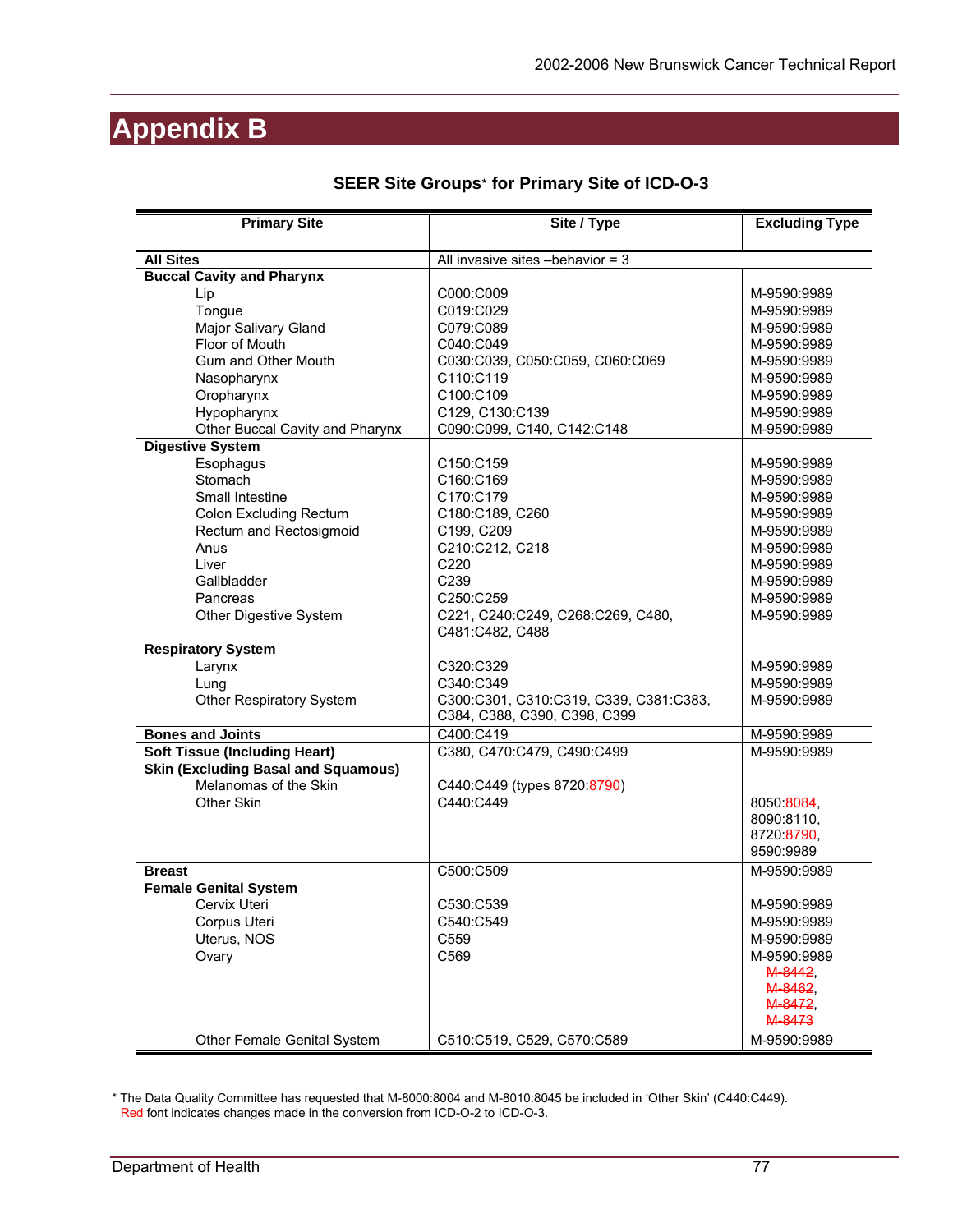# **Appendix B (cont'd)**

| <b>Primary Site</b>                   | Site / Type                                                 | <b>Excluding Type</b> |
|---------------------------------------|-------------------------------------------------------------|-----------------------|
| <b>Male Genital System</b>            |                                                             |                       |
| Prostate                              | C619                                                        | M-9590:9989           |
| Testis                                | C620:C629                                                   | M-9590:9989           |
| Penis                                 | C600:C609                                                   | M-9590:9989           |
| Other Male Genital System             | C630:C639                                                   | M-9590:9989           |
| <b>Urinary System</b>                 |                                                             |                       |
| Bladder (Includes in Situ)            | C670:C679                                                   | M-9590:9989           |
| Kidney and Renal Pelvis               | C649, C659                                                  | M-9590:9989           |
| Ureter                                | C669                                                        | M-9590:9989           |
| Other Urinary System                  | C680:C689                                                   | M-9590:9989           |
| <b>Eye</b>                            | C690:C699                                                   | M-9590:9989           |
| <b>Brain and Other Nervous System</b> |                                                             |                       |
| <b>Brain</b>                          | C710:C719                                                   | M-953,<br>9590:9989   |
| Other Nervous System                  | C710:C719 (type 953),                                       |                       |
|                                       | C700:C709,                                                  | M-9590:9989           |
|                                       | C720:C729                                                   | M-9590:9989           |
| <b>Endocrine</b>                      |                                                             |                       |
| Thyroid                               | C739                                                        | M-9590:9989           |
| Other Endocrine                       | C379, C740:C749, C750:C759                                  | M-9590:9989           |
| Lymphomas                             |                                                             |                       |
| Hodgkin's Disease                     | types 9560:9667                                             |                       |
| Non-Hodgkin's Lymphoma                | types 9590:9596, 9670:9719, 9727:9729                       |                       |
|                                       | type 9823, all sites except C420, C421, C424                |                       |
|                                       | type 9827, all sites except C420, C421, C424                |                       |
| <b>Multiple Myeloma</b>               | types 9731:9732, 9734                                       |                       |
| Leukemias                             |                                                             |                       |
| Acute Lymphocytic                     | types 9826, 9835:9837                                       |                       |
| Chronic Lymphocytic                   | C420 (type 9823),                                           |                       |
|                                       | C421 (type 9823)                                            |                       |
|                                       | C424 (type 9823)                                            |                       |
| Acute Myeloid                         | types 9840, 9861, 9866, 9867, 9871:9874,                    |                       |
|                                       | 9895:9897, 9910, 9920<br>types 9863, 9875, 9876, 9945, 9946 |                       |
| Chronic Myeloid<br>Other              | types 9733, 9742, 9800, 9801, 9802, 9803,                   |                       |
|                                       | 9804, 9805, 9820, 9822, 9824, 9825, 9826,                   |                       |
|                                       | 9830, 9831, 9832:9834, 9841, 9842, 9850,                    |                       |
|                                       | 9860, 9862, 9864, 9870, 9880, 9890, 9891,                   |                       |
|                                       | 9892, 9893, 9894, 9900, 9930, 9931, 9932,                   |                       |
|                                       | 9940:9941, 9948, 9963, 9964                                 |                       |
|                                       | C420 (type 9827),                                           |                       |
|                                       | C421 (type 9827),                                           |                       |
|                                       | C424 (type 9827)                                            |                       |
| Other, III-Defined and Unknown        | types 9740, 9741, 9750:9758, 9760:9769,                     |                       |
|                                       | 9950:9962, 9965:9989                                        |                       |
|                                       | C760:C768 (types 8000:9589)                                 |                       |
|                                       | C809 (types 8000:9589)                                      |                       |
|                                       | C420:C424 (types 8000:9589)                                 |                       |
|                                       | C770:C779 (types 8000:9589)                                 |                       |

Note: Red font indicates changes made in the conversion from ICD-O-2 to ICD-O-3.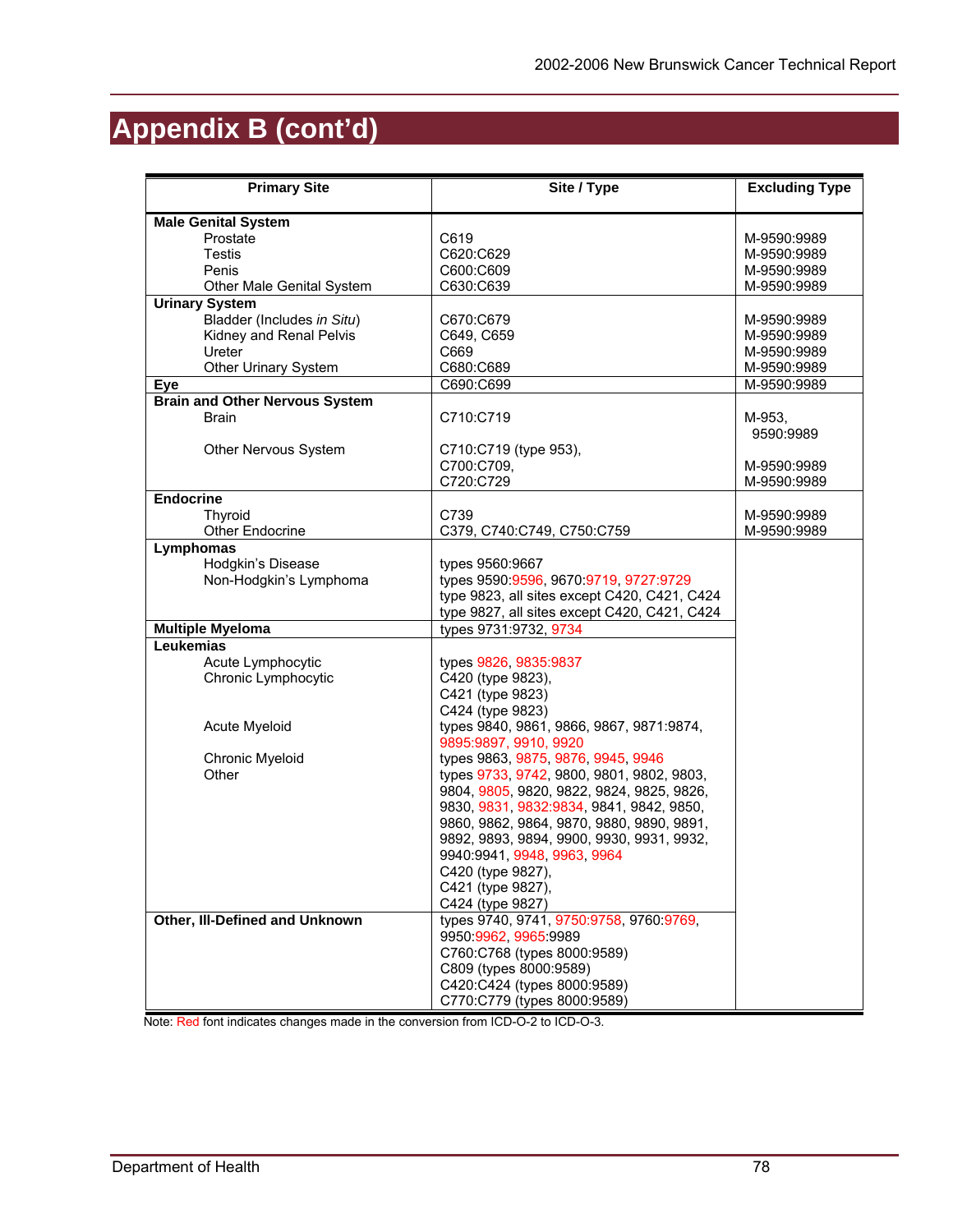# **Appendix C**

| <b>Underlying Cause of Death</b>      |                                                                                                                    | <b>ICD-9 Codes</b>                                                                                                                                                    | ICD-10 Codes                                                                                                                                                                                |
|---------------------------------------|--------------------------------------------------------------------------------------------------------------------|-----------------------------------------------------------------------------------------------------------------------------------------------------------------------|---------------------------------------------------------------------------------------------------------------------------------------------------------------------------------------------|
| <b>Buccal Cavity and Pharynx</b>      |                                                                                                                    | 140, 141, 142, 143, 144,<br>145, 146, 147, 148, 149                                                                                                                   | C00, C01, C02, C03, C04,<br>C05, C06, C07, C08, C09,<br>C10, C11, C12, C13, C14                                                                                                             |
| <b>Digestive System</b>               |                                                                                                                    |                                                                                                                                                                       |                                                                                                                                                                                             |
|                                       | Esophagus<br>Stomach<br>Small Intestine<br>Colon and Rectum<br>Liver<br>Pancreas<br>Other Digestive Organs         | 150<br>151<br>152<br>153, 154.0-154.1, 159.0<br>155.0, 155.2<br>157<br>154.2-154.3, 154.8, 155.1,<br>156.0-156.2, 156.8-156.9,<br>158.0, 158.8-158.9, 159.8-<br>159.9 | C <sub>15</sub><br>C16<br>C <sub>17</sub><br>C18-C20, C26.0<br>C22.0, C22.2-C22.4, C22.7,<br>C22.9<br>C <sub>25</sub><br>C21, C22.1. C23, C24, C26.8-<br>C26.9, C45.1, C48.0-48.2,<br>C48.8 |
| <b>Respiratory System</b>             | Larynx<br>Lung<br>Other Respiratory<br>Organs                                                                      | 161<br>162.2-162.5, 162.8-162.9<br>160, 162.0, 163, 164.2-<br>164.3, 164.8-164.9, 165                                                                                 | C32<br>C34<br>C30-C31, C33, C38.1-C38.4,<br>C38.8, C39, C45.0                                                                                                                               |
| <b>Skin</b>                           | Melanomas of the Skin<br>Other Skin                                                                                | 172<br>173                                                                                                                                                            | C43<br>C44, C46                                                                                                                                                                             |
| <b>Breast</b>                         |                                                                                                                    | 174-175                                                                                                                                                               | C <sub>50</sub>                                                                                                                                                                             |
| <b>Female Genital System</b>          |                                                                                                                    |                                                                                                                                                                       |                                                                                                                                                                                             |
|                                       | Cervix Uteri<br>Corpus Uterus, Not<br><b>Otherwise Specified</b><br>Ovary<br><b>Other Female Genital</b><br>System | 180<br>179, 182<br>183<br>181, 183.2-183.5, 183.8-<br>183.9, 184.0-184.4, 184.8-<br>184.9                                                                             | C <sub>53</sub><br>C54-C55<br>C <sub>56</sub><br>C51-C52, C57-C58                                                                                                                           |
| <b>Male Genital System</b>            | Prostate<br><b>Testis</b><br><b>Other Male Genital</b>                                                             | 185<br>186<br>187.1-187.4, 187.5-187.9                                                                                                                                | C61<br>C62<br>C60, C63                                                                                                                                                                      |
|                                       | System                                                                                                             |                                                                                                                                                                       |                                                                                                                                                                                             |
| <b>Urinary System</b>                 | <b>Urinary Bladder</b><br>Kidney and Renal Pelvis<br>Other Urinary System                                          | 188<br>189.0-189.1<br>189.2, 189.3-189.4, 189.8-<br>189.9                                                                                                             | C67<br>C64-C65<br>C66, C68                                                                                                                                                                  |
| <b>Brain and Other Nervous System</b> |                                                                                                                    | 191, 192                                                                                                                                                              | C70, C71, C72                                                                                                                                                                               |
| <b>Endocrine System</b>               | Thyroid<br>Other Endocrine System                                                                                  | 193<br>164.0, 194                                                                                                                                                     | C73<br>C37, C74-C75                                                                                                                                                                         |
| Lymphomas<br><b>Multiple Myeloma</b>  | Hodgkin's Disease<br>Non-Hodgkin's<br>Lymphomas                                                                    | 201<br>200, 202.0-202.2, 202.8-<br>202.9<br>203.0, 238.6                                                                                                              | C81<br>C82-C85, C96.3<br>C90.0, C90.2                                                                                                                                                       |

#### **SEER Site Groups for Mortality Data Based on ICD-9 and ICD-10**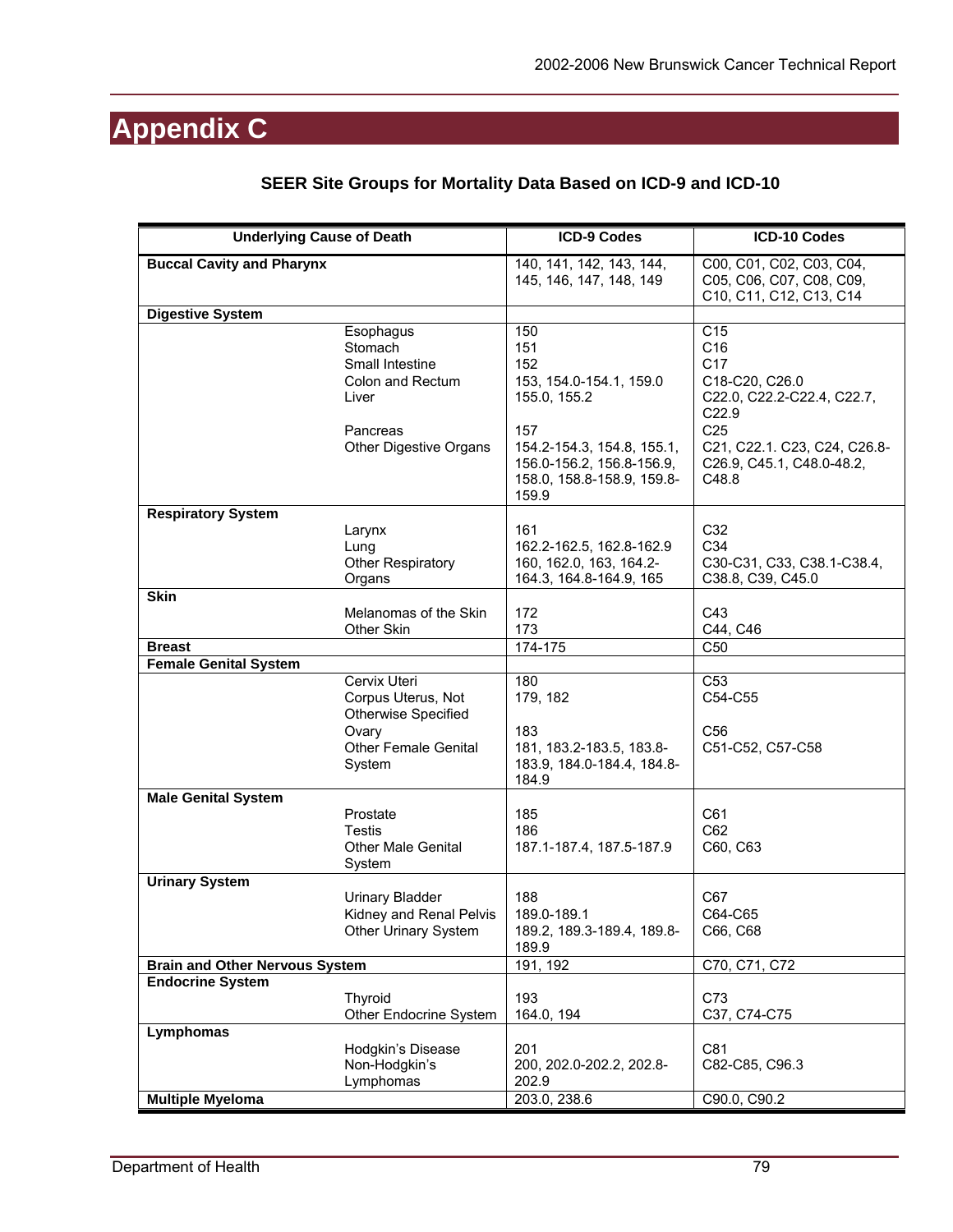# **Appendix C (cont'd)**

| <b>Underlying Cause of Death</b>      | <b>ICD-9 Codes</b>                                                                                                                                       | <b>ICD-10 Codes</b>                                                                                                                                                                                      |
|---------------------------------------|----------------------------------------------------------------------------------------------------------------------------------------------------------|----------------------------------------------------------------------------------------------------------------------------------------------------------------------------------------------------------|
| Leukemias                             | 202.4, 203.1, 204.0-204.2,<br>204.8-204.9. 205.0-205.3.<br>205.8-205.9. 206.0-206.2.<br>206.8-206.9. 207.0-207.2.<br>207.8. 208.0-208.2. 208.8-<br>208.9 | C90.1, C91.0-C91.3,<br>C91.4-C91.5, C91.7.<br>C91.9, C92.0, C92.1-<br>C92.3. C92.4-C92.5.<br>C92.7. C92.9. C93.0-<br>C93.2. C93.7. C93.9.<br>C94.0-C94.5, C94.7.<br>C95.0. C95.1. C95.2.<br>C95.7, C95.9 |
| <b>Other, III-Defined and Unknown</b> | 159.1, 164.1, 170, 171,<br>190, 195-199, 202.3,<br>202.5-202.6, 203.8                                                                                    | C <sub>26</sub> .1. C <sub>38</sub> .0. C <sub>40</sub> -C <sub>41</sub> .<br>C45.2, C45.7, C45.9, C47,<br>C49, C69, C76-C80, C88.<br>C96.0-C96.2, C96.7.<br>C96.9, C97                                  |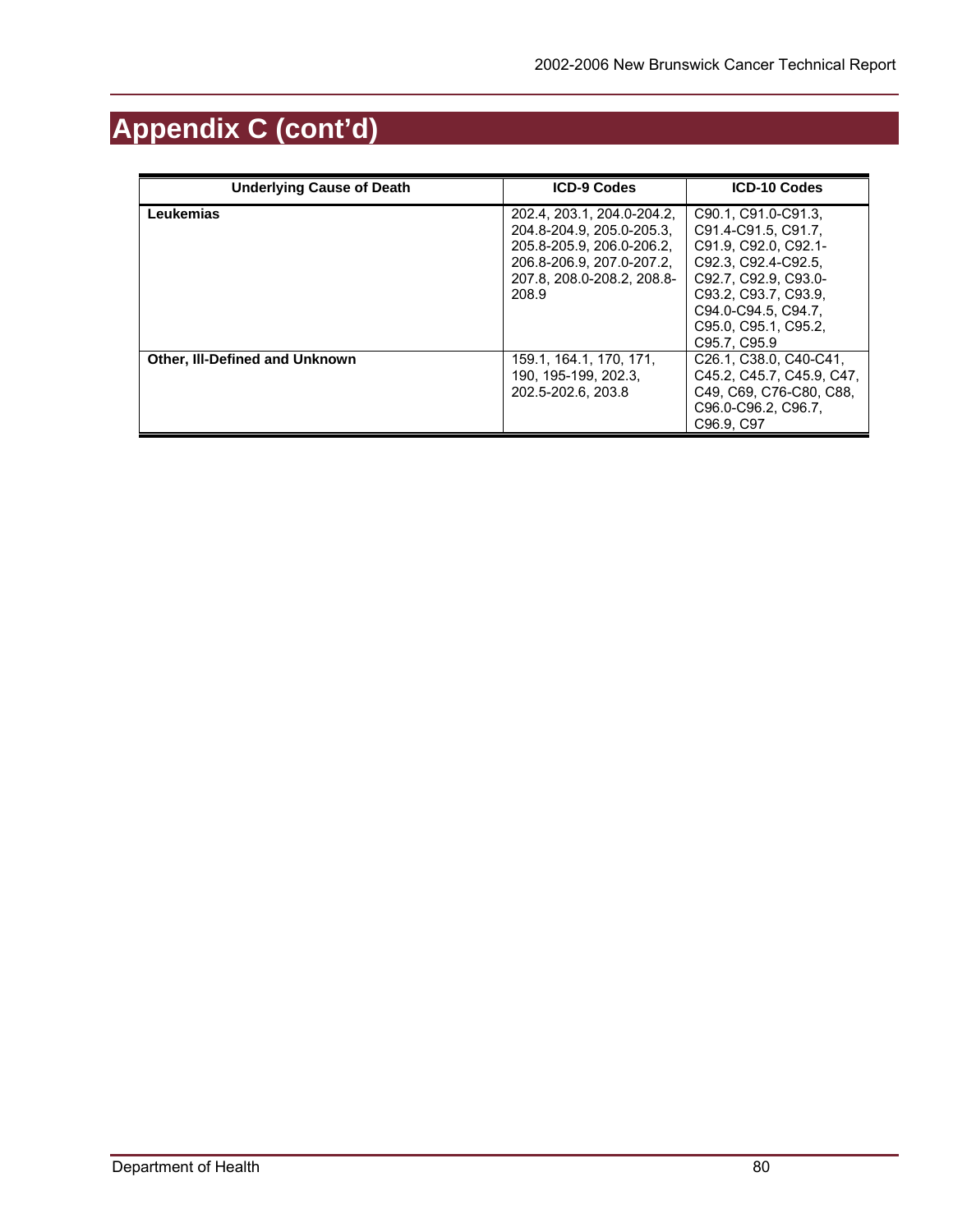### **Appendix D**

#### **Staging**\* **Distribution of Female Breast Cancer at Diagnosis by Age, New Brunswick, 2002-2006**



All Ages **Ages** Ages **Ages** Ages **Ages** Ages **Ages** Ages **Ages** Ages **Ages** Ages **Ages** Ages **Ages** Ages **Ages** Ages **Ages** Ages **Ages Ages Ages Ages Ages Ages Ages Ages Ages Ages Ages Ages Ages A** 



**Ages 50-69 Ages 70**+





 $\overline{a}$ \* American Joint Committee on Cancer (AJCC) – Cancer Staging Manual: 6<sup>th</sup> Edition.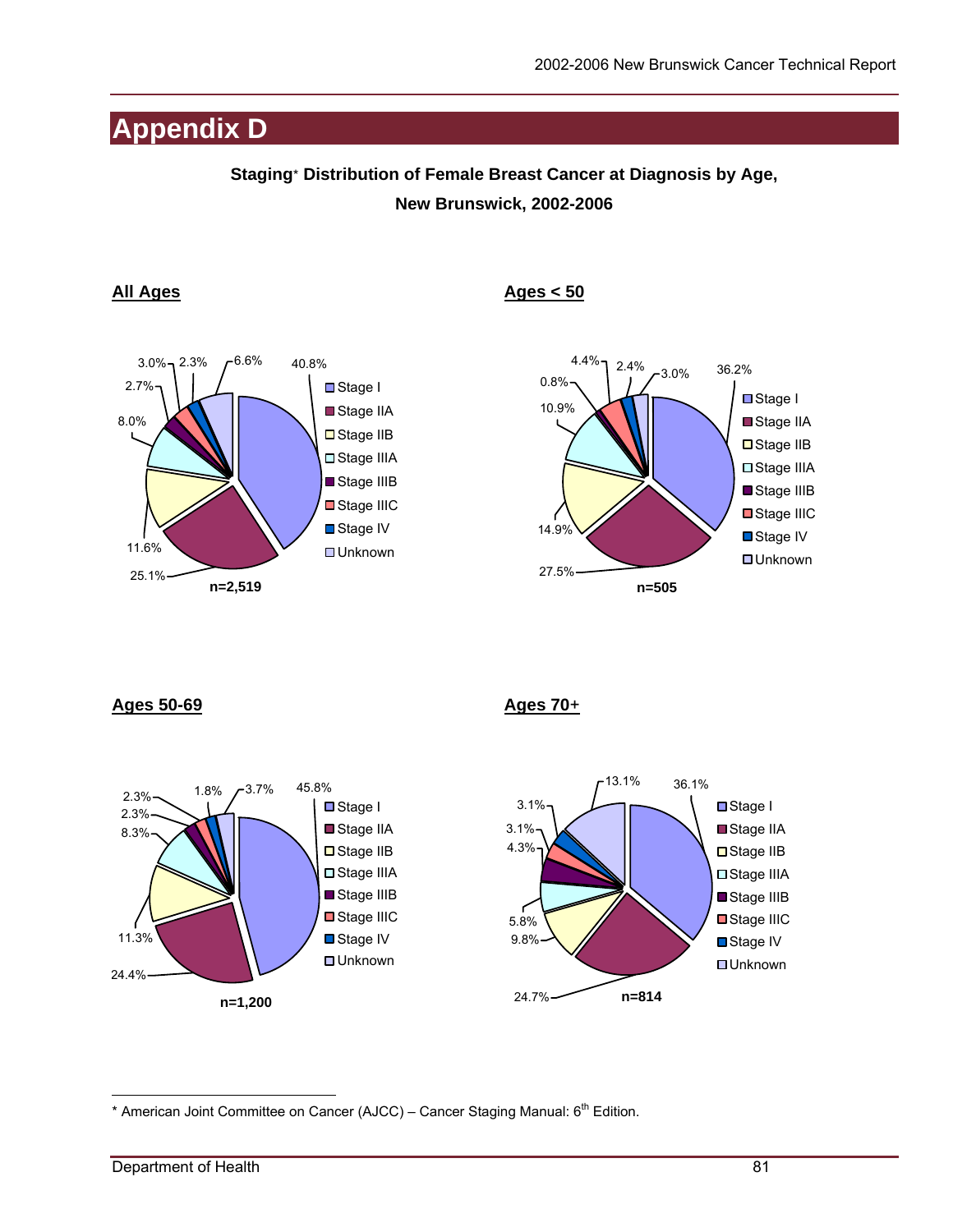### **Appendix E**

**Table 1: Age-Standardized Cancer Incidence Rates**\* **for Males by Site, New Brunswick, 2002-2006** 

|                                            | <b>Total Incidence</b> |                | Crude Rate (95% CI) |                   | Age-Standardized Rate (95% CI) |       |                   |       |
|--------------------------------------------|------------------------|----------------|---------------------|-------------------|--------------------------------|-------|-------------------|-------|
| <b>Cancer Site</b>                         | 2002-2006              | 2006           |                     | 2002-2006         | 2006                           |       | 2002-2006         | 2006  |
| <b>All Sites</b>                           | 10,495                 | 2,272          | 565.3               | $(554.5 - 576.1)$ | 614.9                          | 499.9 | $(490.3 - 509.4)$ | 519.7 |
| <b>Buccal Cavity and Pharynx</b>           | 283                    | 56             | 15.2                | $(13.5 - 17.0)$   | 15.2                           | 13.1  | $(11.6 - 14.7)$   | 12.6  |
|                                            | 49                     | 15             | 2.6                 |                   | 4.1                            | 2.4   |                   | 3.6   |
| Lip                                        |                        |                |                     | $(1.9-3.4)$       |                                |       | $(1.8-3.1)$       |       |
| Tongue                                     | 49                     | 9              | 2.6                 | $(1.9-3.4)$       | 2.4                            | 2.2   | $(1.6-2.8)$       | 2.2   |
| Major Salivary Gland                       | 33                     | 8              | 1.8                 | $(1.2 - 2.4)$     | 2.2                            | 1.7   | $(1.1 - 2.2)$     | 1.8   |
| Floor of the Mouth                         | 16                     | $5$            | 0.9                 | $(0.4-1.3)$       | 0.8                            | 0.8   | $(0.4-1.2)$       | 0.8   |
| Gum and Other Mouth                        | 30                     | $5$            | 1.6                 | $(1.0-2.2)$       | 0.8                            | 1.5   | $(0.9-2.0)$       | 0.7   |
| Nasopharynx                                | 23                     | 6              | 1.2                 | $(0.7 - 1.7)$     | 1.6                            | 1.0   | $(0.6-1.4)$       | 1.2   |
| Oropharynx                                 | 6                      | $5$            | 0.3                 | $(0.1 - 0.6)$     | 0.0                            | 0.3   | $(0.1 - 0.5)$     | 0.0   |
| Hypopharynx                                | 19                     | <5             | 1.0                 | $(0.6-1.5)$       | 0.3                            | 0.9   | $(0.5-1.3)$       | 0.2   |
| Other Buccal Cavity and Pharynx            | 58                     | 11             | 3.1                 | $(2.3-3.9)$       | 3.0                            | 2.5   | $(1.8-3.1)$       | 2.1   |
| <b>Digestive System</b>                    | 2,187                  | 460            | 117.8               | $(112.9 - 122.7)$ | 124.5                          | 103.5 | $(99.2 - 107.9)$  | 104.5 |
| Esophagus                                  | 149                    | 27             | 8.0                 | $(6.7-9.3)$       | 7.3                            | 6.9   | $(5.8 - 8.0)$     | 6.0   |
| Stomach                                    | 261                    | 54             | 14.1                | $(12.4 - 15.8)$   | 14.6                           | 12.5  | $(11.0 - 14.0)$   | 12.6  |
| Small Intestine                            | 33                     | 8              | 1.8                 | $(1.2 - 2.4)$     | 2.2                            | 1.6   | $(1.0 - 2.1)$     | 2.0   |
| <b>Colorectal</b>                          | 1,327                  | 288            | 71.5                | $(67.6 - 75.3)$   | 77.9                           | 62.5  | $(59.1 - 65.8)$   | 64.3  |
| <b>Colon Excluding Rectum</b>              | 754                    | 157            | 40.6                | $(37.7 - 43.5)$   | 42.5                           | 35.9  | $(33.4 - 38.5)$   | 35.8  |
| <b>Rectum and Rectosigmoid</b>             | 550                    | 126            | 29.6                | $(27.2 - 32.1)$   | 34.1                           | 25.5  | $(23.3 - 27.6)$   | 27.5  |
| Anus                                       | 23                     | $\overline{5}$ | 1.2                 | $(0.7 - 1.7)$     | 1.4                            | 1.1   | $(0.6-1.5)$       | 1.0   |
| Liver                                      | 57                     | 19             | 3.1                 | $(2.3 - 3.9)$     | 5.1                            | 2.7   | $(2.0-3.4)$       | 4.2   |
| <b>Gall Bladder</b>                        | 13                     | $5$            | 0.7                 | $(0.3 - 1.1)$     | 0.8                            | 0.7   | $(0.3 - 1.0)$     | 0.8   |
| Pancreas                                   | 278                    | 50             | 15.0                | $(13.2 - 16.7)$   | 13.5                           | 13.5  | $(11.9 - 15.0)$   | 12.0  |
| Other Digestive System                     | 69                     | 11             | 3.7                 | $(2.8-4.6)$       | 3.0                            | 3.3   | $(2.5 - 4.1)$     | 2.6   |
| <b>Respiratory System</b>                  | 2,019                  | 395            | 108.8               | $(104.0 - 113.5)$ | 106.9                          | 96.9  | $(92.7 - 101.2)$  | 91.5  |
|                                            | 135                    | 22             | 7.3                 | $(6.0 - 8.5)$     | 6.0                            | 6.3   | $(5.2 - 7.4)$     | 5.1   |
| Larynx                                     | 1,865                  |                | 100.5               | $(95.9 - 105.0)$  |                                |       |                   |       |
| Lung                                       |                        | 368            |                     |                   | 99.6                           | 89.7  | $(85.7 - 93.8)$   | 85.3  |
| Other Respiratory System                   | 19                     | 5              | 1.0                 | $(0.6-1.5)$       | 1.4                            | 0.9   | $(0.5-1.3)$       | $1.2$ |
| <b>Bones and Joints</b>                    | 20                     | $5$            | 1.1                 | $(0.6 - 1.5)$     | 1.1                            | 1.0   | $(0.6 - 1.5)$     | 1.2   |
| <b>Soft Tissue (Including Heart)</b>       | 77                     | 17             | 4.1                 | $(3.2 - 5.1)$     | 4.6                            | 3.7   | $(2.8 - 4.5)$     | 4.0   |
| <b>Breast</b>                              | 18                     | $5$            | 1.0                 | $(0.5-1.4)$       | 0.8                            | 0.9   | $(0.5-1.3)$       | 0.7   |
| <b>Male Genital System</b>                 | 3,023                  | 735            | 162.8               | $(157.0 - 168.6)$ | 198.9                          | 145.0 | $(139.8 - 150.2)$ | 167.6 |
| Prostate                                   | 2,919                  | 719            | 157.2               | $(151.5 - 162.9)$ | 194.6                          | 139.3 | $(134.3 - 144.4)$ | 163.3 |
| <b>Testis</b>                              | 69                     | 12             | 3.7                 | $(2.8-4.6)$       | 3.2                            | 4.0   | $(3.1 - 5.0)$     | 3.3   |
| Penis                                      | 31                     | <5             | 1.7                 | $(1.1 - 2.3)$     | 1.1                            | 1.5   | $(1.0-2.0)$       | 1.0   |
| Other Male Genital System                  | $5$                    | <5             | 0.2                 | $(0.0 - 0.4)$     | 0.0                            | 0.2   | $(0.0 - 0.3)$     | 0.0   |
| <b>Urinary System</b>                      | 1,104                  | 226            | 59.5                | $(56.0 - 63.0)$   | 61.2                           | 51.7  | $(48.6 - 54.7)$   | 51.3  |
| Bladder (Excluding In Situ)                | 689                    | 146            | 37.1                | $(34.3 - 39.9)$   | 39.5                           | 32.9  | $(30.4 - 35.3)$   | 33.4  |
| Kidney and Renal Pelvis                    | 395                    | 78             | 21.3                | $(19.2 - 23.4)$   | 21.1                           | 17.9  | $(16.1 - 19.7)$   | 17.5  |
| Ureter                                     | 18                     | <5             | 1.0                 | $(0.5 - 1.4)$     | 0.5                            | 0.8   | $(0.4-1.2)$       | 0.5   |
| Other Urinary System                       | < 5                    | $5$            | 0.1                 | $(0.0 - 0.3)$     | 0.0                            | 0.1   | $(0.0 - 0.2)$     | 0.0   |
| Eye                                        | 10                     | 5              | 0.5                 | $(0.2 - 0.9)$     | 1.4                            | 0.5   | $(0.2 - 0.8)$     | 1.1   |
| <b>Brain and Other Nervous System</b>      | 174                    | 31             | 9.4                 | $(8.0 - 10.8)$    | 8.4                            | 8.2   | $(7.0 - 9.5)$     | 7.0   |
| Brain                                      | 167                    | 31             | 9.0                 | $(7.6-10.4)$      | 8.4                            | 7.9   | $(6.7-9.2)$       | 7.0   |
| <b>Other Nervous System</b>                | $\overline{7}$         | $5$            | 0.4                 | $(0.1 - 0.7)$     | 0.0                            | 0.3   | $(0.1 - 0.5)$     | 0.0   |
| <b>Endocrine</b>                           | 102                    | 32             | 5.5                 | $(4.4 - 6.6)$     | 8.7                            | 4.7   | $(3.8 - 5.6)$     | 7.4   |
| Thyroid                                    | 94                     | 31             | 5.1                 | $(4.0 - 6.1)$     | 8.4                            | 4.3   | $(3.5 - 5.2)$     | 7.2   |
| Other Endocrine                            | 8                      | $5$            | 0.4                 | $(0.1 - 0.7)$     | 0.3                            | 0.4   | $(0.1 - 0.6)$     | 0.2   |
| <b>Skin (Excluding Basal and Squamous)</b> | 364                    | 75             | 19.6                | $(17.6 - 21.6)$   | 20.3                           | 17.1  | $(15.3 - 18.9)$   | 17.1  |
| Melanomas of the Skin                      | 323                    | 67             | 17.4                | $(15.5 - 19.3)$   | 18.1                           | 15.0  | $(13.4 - 16.7)$   | 15.1  |
| Skin, Non-Epithelial                       | 41                     | 8              | 2.2                 | $(1.5-2.9)$       | 2.2                            | 2.1   | $(1.4 - 2.7)$     | 1.9   |
| Lymphoma                                   | 516                    | 106            | 27.8                | $(25.4 - 30.2)$   | 28.7                           | 24.7  | $(22.5 - 26.8)$   | 24.4  |
| Hodgkin's Lymphoma                         | 57                     | 10             | 3.1                 | $(2.3 - 3.9)$     | 2.7                            | 3.1   | $(2.3 - 3.9)$     | 2.6   |
| Non-Hodgkin's Lymphoma                     | 459                    | 96             | 24.7                | $(22.5 - 27.0)$   | 26.0                           | 21.6  | $(19.6 - 23.5)$   | 21.8  |
| <b>Multiple Myeloma</b>                    | 124                    | 25             | 6.7                 | $(5.5 - 7.9)$     | 6.8                            | 5.9   | $(4.9 - 6.9)$     | 5.8   |
| Leukemia                                   | 236                    | 46             | 12.7                | $(11.1 - 14.3)$   | 12.4                           | 11.5  | $(10.0 - 13.0)$   | 10.7  |
| Other, III-Defined, and Unknown            | 238                    | 56             | 12.8                | $(11.2 - 14.4)$   | 15.2                           | 11.3  | $(9.8 - 12.7)$    | 12.9  |

*\* Rates are per 100,000 population and are age-standardized to the 1991 Canadian population estimates. Counts are suppressed when fewer than five cases were reported for the specific cancer. The suppressed cases however, are included in the counts and rates for 'all sites' combined.*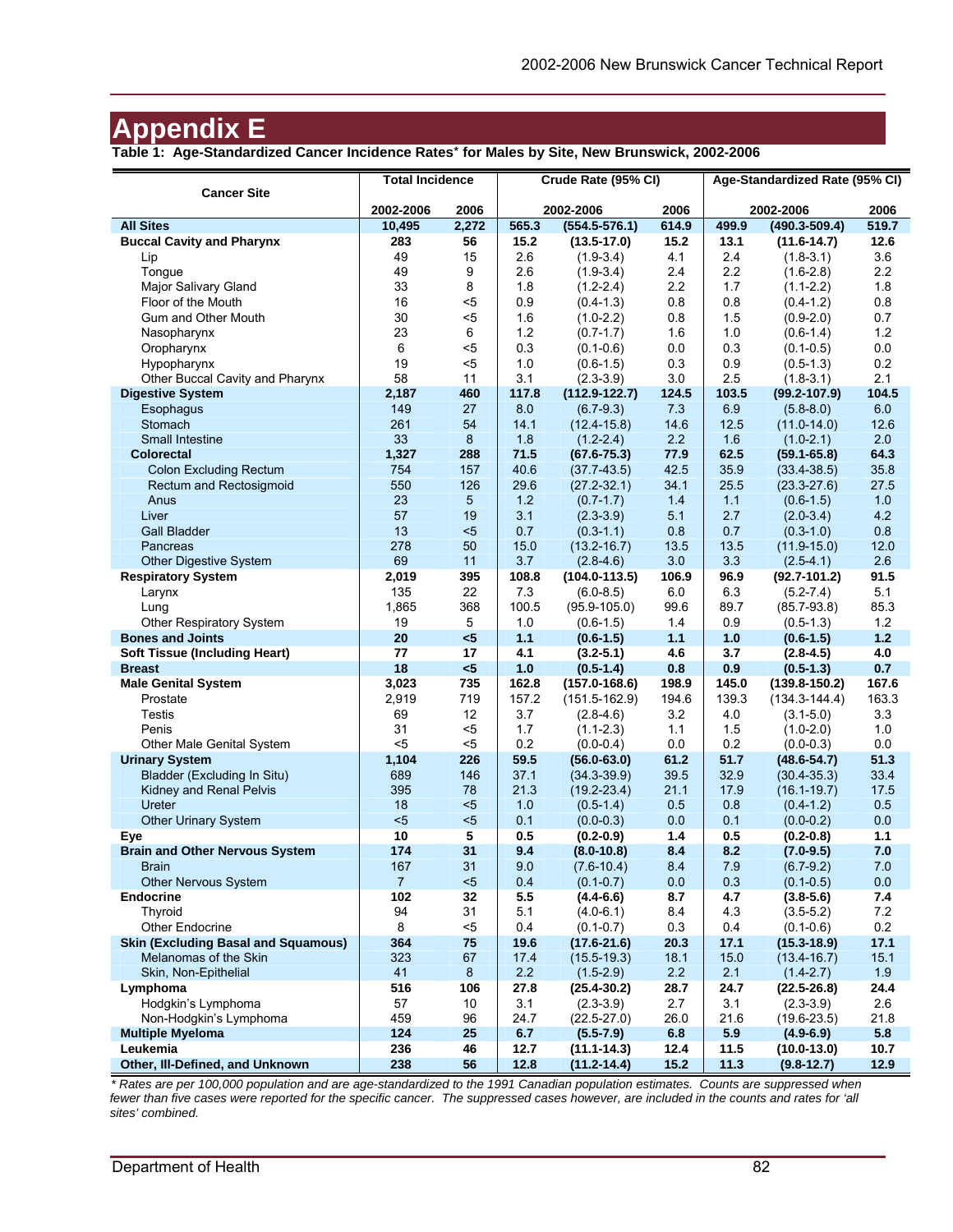**Table 2: Age-Standardized Cancer Incidence Rates**\* **for Females by Site, New Brunswick, 2002-2006**

|                                            | <b>Total Incidence</b> |                |             | Crude Rate (95% CI)              |             |             | Age-Standardized Rate (95% CI)   |             |
|--------------------------------------------|------------------------|----------------|-------------|----------------------------------|-------------|-------------|----------------------------------|-------------|
| <b>Cancer Site</b>                         | 2002-2006              | 2006           |             | 2002-2006                        | 2006        |             | 2002-2006                        | 2006        |
| <b>All Sites</b>                           | 9,063                  | 1,903          | 476.0       | $(466.2 - 485.8)$                | 501.2       | 357.8       | $(350.4 - 365.1)$                | 364.9       |
| <b>Buccal Cavity and Pharynx</b>           | 104                    | 26             | 5.5         | $(4.4 - 6.5)$                    | 6.8         | 4.2         | $(3.4 - 5.0)$                    | 5.0         |
| Lip                                        | $\overline{7}$         | $5$            | 0.4         | $(0.1 - 0.6)$                    | 0.8         | 0.2         | $(0.1 - 0.4)$                    | 0.5         |
| Tongue                                     | 22                     | 5              | 1.2         | $(0.7-1.6)$                      | 1.3         | 0.9         | $(0.5-1.3)$                      | 0.9         |
| Major Salivary Gland                       | 19                     | <5             | 1.0         | $(0.5-1.4)$                      | 0.8         | 0.7         | $(0.4-1.0)$                      | 0.7         |
| Floor of the Mouth                         | 10                     | $5$            | 0.5         | $(0.2 - 0.9)$                    | 0.5         | 0.4         | $(0.2 - 0.7)$                    | 0.4         |
| Gum and Other Mouth                        | 23                     | 6              | 1.2         | $(0.7 - 1.7)$                    | 1.6         | 0.9         | $(0.5-1.3)$                      | 1.2         |
| Nasopharynx                                | $\overline{7}$         | <5             | 0.4         | $(0.1 - 0.6)$                    | 0.0         | 0.3         | $(0.1 - 0.5)$                    | 0.0         |
| Oropharynx                                 | $5$                    | $5$            | 0.1         | $(0.0 - 0.2)$                    | 0.0         | 0.1         | $(0.0 - 0.1)$                    | 0.0         |
| Hypopharynx                                | $5$                    | $5$            | 0.0         | $(0.0 - 0.0)$                    | 0.0         | 0.0         | $(0.0 - 0.0)$                    | 0.0         |
| Other Buccal Cavity and Pharynx            | 15                     | $\overline{7}$ | 0.8         | $(0.4-1.2)$                      | 1.8         | 0.6         | $(0.3 - 0.9)$                    | 1.3         |
| <b>Digestive System</b>                    | 1,776                  | 337            | 93.3        | $(88.9 - 97.6)$                  | 88.8        | 65.1        | $(62.1 - 68.2)$                  | 59.9        |
| <b>Esophagus</b>                           | 50                     | 6              | 2.6         | $(1.9 - 3.4)$                    | 1.6         | 1.8         | $(1.3 - 2.3)$                    | 1.0         |
| <b>Stomach</b>                             | 139                    | 35             | 7.3         | $(6.1 - 8.5)$                    | 9.2         | 5.3         | $(4.4-6.1)$                      | 6.7         |
| <b>Small Intestine</b>                     | 27                     | 6              | 1.4         | $(0.9-2.0)$                      | 1.6         | 1.0         | $(0.6 - 1.4)$                    | 1.0         |
| <b>Colorectal</b>                          | 1,143                  | 213            | 60.0        | $(56.6 - 63.5)$                  | 56.1        | 42.0        | $(39.6 - 44.5)$                  | 38.1        |
| <b>Colon Excluding Rectum</b>              | 778                    | 140            | 40.9        | $(38.0 - 43.7)$                  | 36.9        | 28.1        | $(26.2 - 30.1)$                  | 24.3        |
| <b>Rectum and Rectosigmoid</b>             | 336                    | 66             | 17.6        | $(15.8 - 19.5)$                  | 17.4        | 12.7        | $(11.4 - 14.1)$                  | 12.6        |
| Anus                                       | 29                     | $\overline{7}$ | 1.5         | $(1.0 - 2.1)$                    | 1.8         | 1.2         | $(0.7-1.6)$                      | 1.1         |
| Liver                                      | 15                     | $5$            | 0.8         | $(0.4-1.2)$                      | 0.5         | 0.6         | $(0.3 - 0.9)$                    | 0.4         |
| <b>Gall Bladder</b>                        | 25                     | 5 <sup>5</sup> | 1.3         | $(0.8-1.8)$                      | 1.3         | 0.9         | $(0.6 - 1.3)$                    | 0.9         |
| <b>Pancreas</b>                            | 272                    | 52             | 14.3        | $(12.6 - 16.0)$                  | 13.7        | 9.7         | $(8.6 - 10.9)$                   | 8.7         |
| <b>Other Digestive System</b>              | 105                    | 18             | 5.5         | $(4.5-6.6)$                      | 4.7         | 3.8         | $(3.0 - 4.5)$                    | 3.2         |
| <b>Respiratory System</b>                  | 1,360                  | 304            | 71.4        | $(67.6 - 75.2)$                  | 80.1        | 53.7        | $(50.8 - 56.5)$                  | 57.4        |
| Larynx                                     | 22                     | $<$ 5          | 1.2         | $(0.7-1.6)$                      | 0.3         | 0.8         | $(0.5-1.2)$                      | 0.2         |
| Lung                                       | 1,330                  | 301            | 69.9        | $(66.1 - 73.6)$                  | 79.3        | 52.5        | $(49.7 - 55.3)$                  | 56.9        |
| Other Respiratory System                   | 8                      | <5             | 0.4         | $(0.1 - 0.7)$                    | 0.5         | 0.3         | $(0.1 - 0.6)$                    | 0.4         |
| <b>Bones and Joints</b>                    | 11                     | $5$            | 0.6         | $(0.2 - 0.9)$                    | 0.5         | 0.6         | $(0.2 - 0.9)$                    | 0.4         |
| <b>Soft Tissue (Including Heart)</b>       | 39                     | 8              | 2.0         | $(1.4 - 2.7)$                    | 2.1         | 1.7         | $(1.2 - 2.3)$                    | 1.6         |
| <b>Breast</b>                              | 2,500                  | 508            | 131.3       | $(126.2 - 136.5)$                | 133.8       | 98.3        | $(94.4 - 102.1)$                 | 96.2        |
| <b>Female Genital System</b>               | 1,007                  | 213            | 52.9        | $(49.6 - 56.2)$                  | 56.1        | 40.7        | $(38.2 - 43.2)$                  | 40.5        |
| Cervix Uteri                               | 177                    | 28             | 9.3         | $(7.9-10.7)$                     | 7.4         | 8.1         | $(6.9-9.3)$                      | 6.0         |
| Corpus Uteri                               | 437                    | 116            | 23.0        | $(20.8 - 25.1)$                  | 30.5        | 17.3        | $(15.7 - 19.0)$                  | 21.5        |
| Uterus, Not Otherwise Specified            | $5$<br>304             | <5             | 0.2<br>16.0 | $(0.0 - 0.4)$                    | 0.3         | 0.2         | $(0.0 - 0.3)$                    | 0.2<br>10.4 |
| Ovary<br>Other Female Genital System       | 85                     | 55<br>13       | 4.5         | $(14.2 - 17.8)$                  | 14.5<br>3.4 | 11.8<br>3.3 | $(10.5 - 13.1)$                  | 2.5         |
| <b>Urinary System</b>                      | 500                    | 100            | 26.3        | $(3.5 - 5.4)$<br>$(24.0 - 28.6)$ | 26.3        | 19.5        | $(2.6 - 4.0)$<br>$(17.8 - 21.2)$ | 19.1        |
| <b>Bladder (Excluding In Situ)</b>         | 237                    | 46             | 12.4        | $(10.9 - 14.0)$                  | 12.1        | 9.0         | $(7.8 - 10.1)$                   | 8.6         |
| <b>Kidney and Renal Pelvis</b>             | 249                    | 52             | 13.1        | $(11.5-14.7)$                    | 13.7        | 10.0        | $(8.8 - 11.3)$                   | 10.1        |
| <b>Ureter</b>                              | 11                     | $5$            | 0.6         | $(0.2 - 0.9)$                    | 0.3         | 0.4         | $(0.1 - 0.6)$                    | 0.1         |
| <b>Other Urinary System</b>                | $5$                    | $5$            | 0.2         | $(0.0 - 0.3)$                    | 0.3         | 0.1         | $(0.0 - 0.2)$                    | 0.2         |
| Eye                                        | 9                      | <5             | 0.5         | $(0.2 - 0.8)$                    | 0.3         | 0.3         | $(0.1 - 0.6)$                    | 0.2         |
| <b>Brain and Other Nervous System</b>      | 138                    | 36             | 7.3         | $(6.0 - 8.5)$                    | 9.5         | 6.1         | $(5.1 - 7.2)$                    | 8.4         |
| <b>Brain</b>                               | 128                    | 34             | 6.7         | $(5.6 - 7.9)$                    | 9.0         | 5.7         | $(4.7 - 6.7)$                    | 8.0         |
| <b>Other Nervous System</b>                | 10                     | $5$            | 0.5         | $(0.2 - 0.9)$                    | 0.5         | 0.5         | $(0.2 - 0.7)$                    | 0.4         |
| <b>Endocrine</b>                           | 354                    | 88             | 18.6        | $(16.7 - 20.5)$                  | 23.2        | 16.7        | $(15.0 - 18.5)$                  | 21.8        |
| Thyroid                                    | 344                    | 87             | 18.1        | $(16.2 - 20.0)$                  | 22.9        | 16.2        | $(14.5 - 17.9)$                  | 21.4        |
| Other Endocrine                            | 10                     | <5             | 0.5         | $(0.2 - 0.9)$                    | 0.3         | 0.5         | $(0.2 - 0.8)$                    | 0.4         |
| <b>Skin (Excluding Basal and Squamous)</b> | 322                    | 81             | 16.9        | $(15.1 - 18.8)$                  | 21.3        | 13.7        | $(12.2 - 15.2)$                  | 16.3        |
| Melanomas of the Skin                      | 288                    | 72             | 15.1        | $(13.4 - 16.9)$                  | 19.0        | 12.4        | $(11.0 - 13.9)$                  | 14.6        |
| Skin, Non-Epithelial                       | 34                     | 9              | 1.8         | $(1.2 - 2.4)$                    | 2.4         | $1.2$       | $(0.8-1.7)$                      | 1.7         |
| Lymphoma                                   | 424                    | 93             | 22.3        | $(20.2 - 24.4)$                  | 24.5        | 17.2        | $(15.6 - 18.9)$                  | 18.6        |
| Hodgkin's Lymphoma                         | 52                     | 13             | 2.7         | $(2.0-3.5)$                      | 3.4         | 2.8         | $(2.1 - 3.6)$                    | 3.3         |
| Non-Hodgkin's Lymphoma                     | 372                    | 80             | 19.5        | $(17.6 - 21.5)$                  | 21.1        | 14.4        | $(12.9 - 15.9)$                  | 15.4        |
| <b>Multiple Myeloma</b>                    | 111                    | 21             | 5.8         | $(4.7 - 6.9)$                    | 5.5         | 4.3         | $(3.5 - 5.1)$                    | 3.8         |
| Leukemia                                   | 194                    | 30             | 10.2        | $(8.8 - 11.6)$                   | 7.9         | 8.1         | $(7.0-9.3)$                      | 5.9         |
| Other, III-Defined, and Unknown            | 214                    | 55             | 11.2        | $(9.7 - 12.7)$                   | 14.5        | 7.4         | $(6.4 - 8.4)$                    | 9.9         |

*\* Rates are per 100,000 population and are age-standardized to the 1991 Canadian population estimates. Counts are suppressed when fewer than five cases were reported for the specific cancer. The suppressed cases however, are included in the counts and rates for 'all sites' combined.*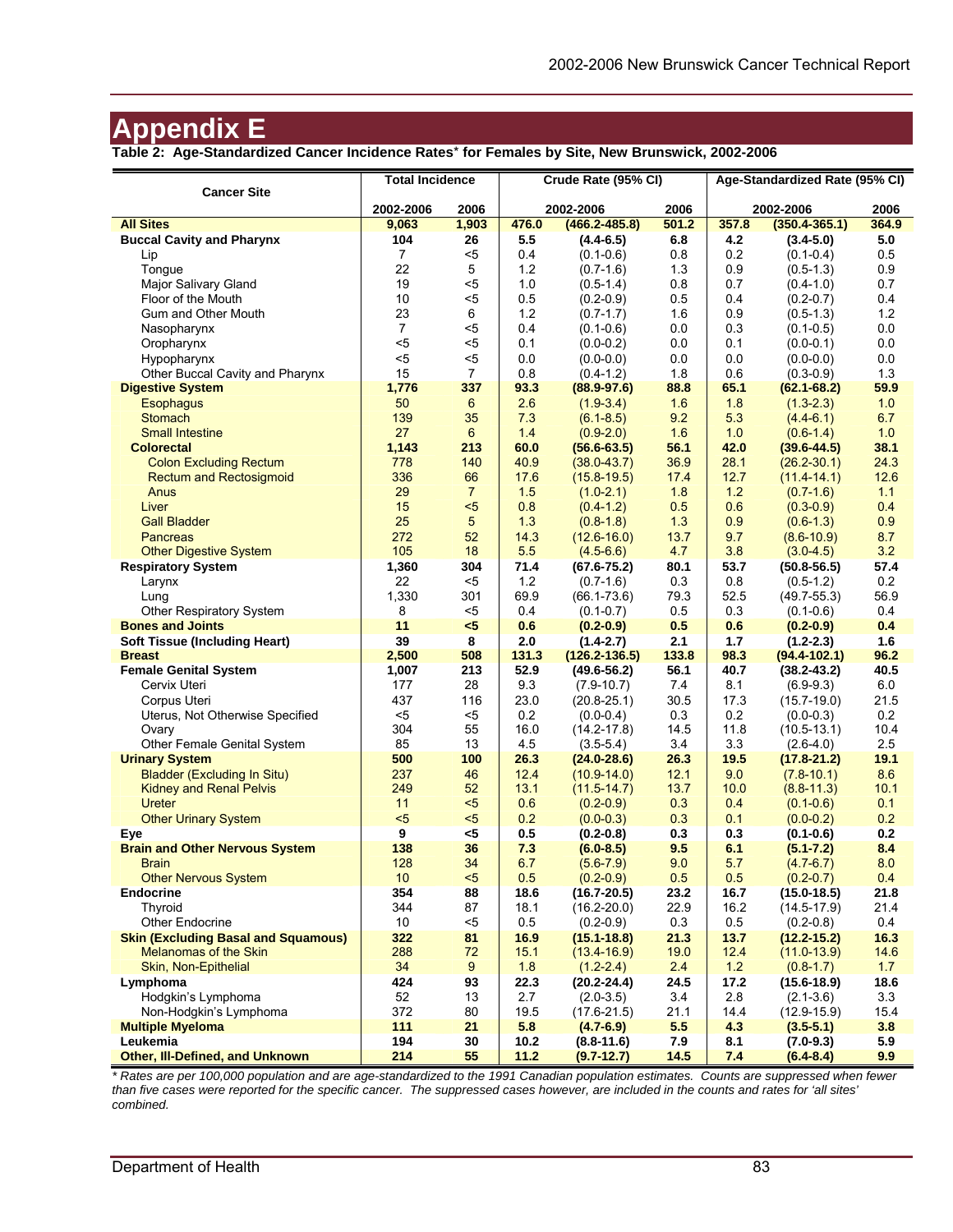|  |  |  |  |  | Table 3: Age-Standardized Cancer Mortality Rates* for Males by Site, New Brunswick, 2002-2006 |
|--|--|--|--|--|-----------------------------------------------------------------------------------------------|
|--|--|--|--|--|-----------------------------------------------------------------------------------------------|

| <b>Cancer Site</b>                    | <b>Total Mortality</b><br>2002-2006<br>2006 |     |       | Crude Rate (95% CI) |       |       | Age-Standardized Rate (95% CI) |       |
|---------------------------------------|---------------------------------------------|-----|-------|---------------------|-------|-------|--------------------------------|-------|
|                                       |                                             |     |       | 2002-2006           | 2006  |       | 2002-2006                      | 2006  |
| <b>All Sites</b>                      | 4,750                                       | 901 | 255.9 | $(248.6 - 263.1)$   | 243.8 | 229.2 | $(222.6 - 235.7)$              | 209.1 |
| <b>Buccal Cavity and Pharynx</b>      | 84                                          | 15  | 4.5   | $(3.6 - 5.5)$       | 4.1   | 3.9   | $(3.1 - 4.8)$                  | 3.5   |
| <b>Digestive System</b>               | 1,192                                       | 253 | 64.2  | $(60.6 - 67.9)$     | 68.5  | 57.2  | $(54.0 - 60.5)$                | 58.5  |
| Esophagus                             | 150                                         | 39  | 8.1   | $(6.8-9.4)$         | 10.6  | 6.9   | $(5.8 - 8.0)$                  | 8.4   |
| Stomach                               | 156                                         | 28  | 8.4   | $(7.1 - 9.7)$       | 7.6   | 7.5   | $(6.4 - 8.7)$                  | 6.7   |
| Small Intestine                       | $6\phantom{1}$                              | $5$ | 0.3   | $(0.1 - 0.6)$       | 0.8   | 0.3   | $(0.1 - 0.6)$                  | 0.8   |
| Colon and Rectum                      | 529                                         | 110 | 28.5  | $(26.1 - 30.9)$     | 29.8  | 25.5  | $(23.3 - 27.7)$                | 25.2  |
| Liver                                 | 50                                          | 12  | 2.7   | $(1.9-3.4)$         | 3.2   | 2.4   | $(1.7-3.0)$                    | 2.8   |
| Pancreas                              | 243                                         | 44  | 13.1  | $(11.4-14.7)$       | 11.9  | 11.7  | $(10.3 - 13.2)$                | 10.6  |
| Other Digestive System                | 58                                          | 17  | 3.1   | $(2.3 - 3.9)$       | 4.6   | 2.8   | $(2.1 - 3.6)$                  | 4.0   |
| <b>Respiratory System</b>             | 1,645                                       | 303 | 88.6  | $(84.3 - 92.9)$     | 82.0  | 79.6  | $(75.7 - 83.4)$                | 70.0  |
| Larynx                                | 58                                          | 9   | 3.1   | $(2.3-3.9)$         | 2.4   | 2.8   | $(2.1 - 3.5)$                  | 2.2   |
| Lung                                  | 1,581                                       | 293 | 85.2  | $(81.0 - 89.4)$     | 79.3  | 76.5  | $(72.7 - 80.3)$                | 67.6  |
| Other Respiratory System              | 6                                           | <5  | 0.3   | $(0.1 - 0.6)$       | 0.3   | 0.3   | $(0.1 - 0.5)$                  | 0.3   |
|                                       |                                             |     |       |                     |       |       |                                |       |
| <b>Skin</b>                           | 66                                          | 11  | 3.6   | $(2.7-4.4)$         | 3.0   | 3.2   | $(2.4 - 3.9)$                  | 2.5   |
| Melanoma of the Skin                  | 45                                          | 5   | 2.4   | $(1.7 - 3.1)$       | $1.4$ | 2.2   | $(1.5-2.8)$                    | 1.1   |
| Other Skin                            | 21                                          | 6   | 1.1   | $(0.6 - 1.6)$       | 1.6   | 1.0   | $(0.6 - 1.5)$                  | 1.4   |
|                                       |                                             |     |       |                     |       |       |                                |       |
| <b>Breast</b>                         | $\overline{7}$                              | $5$ | 0.4   | $(0.1 - 0.7)$       | 0.8   | 0.3   | $(0.1 - 0.6)$                  | 0.7   |
| <b>Male Genital System</b>            | 515                                         | 82  | 27.7  | $(25.3 - 30.1)$     | 22.2  | 25.3  | $(23.1 - 27.5)$                | 19.3  |
| Prostate                              | 504                                         | 79  | 27.1  | $(24.8 - 29.5)$     | 21.4  | 24.7  | $(22.6 - 26.9)$                | 18.6  |
| <b>Testis</b>                         | $5$                                         | $5$ | 0.2   | $(0.0 - 0.4)$       | 0.3   | 0.2   | $(0.0 - 0.4)$                  | 0.2   |
| Other Male Genital System             | $\overline{7}$                              | $5$ | 0.4   | $(0.1 - 0.7)$       | 0.5   | 0.4   | $(0.1 - 0.6)$                  | 0.5   |
|                                       |                                             |     |       |                     |       |       |                                |       |
| <b>Urinary System</b>                 | 300                                         | 60  | 16.2  | $(14.3 - 18.0)$     | 16.2  | 14.2  | $(12.6 - 15.8)$                | 13.6  |
| <b>Bladder</b>                        | 144                                         | 28  | 7.8   | $(6.5-9.0)$         | 7.6   | 7.0   | $(5.9 - 8.2)$                  | 6.5   |
| Kidney and Renal Pelvis               | 148                                         | 29  | 8.0   | $(6.7-9.3)$         | 7.8   | 6.8   | $(5.7 - 7.9)$                  | 6.4   |
| Other Urinary System                  | 8                                           | <5  | 0.4   | $(0.1 - 0.7)$       | 0.8   | 0.4   | $(0.1 - 0.6)$                  | 0.7   |
| <b>Brain and Other Nervous System</b> | 121                                         | 23  | 6.5   | $(5.4 - 7.7)$       | 6.2   | 5.6   | $(4.6-6.6)$                    | 5.1   |
|                                       |                                             |     |       |                     |       |       |                                |       |
| <b>Endocrine</b>                      | 14                                          | 5   | 0.8   | $(0.4 - 1.1)$       | 1.4   | 0.7   | $(0.3-1.0)$                    | 1.2   |
| Thyroid                               | 8                                           | <5  | 0.4   | $(0.1 - 0.7)$       | 0.8   | 0.4   | $(0.1 - 0.6)$                  | 0.7   |
| Other Endocrine System                | 6                                           | <5  | 0.3   | $(0.1 - 0.6)$       | 0.5   | 0.3   | $(0.1 - 0.5)$                  | 0.5   |
| Lymphoma                              | 183                                         | 29  | 9.9   | $(8.4 - 11.3)$      | 7.8   | 8.8   | $(7.5-10.0)$                   | 7.0   |
| Hodgkin's Lymphoma                    | $5$                                         | $5$ | 0.2   | $(0.0 - 0.3)$       | 0.0   | 0.1   | $(0.0 - 0.3)$                  | 0.0   |
| Non-Hodgkin's Lymphoma                | 180                                         | 29  | 9.7   | $(8.3 - 11.1)$      | 7.8   | 8.6   | $(7.4-9.9)$                    | 7.0   |
|                                       |                                             |     |       |                     |       |       |                                |       |
| <b>Multiple Myeloma</b>               | 83                                          | 13  | 4.5   | $(3.5 - 5.4)$       | 3.5   | 4.0   | $(3.2 - 4.9)$                  | 3.0   |
| Leukemia                              | 137                                         | 29  | 7.4   | $(6.1 - 8.6)$       | 7.8   | 6.8   | $(5.7 - 7.9)$                  | 7.0   |
| Other, III-Defined, and Unknown       | 403                                         | 75  | 21.7  | $(19.6 - 23.8)$     | 20.3  | 19.5  | $(17.6 - 21.4)$                | 17.6  |

*\* Rates are per 100,000 population and are age-standardized to the 1991 Canadian population estimates. Counts are suppressed when*  fewer than five cases were reported for the specific cancer. The suppressed cases however, are included in the counts and rates for 'all *sites' combined.*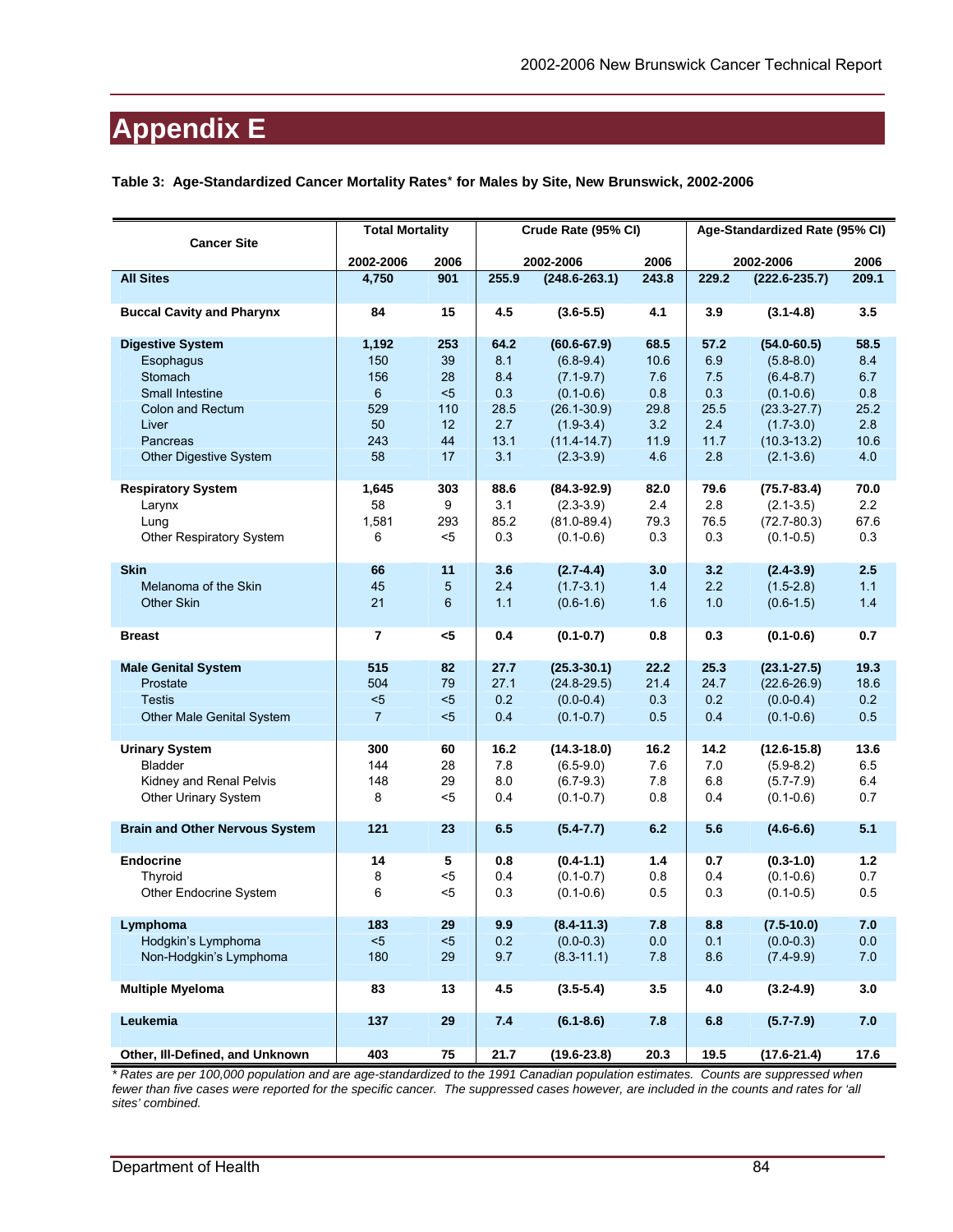| Table 4: Age-Standardized Cancer Mortality Rates* for Females by Site, New Brunswick, 2002-2006 |  |  |  |
|-------------------------------------------------------------------------------------------------|--|--|--|
|-------------------------------------------------------------------------------------------------|--|--|--|

| <b>Cancer Site</b>                    | <b>Total Mortality</b> |                |             | Crude Rate (95% CI) |             |            | Age-Standardized Rate (95% CI) |       |
|---------------------------------------|------------------------|----------------|-------------|---------------------|-------------|------------|--------------------------------|-------|
|                                       | 2002-2006              | 2006           |             | 2002-2006           | 2006        |            | 2002-2006                      | 2006  |
| <b>All Sites</b>                      | 4,083                  | 836            | 214.5       | $(207.9 - 221.0)$   | 219.8       | 148.4      | $(143.9 - 153.0)$              | 154.5 |
| <b>Buccal Cavity and Pharynx</b>      | 31                     | <5             | 1.6         | $(1.1 - 2.2)$       | 1.1         | 1.1        | $(0.7-1.5)$                    | 0.5   |
| <b>Digestive System</b>               | 995                    | 188            | 51.7        | $(48.5 - 55.0)$     | 49.5        | 33.9       | $(31.8 - 36.1)$                | 31.7  |
| <b>Esophagus</b>                      | 54                     | 9              | 2.8         | $(2.1 - 3.6)$       | 2.4         | 1.9        | $(1.4 - 2.4)$                  | 1.4   |
| <b>Stomach</b>                        | 94                     | 21             | 4.9         | $(3.9 - 5.9)$       | 5.5         | 3.2        | $(2.5 - 3.8)$                  | 3.8   |
| <b>Small Intestine</b>                | $\overline{7}$         | $5$            | 0.4         | $(0.1 - 0.6)$       | 0.3         | 0.2        | $(0.1 - 0.4)$                  | 0.1   |
| <b>Colon and Rectum</b>               | 460                    | 81             | 24.2        | $(22.0 - 26.4)$     | 21.3        | 15.5       | $(14.1 - 16.9)$                | 13.3  |
| Liver                                 | 33                     | $5$            | 1.7         | $(1.1 - 2.3)$       | 0.3         | 1.1        | $(0.7 - 1.5)$                  | 0.2   |
| <b>Pancreas</b>                       | 248<br>89              | 52<br>23       | 13.0<br>4.7 | $(11.4 - 14.6)$     | 13.7<br>6.1 | 8.8<br>3.2 | $(7.7-9.9)$                    | 8.6   |
| <b>Other Digestive System</b>         |                        |                |             | $(3.7 - 5.6)$       |             |            | $(2.5 - 3.8)$                  | 4.4   |
| <b>Respiratory System</b>             | 1,046                  | 248            | 54.9        | $(51.6 - 58.3)$     | 65.3        | 40.2       | $(37.7 - 42.6)$                | 45.7  |
| Larynx                                | $\overline{7}$         | $5$            | 0.4         | $(0.1 - 0.6)$       | 0.0         | 0.3        | $(0.1 - 0.5)$                  | 0.0   |
| Lung                                  | 1,034                  | 248            | 54.3        | $(51.0 - 57.6)$     | 65.3        | 39.7       | $(37.3 - 42.1)$                | 45.7  |
| Other Respiratory System              | 5                      | $5$            | 0.3         | $(0.0 - 0.5)$       | 0.0         | 0.2        | $(0.0 - 0.3)$                  | 0.0   |
| <b>Skin</b>                           | 64                     | 12             | 3.4         | $(2.5 - 4.2)$       | 3.2         | 2.4        | $(1.8 - 3.0)$                  | 2.1   |
| Melanoma of the Skin                  | 46                     | $\overline{7}$ | 2.4         | $(1.7 - 3.1)$       | 1.8         | 1.9        | $(1.3 - 2.4)$                  | 1.3   |
| <b>Other Skin</b>                     | 18                     | $\overline{5}$ | 0.9         | $(0.5-1.4)$         | 1.3         | 0.6        | $(0.3 - 0.8)$                  | 0.8   |
|                                       |                        |                |             |                     |             |            |                                |       |
| <b>Breast</b>                         | 617                    | 124            | 32.4        | $(29.8 - 35.0)$     | 32.7        | 22.2       | $(20.4 - 23.9)$                | 21.9  |
| <b>Female Genital System</b>          | 370                    | 76             | 19.4        | $(17.5 - 21.4)$     | 20.0        | 13.9       | $(12.5 - 15.3)$                | 13.5  |
| <b>Cervix Uteri</b>                   | 49                     | 8              | 2.6         | $(1.9-3.3)$         | 2.1         | 1.9        | $(1.4 - 2.5)$                  | 1.5   |
| <b>Corpus and Uterus, NOS</b>         | 91                     | 19             | 4.8         | $(3.8-5.8)$         | 5.0         | 3.2        | $(2.6 - 3.9)$                  | 3.1   |
| Ovary                                 | 200                    | 40             | 10.5        | $(9.0 - 12.0)$      | 10.5        | 7.7        | $(6.6 - 8.7)$                  | 7.3   |
| <b>Other Female Genital Organs</b>    | 30                     | 9              | 1.6         | $(1.0-2.1)$         | 2.4         | $1.1$      | $(0.7 - 1.4)$                  | 1.6   |
| <b>Urinary System</b>                 | 162                    | 29             | 8.5         | $(7.2 - 9.8)$       | 7.6         | 5.4        | $(4.5 - 6.2)$                  | 4.8   |
| <b>Bladder</b>                        | 60                     | 8              | 3.2         | $(2.4 - 3.9)$       | 2.1         | 1.9        | $(1.4 - 2.4)$                  | 1.4   |
| Kidney and Renal Pelvis               | 92                     | 20             | 4.8         | $(3.8 - 5.8)$       | 5.3         | 3.2        | $(2.5-3.8)$                    | 3.3   |
| Other Urinary System                  | 10                     | <5             | 0.5         | $(0.2 - 0.9)$       | 0.3         | 0.3        | $(0.1 - 0.5)$                  | 0.1   |
|                                       |                        |                |             |                     |             |            |                                |       |
| <b>Brain and Other Nervous System</b> | 75                     | 13             | 3.9         | $(3.0 - 4.8)$       | 3.4         | 3.0        | $(2.3 - 3.7)$                  | 2.5   |
| <b>Endocrine</b>                      | 21                     | <5             | 1.1         | $(0.6-1.6)$         | 1.1         | 0.8        | $(0.5-1.2)$                    | 0.7   |
| Thyroid                               | 10                     | <5             | 0.5         | $(0.2 - 0.9)$       | 0.5         | 0.3        | $(0.1 - 0.5)$                  | 0.2   |
| Other Endocrine System                | 11                     | <5             | 0.6         | $(0.2 - 0.9)$       | 0.5         | 0.5        | $(0.2 - 0.8)$                  | 0.4   |
|                                       |                        |                |             |                     |             |            |                                |       |
| Lymphoma                              | 154                    | 36             | 8.1         | $(6.8-9.4)$         | 9.5         | 5.5        | $(4.6 - 6.3)$                  | 6.3   |
| Hodgkin's Lymphoma                    | 10                     | 5<             | 0.5         | $(0.2 - 0.9)$       | 0.8         | 0.4        | $(0.2 - 0.7)$                  | 0.6   |
| Non-Hodgkin's Lymphoma                | 144                    | 33             | 7.6         | $(6.3 - 8.8)$       | 8.7         | 5.1        | $(4.2 - 5.9)$                  | 5.7   |
| <b>Multiple Myeloma</b>               | 74                     | 9              | 3.9         | $(3.0-4.8)$         | 2.4         | 2.6        | $(2.0-3.3)$                    | 1.6   |
| Leukemia                              | 123                    | ${\bf 27}$     | 6.5         | $(5.3 - 7.6)$       | 7.1         | 4.5        | $(3.7 - 5.3)$                  | 4.9   |
|                                       |                        |                |             |                     |             |            |                                |       |
| Other, III-Defined, and Unknown       | 361                    | 66             | 19.0        | $(17.0 - 20.9)$     | 17.4        | 13.0       | $(11.7 - 14.4)$                | 11.0  |

*\* Rates are per 100,000 population and are age-standardized to the 1991 Canadian population estimates. Counts are suppressed when fewer than five cases were reported for the specific cancer. The suppressed cases however, are included in the counts and rates for 'all sites' combined.*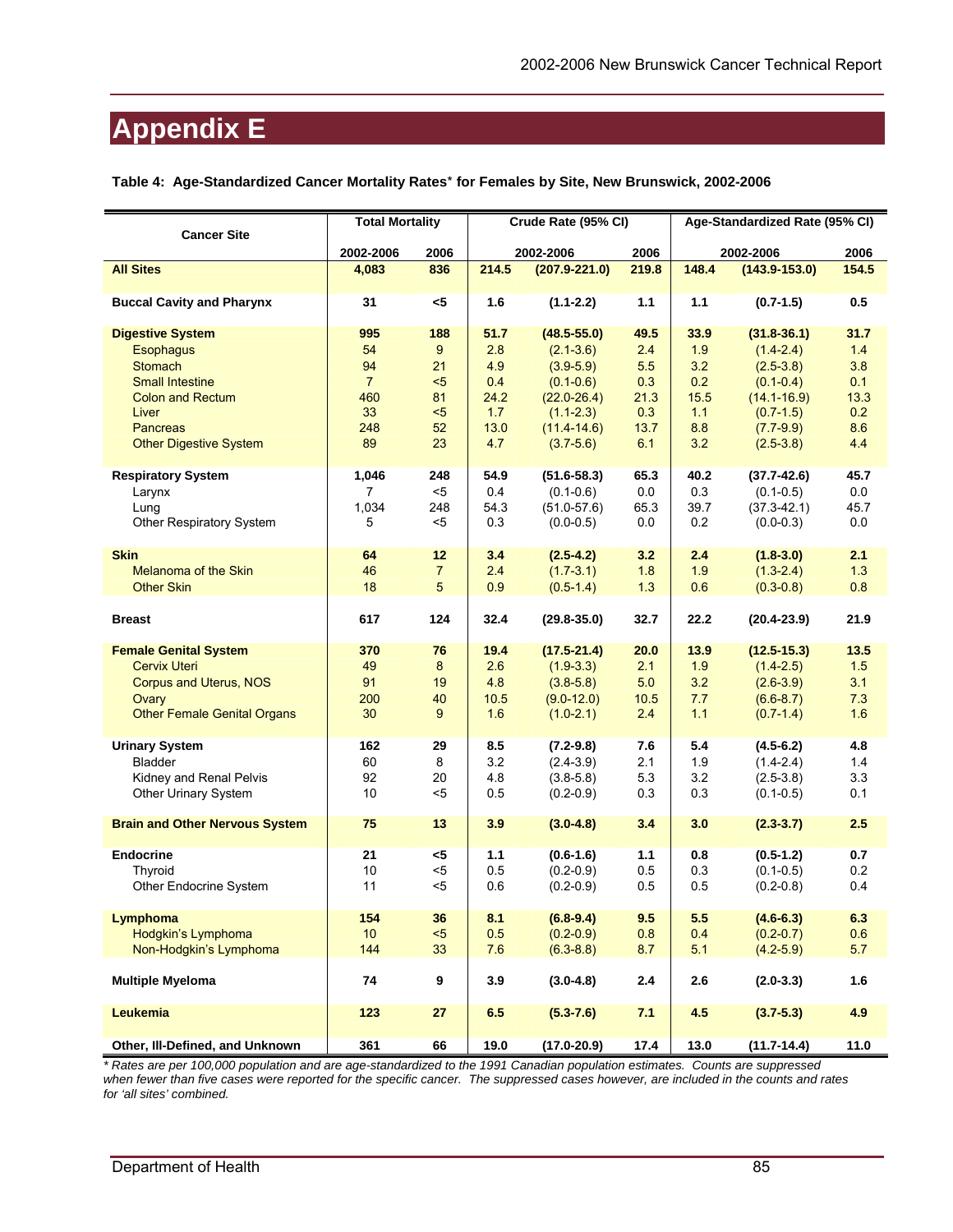### **Table 5: Male Incidence: Ranking of the Ten Leading Cancers by Frequency, Health Zone and New Brunswick (NB), 2002-2006**

| Cancer Site             | HZ1          |                |                          | HZ <sub>2</sub> |                          | HZ3            | HZ4                      |                |                          | HZ <sub>5</sub> |                | HZ <sub>6</sub> | HZ7                      |                | <b>NB</b> |                |
|-------------------------|--------------|----------------|--------------------------|-----------------|--------------------------|----------------|--------------------------|----------------|--------------------------|-----------------|----------------|-----------------|--------------------------|----------------|-----------|----------------|
|                         | $\%$         | Rank           | %                        | Rank            | $\%$                     | Rank           | $\%$                     | Rank           | $\%$                     | Rank            | $\%$           | Rank            | %                        | Rank           | $\%$      | Rank           |
| Prostate                | 26.7         |                | 28.2                     | $\mathbf{1}$    | 27.4                     | $\mathbf{1}$   | 24.5                     | $\mathbf{1}$   | 26.0                     |                 | 32.6           | 1               | 26.8                     | $\mathbf{1}$   | 27.8      |                |
| Lung                    | 16.6         | $\overline{2}$ | 17.4                     | $\overline{2}$  | 17.9                     | $\overline{2}$ | 21.3                     | $\overline{2}$ | 22.6                     | $\overline{2}$  | 17.1           | $\overline{2}$  | 18.2                     | $\overline{2}$ | 17.8      | $\mathbf{2}$   |
| Colorectal              | 12.7         | 3              | 11.9                     | 3               | 13.4                     | 3              | 14.8                     | 3              | 13.6                     | 3               | 11.2           | 3               | 13.2                     | 3              | 12.6      | 3              |
| Bladder                 | 7.4          | 4              | 6.7                      | 4               | 6.9                      | $\overline{4}$ | 5.7                      | 4              | 6.2                      | 4               | 5.4            | 4               | 4.9                      | 4              | 6.6       | 4              |
| Non-Hodgkin's Lymphoma  | 5.0          | 5              | 4.0                      | $\overline{7}$  | 4.0                      | 5              | 4.2                      | 5              | 3.9                      | 6               | 4.9            | 5               | 4.0                      | 6              | 4.4       | 5              |
| Kidney and Renal Pelvis | 4.2          | 6              | 4.4                      | 5               | 2.9                      | $\overline{7}$ | 2.6                      | $\overline{7}$ | 4.4                      | 5               | 3.0            | $\overline{7}$  | 4.2                      | 5              | 3.8       | 6              |
| Melanoma of the Skin    | 2.9          | 9              | 4.3                      | 6               | 3.1                      | 6              | 2.0                      | 10             | 1.8                      | 10              | 1.6            | 10              | 3.7                      | 7              | 3.1       | $\overline{7}$ |
| Pancreas                | 3.4          | $\overline{7}$ | 2.5                      | 8               | 2.4                      | 9              |                          |                | 2.1                      | 9               | 2.7            | 8               | 2.0                      | 10             | 2.6       | 8              |
| Stomach                 | 3.0          | 8              | 2.0                      | 9               | $\overline{\phantom{a}}$ |                | 2.2                      | 9              | 3.0                      | $\overline{7}$  | 3.3            | 6               | 2.9                      | 8              | 2.5       | 9              |
| Leukemia                | 2.3          | 10             | 1.8                      | 10              | 2.4                      | 8              | 2.8                      | 6              | 2.3                      | 8               | 2.3            | 9               | 2.7                      | 9              | 2.2       | 10             |
| Brain                   | $\mathbf{r}$ |                | $\overline{\phantom{a}}$ |                 | 1.8                      | 10             | $\overline{\phantom{0}}$ |                | $\overline{\phantom{0}}$ |                 | $\blacksquare$ |                 | ۰                        |                |           |                |
| Thyroid                 |              |                | $\overline{\phantom{a}}$ |                 | $\overline{\phantom{0}}$ |                | 2.5                      | 8              |                          |                 | ۰              |                 | $\overline{\phantom{0}}$ |                |           |                |
| All Other Sites         | 15.8         |                | 16.7                     |                 | 17.8                     |                | 17.4                     |                | 14.1                     |                 | 15.8           |                 | 17.4                     |                | 16.6      |                |

<sup>\*</sup> Not ranked in the ten leading cancers for Health Zone.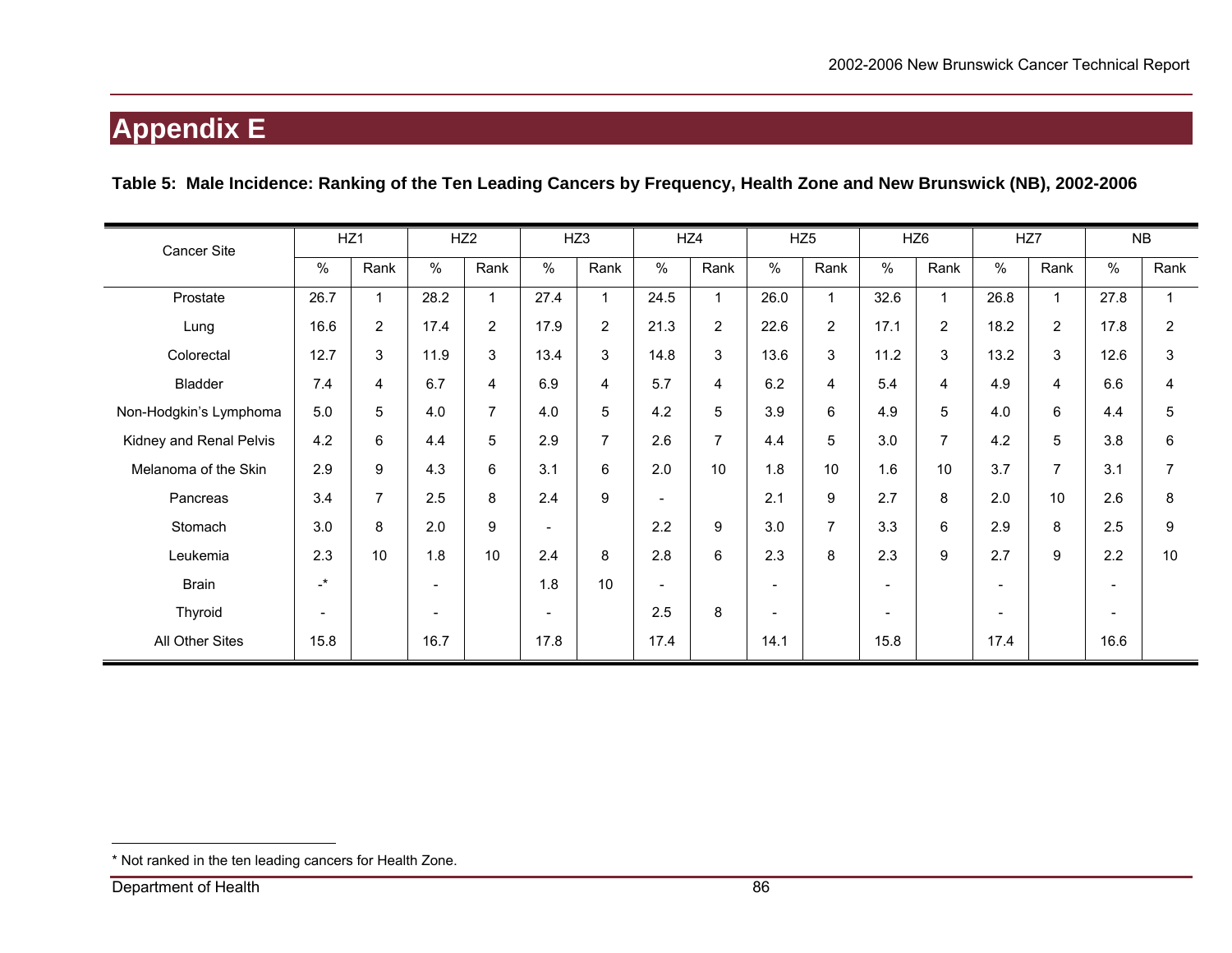### **Table 6: Male Mortality: Ranking of the Ten Leading Cancers by Frequency, Health Zone and New Brunswick (NB), 2002-2006**

| <b>Cancer Site</b>               | HZ1                      |                | HZ <sub>2</sub>          |                |                          | HZ3            | HZ4                      |                |      | HZ <sub>5</sub> |                          | HZ <sub>6</sub> | HZ7                      |                | <b>NB</b> |                |
|----------------------------------|--------------------------|----------------|--------------------------|----------------|--------------------------|----------------|--------------------------|----------------|------|-----------------|--------------------------|-----------------|--------------------------|----------------|-----------|----------------|
|                                  | $\%$                     | Rank           | $\%$                     | Rank           | $\%$                     | Rank           | $\%$                     | Rank           | $\%$ | Rank            | $\%$                     | Rank            | %                        | Rank           | $\%$      | Rank           |
| Lung                             | 30.0                     | $\mathbf{1}$   | 32.9                     | $\mathbf{1}$   | 34.0                     | 1              | 36.1                     | $\mathbf 1$    | 40.0 | $\mathbf 1$     | 34.8                     | 1               | 33.3                     | 1              | 33.3      |                |
| Colorectal                       | 11.8                     | $\overline{2}$ | 11.4                     | $\overline{2}$ | 11.4                     | $\mathbf{2}$   | 11.3                     | 3              | 9.8  | 2               | 9.6                      | $\overline{2}$  | 13.5                     | $\overline{2}$ | 11.1      | $\overline{2}$ |
| Prostate                         | 11.7                     | 3              | 9.9                      | 3              | 10.7                     | $\mathsf 3$    | 11.6                     | $\overline{2}$ | 7.3  | 3               | 9.2                      | 3               | 11.9                     | 3              | 10.6      | 3              |
| Pancreas                         | 6.6                      | 4              | 5.2                      | 4              | 4.8                      | 4              | 3.5                      | 4              | 4.9  | 4               | 4.6                      | 5               | 4.0                      | 4              | 5.1       | 4              |
| Non-Hodgkin's Lymphoma           | 4.5                      | 5              | 3.2                      | $\overline{7}$ | 4.6                      | 5              | 2.9                      | 9              | 3.4  | $\overline{7}$  | 4.1                      | 6               | $\overline{\phantom{0}}$ |                | 3.8       | 5              |
| Stomach                          | 4.0                      | 6              | ۰                        |                | 2.2                      | 9              | $\overline{\phantom{a}}$ |                | 4.4  | 5               | 5.6                      | 4               | 3.1                      | 5              | 3.3       | 6              |
| Esophagus                        | 3.1                      | $\overline{7}$ | 4.0                      | 6              | 3.1                      | 8              | 3.2                      | 6              | 2.4  | 9               | 2.9                      | 9               | 2.4                      | 7              | 3.2       |                |
| Kidney and Renal Pelvis          | 2.6                      | 9              | 5.2                      | 5              | $\overline{\phantom{a}}$ |                | 3.2                      | 7              | 4.4  | 6               | $\overline{\phantom{0}}$ |                 | 2.1                      | 9              | 3.1       | 8              |
| <b>Bladder</b>                   | 3.0                      | 8              | 2.8                      | 8              | 3.6                      | 6              | 2.6                      | 10             | 2.9  | 8               | 3.2                      | $\overline{7}$  | 2.4                      | 6              | 3.0       | 9              |
| Leukemia                         | 2.6                      | 10             | 2.8                      | 9              | 3.6                      | $\overline{7}$ | 3.5                      | 5              | 2.4  | 10              | 2.9                      | 10              | ۰                        |                | 2.9       | 10             |
| <b>Brain and Other Nervous</b>   | $\star$                  |                | 2.7                      | 10             | 2.2                      | 10             | 2.9                      | 8              |      |                 | 3.1                      | 8               | 2.4                      | 8              |           |                |
| System                           |                          |                |                          |                |                          |                |                          |                |      |                 |                          |                 |                          |                |           |                |
| <b>Buccal Cavity and Pharynx</b> | $\overline{\phantom{a}}$ |                | $\overline{\phantom{a}}$ |                | $\overline{\phantom{a}}$ |                | $\overline{\phantom{0}}$ |                |      |                 | $\overline{\phantom{0}}$ |                 | 2.1                      | 10             |           |                |
| All Other Sites                  | 20.1                     |                | 20.0                     |                | 19.9                     |                | 19.0                     |                | 18.0 |                 | 20.0                     |                 | 22.6                     |                | 20.6      |                |

<sup>\*</sup> Not ranked in the ten leading cancers for Health Zone.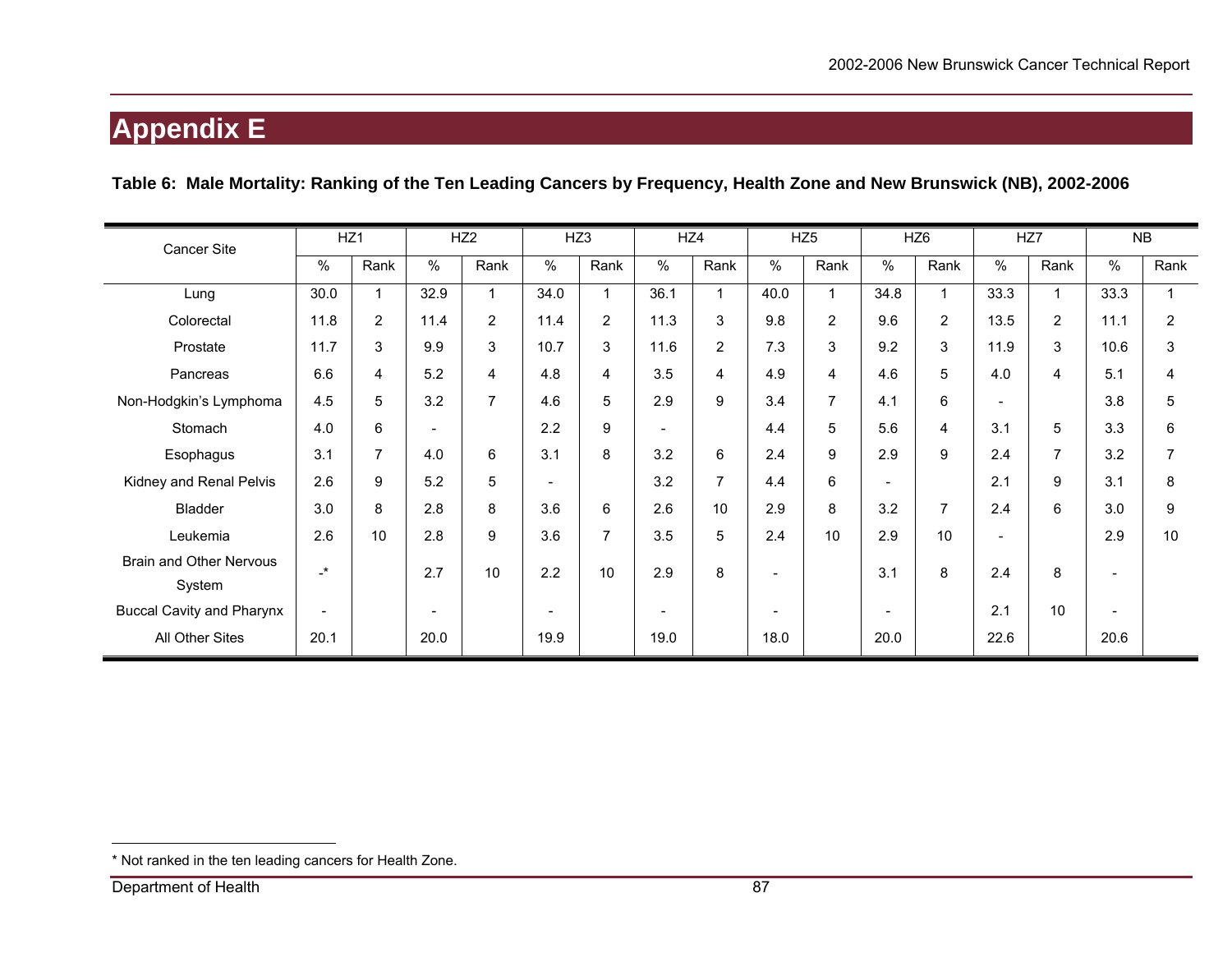### **Table 7: Female Incidence: Ranking of the Ten Leading Cancers by Frequency, Health Zone and New Brunswick (NB), 2002-2006**

| Cancer Site             | HZ1                      |                |                          | HZ <sub>2</sub>  | HZ3                      |                | HZ4                      |                |                          | HZ <sub>5</sub> |                          | HZ <sub>6</sub> |                          | HZ7             | <b>NB</b>      |                |
|-------------------------|--------------------------|----------------|--------------------------|------------------|--------------------------|----------------|--------------------------|----------------|--------------------------|-----------------|--------------------------|-----------------|--------------------------|-----------------|----------------|----------------|
|                         | %                        | Rank           | $\%$                     | Rank             | $\%$                     | Rank           | $\%$                     | Rank           | %                        | Rank            | $\%$                     | Rank            | $\%$                     | Rank            | $\%$           | Rank           |
| <b>Breast</b>           | 27.8                     | 1              | 26.8                     | $\mathbf{1}$     | 28.4                     | $\mathbf{1}$   | 23.9                     | $\mathbf{1}$   | 28.1                     | $\mathbf{1}$    | 28.4                     | 1               | 29.4                     | $\mathbf{1}$    | 27.5           | 1              |
| Lung                    | 14.7                     | $\overline{2}$ | 16.7                     | $\overline{2}$   | 14.1                     | $\overline{2}$ | 12.8                     | 3              | 14.4                     | $\overline{2}$  | 13.1                     | $\overline{2}$  | 13.5                     | 3               | 14.6           | $\overline{2}$ |
| Colorectal              | 13.8                     | 3              | 11.5                     | 3                | 11.4                     | 3              | 15.6                     | $\overline{2}$ | 9.9                      | 3               | 12.6                     | 3               | 14.3                     | $\overline{2}$  | 12.6           | 3              |
| Body of the Uterus      | 4.0                      | 5              | 5.2                      | 4                | 5.7                      | 4              | 4.7                      | 5              | 7.2                      | 4               | 3.9                      | 5               | 4.4                      | 4               | 4.8            | 4              |
| Non-Hodgkin's Lymphoma  | 4.7                      | 4              | 3.9                      | 6                | 4.2                      | 5              | 4.4                      | 7              | 2.7                      | 10              | 3.9                      | 6               | 3.1                      | 8               | 4.1            | 5              |
| Thyroid                 | 2.9                      | 10             | 3.5                      | $\overline{7}$   | 3.2                      | 8              | 7.7                      | 4              | 5.1                      | 5               | 5.5                      | 4               | $\overline{\phantom{a}}$ |                 | 3.8            | 6              |
| Ovary                   | 3.4                      | $\overline{7}$ | 3.1                      | 8                | 3.4                      | $\overline{7}$ | 4.4                      | 8              | 3.6                      | 8               | 2.7                      | 9               | 4.2                      | 6               | 3.3            | $\overline{7}$ |
| Melanoma of the Skin    | $\mathbf{r}$             |                | 4.0                      | 5                | 3.7                      | 6              | 2.0                      | 10             | $\overline{\phantom{a}}$ |                 | $\overline{\phantom{a}}$ |                 | 4.2                      | 5               | 3.2            | 8              |
| Pancreas                | 3.2                      | 8              | 2.9                      | $\boldsymbol{9}$ | $\overline{\phantom{a}}$ |                | 4.5                      | 6              | 3.6                      | 9               | 3.3                      | $\overline{7}$  | 3.0                      | 9               | 3.0            | 9              |
| Kidney and Renal Pelvis | 3.1                      | 9              | 2.6                      | 10               | $\overline{\phantom{a}}$ |                | 2.2                      | 9              | 3.9                      | 6               | 3.2                      | 8               | 3.1                      | $\overline{7}$  | 2.7            | 10             |
| Bladder                 | 3.4                      | 6              | $\overline{\phantom{a}}$ |                  | 2.4                      | 10             | $\overline{\phantom{a}}$ |                | 3.6                      | $\overline{7}$  | $\overline{\phantom{a}}$ |                 | 2.4                      | 10 <sup>°</sup> | $\blacksquare$ |                |
| Cervix Uteri            | $\overline{\phantom{a}}$ |                | $\overline{\phantom{0}}$ |                  | 2.7                      | 9              | $\overline{\phantom{a}}$ |                | $\overline{\phantom{a}}$ |                 | $\overline{\phantom{a}}$ |                 | $\overline{\phantom{a}}$ |                 |                |                |
| Stomach                 | $\overline{\phantom{a}}$ |                | ٠                        |                  | $\overline{\phantom{a}}$ |                |                          |                | $\overline{\phantom{a}}$ |                 | 2.3                      | 10              | $\overline{\phantom{a}}$ |                 |                |                |
| All Other Sites         | 19.3                     |                | 19.6                     |                  | 20.8                     |                | 17.7                     |                | 18.0                     |                 | 21.0                     |                 | 18.4                     |                 | 20.1           |                |

<sup>\*</sup> Not ranked in the ten leading cancers for Health Zone.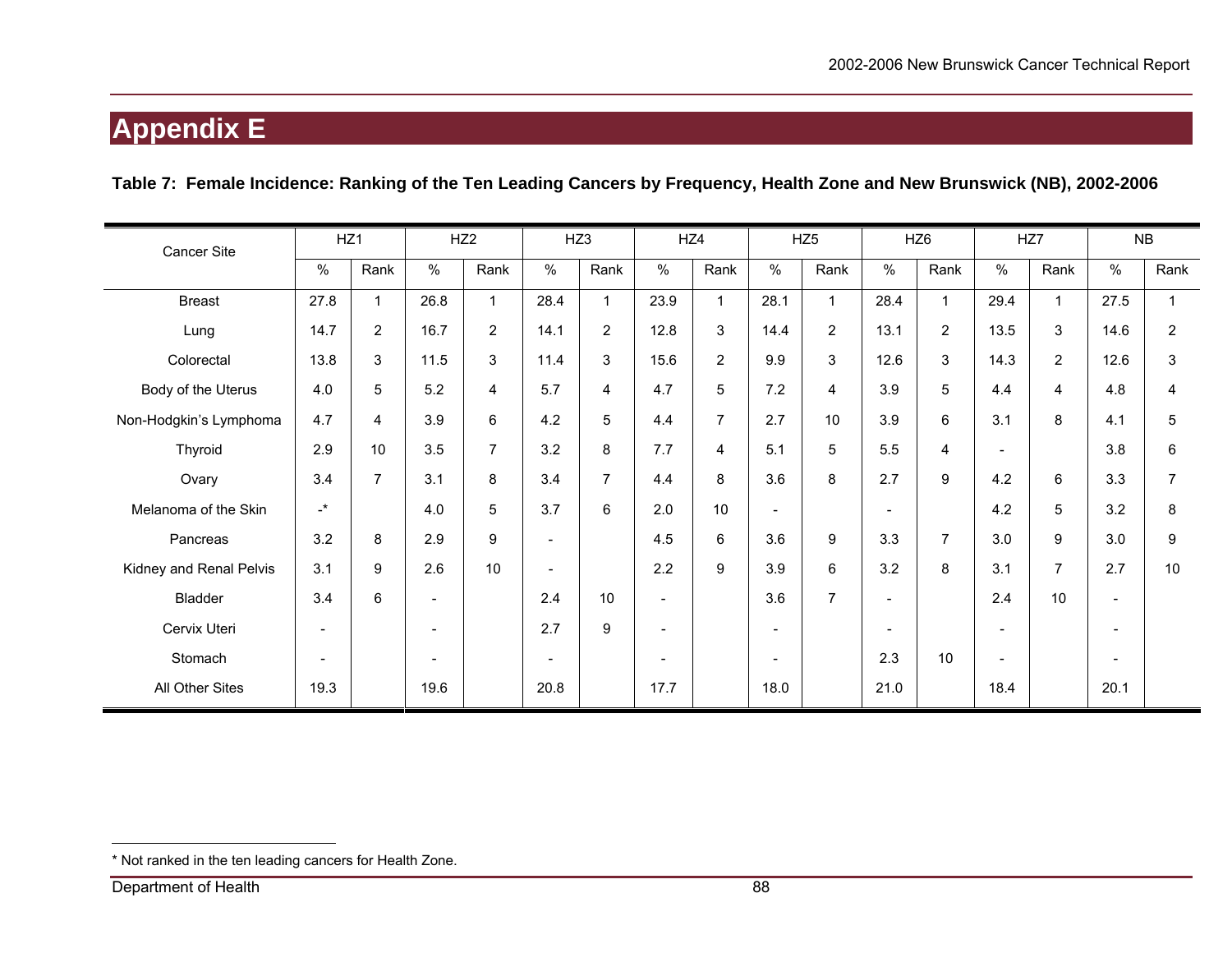### **Table 8: Female Mortality: Ranking of the Ten Leading Cancers by Frequency, Health Zone and New Brunswick (NB), 2002-2006**

| Cancer Site                    |                          | HZ1            |                          | HZ <sub>2</sub> |                          | HZ3            | HZ4                      |                |                          | HZ <sub>5</sub> |                          | HZ <sub>6</sub> | HZ7                      |                | <b>NB</b>                |                |
|--------------------------------|--------------------------|----------------|--------------------------|-----------------|--------------------------|----------------|--------------------------|----------------|--------------------------|-----------------|--------------------------|-----------------|--------------------------|----------------|--------------------------|----------------|
|                                | $\frac{0}{0}$            | Rank           | $\%$                     | Rank            | %                        | Rank           | $\%$                     | Rank           | %                        | Rank            | %                        | Rank            | $\%$                     | Rank           | $\%$                     | Rank           |
| Lung                           | 24.9                     | $\mathbf{1}$   | 29.5                     | $\mathbf{1}$    | 23.4                     |                | 20.8                     | $\mathbf 1$    | 21.9                     | $\mathbf{1}$    | 22.2                     | $\mathbf 1$     | 27.3                     |                | 25.3                     |                |
| <b>Breast</b>                  | 14.2                     | $\mathbf{2}$   | 15.1                     | $\overline{2}$  | 15.5                     | $\overline{2}$ | 15.2                     | $\overline{2}$ | 16.6                     | $\overline{2}$  | 16.3                     | $\overline{2}$  | 13.3                     | 3              | 15.1                     | $\overline{2}$ |
| Colorectal                     | 11.5                     | 3              | 10.3                     | 3               | 11.3                     | 3              | 12.9                     | 3              | 10.7                     | 3               | 11.3                     | 3               | 13.7                     | $\overline{2}$ | 11.3                     | 3              |
| Pancreas                       | 7.1                      | 4              | 5.0                      | 4               | 4.8                      | 5              | 8.0                      | $\overline{4}$ | 8.9                      | 4               | 6.9                      | 4               | 6.3                      | 5              | 6.1                      | 4              |
| Ovary                          | 5.4                      | 5              | 3.6                      | $\overline{7}$  | 5.3                      | 4              | 5.7                      | 5              | 6.5                      | 5               | 3.3                      | 5               | 7.4                      | 4              | 4.9                      | 5              |
| Non-Hodgkin's Lymphoma         | 3.3                      | 6              | 4.0                      | 5               | 4.1                      | 6              | 2.7                      | 9              | 3.6                      | 6               | 3.3                      | 6               | 2.0                      | 10             | 3.5                      | 6              |
| Leukemia                       | 2.4                      | 8              | 3.8                      | 6               | 3.5                      | $\overline{7}$ | 3.4                      | $\overline{7}$ | $\overline{\phantom{a}}$ |                 | $\overline{\phantom{a}}$ |                 | 2.7                      | 6              | 3.0                      | $\overline{7}$ |
| Stomach                        | $\mathbf{L}^{\star}$     |                | 2.1                      | 10              | 2.2                      | 10             | 3.0                      | 8              |                          |                 | 3.3                      | $\overline{7}$  |                          |                | 2.3                      | 8              |
| Other Digestive Organs         | 2.5                      | $\overline{7}$ | $\overline{\phantom{0}}$ |                 | 2.9                      | 8              | $\overline{\phantom{a}}$ |                | 2.4                      | 8               | 2.6                      | 10              | $\overline{\phantom{a}}$ |                | 2.2                      | 9              |
| Body of the Uterus             | 2.4                      | 9              | 2.1                      | 9               | 2.5                      | 9              | 2.7                      | 10             | 2.4                      | 9               | $\overline{\phantom{a}}$ |                 |                          |                | 2.2                      | 10             |
| Kidney and Renal Pelvis        | 2.4                      | 10             | 2.3                      | 8               | $\overline{\phantom{a}}$ |                | $\overline{\phantom{a}}$ |                | $\overline{\phantom{a}}$ |                 | 3.3                      | 8               | 2.7                      | 7              | $\sim$                   |                |
| Multiple Myeloma               | $\overline{\phantom{a}}$ |                | $\overline{\phantom{a}}$ |                 | $\overline{\phantom{0}}$ |                | 3.8                      | 6              | $\overline{\phantom{a}}$ |                 | $\overline{\phantom{a}}$ |                 | $\overline{\phantom{a}}$ |                | $\overline{\phantom{a}}$ |                |
| <b>Brain and Other Nervous</b> | $\overline{\phantom{0}}$ |                | $\overline{\phantom{0}}$ |                 |                          |                |                          |                | 3.0                      | $\overline{7}$  | 2.8                      | 9               | 2.7                      | 8              |                          |                |
| System                         |                          |                |                          |                 |                          |                |                          |                |                          |                 |                          |                 |                          |                |                          |                |
| Bladder                        | $\overline{\phantom{a}}$ |                | $\overline{\phantom{0}}$ |                 |                          |                | $\overline{\phantom{0}}$ |                | 1.8                      | 10              | $\overline{\phantom{a}}$ |                 | 2.7                      | 9              |                          |                |
| All Other Sites                | 24.0                     |                | 22.2                     |                 | 24.4                     |                | 22.0                     |                | 22.5                     |                 | 24.6                     |                 | 19.1                     |                | 24.1                     |                |

<sup>\*</sup> Not ranked in the ten leading cancers for Health Zone.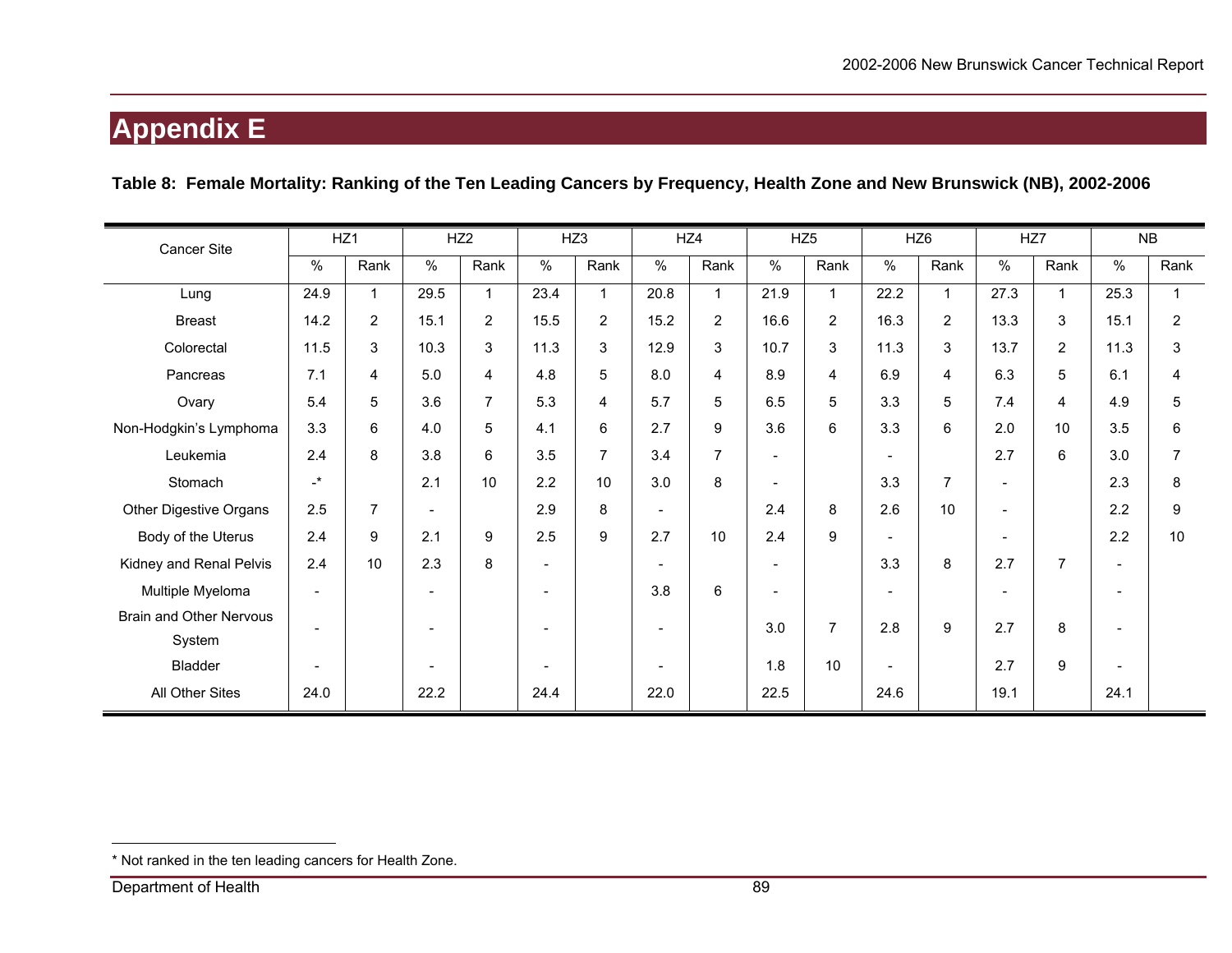| Table 9: Ranking of the Five Leading Cancers in the Health Zones Compared to the Province Using Age-Standardized Incidence |
|----------------------------------------------------------------------------------------------------------------------------|
| Rates (ASIR)* (per 100,000 population), Males, 2002-2006                                                                   |

| <b>Cancer Site</b>             | HZ <sub>1</sub>                   |        | HZ <sub>2</sub>            |      | HZ3                        |      | HZ4                                |      | HZ <sub>5</sub>           |               | HZ <sub>6</sub>                   |      | HZ7                        |                | <b>NB</b>                  |      |
|--------------------------------|-----------------------------------|--------|----------------------------|------|----------------------------|------|------------------------------------|------|---------------------------|---------------|-----------------------------------|------|----------------------------|----------------|----------------------------|------|
|                                | <b>ASIR</b><br>$(95% \text{ Cl})$ | Rank   | <b>ASIR</b><br>(95% CI)    | Rank | <b>ASIR</b><br>(95% CI)    | Rank | <b>ASIR</b><br>$(95\% \text{ Cl})$ | Rank | <b>ASIR</b><br>(95% CI)   | Rank          | <b>ASIR</b><br>$(95% \text{ Cl})$ | Rank | <b>ASIR</b><br>(95% CI)    | Rank           | ASIR<br>(95% CI)           | Rank |
| <b>Prostate</b>                | 132.4<br>$(122.7 - 142.0)$        |        | 158.4<br>$(147.1 - 169.8)$ |      | 123.8<br>$(113.5 - 134.1)$ |      | 107.6<br>$(90.8 - 124.3)$          |      | 118.5<br>$(96.7 - 140.4)$ |               | 178.1<br>$(161.5 - 194.7)$        |      | 132.6<br>$(113.6 - 151.6)$ |                | 139.3<br>$(134.3 - 144.4)$ |      |
| Lung                           | 82.5<br>$(74.8 - 90.1)$           | $\sim$ | 98.5<br>$(89.5 - 107.5)$   |      | 80.4<br>$(72.1 - 88.7)$    | 2    | 96.8<br>$(80.7 - 113.0)$           |      | 105.9<br>$(84.9 - 126.8)$ | $\mathcal{P}$ | 96.4<br>$(84.0 - 108.0)$          |      | 89.3<br>$(73.8 - 104.9)$   | 2              | 89.7<br>$(85.7 - 93.8)$    |      |
| Colorectal                     | 62.1<br>$(55.6 - 68.7)$           | 3      | 65.0<br>$(57.8 - 72.1)$    |      | 59.9<br>$(52.8 - 67.0)$    | 3    | 67.2<br>$(53.8 - 80.7)$            |      | 61.4<br>$(45.8 - 77.1)$   | $\mathbf{R}$  | 61.0<br>$(51.2 - 70.7)$           |      | 62.9<br>$(50.1 - 75.8)$    | 3              | 62.5<br>$(59.1 - 65.8)$    |      |
| <b>Bladder</b>                 | 35.4<br>$(30.5 - 40.4)$           |        | 38.1<br>$(32.5 - 43.7)$    |      | 31.4<br>$(26.2 - 36.6)$    |      | 26.1<br>$(17.7 - 34.6)$            |      | 29.6<br>$(18.4 - 40.7)$   |               | 29.9<br>$(23.0 - 36.8)$           |      | 24.3<br>$(16.1 - 32.4)$    | $\overline{a}$ | 32.9<br>$(30.4 - 35.3)$    |      |
| Non-<br>Hodgkin's<br>Lymphomas | 24.7<br>$(20.5 - 28.9)$           | b      | 21.8<br>$(17.6 - 26.0)$    |      | 17.8<br>$(14.0 - 21.7)$    |      | 18.7<br>$(11.6 - 25.7)$            |      | 18.8<br>$(9.9 - 27.7)$    | 6             | 25.3<br>$(19.2 - 31.3)$           |      | 19.5<br>$(12.3 - 26.8)$    | b.             | 21.6<br>$(19.6 - 23.5)$    |      |

#### **Table 10: Ranking of the Five Leading Cancers in the Health Zones Compared to the Province Using Age-Standardized Mortality Rates (ASMR)**\* **(per 100,000 population), Males, 2002-2006**

| <b>Cancer Site</b>            | HZ <sub>1</sub>                   |      | HZ <sub>2</sub>         |      | HZ3                     |      | HZ4                     |      | HZ <sub>5</sub>          |      | HZ <sub>6</sub>         |      | HZ7                               |      | <b>NB</b>               |      |
|-------------------------------|-----------------------------------|------|-------------------------|------|-------------------------|------|-------------------------|------|--------------------------|------|-------------------------|------|-----------------------------------|------|-------------------------|------|
|                               | <b>ASMR</b><br>$(95% \text{ Cl})$ | Rank | <b>ASMR</b><br>(95% CI) | Rank | <b>ASMR</b><br>(95% CI) | Rank | <b>ASMR</b><br>(95% CI) | Rank | <b>ASMR</b><br>(95% CI)  | Rank | <b>ASMR</b><br>(95% CI) | Rank | <b>ASMR</b><br>$(95% \text{ Cl})$ | Rank | <b>ASMR</b><br>(95% CI) | Rank |
| Lung                          | 64.7<br>$(57.9 - 71.5)$           |      | 80.2<br>$(72.0 - 88.3)$ |      | 71.8<br>$(64.0 - 79.7)$ |      | 81.6<br>$(66.5 - 96.7)$ |      | 90.2<br>$(70.6 - 109.7)$ |      | 85.7<br>$(74.0 - 97.5)$ |      | 76.2<br>$(61.9 - 90.5)$           |      | 76.5<br>$(72.7 - 80.3)$ |      |
| Colorectal                    | 25.3<br>$(21.1 - 29.5)$           |      | 27.1<br>$(22.4 - 31.8)$ |      | 22.1<br>$(17.8 - 26.4)$ | 3    | 25.4<br>$(17.0 - 33.8)$ |      | 22.7<br>$(12.7 - 32.6)$  |      | 24.1<br>$(17.8 - 30.4)$ | C    | 31.0<br>$(21.8 - 40.1)$           |      | 25.5<br>$(23.3 - 27.7)$ |      |
| <b>Prostate</b>               | 24.9<br>$(20.7 - 29.0)$           |      | 23.8<br>$(19.4 - 28.2)$ |      | 24.7<br>$(20.0 - 29.4)$ |      | 27.7<br>$(18.6 - 36.7)$ |      | 17.5<br>$(8.6 - 26.4)$   |      | 24.1<br>$(17.7 - 30.5)$ |      | 28.0<br>$(19.2 - 36.8)$           |      | 24.7<br>$(22.6 - 26.9)$ |      |
| <b>Pancreas</b>               | 14.2<br>$(11.1 - 17.4)$           |      | 12.4<br>$(9.2 - 15.6)$  |      | 9.9<br>$(7.0-12.7)$     | 4    | 7.4<br>$(3.0 - 11.8)$   |      | 11.6<br>$(4.4 - 18.7)$   |      | 11.5<br>$(7.2 - 15.9)$  | b.   | 9.5<br>$(4.3 - 14.7)$             |      | 11.7<br>$(10.3 - 13.2)$ |      |
| Non-<br>Hodgkin's<br>Lymphoma | 9.5<br>$(7.0-12.1)$               |      | 7.5<br>$(5.1 - 10.0)$   |      | 9.8<br>$(6.9-12.8)$     | 5    | 6.5<br>$(2.3 - 10.8)$   |      | 7.7<br>$(2.0 - 13.4)$    |      | 9.5<br>$(5.7-13.3)$     | 6    | 3.7<br>$(0.5 - 6.9)$              | 13   | 8.6<br>$(7.4-9.9)$      |      |

<sup>\*</sup> Age-standardized to the 1991 Canadian population estimates.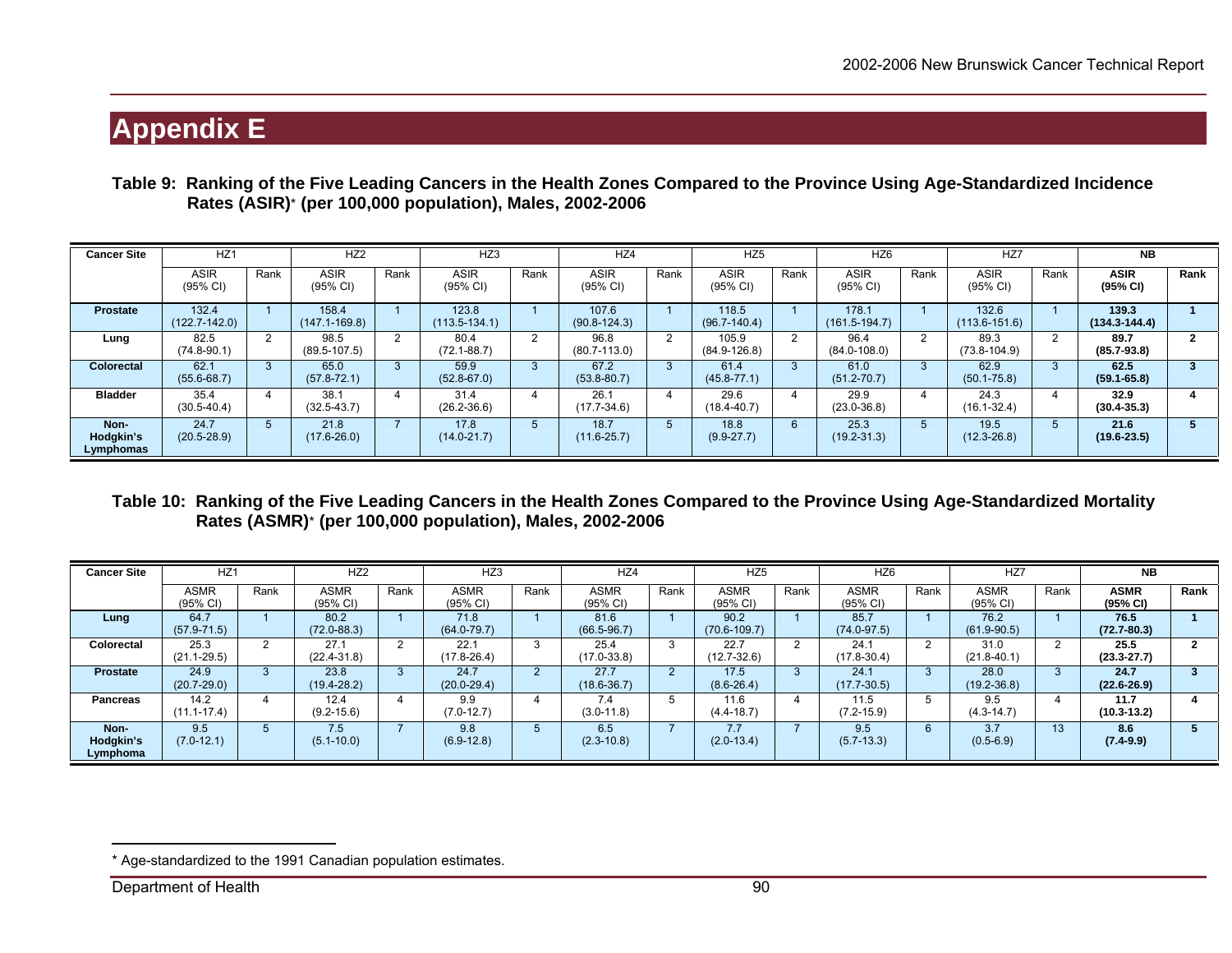| Table 11: Ranking of the Five Leading Cancers in the Health Zones Compared to the Province Using Age-Standardized Incidence |
|-----------------------------------------------------------------------------------------------------------------------------|
| Rates (ASIR)* (per 100,000 population), Females, 2002-2006                                                                  |

| <b>Cancer Site</b>  | HZ <sub>1</sub>           |      | HZ2                       |      | HZ <sub>3</sub>          |      | HZ4                     |      | HZ <sub>5</sub>         |      | HZ <sub>6</sub>          |      | HZ7                       |      | <b>NB</b>                |              |
|---------------------|---------------------------|------|---------------------------|------|--------------------------|------|-------------------------|------|-------------------------|------|--------------------------|------|---------------------------|------|--------------------------|--------------|
|                     | <b>ASIR</b><br>(95% CI)   | Rank | <b>ASIR</b><br>(95% CI)   | Rank | <b>ASIR</b><br>(95% CI)  | Rank | <b>ASIR</b><br>(95% CI) | Rank | <b>ASIR</b><br>(95% CI) | Rank | <b>ASIR</b><br>(95% CI)  | Rank | <b>ASIR</b><br>(95% CI)   | Rank | <b>ASIR</b><br>(95% CI)  | Rank         |
| <b>Breast</b>       | 100.5<br>$(92.8 - 108.2)$ |      | 101.9<br>$(93.7 - 110.0)$ |      | 99.0<br>$(90.7 - 107.4)$ |      | 83.0<br>$(69.9-96.2)$   |      | 83.1<br>$(66.3 - 99.9)$ |      | 96.3<br>$(85.0 - 107.5)$ |      | 103.6<br>$(88.0 - 119.3)$ |      | 98.3<br>$(94.4 - 102.1)$ |              |
| Lung                | 53.8<br>$(48.1 - 59.4)$   |      | 62.8<br>$(56.4 - 69.1)$   |      | 51.0<br>$(44.9 - 57.1)$  |      | 45.<br>$(35.4 - 54.9)$  | ◠    | 40.3<br>$(28.9 - 51.7)$ |      | 45.7<br>$(37.4 - 52.8)$  |      | 46.5<br>$(36.1 - 56.8)$   |      | 52.5<br>$(49.7 - 55.3)$  |              |
| <b>Colorectal</b>   | 46.9<br>$(41.8 - 52.0)$   |      | 39.6<br>$(34.8 - 44.4)$   |      | 36.7<br>$(31.8 - 41.5)$  |      | 52.7<br>$(41.9 - 62.3)$ |      | 28.4<br>$(18.7 - 38.1)$ |      | 42.8<br>$(35.3 - 50.2)$  | 3    | 46.9<br>$(36.8 - 57.1)$   |      | 42.0<br>$(39.6 - 44.5)$  | $\mathbf{r}$ |
| <b>Corpus Uteri</b> | 14.2<br>$(11.3 - 17.0)$   |      | 19.8<br>$(16.2 - 23.4)$   |      | 21.0<br>$(17.1 - 25.0)$  |      | 16.9<br>$(10.8 - 22.9)$ |      | 22.2<br>$(13.3 - 31.1)$ |      | 13.0<br>$(8.9 - 17.1)$   |      | 14.9<br>$(9.1 - 20.8)$    |      | 17.3<br>$(15.7 - 19.0)$  |              |
| <b>Thyroid</b>      | 12.5<br>$(9.5 - 15.4)$    |      | 16.9<br>$(13.2 - 20.6)$   | 6    | 12.8<br>$(9.6 - 16.1)$   |      | 31.6<br>$(22.8 - 40.5)$ |      | 22.0<br>$(11.5 - 32.5)$ |      | 22.4<br>$(16.5 - 28.3)$  |      | 10.5<br>$(4.8 - 16.3)$    |      | 16.2<br>$(14.5 - 17.9)$  |              |

#### **Table 12: Ranking of the Five Leading Cancers in the Health Zones Compared to the Province Using Age-Standardized Mortality Rates (ASMR)**\* **(per 100,000 population), Females, 2002-2006**

| <b>Cancer Site</b> | HZ <sub>1</sub>                    |      | HZ2                     |             | HZ3                         |      | HZ4                                |      | HZ <sub>5</sub>         |      | HZ <sub>6</sub>         |      | HZ7                               |      | <b>NB</b>               |      |
|--------------------|------------------------------------|------|-------------------------|-------------|-----------------------------|------|------------------------------------|------|-------------------------|------|-------------------------|------|-----------------------------------|------|-------------------------|------|
|                    | <b>ASMR</b><br>$(95\% \text{ Cl})$ | Rank | <b>ASMR</b><br>(95% CI) | Rank        | ASMR<br>$(95\% \text{ Cl})$ | Rank | <b>ASMR</b><br>$(95\% \text{ Cl})$ | Rank | <b>ASMR</b><br>(95% CI) | Rank | <b>ASMR</b><br>(95% CI) | Rank | <b>ASMR</b><br>$(95% \text{ Cl})$ | Rank | <b>ASMR</b><br>(95% CI) | Rank |
| Lung               | 38.3<br>$(33.7 - 42.9)$            |      | 48.7<br>$(43.2 - 54.3)$ |             | 37.0<br>$(31.8 - 42.1)$     |      | 29.4<br>$(21.6 - 37.1)$            |      | 31.1<br>$(21.1 - 41.2)$ |      | 31.5<br>$(25.1 - 37.8)$ |      | 42.5<br>$(32.5 - 52.4)$           |      | 39.7<br>$(37.3 - 42.1)$ |      |
| <b>Breast</b>      | 20.7<br>$(17.4 - 24.1)$            |      | 22.5<br>$(19.0 - 26.1)$ |             | 23.0<br>$(19.1 - 26.9)$     |      | 21.0<br>$(14.5 - 27.5)$            |      | 21.5<br>$(13.6 - 29.5)$ |      | 22.0<br>$(16.8 - 27.2)$ |      | 18.8<br>$(12.5 - 25.1)$           | ۰.   | 22.2<br>$(20.4 - 23.9)$ |      |
| <b>Colorectal</b>  | 15.0<br>$(12.3 - 17.7)$            |      | 14.8<br>$(11.9 - 17.6)$ | 3           | 15.2<br>$(12.1 - 18.2)$     |      | 16.1<br>$(10.7 - 21.5)$            |      | 13.5<br>$(7.3 - 19.7)$  |      | 15.5<br>$(11.1 - 19.8)$ |      | 20.3<br>$(13.6 - 27.0)$           |      | 15.5<br>$(14.1 - 16.9)$ | з    |
| <b>Pancreas</b>    | 10.2<br>$(7.9-12.5)$               |      | 7.4<br>$(5.3 - 9.4)$    |             | 6.8<br>$(4.7 - 8.9)$        |      | 11.3<br>$(6.5 - 16.1)$             |      | 12.5<br>$(6.2 - 18.8)$  |      | 9.3<br>$(5.9 - 12.6)$   |      | 9.3<br>$(4.8 - 13.9)$             |      | 8.8<br>$(7.7-9.9)$      |      |
| Ovary              | 8.6<br>$(6.4 - 10.8)$              |      | 6.2<br>$(4.2 - 8.2)$    | $5^{\circ}$ | 7.9<br>$(5.6 - 10.2)$       |      | 7.3<br>$(3.6 - 10.9)$              |      | 10.1<br>$(4.1 - 16.0)$  | h.   | 5.2<br>$(2.5 - 7.9)$    | b    | 10.3<br>$(5.7 - 15.0)$            |      | 7.7<br>$(6.6 - 8.7)$    |      |

<sup>\*</sup> Age-standardized to the 1991 Canadian population estimates.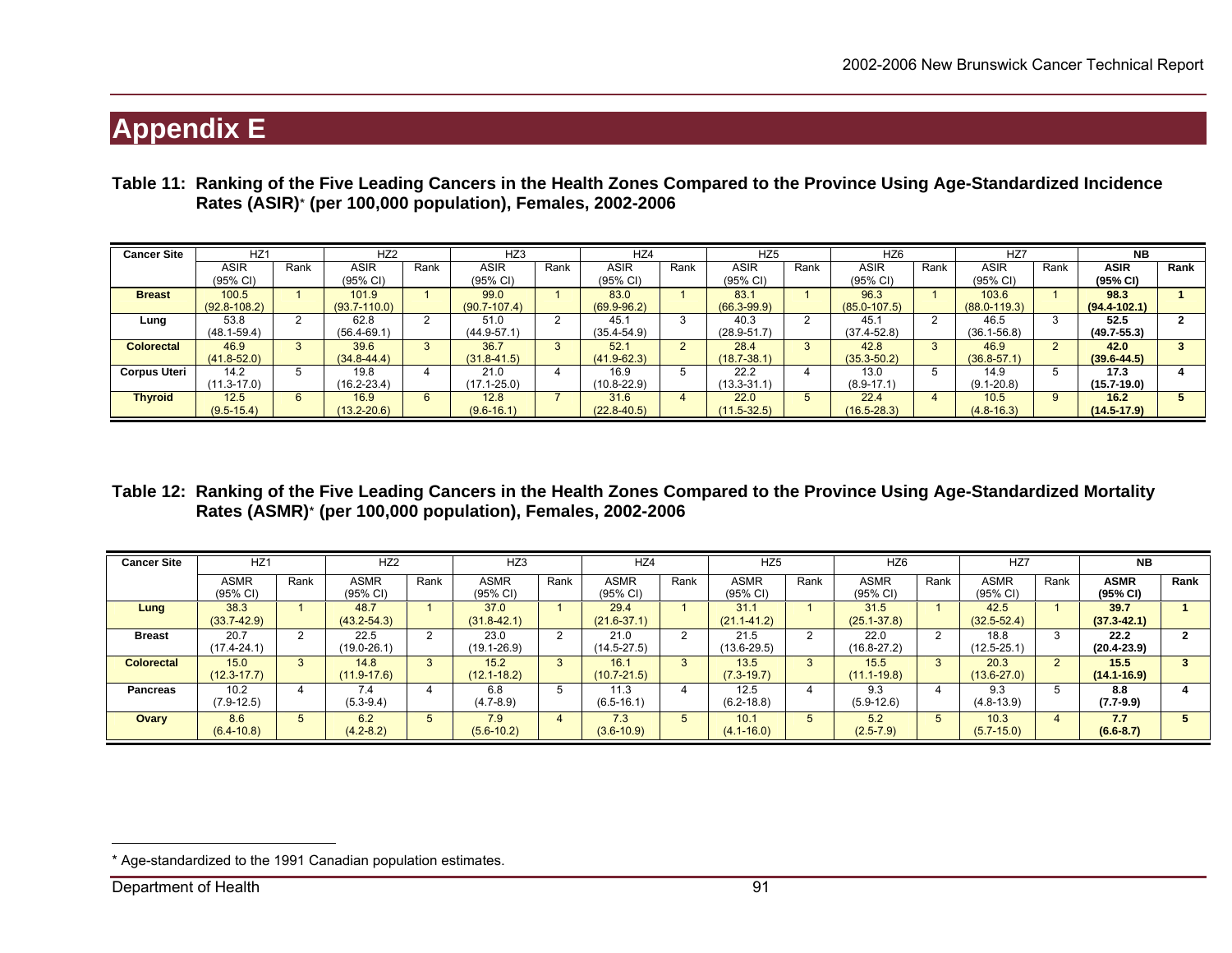#### **Table 13: Average Annual Percent Change (AAPC) in Age-Standardized Incidence Rates for the Ten Leading Cancers by Sex, New Brunswick, 1989-2006**

|                         | Incidence                 |                          |                |                           |                          |                |  |
|-------------------------|---------------------------|--------------------------|----------------|---------------------------|--------------------------|----------------|--|
|                         | <b>Males</b>              |                          |                | <b>Females</b>            |                          |                |  |
|                         | <b>AAPC (95% CI)</b>      | Changepoint <sup>†</sup> | Rank           | <b>AAPC (95% CI)</b>      | Changepoint <sup>†</sup> | Rank           |  |
| <b>All Sites</b>        | $0.1$ (-0.3, 0.6)         |                          |                | $0.6* (0.3, 0.9)$         |                          |                |  |
| Prostate                | $6.5$ (-1.6, 15.2)        | 1993, 2003               | 1              |                           |                          |                |  |
| <b>Breast</b>           |                           |                          |                | $0.2$ (-0.3, 0.7)         |                          |                |  |
| Lung                    | $-1.1$ * ( $-1.5, -0.8$ ) |                          | $\overline{2}$ | $2.6*(2.2, 3.1)$          |                          | $\overline{2}$ |  |
| Colorectal              | $-0.2$ $(-0.7, 0.3)$      |                          | 3              | $-0.8$ * ( $-1.5, -0.1$ ) |                          | 3              |  |
| Bladder                 | $0.0$ (-0.8, 0.8)         |                          | 4              |                           |                          |                |  |
| Body of the Uterus      |                           |                          |                | $0.6$ (-0.5, 1.7)         |                          | 4              |  |
| Non-Hodgkin's Lymphoma  | $1.9*(1.2, 2.7)$          |                          | 5              | $1.2(-0.4, 2.8)$          |                          | 6              |  |
| Thyroid                 |                           |                          |                | $18.0^*$ (15.4, 20.6)     | 1993, 1998               | 5              |  |
| Kidney and Renal Pelvis | $1.5*(0.2, 2.8)$          |                          | 6              | $0.1$ (-1.5, 1.6)         |                          | 9              |  |
| Melanoma of the Skin    | $2.3*(1.1, 3.6)$          |                          | 7              | $-1.7$ ( $-3.8, 0.4$ )    |                          | 7              |  |
| Pancreas                | $0.9$ (-0.7, 2.5)         |                          | 8              | $1.6(-0.2, 3.4)$          |                          | 10             |  |
| Stomach                 | $-2.1$ * ( $-3.4, -0.7$ ) |                          | 9              |                           |                          |                |  |
| Ovary                   |                           |                          |                | $0.3$ (-1.1, 1.7)         |                          | 8              |  |
| Leukemia                | $-0.3$ $(-1.7, 1.0)$      |                          | 10             |                           |                          |                |  |

- Not Applicable.

\* Significant at p=0.05.<br><sup>†</sup> Changepoint indicates the baseline year, if the slope of the trend changed after 1989.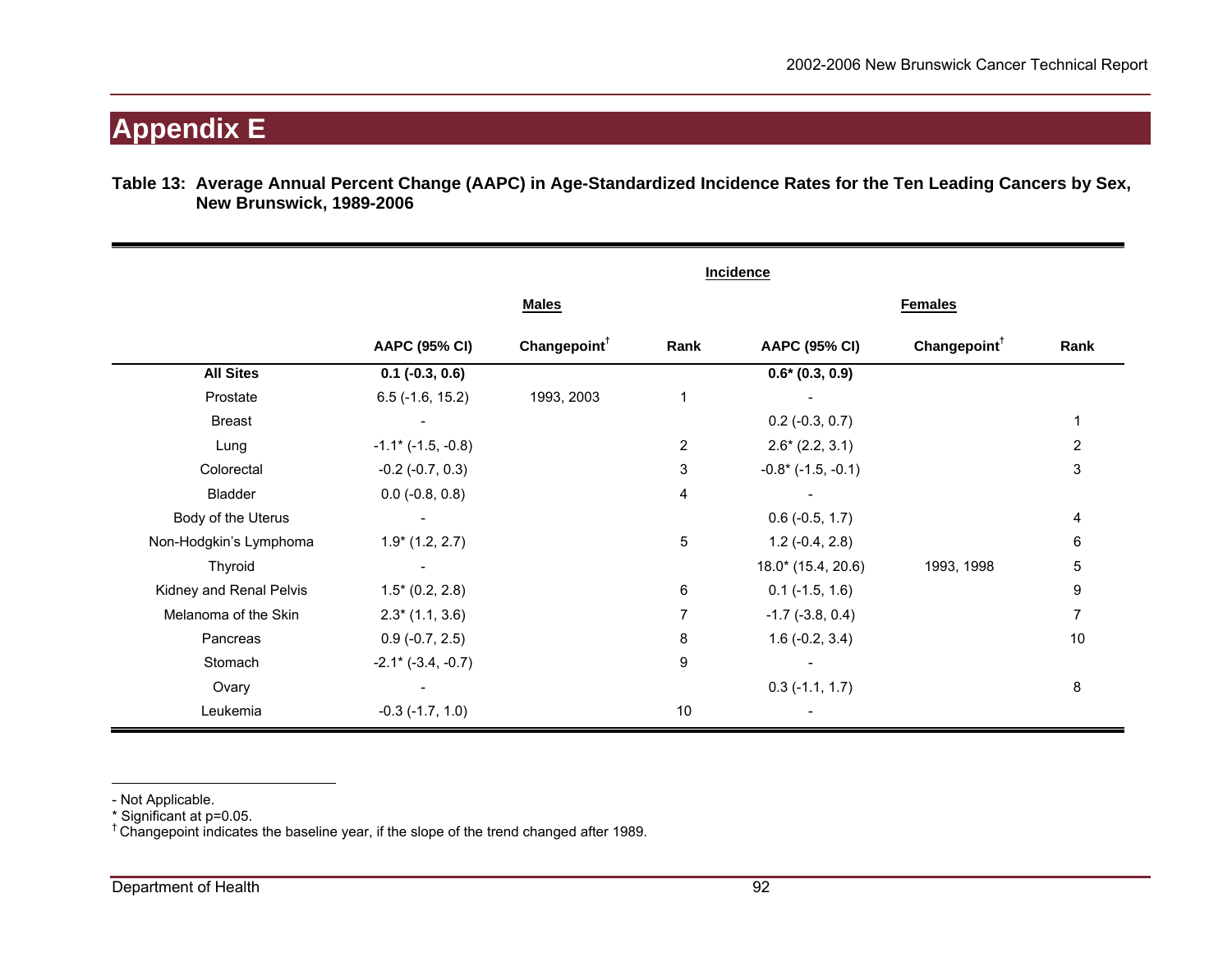| Table 14: Average Annual Percent Change (AAPC) in Age-Standardized Mortality Rates for the Ten Leading Cancers by Sex, |  |  |
|------------------------------------------------------------------------------------------------------------------------|--|--|
| <b>New Brunswick, 1989-2006</b>                                                                                        |  |  |

|                         | <b>Mortality</b>             |                          |                |                              |                          |                |  |
|-------------------------|------------------------------|--------------------------|----------------|------------------------------|--------------------------|----------------|--|
|                         | <b>Males</b>                 |                          |                | <b>Females</b>               |                          |                |  |
|                         | <b>AAPC (95% CI)</b>         | Changepoint <sup>†</sup> | Rank           | <b>AAPC (95% CI)</b>         | Changepoint <sup>†</sup> | Rank           |  |
| <b>All Sites</b>        | $-0.7$ * ( $-1.1, -0.3$ )    |                          |                | $-0.4*$ (-0.7, -0.1)         |                          |                |  |
| Lung                    | $-1.1$ * ( $-1.6, -0.6$ )    |                          | 1              | $2.5^*$ (1.8, 3.3)           |                          |                |  |
| Colorectal              | $-1.1$ * ( $-1.8, -0.5$ )    |                          | $\overline{2}$ | $-2.5$ * ( $-3.7, -1.3$ )    |                          | 3              |  |
| <b>Breast</b>           |                              |                          |                | $-2.4$ * ( $-3.4$ , $-1.4$ ) |                          | $\overline{2}$ |  |
| Prostate                | $-1.0$ ( $-2.3$ , 0.3)       |                          | 3              |                              |                          |                |  |
| Pancreas                | $0.1$ (-1.6, 1.7)            |                          | 4              | $1.1$ (-1.4, 3.5)            |                          | 4              |  |
| Non-Hodgkin's Lymphoma  | $0.0$ (-1.6, 1.6)            |                          | 5              | $-1.0$ ( $-2.6$ , 0.7)       |                          | 6              |  |
| Ovary                   |                              |                          |                | $0.0$ (-1.0, 1.1)            |                          | 5              |  |
| Stomach                 | $-3.8$ * ( $-5.4$ , $-2.2$ ) |                          | 6              | $-3.7$ * ( $-5.6, -1.8$ )    |                          | 8              |  |
| <b>Bladder</b>          | $-0.4$ $(-1.4, 0.6)$         |                          | $\overline{7}$ |                              |                          |                |  |
| Esophagus               | $0.7$ (-1.0, 2.4)            |                          | 8              |                              |                          |                |  |
| Body of the Uterus      |                              |                          |                | $-1.2$ ( $-2.9$ , 0.5)       |                          | 10             |  |
| Kidney and Renal Pelvis | $0.5$ (-1.2, 2.3)            |                          | 9              | $2.3$ (-3.3, 8.3)            |                          | 10             |  |
| Other Digestive Organs  |                              |                          |                | $-0.7$ $(-4.0, 2.8)$         |                          | 9              |  |
| Leukemia                | $-0.4$ $(-2.0, 1.2)$         |                          | 10             | $-1.3$ $(-3.5, 1.0)$         |                          | $\overline{7}$ |  |

- Not Applicable.

\* Significant at p=0.05.<br><sup>†</sup> Changepoint indicates the baseline year, if the slope of the trend changed after 1989.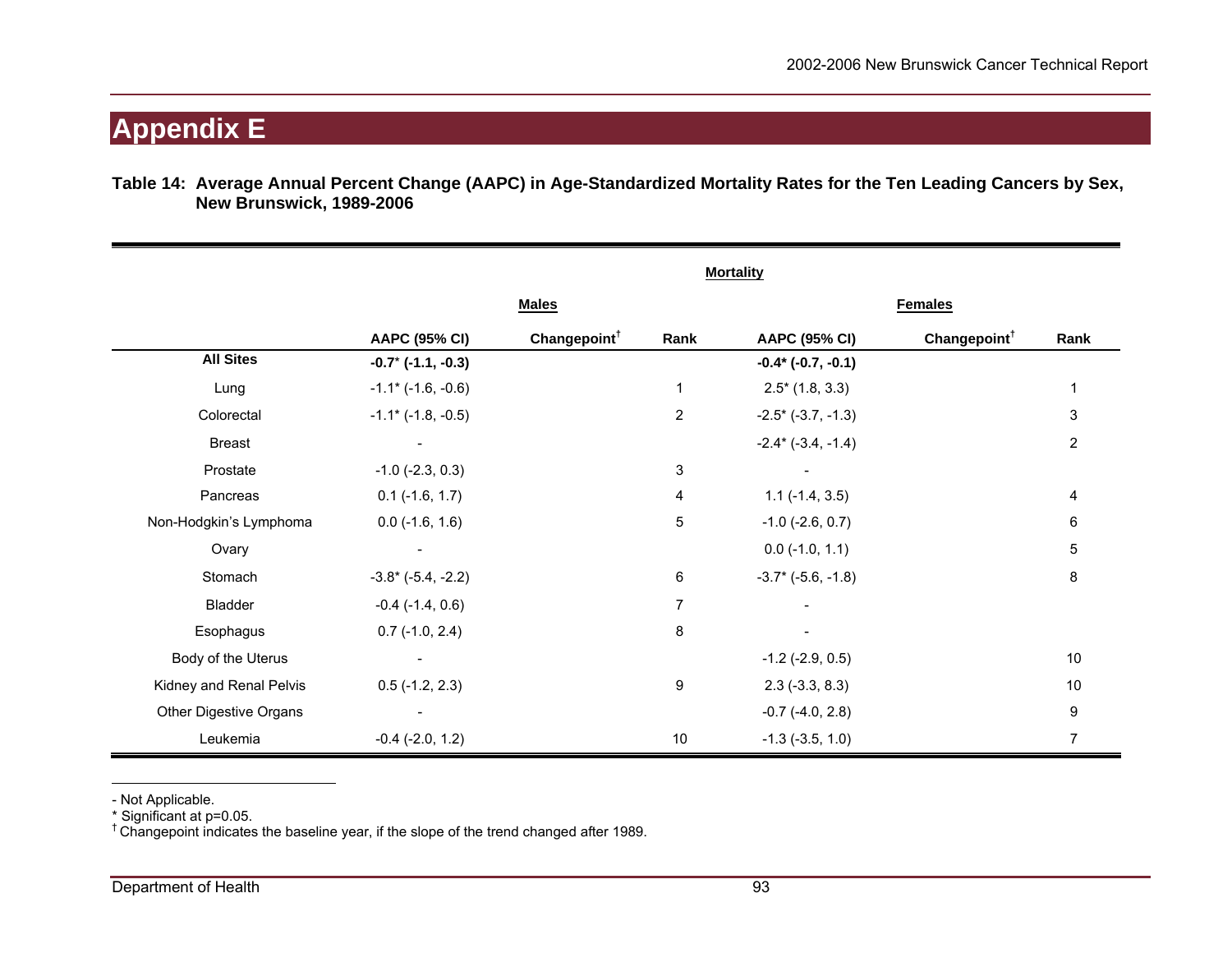#### **Table 15: Age-Specific Relative Survival Ratios (95% CI) for Selected Cancers at One, Three and Five Years, Males, New Brunswick, 2002-2006**

| <b>Cancer Site</b> | <b>Age at Diagnosis</b> | 1 Year                  | 3 Year             | 5 Year             |
|--------------------|-------------------------|-------------------------|--------------------|--------------------|
|                    | (Years)                 |                         |                    |                    |
|                    |                         |                         |                    |                    |
| Prostate           | $0 - 44$                | $100.0^{\degree}$ (N/A) | 100.0* (N/A)       | N/A (N/A)          |
|                    | 45-49                   | $100.0*$ (N/A)          | 97.8 (80.1, 100.6) | 98.6 (80.8, 101.4) |
|                    | 50-74                   | 99.6 (98.8, 100.2)      | 99.1 (97.4, 100.5) | 99.6 (95.7, 102.8) |
|                    | $75+$                   | 96.7 (93.8, 99.0)       | 92.0 (86.2, 97.2)  | 88.7 (72.1, 103.5) |
|                    |                         |                         |                    |                    |
| Lung               | $0 - 44$                | 52.1 (26.1, 73.0)       | 37.2 (14.4, 60.4)  | 37.3 (14.5, 60.6)  |
|                    | 45-49                   | 38.4 (21.5, 55.6)       | 8.2(0.8, 28.0)     | N/A (N/A)          |
|                    | 50-74                   | 41.9 (38.9, 44.9)       | 22.0 (19.2, 25.0)  | 18.8 (15.5, 22.3)  |
|                    | $75+$                   | 32.0 (28.1, 35.9)       | 14.3 (10.8, 18.3)  | $10.0$ (5.8, 15.8) |
|                    |                         |                         |                    |                    |
| Colorectal         | $0 - 44$                | 95.0 (81.3, 98.8)       | 76.9 (53.3, 89.7)  | 77.2 (53.6, 90.1)  |
|                    | 45-49                   | 87.8 (74.6, 94.5)       | 70.1 (50.0, 83.6)  | 70.6 (50.3, 84.2)  |
|                    | 50-74                   | 84.7 (81.8, 87.3)       | 69.8 (65.3, 73.9)  | 63.5 (57.3, 69.2)  |
|                    | $75+$                   | 72.9 (67.7, 77.6)       | 56.7 (49.0, 64.2)  | 48.1 (34.8, 62.1)  |
|                    |                         |                         |                    |                    |
| Thyroid            | $0 - 44$                | 92.8 (60.0, 99.0)       | 93.0 (60.1, 99.3)  | 93.3 (60.3, 99.5)  |
|                    | 45-49                   | 100.0* (N/A)            | 100.0* (N/A)       | 100.0* (N/A)       |
|                    | 50-74                   | 99.2 (86.0, 101.1)      | 96.1 (80.7, 101.7) | 71.7 (31.9, 93.7)  |
|                    | $75+$                   | 25.2 (1.3, 66.7)        | 0.8(0.1, 3.0)      | N/A (N/A)          |
|                    |                         |                         |                    |                    |
| <b>Testis</b>      | $0 - 44$                | 98.0 (85.4, 99.8)       | 98.2 (85.6, 100.1) | 98.4 (85.8, 100.3) |
|                    | 45-49                   | 100.0* (N/A)            | 76.5 (12.0, 97.4)  | N/A (N/A)          |
|                    | 50-74                   | 88.4 (37.7, 98.9)       | 89.6 (38.3, 100.2) | 91.6 (39.1, 102.5) |
|                    | $75+$                   | 100.0* (N/A)            | N/A (N/A)          | N/A (N/A)          |
|                    |                         |                         |                    |                    |
|                    |                         |                         |                    |                    |

 $\overline{a}$ The relative survival ratio was truncated to 100.0%.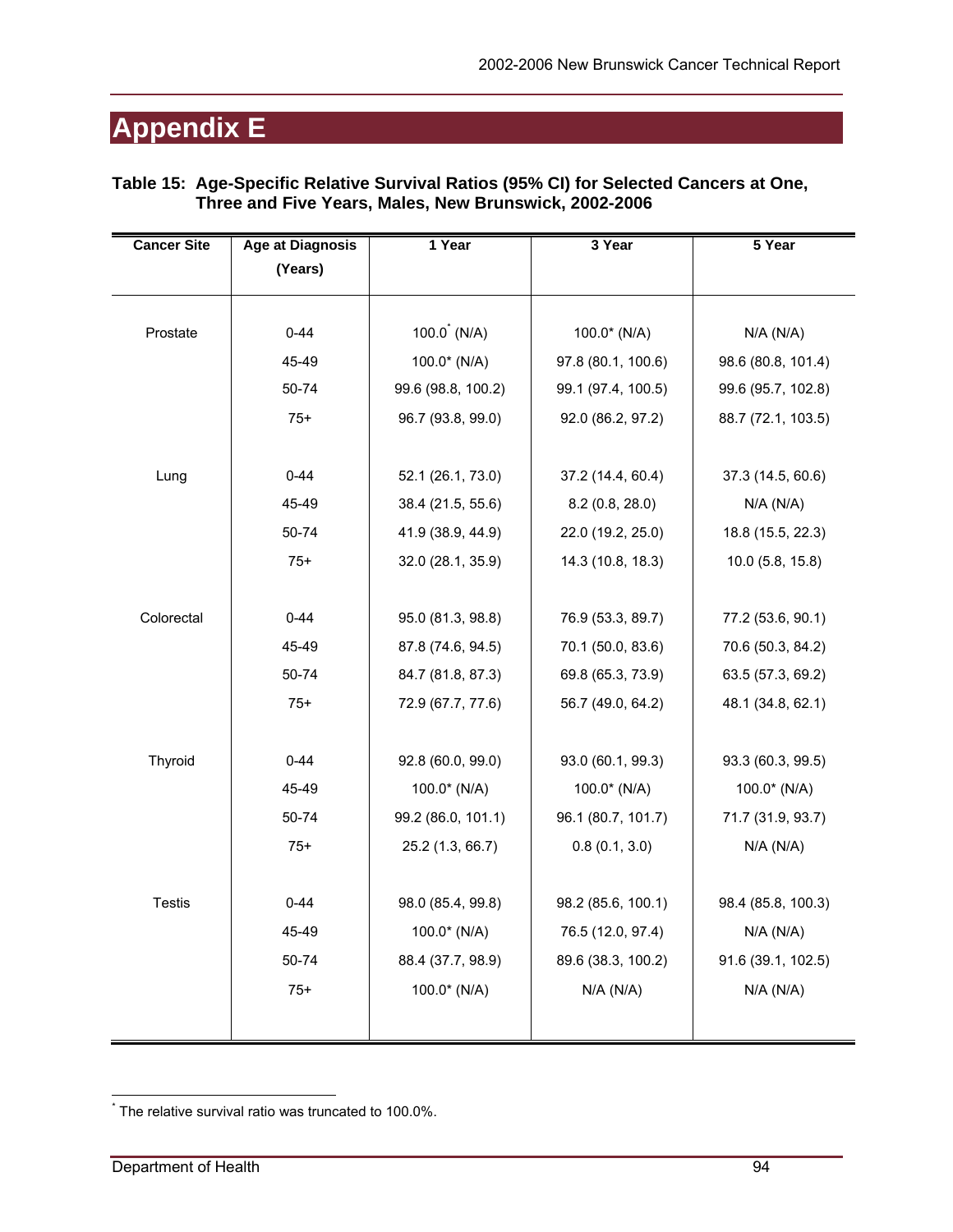| <b>Cancer Site</b> | <b>Age at Diagnosis</b> | 1 Year             | 3 Year             | 5 Year               |
|--------------------|-------------------------|--------------------|--------------------|----------------------|
|                    | (Years)                 |                    |                    |                      |
|                    |                         |                    |                    |                      |
| <b>Breast</b>      | $0 - 44$                | 98.7 (95.7, 99.6)  | 92.8 (87.7, 95.9)  | 92.0 (86.3, 95.5)    |
|                    | 45-49                   | 99.3 (96.9, 100.0) | 92.9 (87.1, 96.3)  | 87.2 (66.7, 95.9)    |
|                    | 50-74                   | 97.6 (96.5, 98.5)  | 94.0 (91.9, 95.7)  | 90.5 (85.8, 94.1)    |
|                    | $75+$                   | 97.4 (87.9, 94.2)  | 78.0 (71.9, 83.6)  | 71.6 (58.2, 84.1)    |
|                    |                         |                    |                    |                      |
| Lung               | $0 - 44$                | 58.5 (36.5, 75.2)  | 39.6 (19.7, 59.0)  | 39.7 (19.7, 59.1)    |
|                    | 45-49                   | 58.5 (42.6, 71.4)  | 37.3 (19.5, 54.8)  | 37.4 (19.9, 55.1)    |
|                    | 50-74                   | 48.2 (44.5, 51.8)  | 25.3 (21.7, 29.2)  | 21.0 (16.8, 25.5)    |
|                    | $75+$                   | 32.5 (27.9, 37.2)  | 16.0 (11.7, 21.0)  | 5.0(1.4, 12.6)       |
|                    |                         |                    |                    |                      |
| Colorectal         | $0 - 44$                | 92.8 (79.1, 97.7)  | 82.1 (63.4, 91.9)  | 74.4 (48.6, 88.7)    |
|                    | 45-49                   | 94.2 (78.2, 98.7)  | 94.6 (78.5, 99.1)  | 95.0 (78.9, 99.5)    |
|                    | 50-74                   | 82.5 (78.7, 85.7)  | 72.0 (66.9, 76.6)  | 71.1 (65.3, 76.3)    |
|                    | $75+$                   | 70.0 (65.5, 74.1)  | 58.8 (52.7, 64.6)  | 54.1 (44.6, 63.6)    |
|                    |                         |                    |                    |                      |
| Ovary              | $0 - 44$                | 82.0 (59.0, 82.9)  | 77.3 (53.5, 90.0)  | 77.5 (53.6, 90.3)    |
|                    | 45-49                   | 79.2 (53.6, 91.7)  | 71.4 (41.4, 88.1)  | 44.5 (9.6, 76.0)     |
|                    | 50-74                   | 75.4 (67.7, 81.6)  | 53.6 (44.1, 62.3)  | 39.4 (28.2, 50.6)    |
|                    | $75+$                   | 36.3 (26.1, 46.7)  | 23.2 (13.3, 35.3)  | 13.5 (3.5, 32.9)     |
|                    |                         |                    |                    |                      |
| Thyroid            | $0 - 44$                | $100.0*$ (N/A)     | 100.0* (N/A)       | $100.0*$ (N/A)       |
|                    | 45-49                   | 100.0* (N/A)       | $100.0*$ (N/A)     | N/A (N/A)            |
|                    | 50-74                   | 99.2 (94.7, 100.3) | 98.9 (91.0, 101.3) | 100.0* (92.9, 103.5) |
|                    | $75+$                   | 88.3 (66.3, 98.5)  | 93.1 (66.6, 107.1) | 99.4 (63.2, 120.6)   |
|                    |                         |                    |                    |                      |
| Cervix             | $0 - 44$                | 96.3 (85.9, 99.1)  | 96.4 (86.0, 99.2)  | 96.6 (86.2, 99.4)    |
|                    | 45-49                   | 100.0* (N/A)       | 85.9 (39.4, 98.0)  | 86.3 (39.6, 98.4)    |
|                    | 50-74                   | 86.0 (75.0, 92.6)  | 71.5 (56.9, 82.2)  | 67.1 (50.1, 79.6)    |
|                    | $75+$                   | 64.6 (42.2, 81.3)  | 44.0 (20.8, 67.8)  | N/A (N/A)            |
|                    |                         |                    |                    |                      |

#### **Table 16: Age-Specific Relative Survival Ratios (95% CI) for Selected Cancers at One, Three and Five Years, Females, New Brunswick, 2002-2006**

 $\overline{a}$ 

<sup>\*</sup> The relative survival ratio was truncated to 100.0%.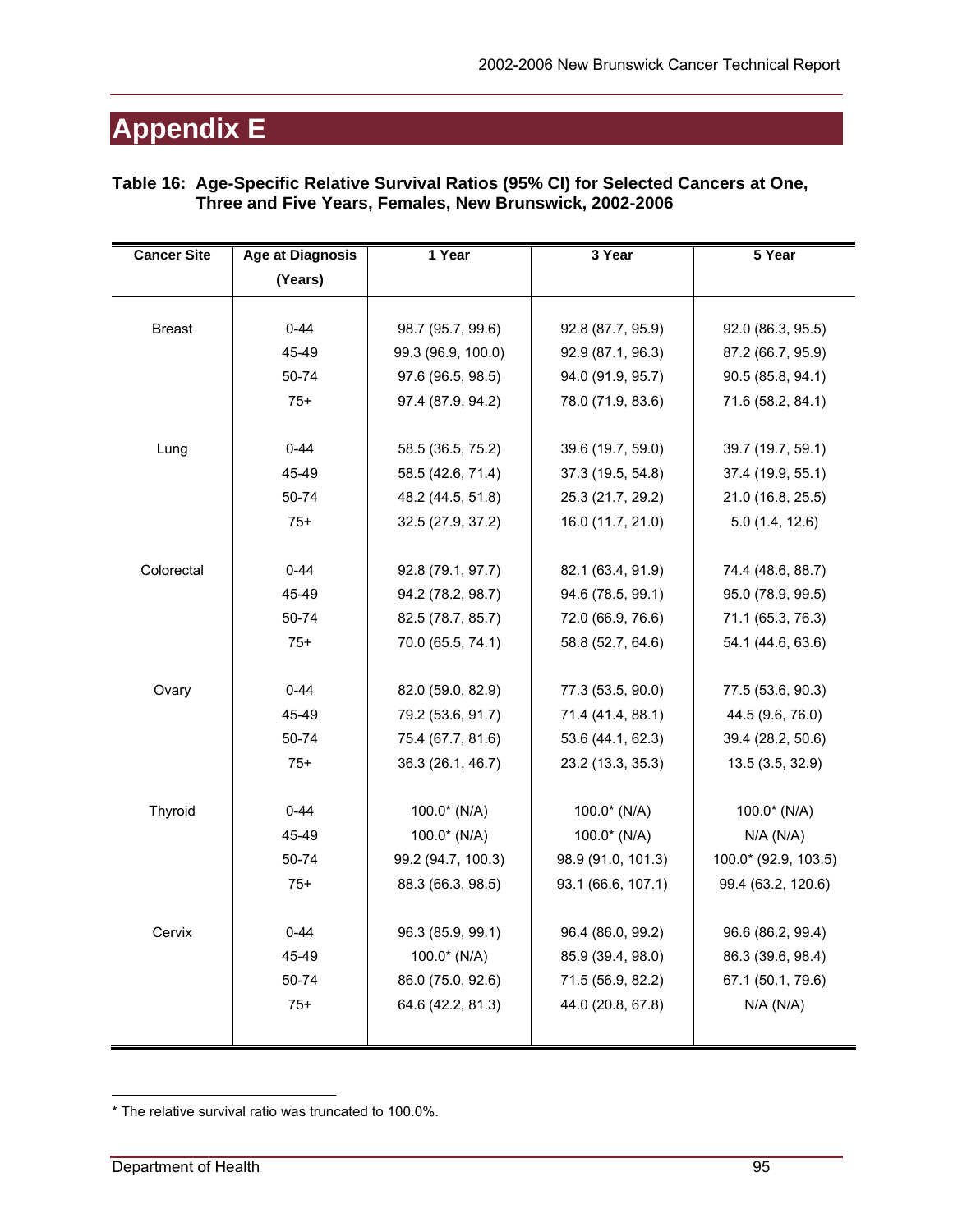**Table 17: Actual and Projected**\* **Five-Year Cancer Incidence Cases for the Ten Leading Age-Standardized Incidence Rates (ASIRs), Males, New Brunswick** 

| <b>Cancer Site</b>      | <b>Actual</b><br><b>New Cases</b> | Projected<br><b>New Cases</b> |       |       |  |  |  |
|-------------------------|-----------------------------------|-------------------------------|-------|-------|--|--|--|
|                         | 2006                              | 2015                          | 2020  | 2025  |  |  |  |
| <b>All Sites</b>        | 2,272                             | 2,469                         | 2,783 | 3,123 |  |  |  |
| Prostate                | 719                               | 830                           | 1,080 | 1,368 |  |  |  |
| Lung                    | 368                               | 392                           | 404   | 414   |  |  |  |
| Colorectal              | 288                               | 325                           | 369   | 418   |  |  |  |
| Bladder                 | 146                               | 166                           | 182   | 199   |  |  |  |
| Non-Hodgkin's Lymphoma  | 96                                | 127                           | 148   | 166   |  |  |  |
| Kidney and Renal Pelvis | 78                                | 120                           | 138   | 151   |  |  |  |
| Melanomas of the Skin   | 67                                | 94                            | 106   | 116   |  |  |  |
| Pancreas                | 50                                | 68                            | 78    | 87    |  |  |  |
| Stomach                 | 54                                | 54                            | 58    | 65    |  |  |  |
| Leukemia                | 46                                | 68                            | 79    | 87    |  |  |  |

<sup>\*</sup> Age-period-cohort method with Power link function was used in the projection.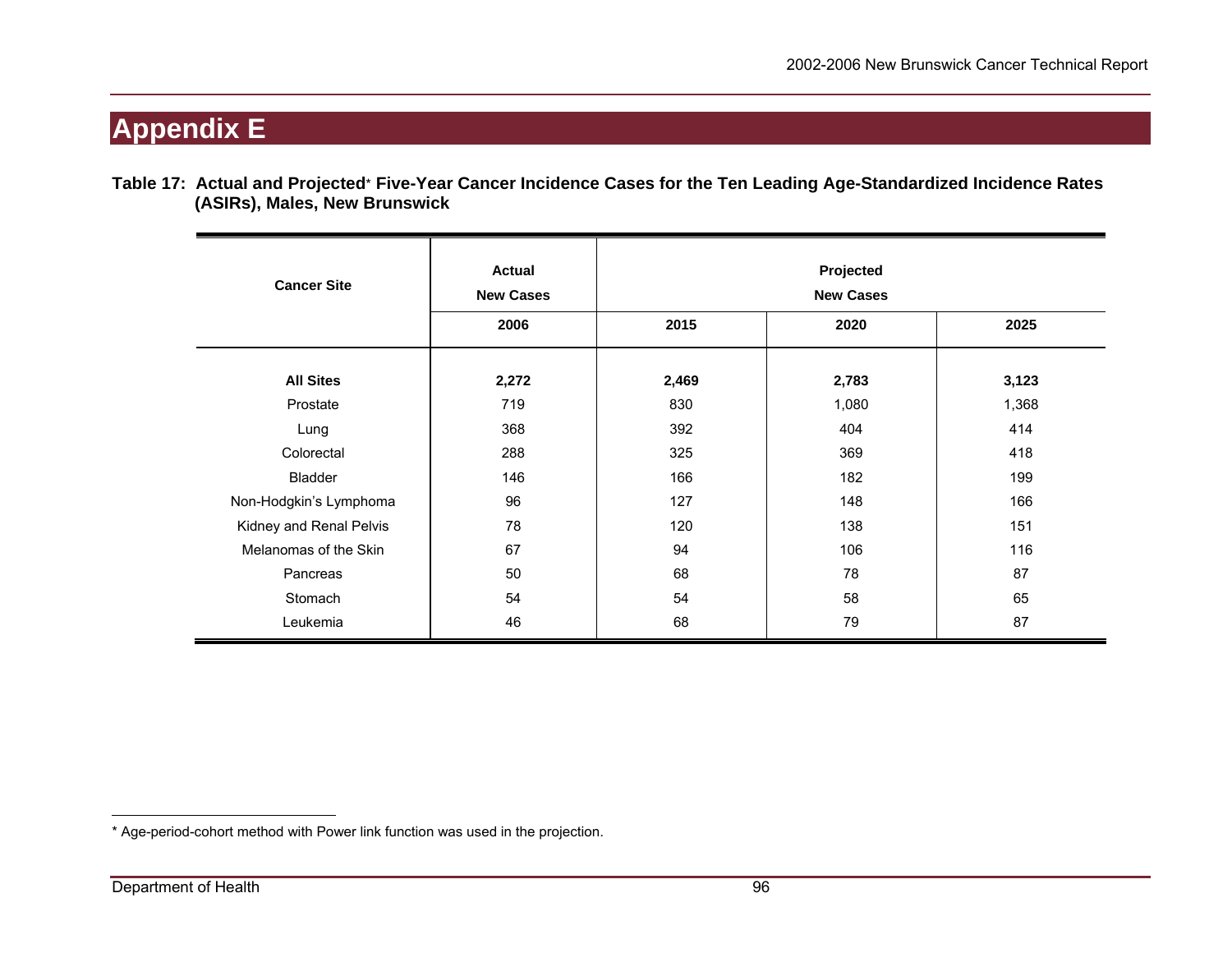**Table 18: Actual and Projected**\* **Five-Year Cancer Incidence Cases for the Ten Leading Age-Standardized Incidence Rates (ASIRs), Females, New Brunswick** 

| <b>Cancer Site</b>      | Actual<br><b>New Cases</b> | Projected<br><b>New Cases</b> |       |       |  |  |  |
|-------------------------|----------------------------|-------------------------------|-------|-------|--|--|--|
|                         | 2006                       | 2015                          | 2020  | 2025  |  |  |  |
| <b>All Sites</b>        | 1,903                      | 2,145                         | 2,360 | 2,580 |  |  |  |
| <b>Breast</b>           | 508                        | 564                           | 600   | 635   |  |  |  |
| Lung                    | 301                        | 353                           | 388   | 404   |  |  |  |
| Colorectal              | 213                        | 268                           | 297   | 332   |  |  |  |
| Thyroid                 | 87                         | 123                           | 150   | 167   |  |  |  |
| Non-Hodgkin's Lymphoma  | 80                         | 61                            | 61    | 64    |  |  |  |
| Melanomas of the Skin   | 72                         | 63                            | 68    | 73    |  |  |  |
| Ovary                   | 55                         | 118                           | 142   | 158   |  |  |  |
| Kidney and Renal Pelvis | 52                         | 66                            | 74    | 80    |  |  |  |
| Pancreas                | 52                         | 72                            | 79    | 88    |  |  |  |
| Corpus Uteri            | 28                         | 94                            | 101   | 109   |  |  |  |

<sup>\*</sup> Age-period-cohort method with Power link function was used in the projection.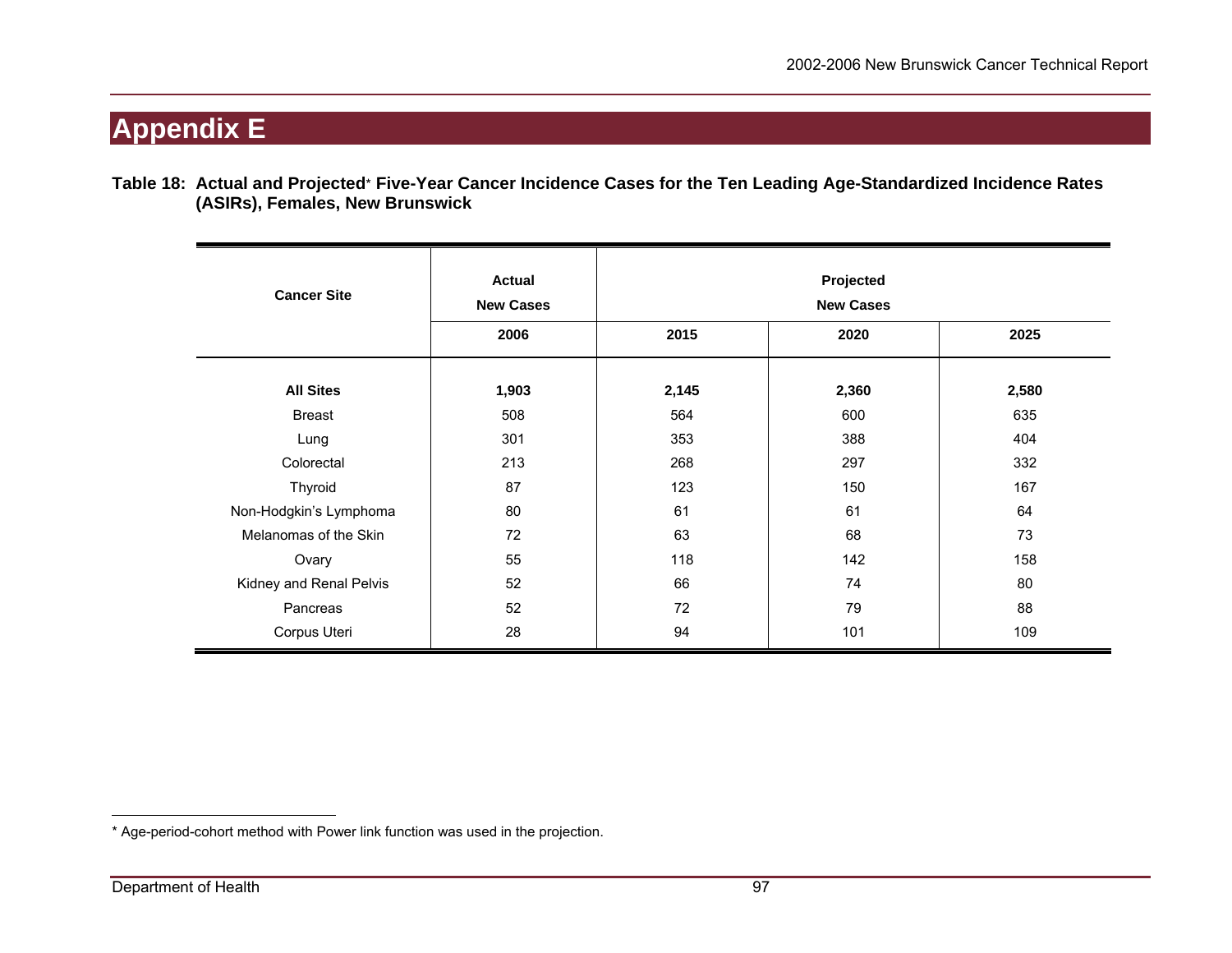**Table 19: Actual and Projected**\* **Five-Year Cancer Mortality Cases for the Ten Leading Age-Standardized Mortality Rates (ASMRs), Males, New Brunswick** 

| <b>Cancer Site</b>      | <b>Actual</b><br><b>Deaths</b> | Projected<br><b>Deaths</b> |       |       |  |  |  |
|-------------------------|--------------------------------|----------------------------|-------|-------|--|--|--|
|                         | 2006                           | 2015                       | 2020  | 2025  |  |  |  |
| <b>All Sites</b>        | 901                            | 1,058                      | 1,142 | 1,248 |  |  |  |
| Lung                    | 293                            | 343                        | 361   | 383   |  |  |  |
| Colorectal              | 110                            | 120                        | 132   | 147   |  |  |  |
| Prostate                | 79                             | 128                        | 139   | 156   |  |  |  |
| Pancreas                | 44                             | 59                         | 67    | 77    |  |  |  |
| Esophagus               | 39                             | 39                         | 45    | 50    |  |  |  |
| Non-Hodgkin's Lymphoma  | 29                             | 54                         | 62    | 71    |  |  |  |
| Kidney and Renal Pelvis | 29                             | 43                         | 48    | 51    |  |  |  |
| Leukemia                | 29                             | 28                         | 30    | 33    |  |  |  |
| Bladder                 | 28                             | 30                         | 31    | 34    |  |  |  |
| Stomach                 | 28                             | 28                         | 30    | 34    |  |  |  |

<sup>\*</sup> Age-period-cohort method with Power link function was used in the projection.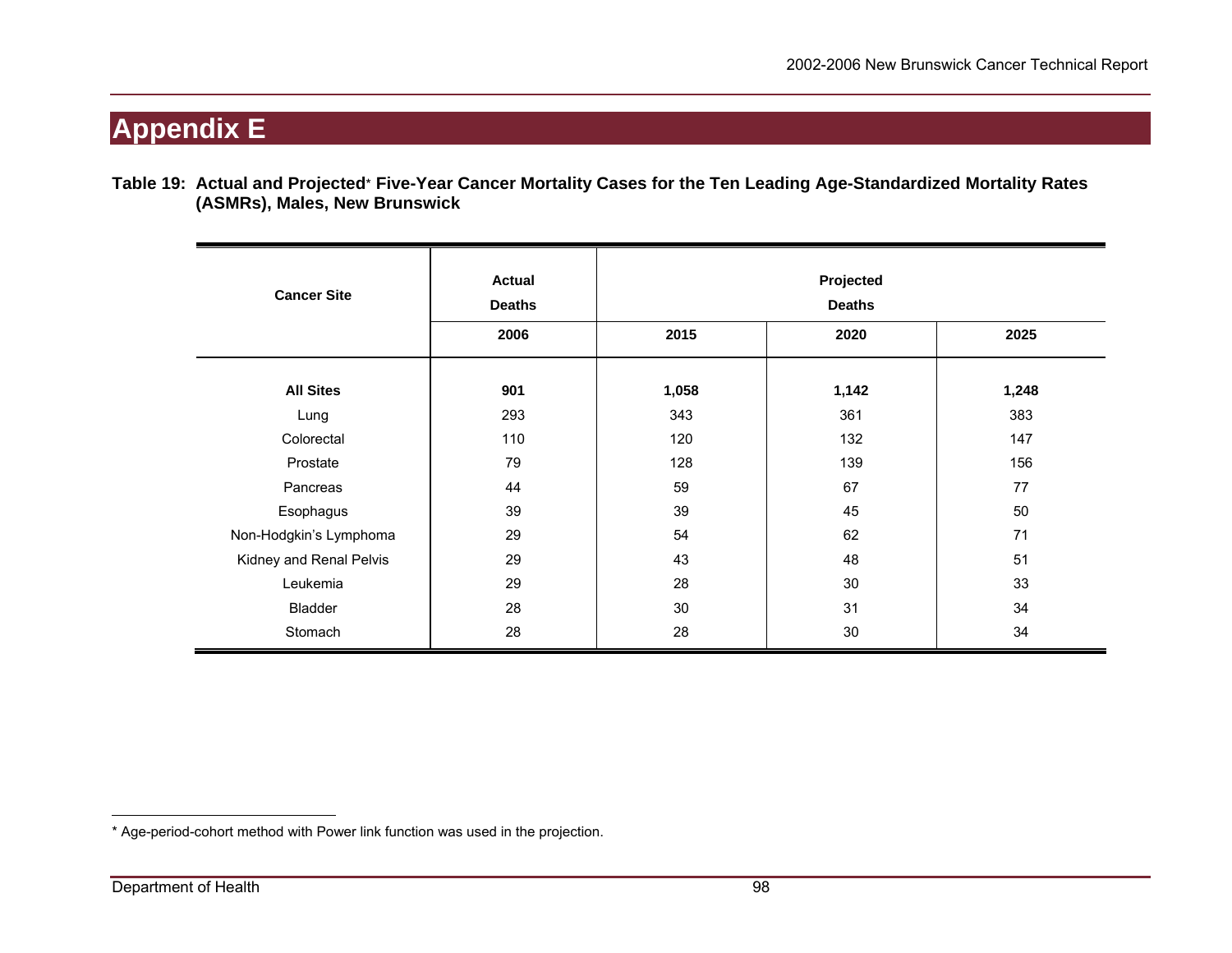**Table 20 : Actual and Projected**\* **Five-Year Cancer Mortality Cases for the Ten Leading Age-Standardized Mortality Rates (ASMRs), Females, New Brunswick** 

| <b>Cancer Site</b>     | <b>Actual</b><br><b>Deaths</b> | Projected<br><b>Deaths</b> |      |       |  |  |  |
|------------------------|--------------------------------|----------------------------|------|-------|--|--|--|
|                        | 2006                           | 2015                       | 2020 | 2025  |  |  |  |
| <b>All Sites</b>       | 836                            | 891                        | 955  | 1,019 |  |  |  |
| Lung                   | 248                            | 256                        | 274  | 276   |  |  |  |
| <b>Breast</b>          | 124                            | 110                        | 107  | 109   |  |  |  |
| Colorectal             | 81                             | 98                         | 106  | 118   |  |  |  |
| Pancreas               | 52                             | 61                         | 65   | 72    |  |  |  |
| Ovary                  | 40                             | 50                         | 55   | 62    |  |  |  |
| Non-Hodgkin's Lymphoma | 33                             | 35                         | 37   | 40    |  |  |  |
| Leukemia               | 27                             | 27                         | 32   | 37    |  |  |  |
| Other Digestive Organs | 23                             | 19                         | 20   | 21    |  |  |  |
| Stomach                | 21                             | 15                         | 14   | 13    |  |  |  |
| Corpus and Uterus NOS  | 19                             | 19                         | 21   | 24    |  |  |  |

<sup>\*</sup> Age-period-cohort method with Power link function was used in the projection.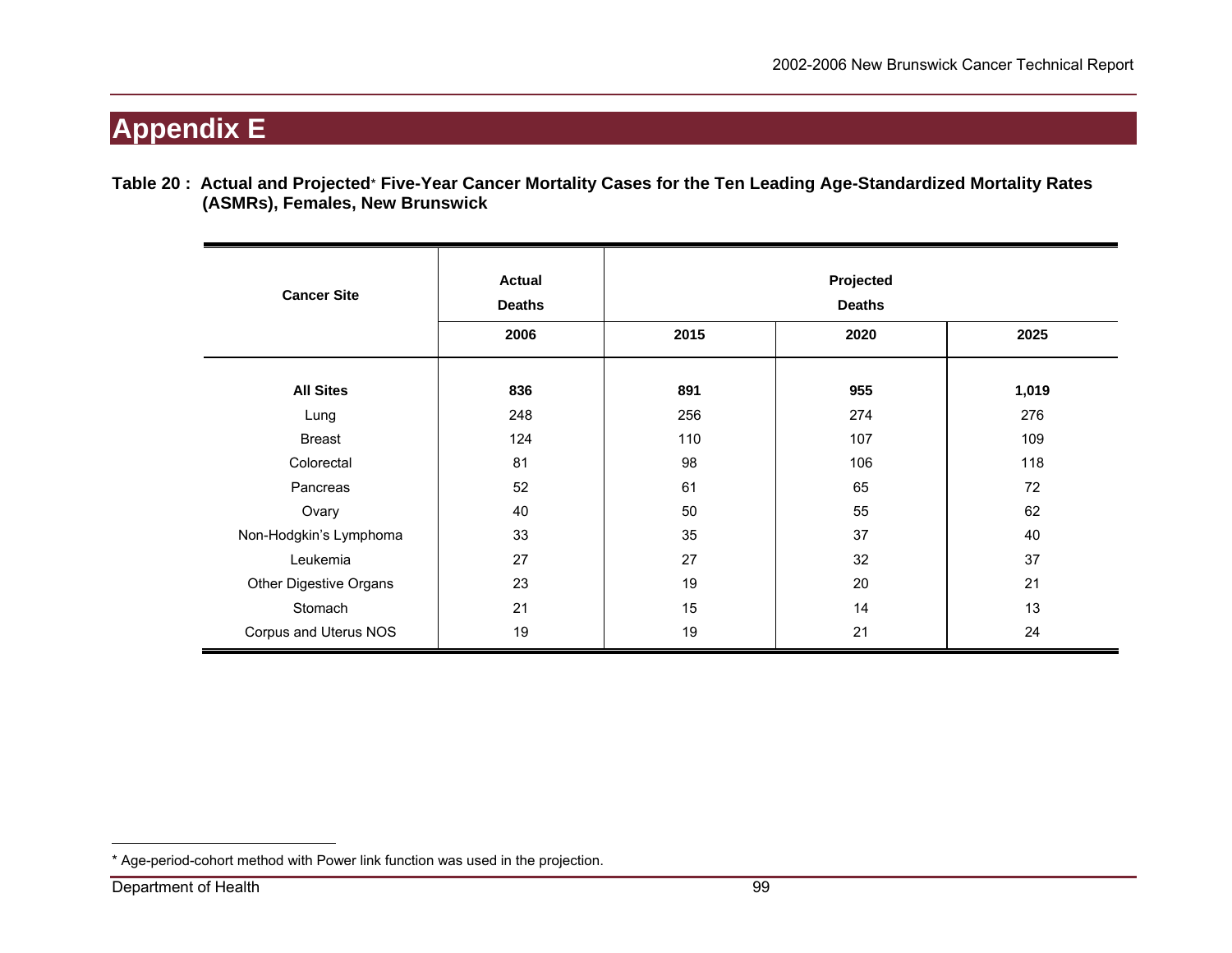#### **Cancer**

Cancer is a disease in which cells divide and multiply without control. Cancer cells can invade nearby tissues and spread to other parts of the body. There are several main types of cancer. Carcinoma is cancer that begins in the skin or in tissues that line or cover internal organs. Sarcoma is cancer that begins in bone, cartilage, fat, muscle, blood vessels, or other connective or supportive tissue. Leukemia is cancer that starts in blood-forming tissue such as bone marrow, and causes white blood cells to be produced. Lymphoma is cancer that begins in the cells of the immune system.

### **Regional Health Authority (RHA)**

Two new Regional Health Authorities exist in New Brunswick. Both are responsible for consolidating and managing programs and services previously delivered by the eight former RHAs. Former RHAs 1 (Beauséjour), 4, 5 and 6 were consolidated under RHA "A". Former RHAs 1 (South East), 2, 3 and 7 were consolidated under Horizon Health Network.

#### **New Brunswick Provincial Cancer Registry**

A central depository for cancer incidence data in New Brunswick, which is located in Saint John and managed by the New Brunswick Cancer Network (NBCN) of the Department of Health.

#### **Incidence (new cases)**

The number of cases of cancer newly diagnosed during a defined time period in a specified population. The basic unit of reporting is a cancer rather than a person.

#### **Mortality (deaths)**

The number of deaths attributed to a particular type of cancer during a defined time period in a specified population. Included are deaths of those whose cancer was diagnosed in an earlier time period, people with a new diagnosis during the time period, and persons for whom a diagnosis of cancer is recorded only at time of death.

#### **Vital Statistics**

A Branch of the Department of Health that compiles mortality counts and other data such as the number of births and marriages in New Brunswick.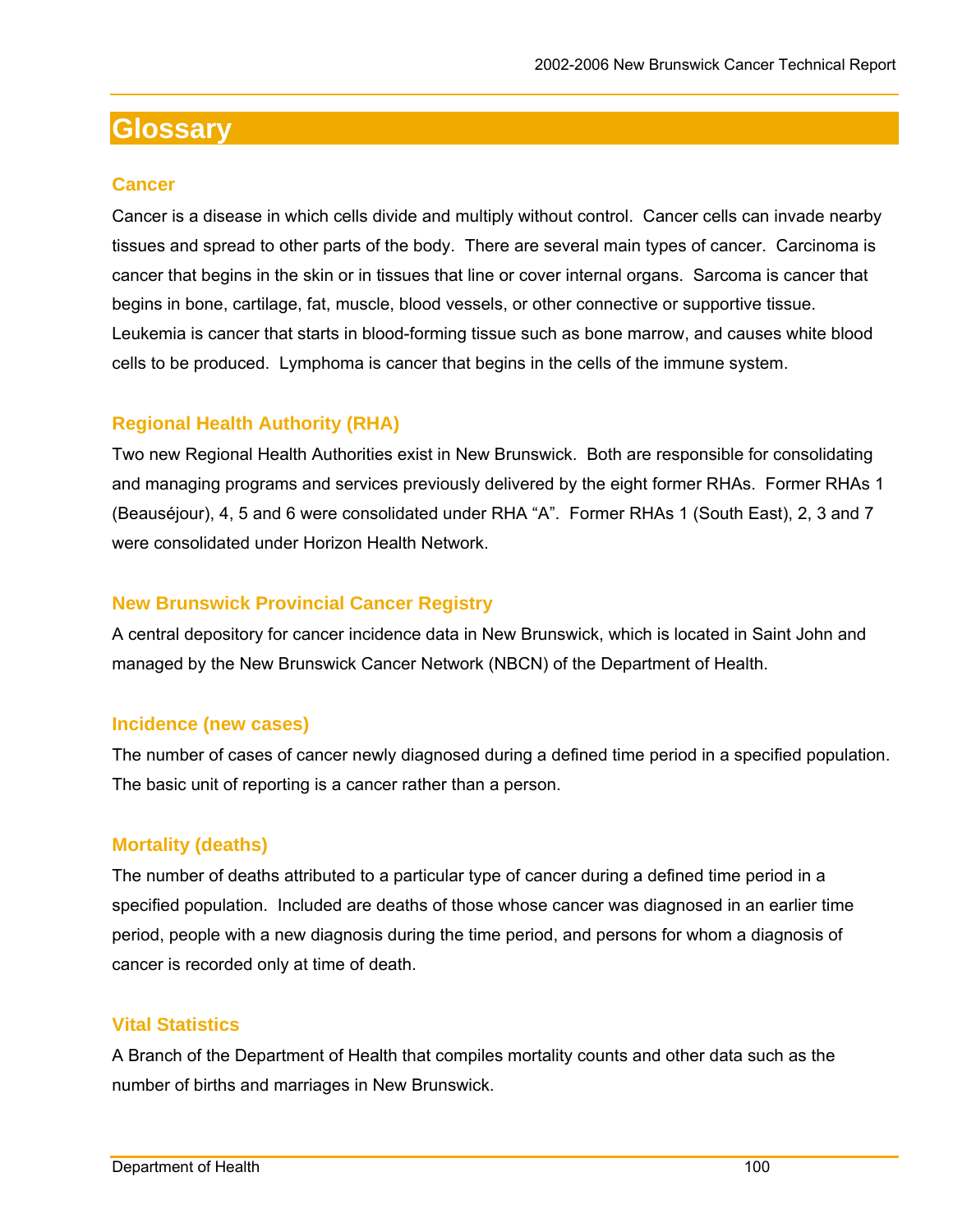#### **Invasive Cancer (Behavior Code 3)**

Invasive cancer is a cancer that has spread beyond the layer of tissue in which it developed and is growing into surrounding healthy tissue.

#### **SEER (The Surveillance, Epidemiology, and End Results) Cancer Classification**

The Surveillance, Epidemiology, and End Results (SEER) Classification is a method of grouping cancer types based on body parts. It is used as the major source of information on cancer incidence and survival in North America. The SEER Program is the only comprehensive source of population-based information that includes the stage of cancer at the time of diagnosis and the survival rates within each stage.

#### **ICD-O-02 and ICD-O-03**

Published by the World Health Organization, the Second Edition of the International Classification of Disease for Oncology (ICD-O-2) permits the coding of all neoplasms (tumours or abnormal growths) by topography (site) and histology (morphology). The Third Edition (ICD-O-3) contains a topography section as it appeared in ICD-O-2, however the morphology section has been revised.

#### **ICD-9 and ICD-10**

The Ninth Revision of the International Classification of Diseases (ICD-9) and the Tenth Revision, the International Statistical Classification of Diseases and Related Health Problems (ICD-10), are coding systems published by the World Health Organization, which places diseases into certain categories for recording morbidity and mortality data.

#### **New Brunswicker / Resident of New Brunswick**

For cancer incidence and mortality data, a patient is considered a New Brunswicker – or resident of New Brunswick – if this is the province of permanent residence at the time of diagnosis or death.

#### **In Situ Carcinoma**

Refers specifically to ductal carcinoma in situ (DCIS): a non-invasive tumour of the breast arising from cells that involve only the lining of the breast duct. The cells have not spread outside the duct to other tissues in the breast.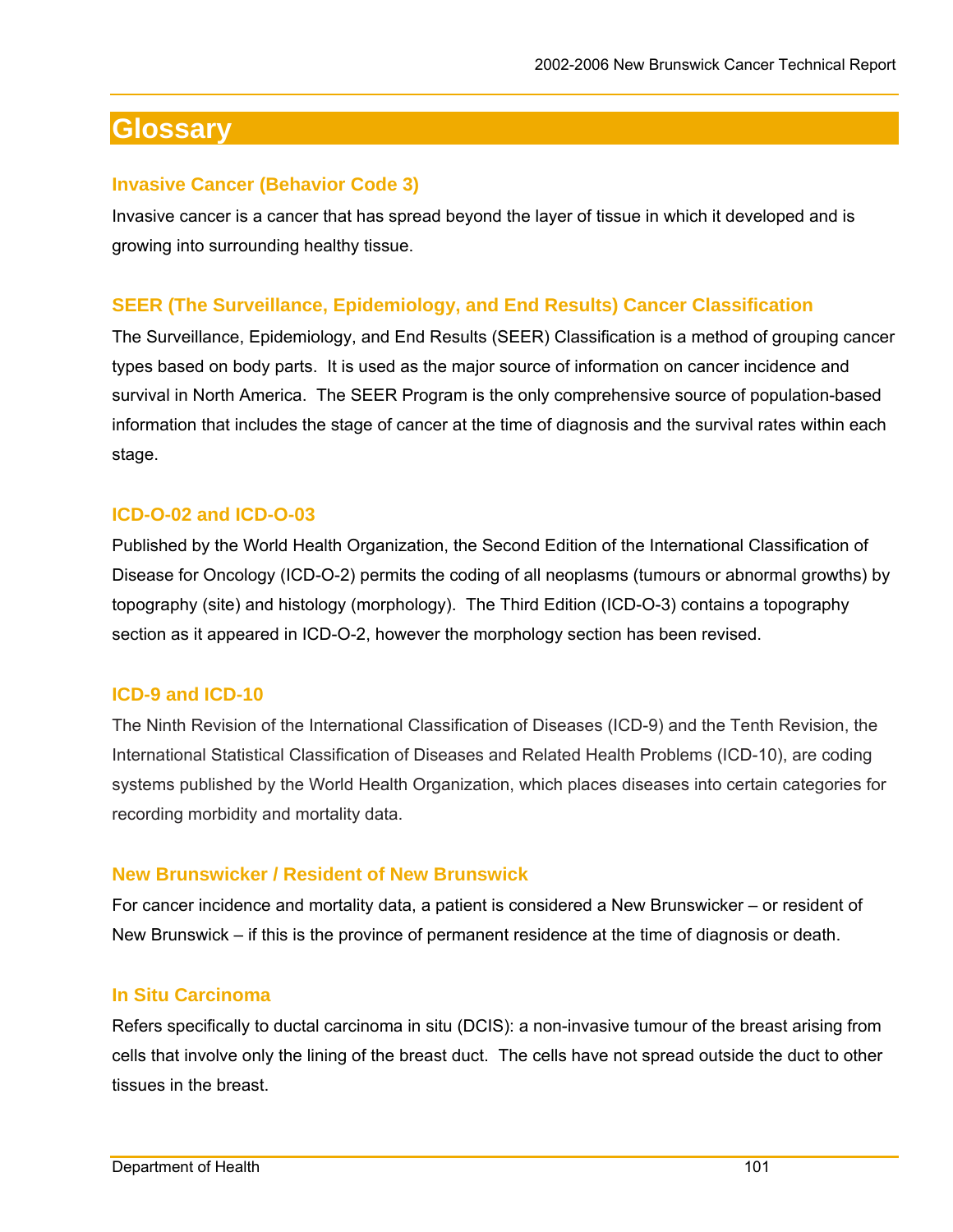#### **Stage of Cancer**

The stage of cancer is the anatomic extent of the cancer at the time of diagnosis and before the application of definitive treatment.

#### **All Sites or All Cancer Sites Combined**

This refers to the total of all malignant cancer sites combined, as defined in the SEER tables in Appendices B and C. It excludes non-melanoma skin cancer (basal and squamous cell carcinoma of the skin) and invasive ovarian cancers with the following morphology: 8442/3, 8462/3, 8472/3 and 8473/3.

#### **Rank**

The cancers with the highest age-standardized rates or frequencies were numbered in descending order.

#### **Age-Specific Incidence / Mortality Rate**

The number of new cases or cancer deaths in a specific age group (usually a range of 5 or 10 years) during a year divided by the number of people in that age group during that year, multiplied by 100,000 and then expressed as a rate per 100,000 persons in that year. For wider age groups (e.g., ages 15-29 years), age-standardization would normally be used.

#### **Crude Rate**

The ratio of new cases or deaths due to cancer in the total population (from which the new cases or deaths were derived). It can be expressed as a rate per 100,000 persons in either sex or both sexes combined. Rates for this cancer report have been calculated on an annual basis using a five-year average.

#### **Age-Standardized Incidence / Mortality Rate (ASIR, ASMR)**

The incidence/mortality rate that would have occurred if the age distribution of the population of interest was the same as that of the standard population (1991 Canadian population). It is calculated as a weighted average of the age-specific rates (usually in 5 year age groups) in the population of interest, where the weight for each age group is the proportion of the standard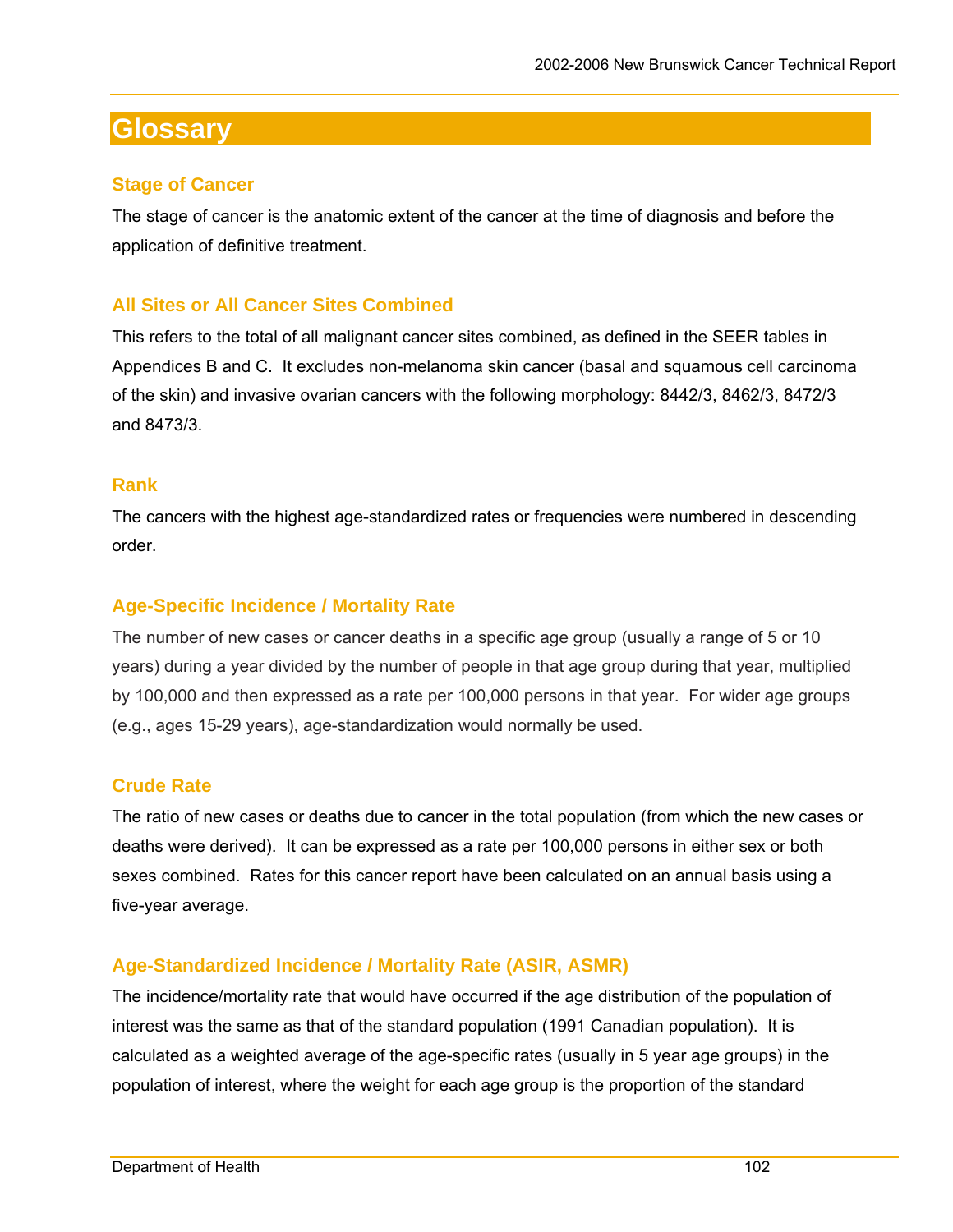population in that age group. Use of this measure permits comparisons across jurisdictions or time, independent of differences in age distribution, provided the same standard population is used.

### **Confidence Interval (CI)**

A statistical test that shows the chance or "probability" that a number will fall within a given range. For example, a 95%CI suggests that if the procedure for computing a 95% confidence interval is used over and over, 95% of the time that interval will contain the true parameter value such as a mean or a rate.

### **Childhood and Adolescent and Young Adult Cancers**

Types of cancers found in children (ages 0-14) and adolescents and young adults (ages 15-29) in New Brunswick.

### **All Other Sites**

In some sections of this report, the ten leading cancer sites were selected for analysis. Those sites not included in the ten leading were grouped and labeled as 'All Other Sites' so that all cancer sites were accounted for.

### **Annual Percent Change (APC)**

A measure to assess the rate of change over time of an incidence or mortality rate, calculated by fitting a linear model to logarithmically transformed annual rates. The method assumes that cancer rates are changing over the modeled period of time as a constant percentage of the rate of the previous year.

### **Relative Survival Ratio (RSR)**

A measure of the impact of cancer on life expectancy. Estimated by the ratio of the observed survival for a group of persons diagnosed with cancer to the survival that would be expected for members of the general population, assumed to be practically free of the cancer of interest, who have the same main non-tumour characteristics affecting survival (e.g., sex, age, areas of residence) as those with cancer. Estimates of the relative survival ratio greater than 100% are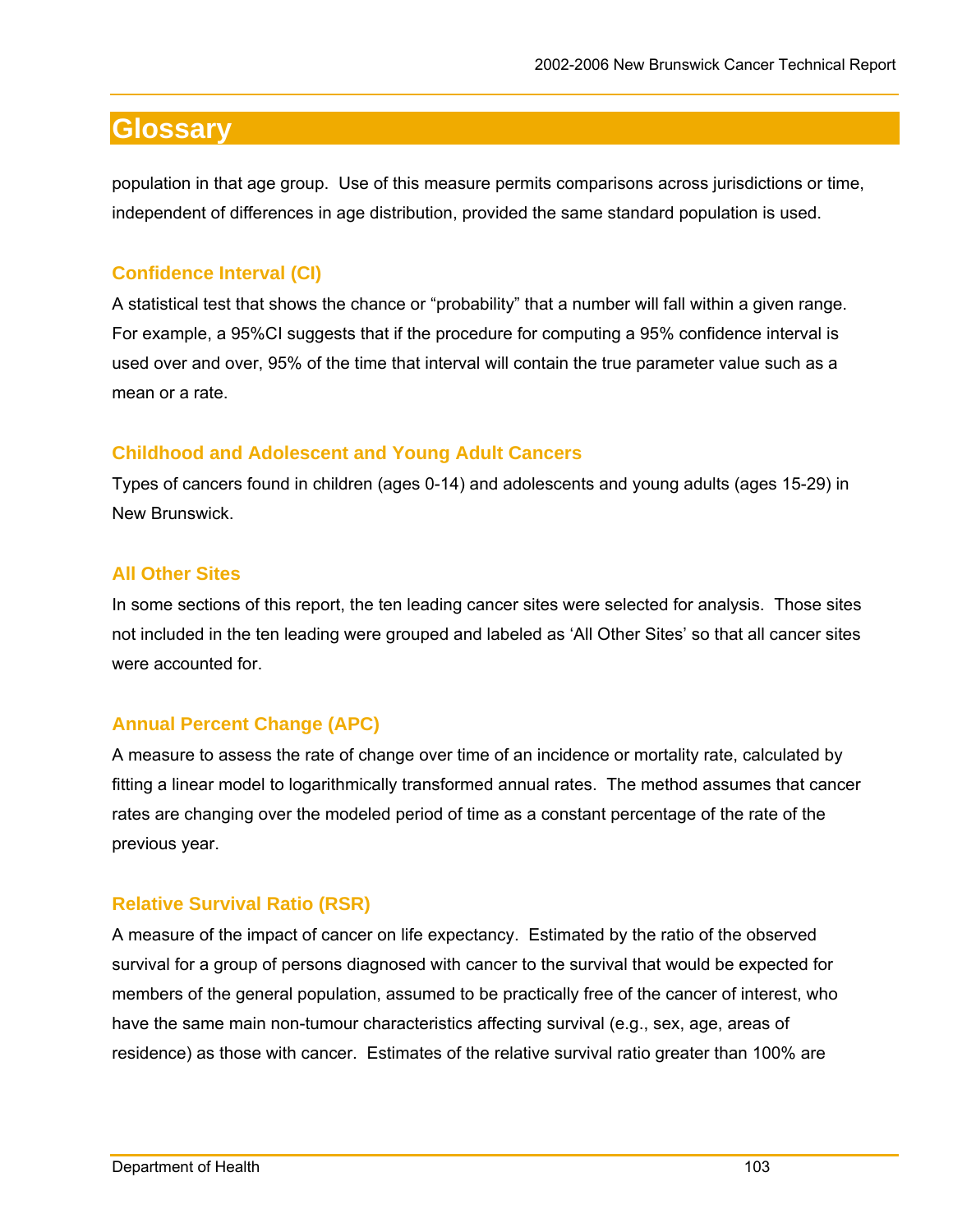possible and indicate that the observed survival of the cancer patients is better the expected survival for the general population.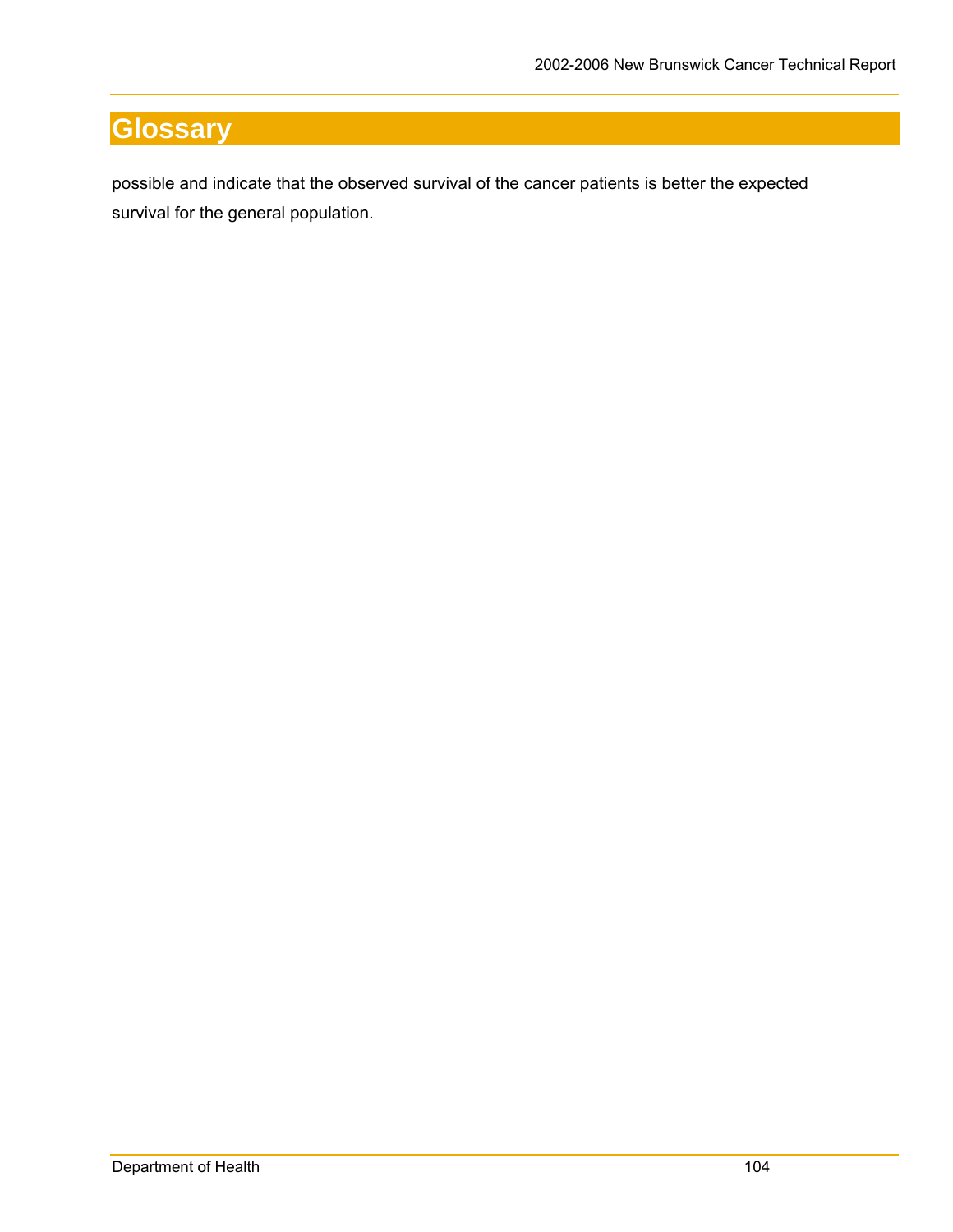### **References**

- 1. Liu J, Pilgrim W, Leonfellner S, Casey W, Galvin C, Bourque R, Levesque M and Balram C. *Cancer in New Brunswick 1997-2001*. Department of Health, New Brunswick, 2004.
- 2. Kent WD, Hall SF, Isotalo PA, et al. Increased Incidence of Differentiated Thyroid Carcinoma and Detection of Subclinical Disease. *CMAJ* 2007; 177: 1357-61.
- 3. Marrett L, De P, Airia M and Dryer D. Cancer in Canada in 2008. *CMAJ* 2008; 179: 1163-70.
- 4. Rothman KJ and Greenland S. *Modern Epidemiology*, Second Edition. Lippincott-Raven Publishers, Philadelphia, P.A., 1998.
- 5. Howe HL, Edwards BK, Young JL, Shen T, West DW, Hutton M, Correa CN. *A Vision for Cancer Incidence and Surveillance in the United States. Cancer Causes and Control 2003*, 14: 663-672.
- 6. New Brunswick, Department of Health and Wellness. *Cancer in New Brunswick: 1992-1996.* New Brunswick: Provincial Epidemiology Service Division, 2000.
- 7. Greene FL, Page DL, Fleming ID, Fritz AG, Balch CM, Haller DG, Morrow M (Eds.). *AJCC Cancer Staging Manual,* Sixth Edition. American Joint Committee on Cancer. New York: Springer, 2002.
- 8. Hotes JL, Wu XC, McLaughlin CC, Lake A, Firth R, Roney D, Cormier M, Fulton JP, Holowaty E, Howe HL, Kosary C, Chen VW (Eds). *Cancer in North America, 1996-2000. Volume I: Incidence, Appendix*. Springfield, IL: North American Association of Central Cancer Registries, May 2003.
- 9. Kim HJ, Fay MP, Feuer EJ, Midthune DN. *Permutation Tests for Joinpoint Regression with Applications to Cancer Rates.* Stat Med 2001; 20: 655.
- 10. Brenner H, Hakulinen T. *Deriving Up-to-Date Estimates of Long-Term Patient Survival*. Journal of Clinical Epidemiology 1997; 50(2): 211-16.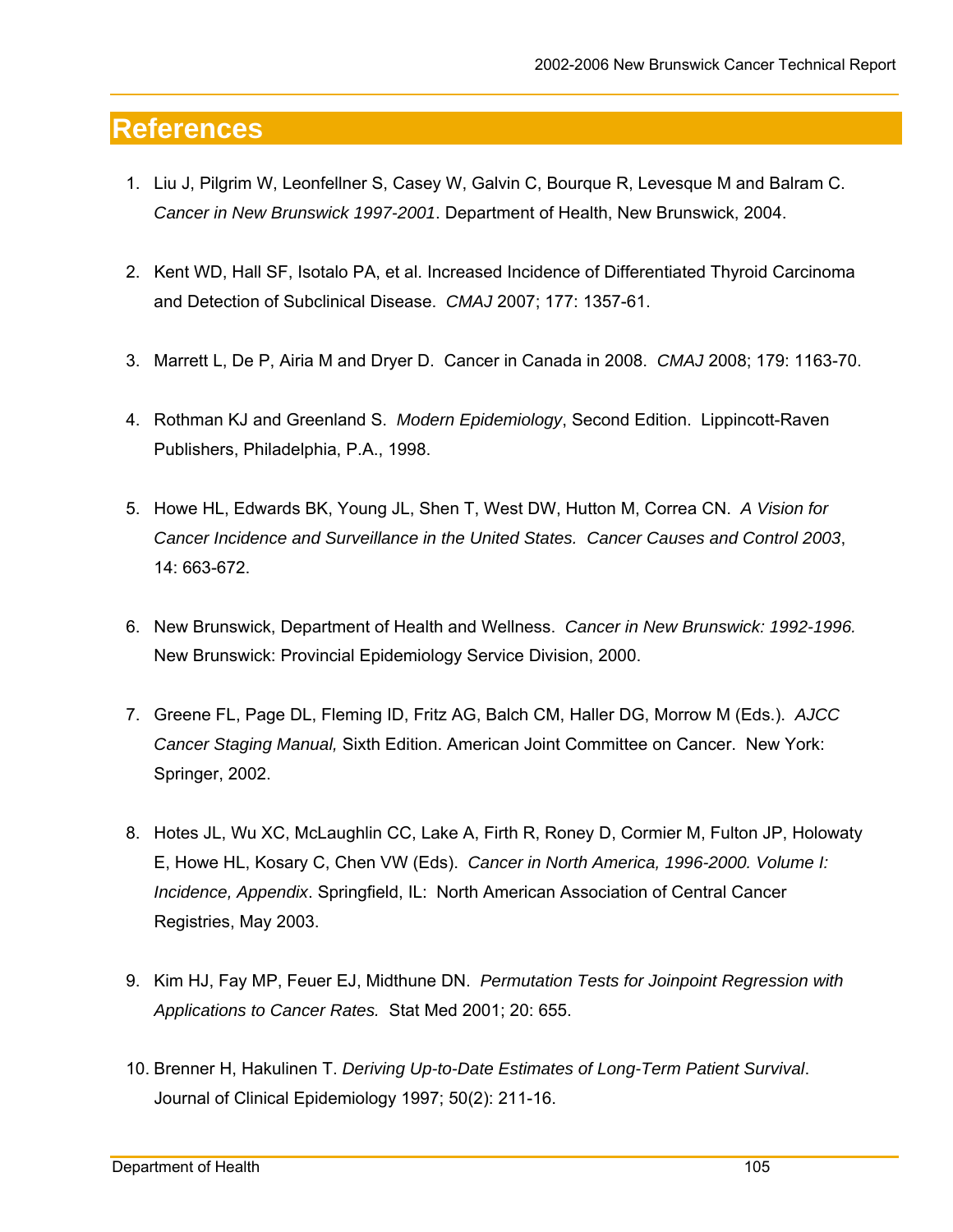### **References**

- 11. Brenner H, Hakulinen T. *Up-to-Date Long-Term Survival Curves of Patients with Cancer by Period Analysis*. Journal of Clinical Oncology 2002; 20: 826-32.
- 12. Ellison LF, Gibbons L. *Five-Year Relative Survival from Prostate, Breast, Colorectal and Lung Cancer.* Statistics Canada Catalogue 82-003, Health Reports 2001; 13(1):1-12.
- 13. Dickman PW, Auvinen A, Voutilainen ET, et al. *Measuring Social Class Differences in Cancer Patient Survival: Is it Necessary to Control for Social Class Differences in General Population Mortality? A Finnish Population-Based Study*. Journal of Epidemiology and Community Health 1998; 52: 727-34.
- 14. Ederer F, Heise H. *Instructions to IBM 650 Programmers in Processing Survival Computations.* Methodological Note No. 10, End Results Evaluation Section. Bethesda, MD: National Cancer Institute, 1959.
- 15. Canadian Cancer Society / National Cancer Institute of Canada: *Canadian Cancer Statistics 2008*, Toronto, Canada, 2008.
- 16. Health Canada. *Diagnosis and Initial Treatment of Cancer in Canadian Children 1 to 14 Years, 1995-2000*. Ottawa: Population and Public Health Branch, Catalogue No. H39-672, March 2003.
- 17. Canadian Cancer Society / National Cancer Institute of Canada: *Canadian Cancer Statistics 2009*, Toronto, Canada, 2009
- 18. Du WB, Chia KS, Sankaranarayanan R, Sankila R, Seow A, Lee HP. *Population Based Survival Analysis of Colorectal Cancer Patients in Singapore,* 1968-1992. Int J Cancer 2002; 99: 460-465.
- 19. Dickman, PW, Adami HO. *Interpreting Trends in Cancer Patient Survival.* Int J Med 2006; 260: 103-117.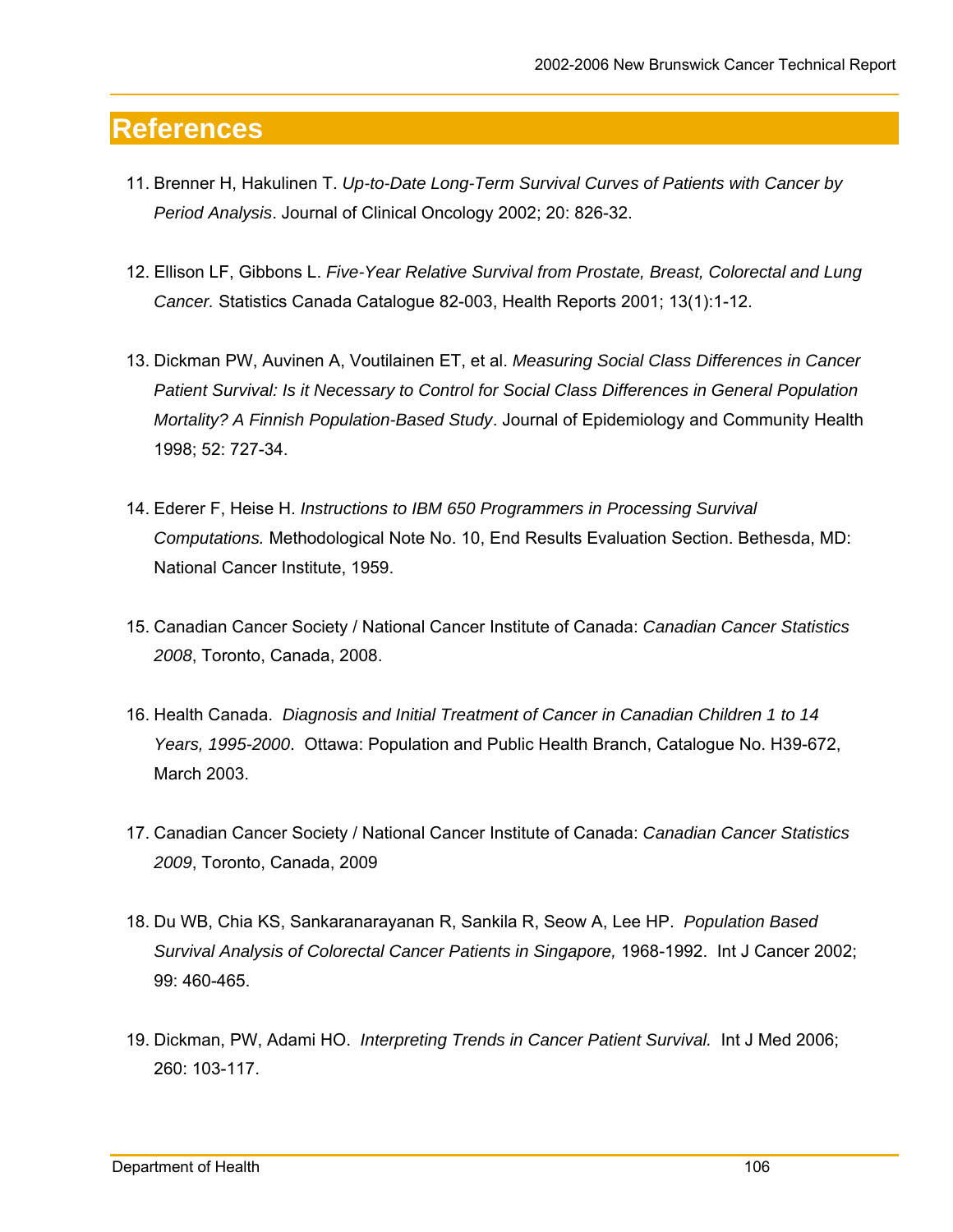### **References**

- 20. Ederer, F, Axtell, LM, Cutler, SJ. *The Relative Survival Rate: A Statistical Methodology.* Natl Cancer Inst Monogr. 1961; 6: 101-121.
- 21. Canadian Cancer Society / National Cancer Institute of Canada: *Canadian Cancer Statistics 2006*, Toronto, Canada, 2006.
- 22. Moller B, Fekjaer, H, Hakulinen T, Sigvaldason H, Storm H, Talbäck M, Haldorsen T. *Prediction of Cancer Incidence in the Nordic Countries: Empirical Comparison of Different Approaches*. Statistics in Medicine 2003; 22: 2751-2766.
- 23. Public Health Agency of Canada (PHAC): *Organized Breast Cancer Screening Programs in Canada: Report on Program Performance in 2003 and 2004*, 2008.
- 24. Jill E and Joseph VS. *Assessing the Quality of Cancer Care: An Approach to Measurement in Georgia.* The National Academies Press, Washington, D.C., 2005.
- 25. SAS Institute Inc., SAS Statistical Software, Version 9.1. Cary, North Carolina, USA.